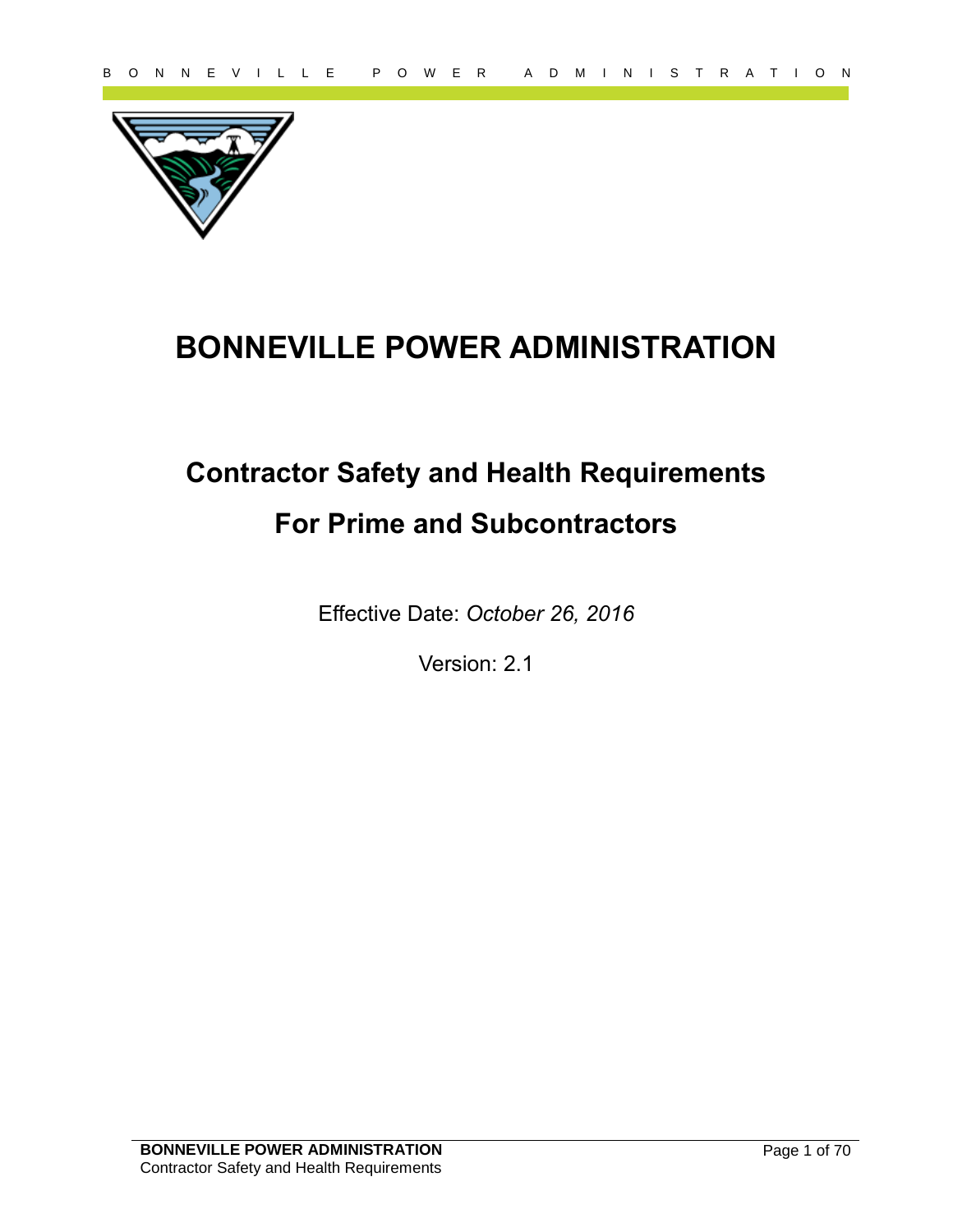# **TABLE OF CONTENTS**

## **CHAPTER 1 – [GENERAL REQUIREMENTS](#page-2-0) – APPLICABLE TO ALL BPA [PROJECTS.....................................................................................................................3](#page-2-0)**

|                   | <b>TABLE OF CONTENTS</b>                                                              |  |
|-------------------|---------------------------------------------------------------------------------------|--|
|                   |                                                                                       |  |
|                   | <b>CHAPTER 1 - GENERAL REQUIREMENTS - APPLICABLE TO ALL BPA</b>                       |  |
|                   |                                                                                       |  |
| 1.                |                                                                                       |  |
| 2.                |                                                                                       |  |
| 3.                |                                                                                       |  |
| 4.<br>5.          |                                                                                       |  |
| 6.                |                                                                                       |  |
| 7.                |                                                                                       |  |
| 8.                | Communication Sites, Transmission Lines and Energized Facilities and Communications   |  |
|                   |                                                                                       |  |
| 9.                |                                                                                       |  |
| 10.               |                                                                                       |  |
| 11.               |                                                                                       |  |
| 12.               |                                                                                       |  |
| 13.<br>14.        |                                                                                       |  |
| 15.               |                                                                                       |  |
| 16.               |                                                                                       |  |
| 17.               |                                                                                       |  |
| 18.               |                                                                                       |  |
| 19.               | Radio Frequency Exposure, for Personal Communication Systems 25                       |  |
| 20.               |                                                                                       |  |
| 21.<br>22.        |                                                                                       |  |
|                   | <b>CHAPTER 2 - WORK IN SUBSTATIONS AND RELATED FACILITIES 28</b>                      |  |
| 23.               |                                                                                       |  |
| 24.               |                                                                                       |  |
| 25.               |                                                                                       |  |
| 26.<br>27.        | Requirements for work on normally energized lines and equipment that are separated by |  |
|                   |                                                                                       |  |
| 28.               |                                                                                       |  |
| 29.               |                                                                                       |  |
| 30.               |                                                                                       |  |
|                   | CHAPTER 3 - WORK ON BPA RIGHT-OF-WAYS AND TOWERS35                                    |  |
| 31.               |                                                                                       |  |
|                   |                                                                                       |  |
|                   | Requirements for work on lines physically separated from the BPA System including new |  |
|                   |                                                                                       |  |
|                   |                                                                                       |  |
|                   | Requirements for work on normally energized lines and equipment that are separated by |  |
| 32.<br>33.<br>34. |                                                                                       |  |
| 35.<br>36.        |                                                                                       |  |

# **CHAPTER 2 – [WORK IN SUBSTATIONS AND RELATED FACILITIES](#page-27-0) .....................28**

| 23. |                                                                                       |  |
|-----|---------------------------------------------------------------------------------------|--|
| 24. |                                                                                       |  |
| 25. |                                                                                       |  |
| 26. |                                                                                       |  |
| 27. | Requirements for work on normally energized lines and equipment that are separated by |  |
|     |                                                                                       |  |
| 28. |                                                                                       |  |
| 29. |                                                                                       |  |
| 30. |                                                                                       |  |

# **CHAPTER 3 – [WORK ON BPA RIGHT-OF-WAYS AND TOWERS.............................35](#page-34-0)**

| 31.<br>32. |                                                                                       |  |
|------------|---------------------------------------------------------------------------------------|--|
| 33.        | Requirements for work on lines physically separated from the BPA System including new |  |
|            |                                                                                       |  |
| 34.        | Requirements for work on normally energized lines and equipment that are separated by |  |
|            |                                                                                       |  |
| 35.        |                                                                                       |  |
| 36.        |                                                                                       |  |
| 37.        |                                                                                       |  |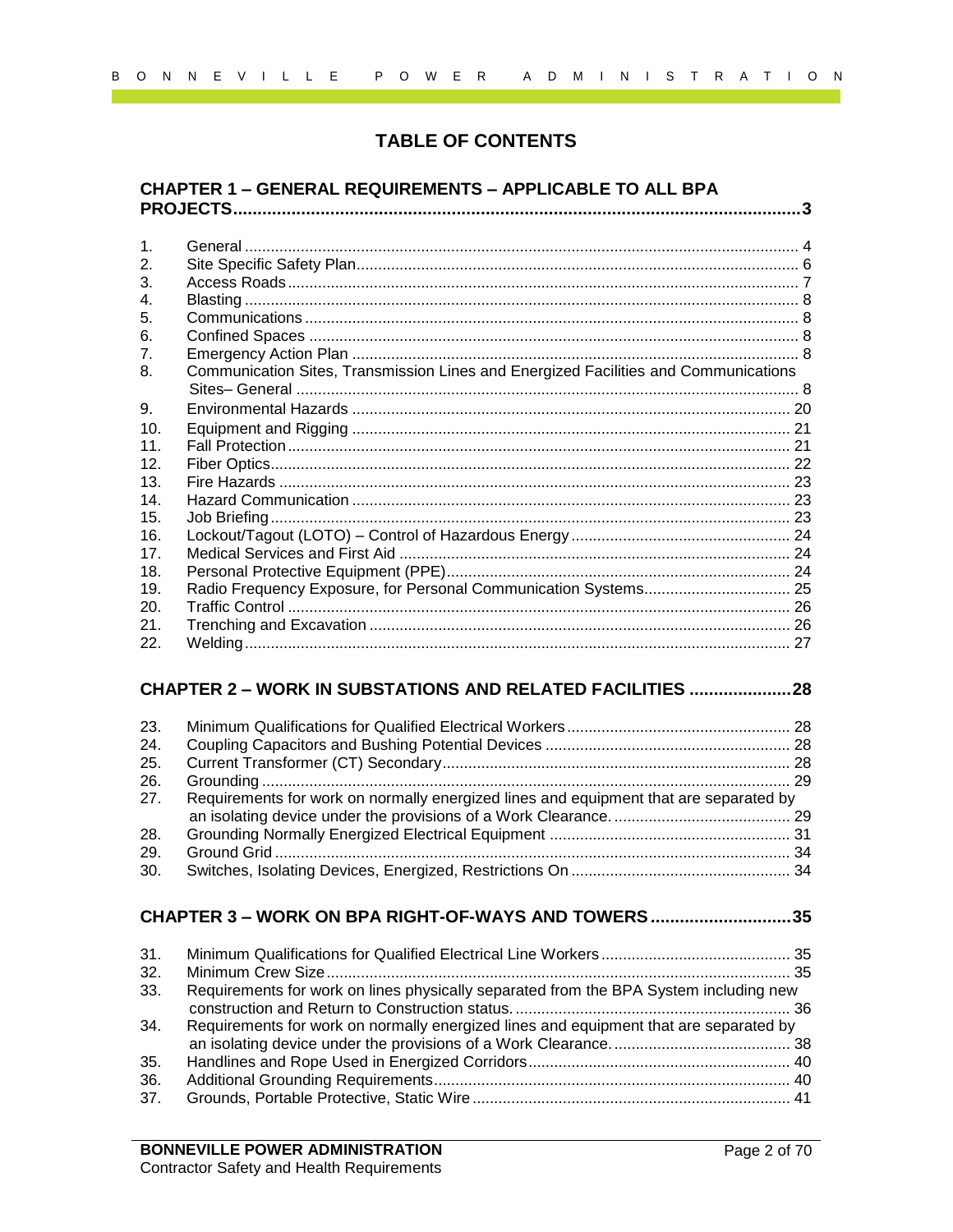# **CHAPTER 4 – [COMMERCIAL AVIATION SERVICES \(NON-TRANSPORTATION\)....45](#page-44-0)**

| 42. | Commercial Aviation Services (CAS) General -- Applicable to ALL CAS Operations  45       |
|-----|------------------------------------------------------------------------------------------|
| 43. |                                                                                          |
| 44. | Helicopter Services - (Non-Transportation) General Requirements 49                       |
| 45. | Helicopter Services - Aerial Survey Operations (Non-Electrical Contractors) (14 CFR Part |
|     |                                                                                          |
| 46. | Helicopter Services - Construction/Repair External Load Work (14 CFR Part 133)  51       |
| 47. |                                                                                          |

# **CHAPTER 5 – VEGETATION MANAGEMENT [............................................................56](#page-55-0)**

| 38.<br>39.<br>40.<br>41. |                                                                                          |
|--------------------------|------------------------------------------------------------------------------------------|
|                          |                                                                                          |
|                          |                                                                                          |
|                          |                                                                                          |
|                          |                                                                                          |
|                          | <b>CHAPTER 4 - COMMERCIAL AVIATION SERVICES (NON-TRANSPORTATION)45</b>                   |
|                          |                                                                                          |
| 42.                      | Commercial Aviation Services (CAS) General -- Applicable to ALL CAS Operations  45       |
| 43.                      |                                                                                          |
| 44.                      | Helicopter Services - (Non-Transportation) General Requirements 49                       |
| 45.                      | Helicopter Services - Aerial Survey Operations (Non-Electrical Contractors) (14 CFR Part |
|                          |                                                                                          |
| 46.                      | Helicopter Services - Construction/Repair External Load Work (14 CFR Part 133)  51       |
| 47.                      |                                                                                          |
|                          |                                                                                          |
| 48.                      |                                                                                          |
| 49.                      |                                                                                          |
| 50.                      |                                                                                          |
| 51.                      |                                                                                          |
| 52.                      |                                                                                          |
| 53.                      |                                                                                          |
| 54.                      |                                                                                          |
| 55.                      |                                                                                          |
| 56.                      |                                                                                          |
| 57.                      |                                                                                          |
| 58.                      |                                                                                          |
| 59.                      |                                                                                          |
| 60.                      | Attachment 1 -- Vegetation Management Job Hazard Analysis Submittal Instructions  63     |
|                          | APPENDIX 1 - MINIMUM APPROACH DISTANCE (MAD) TABLES  67                                  |
| 61.                      | TABLE 1 - Minimum Approach Distances (MAD) For Non-Qualified Workers 67                  |
| 62.                      | TABLE 2 - Minimum Approach Distance (MAD) for Vehicles and Equipment  67                 |
| 63.                      | TABLE 3 - Minimum Approach Distances (MAD) For Transporting Equipment Under              |
|                          |                                                                                          |
| 64.                      | TABLE 4 - Minimum Approach Distances (MAD) for Qualified Electrical Workers  68          |
| 65.                      | TABLE 5 - Minimum Approach Distances (MAD) for Qualified Electrical Workers  69          |
| 66.                      | TABLE 6 - Minimum Approach Distances (MAD) for Qualified Electrical Workers  69          |
| 67.                      | TABLE 7 - Minimum Approach Distance (MAD) from Energized Conductors for Qualified        |
|                          |                                                                                          |
| 68.                      | TABLE 8 - Minimum Approach Distance (MAD) from Energized Conductors for All Other        |

# **APPENDIX 1 – [MINIMUM APPROACH DISTANCE \(MAD\) TABLES](#page-66-0) ..........................67**

<span id="page-2-0"></span>

| 61. | TABLE 1 - Minimum Approach Distances (MAD) For Non-Qualified Workers 67           |  |
|-----|-----------------------------------------------------------------------------------|--|
| 62. | TABLE 2 - Minimum Approach Distance (MAD) for Vehicles and Equipment  67          |  |
| 63. | TABLE 3 - Minimum Approach Distances (MAD) For Transporting Equipment Under       |  |
|     |                                                                                   |  |
| 64. | TABLE 4 – Minimum Approach Distances (MAD) for Qualified Electrical Workers  68   |  |
| 65. | TABLE 5 - Minimum Approach Distances (MAD) for Qualified Electrical Workers  69   |  |
| 66. | TABLE 6 - Minimum Approach Distances (MAD) for Qualified Electrical Workers  69   |  |
| 67. | TABLE 7 - Minimum Approach Distance (MAD) from Energized Conductors for Qualified |  |
|     |                                                                                   |  |
| 68. | TABLE 8 - Minimum Approach Distance (MAD) from Energized Conductors for All Other |  |
|     |                                                                                   |  |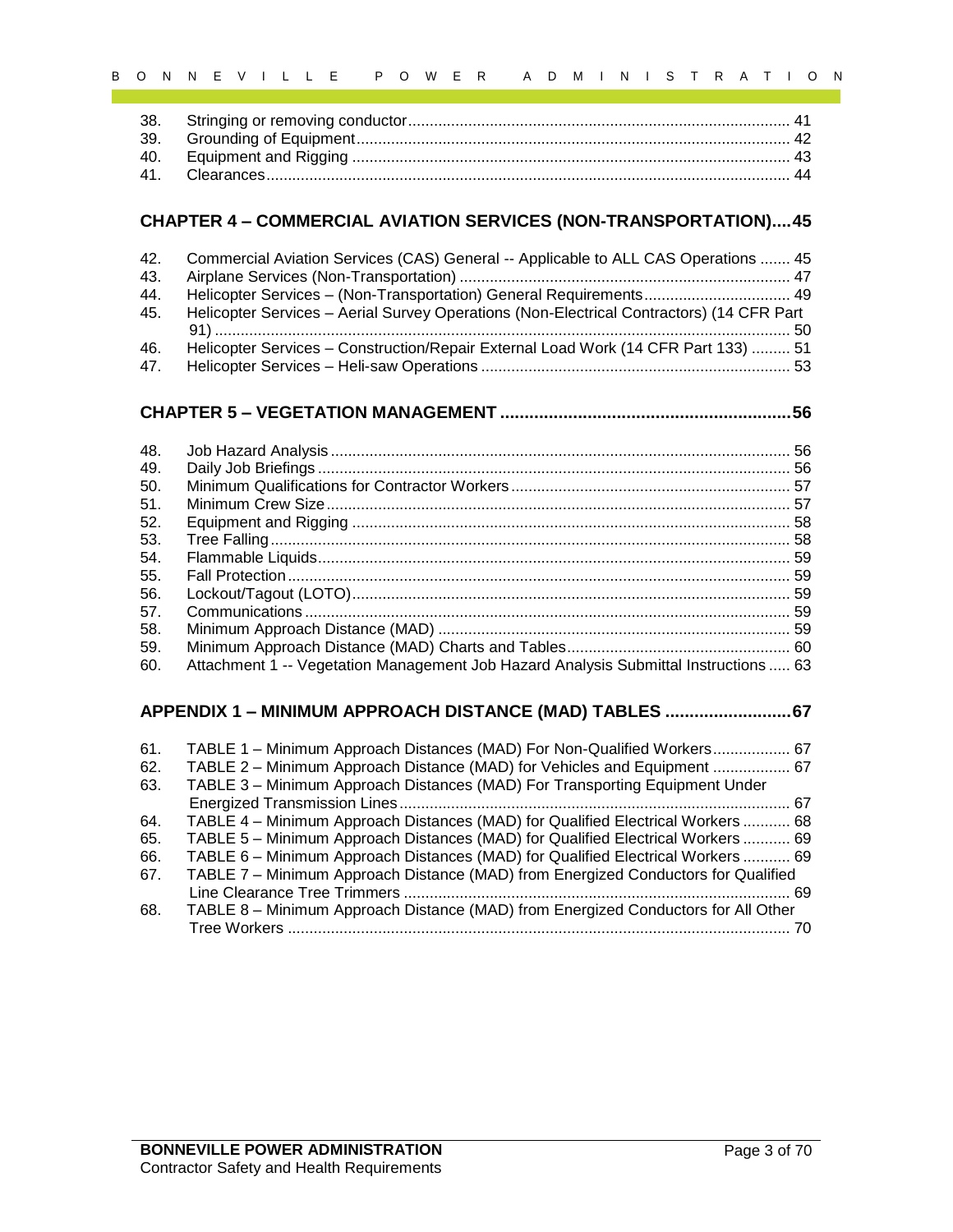# **CHAPTER 1 – GENERAL REQUIREMENTS – APPLICABLE TO ALL BPA PROJECTS**

This document contains the safety requirements of Clause 15-13, Contractor Safety and Health Requirements. Chapter 1, General Requirements, applies to ALL work, whereas Chapters 2 through 5 is specific to the types of work required by the following documents:

- Statement of Work
- Technical Specification, and/or
- The Contractor's Technical Work Plan

The Contractor shall ensure that all workers, subcontractors, and suppliers comply with the requirements of this safety document.

#### <span id="page-3-0"></span>**1. General**

- 1.1. The Contractor shall furnish to each employee employment and a place of employment which are free from recognized hazards that are causing or are likely to cause death or serious physical harm to employees; and shall comply with occupational safety and health standards promulgated under the Occupational Safety and Health Act of 1970. Each contractor employee shall comply with occupational safety and health standards and all rules, regulations, and orders issued pursuant to this Act which are applicable to their own actions and conduct. In fulfilling these requirements, the Contractor shall comply with:
	- 1.1.1. Department of Labor Safety and Health Standards for Construction under Section 107 of the Contract Work Hours and Safety Standards Act (40 U.S.C. 3701 et seq.).
	- 1.1.2. All non-construction contractors shall comply with the general industry standards issued by the Secretary of Labor at 29 CFR Part 1910 Occupational Safety and Health Standards or equivalent OSHA State plan standards.
	- 1.1.3. All construction contractors shall comply with 29 CFR Part 1926 Safety and Health Regulations for Construction or equivalent OSHA State plan standards.
	- 1.1.4. All Federal and State safety and health rules and regulations applicable to the contract work, as supplemented by BPA Work Standards, Manufacturer Instructions, and safety and health requirements stated below or elsewhere in the contract. If there are conflicts between any of the requirements referenced in this contract, the more stringent requirement shall prevail.
- 1.2. Stopping Work for Health and Safety
- 9 of N E V I L L E P O W E R A D M I N I S T R A T I O N<br>
CHAPTER 1 GENERAL REQUIREMENTS APPLICABLE TO ALL BPA<br>
PROJECTS<br>
This documents consiste the samely regular memorial of the same 5-13 Contracts sharely and Hess 1.2.1. Initial Notice: If the Contractor fails or refuses to immediately comply with any safety or health requirement, any BPA employee may notify the Contractor of any safety and health concerns. The notice may be in writing or oral. The notice may be delivered to any contractor employee or a subcontractor. The notice shall have the same effect on the contractor regardless of format or recipient. The Contractor shall take immediate action to mitigate the safety and health concerns identified in BPA's notice. BPA employees have authority to immediately stop a work activity without issuing an initial notice, refer to 1.2.2.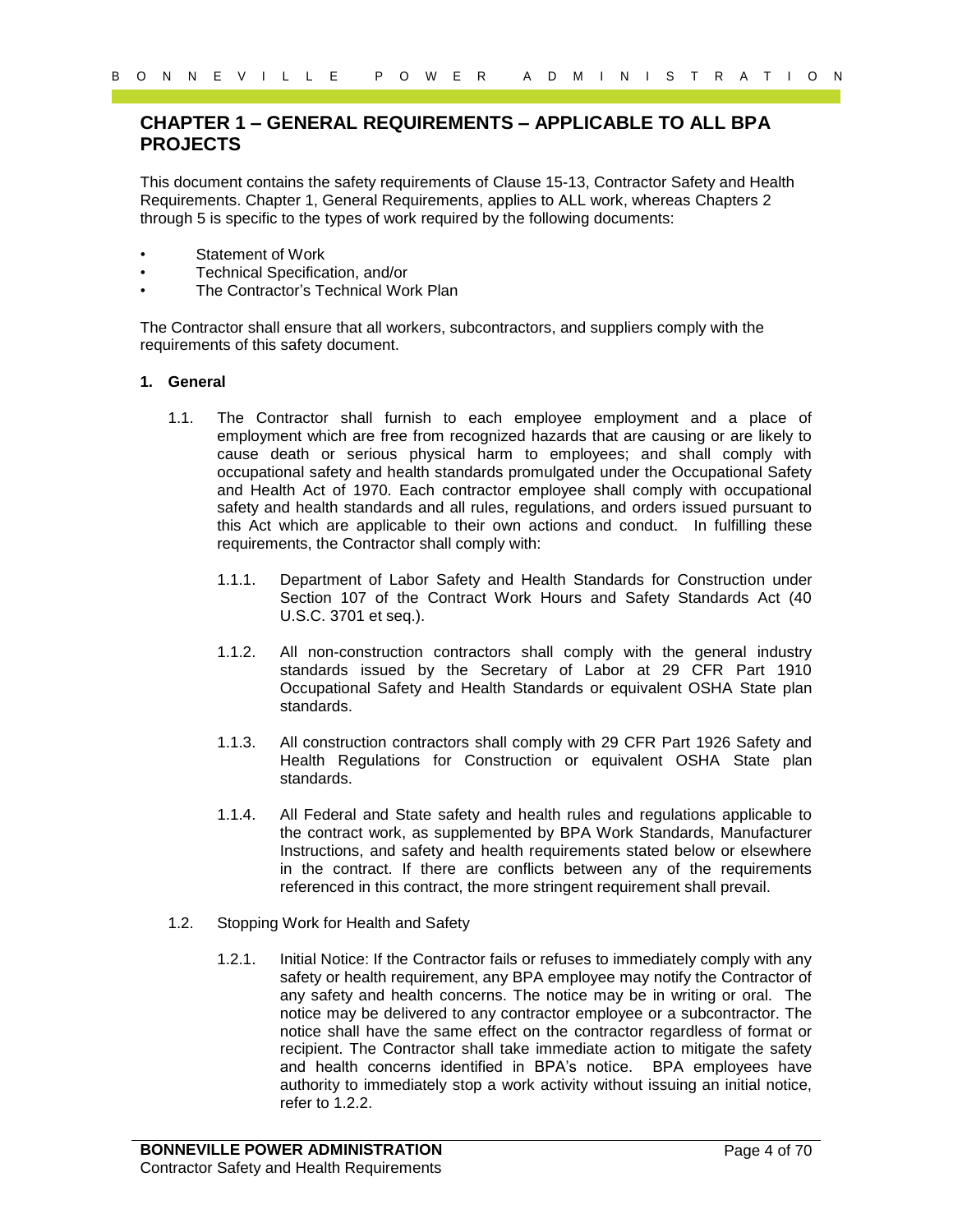- 1.2.2. Stopping a Work Activity: BPA employees may direct the contractor to stop a work activity due to safety and health concerns. The BPA employee shall notify the Contractor orally with written confirmation, and request immediate initiation of corrective action. After receipt of the notice the Contractor shall immediately take corrective action to eliminate or mitigate the safety and health concern. When a BPA employee stops a work activity due to a safety and health concern the Contractor shall immediately notify the Contracting Officer (CO), provide a description of the event, and identify the BPA employee that halted the work activity. The Contractor shall not resume the stopped work activity until authorization to resume work is recommended by the BPA Safety Organization and issued by the CO.
- 1.2.3. Stop Work Order: The CO may direct the contractor to Stop Work due to safety and health concerns in addition to reasons described in Clause 14-14. The CO's Stop Work Order may cover all work on the contract or only a portion of the work. After the CO issues a Stop Work Order for a safety and health concern the Contractor shall meet with representatives of BPA's Contracting Office and the BPA Safety Office Organization to present a written statement outlining specific changes the contractor will make to the work procedures to improve safety. A Stop Work Order issued for safety and health concerns will not be rescinded without approval by the CO and the BPA Safety Office Organization. Refer to Clause 14-14 Stop Work Order.
- 1.2.4. The Contractor shall not be entitled to any equitable adjustment of the contract price or extension of the performance schedule when BPA stops a work activity due to safety and health concerns that occurred under the contractor's control. Refer to clause 15-12 Contractor Safety and Health for additional information for stopping a work activity and 14-14 for Stop Work Orders.
- 1.2.5. BPA's conduct does not alter or waive the contractor's safety and health obligations established in Clause 15-12.
- 9 of  $R = V + L$  is a comparison of  $R = V$  is a comparison of  $R = V + R$  of  $R = V + R$  is a comparison of  $R = V + R$  and  $R = V$  and  $R = V$  and  $R = V$  and  $R = V$  and  $R = V$  and  $R = V$  and  $R = V$  and  $R = V$  and  $R = V$  and  $R = V$  and  $R = V$  and  $R = V$ 1.3. The Contractor shall maintain an accurate record of, and shall immediately report to the Contracting Officers Technical Representative (COTR) or onsite BPA Representative in the manner prescribed, all cases of death, injury, occupational diseases, and near misses arising from, or incident to, performance of work under this contract. The record and report shall include a description of the preventative measures to be taken to avoid recurrence, any restitution or settlement made, or the status thereof. The Contractor shall complete and file with the BPA Safety Office Organization through the COTR, BPA form 6410.15e (Contractor's Report of Personal Injury, Illness, or Property Damage Accident) within five (5) working days of such an occurrence. In the case of a Near Miss Incident that does not involve injury, illness, or property damage, the Contractor shall complete and file with the BPA Safety Organization through the COTR, BPA Form 6410.18e (Contractor's Report of Incident/Near Miss) within five (5) working days of such an occurrence. The Contractor shall submit with the reports applicable photographs and witness statements.
	- 1.4. All cases of death, serious incidents, injuries or other incidents as determined by the CO in consultation with the BPA Chief Safety Officer shall be investigated by the Contractor to identify all causes and to recommend hazard control measures. A written report shall be submitted to BPA within 30 days of the occurrence.
		- 1.4.1. In the event of a serious incident, injury or fatality the immediate group shall stand down and stop work. The contractor shall secure the scene from change until released by the CO in consultation with the BPA Chief Safety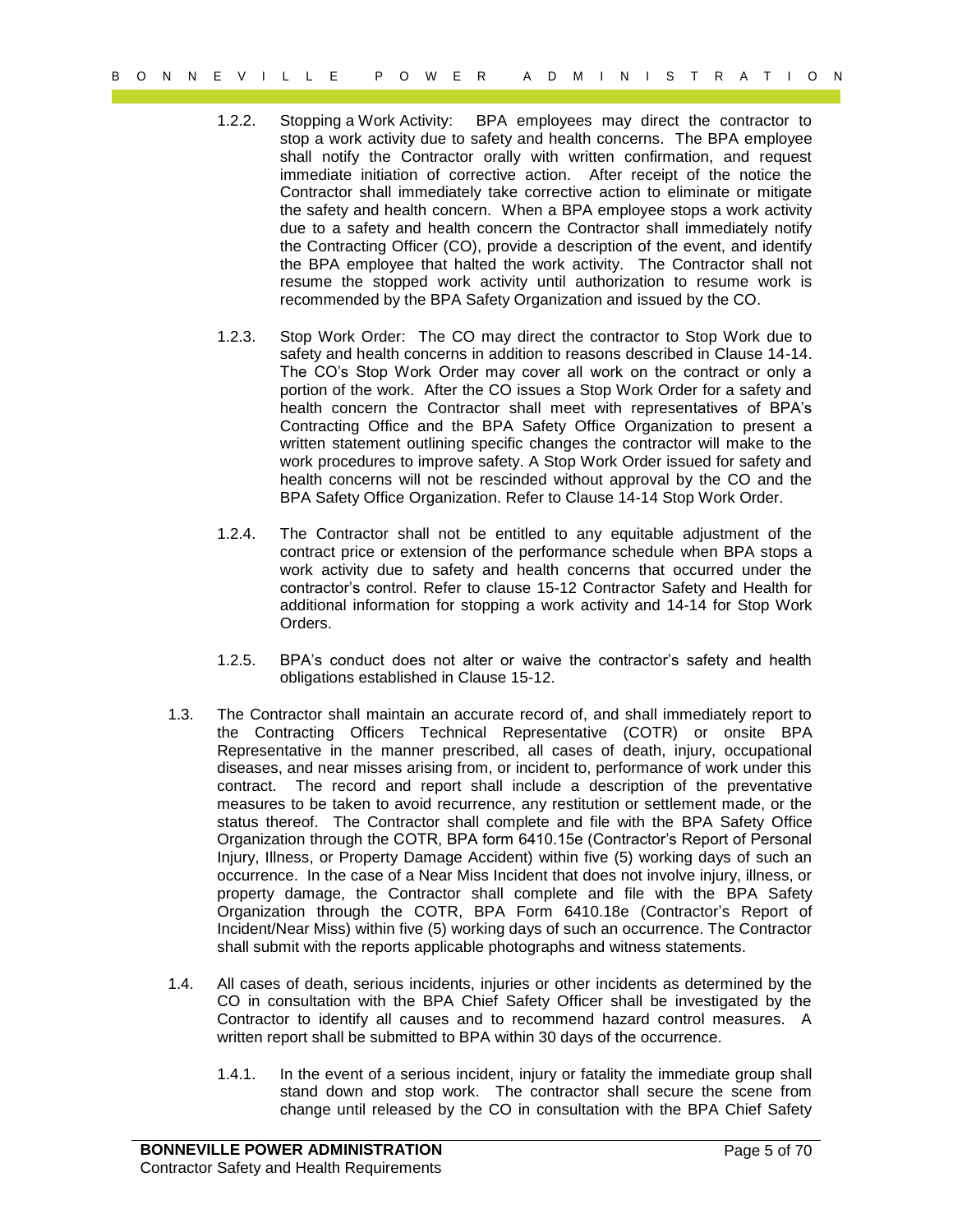Officer. The Contractor shall collect statements of the crew/witnesses as soon as practical.

- 1.4.2. BPA reserves the right to perform an incident investigation in parallel with the Contractor. The Contractor and their workers shall cooperate fully with BPA in their investigation. Contractors are required to provide BPA a summary of the medical injuries, including if applicable the cause of death and any additional information on the workers' physical capabilities/readiness level to perform the work.
- 1.5. Notification of Imminent Danger and Workers Right to Decline Work
	- 1.5.1. All workers, including contractors, and BPA employees, are responsible for identifying and notifying other workers in the affected area of imminent danger at the site of work. Imminent danger is any condition or practice that poses a danger that could reasonably be expected to cause death or severe physical hardship before the imminence of such danger could be eliminated through normal procedures. Contract workers have the right to ask, without reprisal, their onsite management and other workers to review safe work procedures and consider other alternatives before proceeding with a work procedure.
- Payer Level in the two-fit interaction of the magnitude statements of the development interaction and properties of the magnitude of the magnitude of the magnitude of the magnitude of the magnitude of the magnitude of the 1.5.2. Workers have the right to decline to perform tasks or call for a temporary stand-down, without reprisal, that they believe will endanger their safety and health and the safety and health of other workers. Clause 15-12 Contractor Safety and Health requires Contractors to establish procedures that allow workers to cease or decline to partake in work that may threaten the safety and health of the worker. Reprisal means any action taken against an employee in response to, or in revenge for, the employee having raised, in good faith, reasonable concerns about a safety and health aspect of the work required by the contract.

#### <span id="page-5-0"></span>**2. Site Specific Safety Plan**

- 2.1. The Contractor shall prepare, implement, and enforce a Site Specific Safety Plan (SSSP) or Job Hazard Analysis (JHA) for each contract or release. JHA's are required for Commercial Aviation Services (CAS); CAS shall also comply with the additional requirements in Chapter 4 of this document. JHA's are also required for Access Road and Vegetation Management Work, and other project work if specifically authorized by the BPA Safety Organization. SSSP's are required for all other construction work, and other project work if requested by the BPA Safety Organization.
- 2.2. When performing CAS external load work, the Contractor shall submit for review by BPA's Aircraft Services at least ten (10) business days in advance of any proposed flight operations:
	- 2.2.1. A job specific Job Hazard Analysis (JHA) that shall include hazard mitigations for the specific type of structures and work to be performed. When working in energized corridors or double circuit structures where a circuit remains energized, the JHA shall detail specific procedures to assure that the applicable Minimum Approach Distance (MAD) is maintained by the helicopter and all attachments including a procedure to account for wind and other conditions.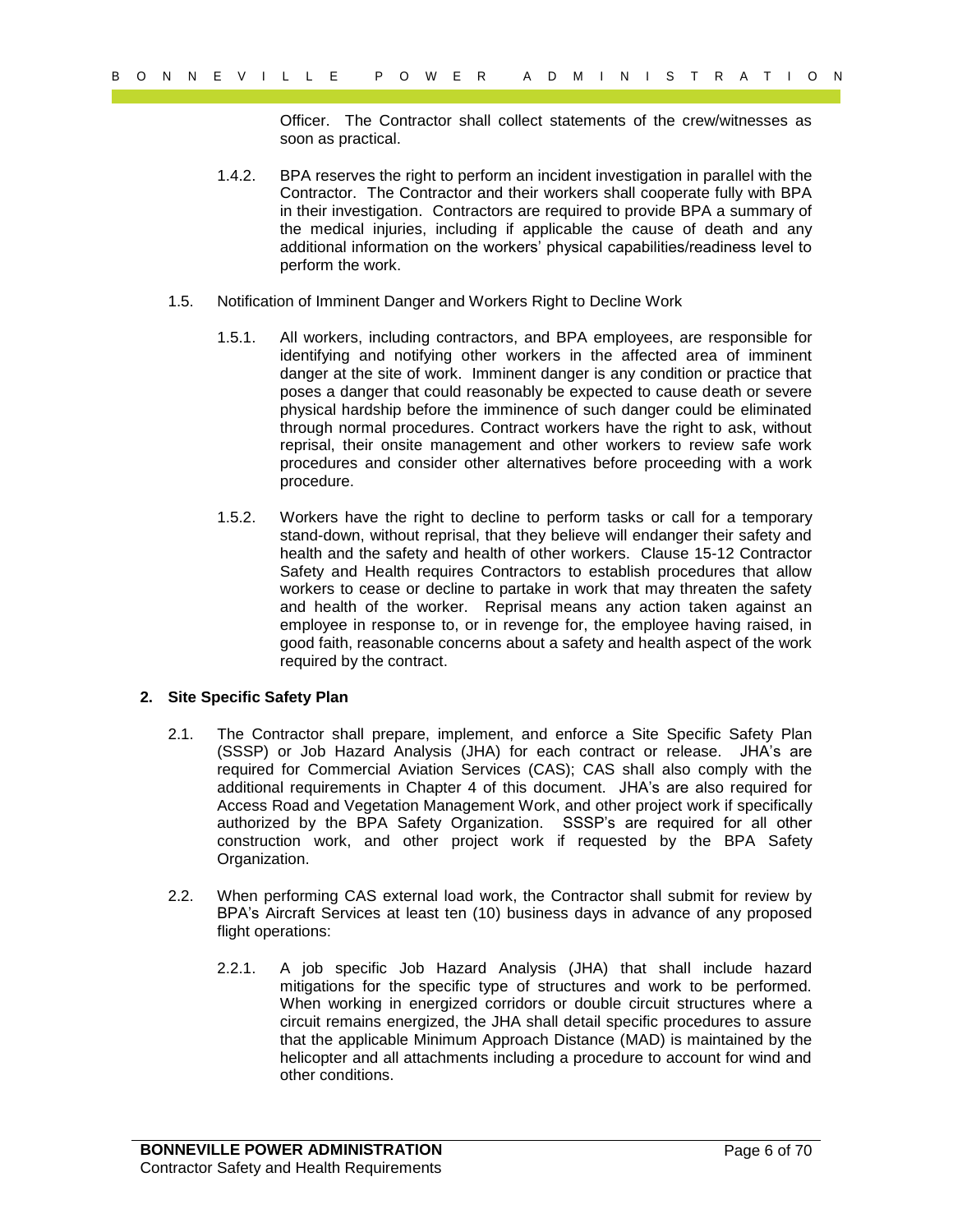- 2.2.2. When a congested area plan is required by FAR 133: Rotorcraft Externalload Operations, the Contractor shall be responsible for preparation and submittal for approval to the Federal Aviation Administration (FAA) in advance of the lift. A copy shall be available to BPA Aircraft Services at their request.
- 2.3. Prior to the start of any on-site work for each contract or release, the Contractor shall:
- Payer L. The Extra Constraints of Art TV I L C P O W E R A T I O N I M I L C P T A T I O N I M I S T R A T I O N I M I S T R A T I O N I M I S T R A T I O N I M I S T R A T I O N I M I S T R A T T A T I O N I N I S T R A 2.3.1. Provide a SSSP or a JHA to identify and mitigate any recognized hazards or conditions. Site and adjacent conditions shall be considered. All significant hazards shall be identified. Unusual or unique hazards or conditions specific to the contract or release, known by BPA, will be identified in the technical specification. The contractor shall also provide a clear delegation of authority for the work site(s). The delegation of authority shall include a list that includes the names and contact information for all key site and office personnel assigned to the project. The list of contacts will be included in the body of the SSSP, and updated throughout the course of the project.
	- 2.3.2. Submit to BPA a copy of the SSSP or JHA at least ten (10) business days prior to start of on-site work. If the BPA Safety Office Organization determines the SSSP or JHA to be insufficient, they may stop the Contractor's right to start with any or all on site work.
	- 2.3.3. The contractor shall make available to all workers at the work site the SSSP or JHA. All workers must be familiar with its content and the content of the Site Specific Safety Plan or Job Hazard Analysis. The Site Specific Safety Plan or Job Hazard Analysis SSSP/JHA shall be available for review by BPA employees upon request.
	- 2.4. The Contractor shall ensure that their subcontractors, suppliers, and support personnel follow all safety and health provisions and that all personnel working on the project are knowledgeable of the provisions of the plan.

#### <span id="page-6-0"></span>**3. Access Roads**

- 3.1. The Contractor shall prepare, implement and enforce a JHA for each Master Contract or Master Award upon request. For Access road work with High-Hazard work activities, a JHA will be implemented and may be supplemented with a separate SSSP which addresses the High-hazard work areas.
- 3.2. The JHA describes the potential hazards encountered in access road work, along with the Contractor policies; controls, work practices, and personal protective equipment (PPE) selected to minimize those hazards. A SSSP shall be required in cases where the work is outside the normal scope of Access Road work and in cases where identified high-hazard work tasks or blasting is necessary.
- 3.3. Equipment, machinery, and vehicle's traveling on BPA's right-of-way shall come no closer than 25 feet to any BPA transmission line structure or guy wires.
	- 3.3.1. If work is required in close proximity to guy wires they shall be flagged before work commences.
	- 3.3.2. Spotters shall be used to maintain safe work distances from structures.
- 3.4. Counterpoise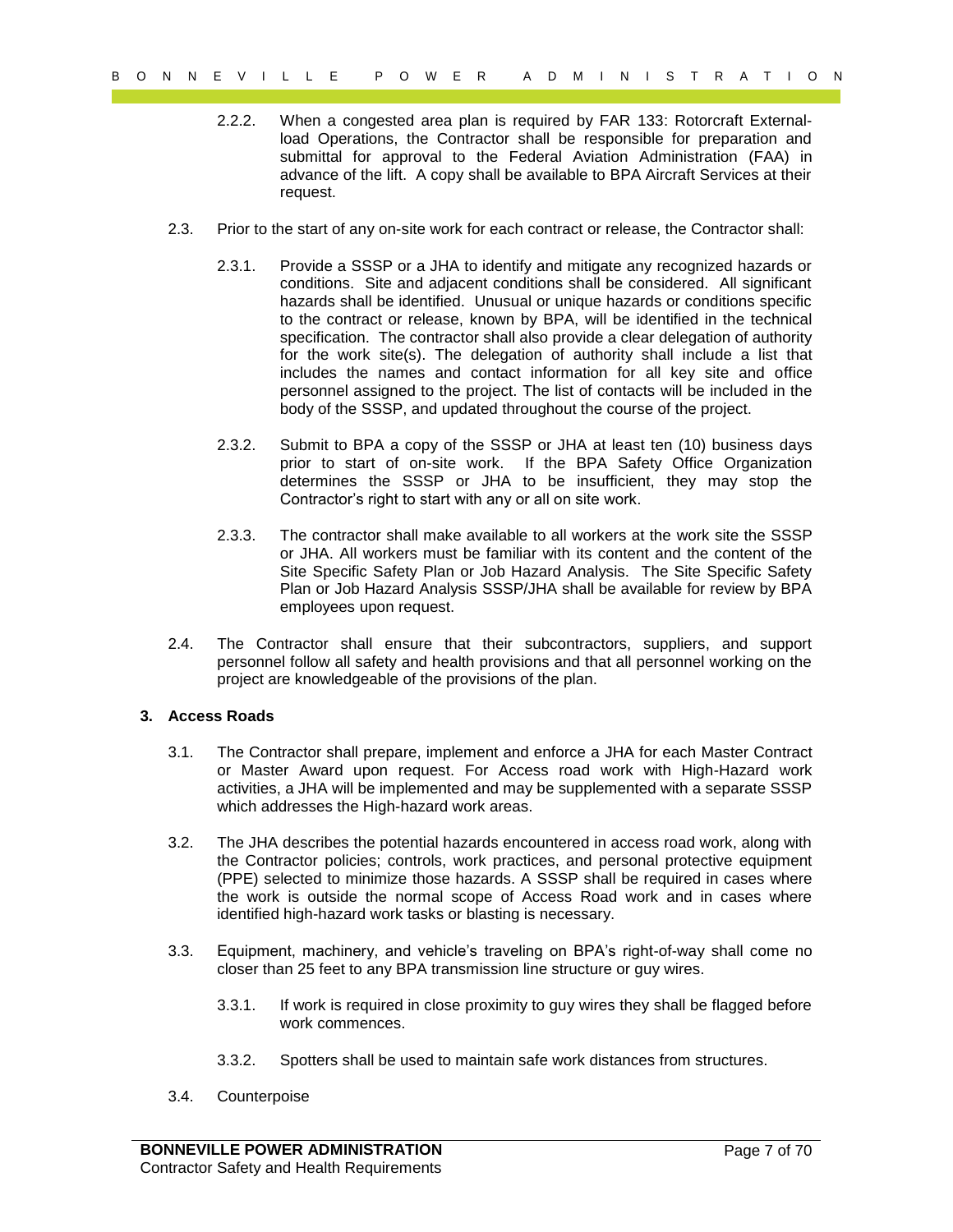- 3.4.1. There may be buried counterpoise (a mini-ground mat) associated with the structures, and the contractor shall avoid cutting the counterpoise.
- 3.4.2. If the counterpoise is compromised in any way, the Contractor shall immediately notify the COTR, or onsite BPA Representative.

#### <span id="page-7-0"></span>**4. Blasting**

- 4.1. When blasting is required on the project, the Contractor shall submit a Site Specific blasting plan as directed in Construction Technical Transmission Line and Fiber Optic Cable Master Specification Section division 01 35 726.
- 4.2. When blasting is used, comply with Clause 24-23, Use of Explosives.

#### <span id="page-7-1"></span>**5. Communications**

9 of  $R = V + L L = P = P$  on  $R = R$  or  $R = R$  or  $R = R$  or  $R = R$  or  $R = R$  or  $R = R$  or  $R = R$  or  $R = R$  or  $R = R$  or  $R = R$  or  $R = R$  or  $R = R$  or  $R = R$  or  $R = R$  or  $R = R$  or  $R = R$  or  $R = R$  or  $R = R$  or  $R = R$  or  $R = R$  or  $R = R$  and  $R = R$  or 5.1. The Contractor shall ensure that field supervision maintains a reliable method of emergency communications from all right-of-way work areas in the event of accident or illness. The Contractor shall conduct communication checks/tests to ensure quality of communications with emergency personnel.

#### <span id="page-7-2"></span>**6. Confined Spaces**

- 6.1. The Contractor shall identify any needed or required worker entry into a confined space as defined by Federal OSHA Standards 1926.1200 or 1910.146 and/or any applicable State standard or regulation.
- 6.2. The Contractor shall identify any permit required for confined space entry and implement a confined space entry program as required by OSHA 1926.1200 or 1910.146 and/or any applicable State standard or regulation.
- 6.3. The Contractor shall monitor for hazardous atmosphere before and during any worker entry into an identified or suspected confined space.

#### <span id="page-7-3"></span>**7. Emergency Action Plan**

- 7.1. The Contractor shall identify, locate and provide directions to the nearest emergency medical facilities. This shall include phone numbers for emergency services in the area.
- 7.2. Many BPA Facilities have an Occupant Emergency Plan (OEP). Each occupant must be aware of and familiar with the OEP. Contractors must familiarize themselves with these plans. Plans may be obtained from the CO or BPA District Manager.

#### <span id="page-7-4"></span>**8. Energized Facilities and Communication Sites**

- 8.1. Rules and requirements governing the issuance of Permits and the entry into, movement within and exit are defined in BPA's Rules of Conduct Handbook (ROCH). Contractors shall comply with these requirements
	- 8.1.1. All Contractor workers must obtain Non-Electrical Worker, Restricted Electrical Worker or Electrical Worker permits (as applicable), for unescorted entry to BPA energized substations, or be escorted at all times as indicated in the ROCH.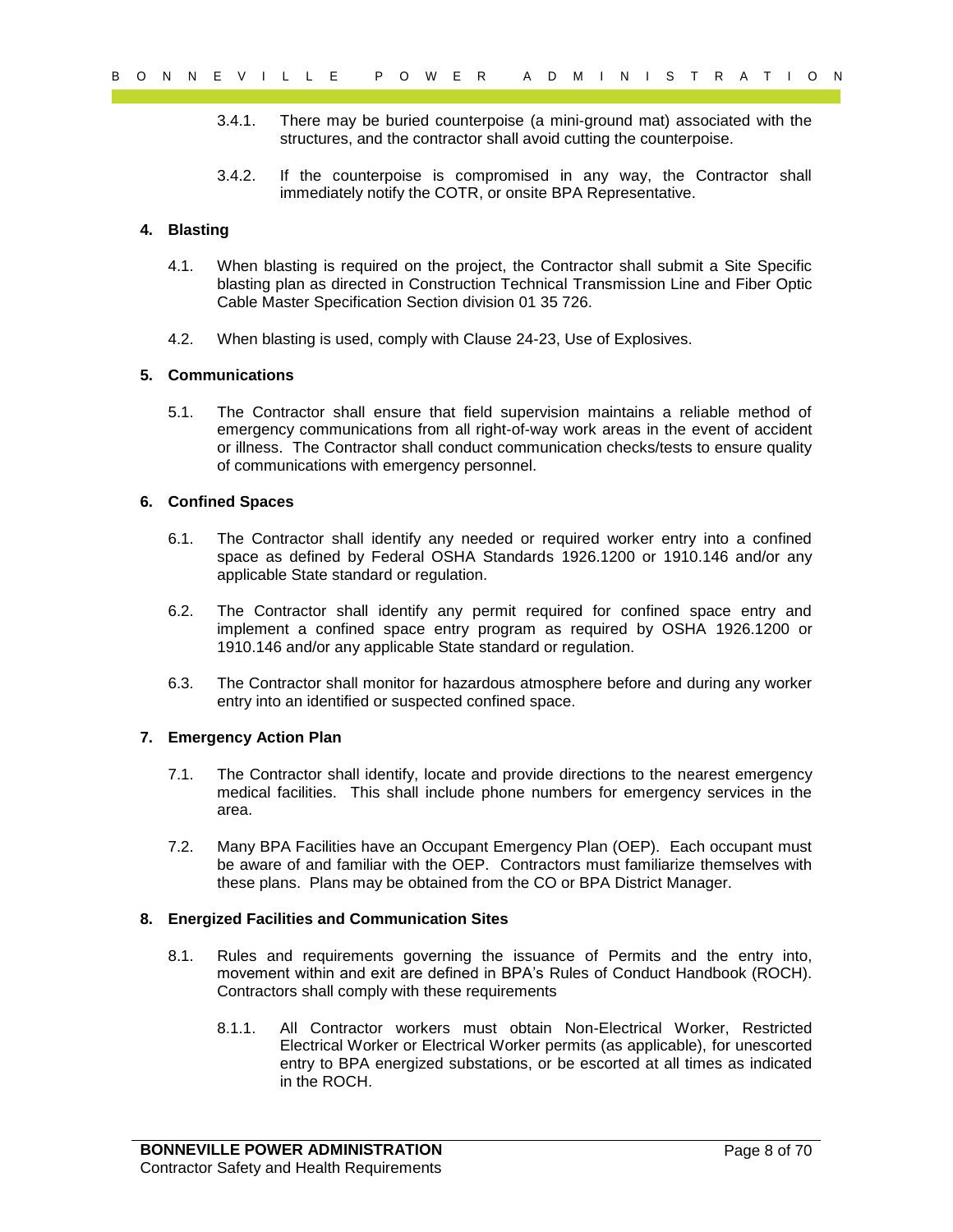- 8.1.1.1. The Contractor shall provide for the safety of the workers and shall at all times, take necessary precautions to protect BPA's facilities from accidental contact that could cause an injury, outage, or damage to the facility. At no time will any non-qualified worker (a worker not meeting the requirements defined in section 23), or equipment come closer to energized lines or equipment than the Limited Approach Boundary (LAB) in Table 1.
- 8.2. The Contractor shall, as directed by the COTR after consultation with a BPA Qualified Electrical Employee, erect, maintain, and remove such safety fences as are required to prevent accidental contact between BPA's normally energized facilities and the Contractor's equipment or workers. BPA will normally furnish the safety fences required in its energized substation yards or communication equipment sites. The safety fences shall not be removed without consent of the COTR after consultation with a BPA Qualified Electrical Employee. Safety fences furnished by BPA remain the property of BPA.
- 8.3. Contractor workers shall not cross red and white or yellow and black ropes. These are used by BPA to designate electrical hazards.
- 8.4. Entry into, exit out of, and movement within a communication site and energized facility by a non-permitted person requires an escort. Escorts must hold a permit which would allow them to perform the work being performed by the person being escorted. The Contractor shall discuss the specific use of escorts as a part of the SSSP. State if multiple escorts are required, and state any instances where there is intent to utilize Safety Watchers for escorting purposes. Safety watchers may not provide escort work if they are actively involved in Safety Watcher duties. The Safety Watcher may request an additional Safety Watcher if workload demands dictate.
- 8.5. Whenever a worker enters energized facilities or communication equipment sites, or whenever work is otherwise in proximity to BPA's normally-energized transmission facilities, the Contractor shall provide for the safety of the workers and shall at all times take necessary precautions to protect BPA facilities from accidental contact that could cause an outage, or damage the facility. At no time will any non-qualified worker (a worker not meeting the requirements defined in section 23) or equipment come closer to energized lines or equipment than the Limited Approach Boundary (LAB) in Table 1.
- 8.6. The Contractor shall, as directed by the COTR, or the onsite BPA Representative, after consultation with a BPA Qualified Electrical Worker, erect, maintain, and remove such safety fences as are required to prevent accidental contact between BPA's normally energized facilities and the Contractor's equipment or workers. BPA will normally furnish the safety fences required in its energized facilities or communication equipment sites. The safety fences shall not be removed without consent of the COTR, or the onsite BPA Representative, after consultation with a BPA Qualified Electrical Worker. Safety fences furnished by BPA remain the property of BPA.
- 9 of  $R = V + L L = T$  is a constraint of  $R = V + R$  is a constraint of  $R = V + R$  is a constraint of  $R = V + R$  is a constraint of  $R = V + R$  is a constraint of  $R = V + R$  and  $R = V + R$  and  $R = V + R$  and  $R = V + R$  and  $R = V + R$  and  $R = V + R$  and  $R = V + R$ 8.7. Contractors using generators or station service to power portable electric tools in energized facilities must use grounding boxes (BPA "eartha-kits") to minimize step and touch hazards. The cord's grounding box must be clamped to a solidly grounded fixture before the extension cord is connected to a switchyard receptacle or a generator. If a solidly grounded fixture is not available within ten (10) feet of the worksite, the grounding box shall be attached to a ground rod. When using double insulated tools, work may be done within 25 feet of the grounding box. Station service may not be used for temporary power off the ground grid. As an alternative, when working off the ground grid, Contractors may use generators for portable power.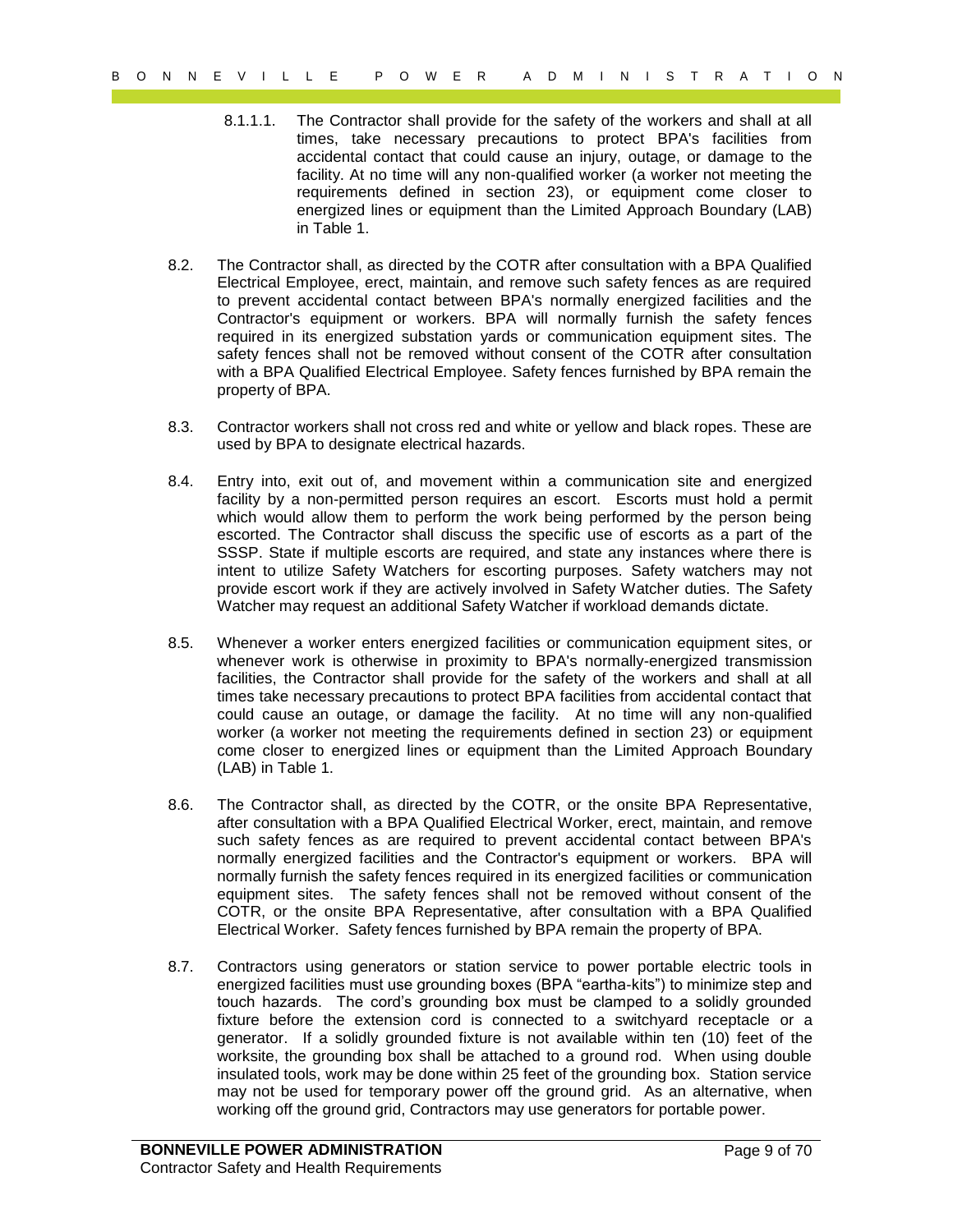$P = P = 0$  or  $P = 6$  or  $P = 6$  or  $P = 6$  and  $P = 6$  and  $P = 6$  and  $P = 6$  and  $P = 6$  and  $P = 6$  and  $P = 6$  and  $P = 6$  and  $P = 6$  and  $P = 6$  and  $P = 6$  and  $P = 6$  and  $P = 6$  and  $P = 6$  and  $P = 6$  and  $P = 6$  and  $P = 6$  and  $P$ 8.8. All work shall take place entirely on or entirely off the ground grid to avoid the hazards of transferred potential. If it is unavoidable for a work procedure to take place simultaneously on and off the grid (such as using a crane, pulling cable and directional boring work), the COTR or the onsite BPA Representative must be consulted for specific methods that would minimize the hazard.

8.9. Utility Locates: All Utility Locates are the responsibility of the Contractor. Utility Locates will occur prior to any excavations, trenching or penetrations of building structures. This includes:

- 8.9.1. Underground utilities of all types.
- 8.9.2. Substation Grounding Grids (around the perimeter of and underneath substations).
- 8.9.3. Telecommunication Tower Grounding Rings (buried beneath the towers).
- 8.9.4. Counterpoise (smaller ground mats located at the base of electrical transmission towers).
- 8.9.5. Utilities inside and below BPA facilities. This includes utilities concealed in floors, walls, ceilings, and crawl spaces.
- Reference: Please see Substation Maintenance Standards and Guides SM-STD-13- 1-5, *Grounding, Precautions when Contacting the Substation Ground Grid and Grounding Work Equipment and Vehicles in Substations*, SM-STD-13-1-15.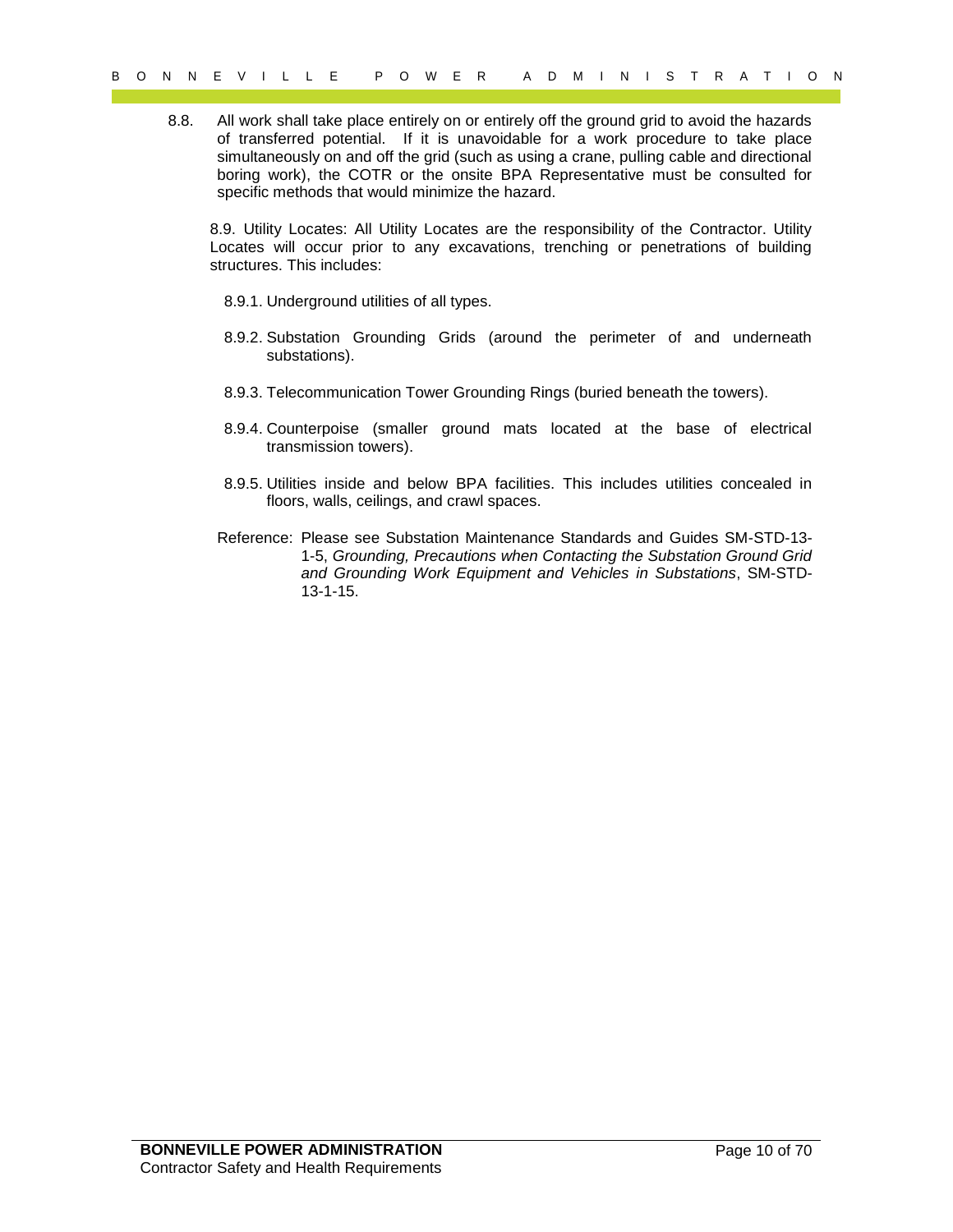#### 8.10. **Arc Flash Hazards**

- 8.10.1. Arc flash personal protective clothing and equipment appropriate for the hazard/risk category shall be utilized in accordance with OSHA 1910.269, NFPA 70E and/or BPA provided arc flash studies (if applicable).
- 8.10.2. For entry into energized facilities or communication sites, all Contractors shall wear arc- rated clothing (long-sleeved shirts and pants or coveralls) with a minimum rating of 8 cal/cm2. In addition to the requirements in 17.2, boots shall have leather uppers. Note: This requirement is a minimum clothing requisite that does not provide an overall 8 cal/cm2 protection. Additional PPE may be required based on the hazard.
- 9 0 M R E V I L L E P O W E R A D M I M I S T R A T I O N<br>
8 10. Are flesh the annual protocol protocole of ching and conjenes with the time in the stationary better that the protocole with 1910.269.<br>
8 10.2. For each per 8.10.3. Exemption: For short-term duration activities (e.g., material delivery and removal, testing agency activities, sanitary workers, etc.), the Contractor may request an exemption by specifying the work activity in detail in the Contractors Site Specific Safety Plan (SSSP). For example, if the Contractor can ensure that activities by non-permitted persons will not result in an exposure to an arc event at or above 1.2 cal/cm2, arc-rated clothing will not be required for the non-permitted person. For unanticipated short term activities, the Contractor shall furnish their visitors with coveralls with an 8 cal/cm2 rating. Exempted activities must be performed under the escort of a permitted restricted electrical worker or above.
	- 8.10.4. Electrical work shall be performed in an electrically safe condition (i.e., deenergized or worked outside the shock and arc flash boundary). The Contractor may request an exemption from this requirement by demonstrating that no other method is possible by completing a Contractor Energized Electrical Work Permit (CEEWP).
	- 8.10.4.1. Prior to the start of any job requiring a CEEWP, the permit will need to be signed and conveyed to the COTR prior to the start of work.
	- 8.10.4.2. The following work activities require a CEEWP:
		- 8.10.4.2.1. Any work on circuits greater than 240 volts;
		- 8.10.4.2.2. Any work on 3-phase circuits;
		- 8.10.4.2.3. Any circuit labeled as requiring greater than 8 calorie arc flash rated personal protective equipment.
	- 8.10.4.3. The contractor will use the BPA Contractor Energized Electrical Work Permit (BPA F 6410.42), following instructions attached to the form. The form will not be considered complete until the BPA COTR, Management Representative, District Engineer and/or Substation Operations Representative have reviewed and signed their sections of the form.
	- 8.10.4.4. During the duration of the work covered by the CEEWP, the contractor will prominently display the permit where it will be visible prior to entering the work zone.
	- 8.10.4.5. If, during the course of the work, an unlabeled panel is discovered, the contractor shall: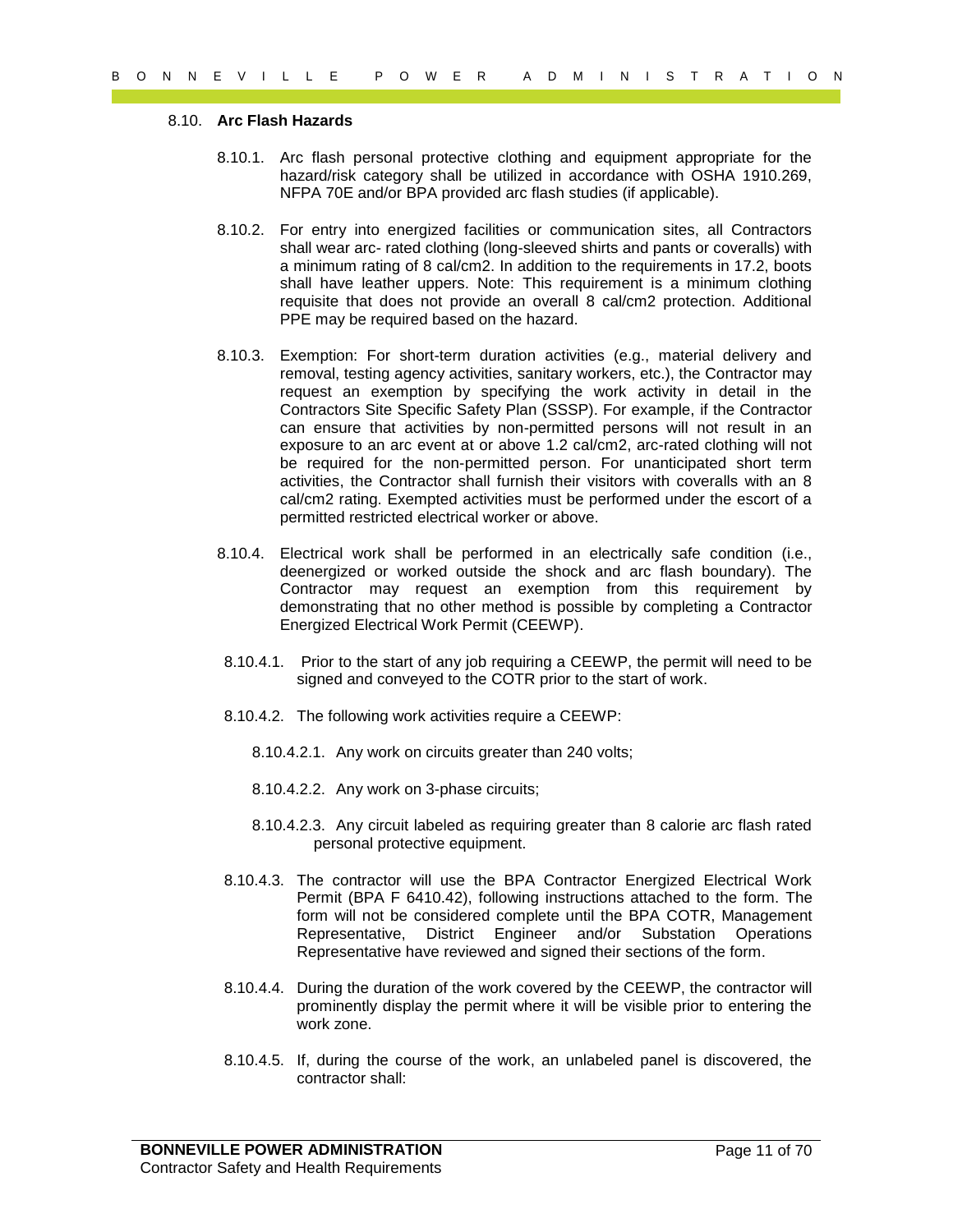8.10.4.5.1. Immediately stop work;

- 8.10.4.5.2. Notify the COTR for consultation with a BPA Qualified Electrical Worker and/or BPA Engineering;
- 8.10.4.5.3. Proceed only after the appropriate calorie rating has been clearly identified and if applicable, the CEEWP has been updated.
- 8.10.5. Alerting techniques are required to ensure the safety of unqualified individuals who may be in the vicinity of work that involves a shock or arc flash hazard.
- 8.10.6. Safety Signs and Tags. Safety signs, safety symbols, or accident prevention tags shall be used where necessary to warn workers about electrical hazards that might exist. Such signs and tags shall meet the requirements of ANSI Z535.
- 9 of  $R = V + L + L = P$  of  $R$  or  $R = V$  is a constructed by the control of the studies of the studies of the studies of the control of the studies of the studies of the studies of the studies of the studies of the studies of the 8.10.7. Barricades. Barricades shall be used in conjunction with safety signs where it is necessary to prevent or limit worker access to areas containing energized conductors or circuit parts. Conductive barricades shall not be used where it might increase the likelihood of exposure to an electrical hazard. Comparison must be made between the limited approach boundary listed in Table 4.1 and the arc flash boundary. Barricades shall be placed no closer than the greater of these two distances to ensure protection from shock and arc flash hazards.
	- 8.10.8. Attendants. If signs and barricades do not provide sufficient warning and protection from electrical hazards, an attendant shall be stationed to warn and protect workers. The primary duty and responsibility of an attendant providing manual signaling and alerting shall be to keep unqualified individuals outside a work area where the unqualified individual might be exposed to electrical hazards. An attendant shall remain in the area as long as there is a potential for workers to be exposed to the electrical hazards.
	- 8.10.9. Look-Alike Equipment. Work may be performed on equipment that is deenergized and placed in an electrically safe work condition while other energized equipment of similar size, shape, and construction is located in the same vicinity. When this situation exists, safety signs and tags, barricades. and/or attendants shall be used to prevent workers from entering look-alike equipment. It should be noted that these methods do not relieve the worker of accurate equipment verification.
	- 8.10.10. Arc flash personal protective equipment appropriate for the hazard/risk category shall be utilized.
	- 8.10.11. Electrical panels that are not labeled with the arc flash rating shall be worked in an electrically safe condition.
	- 8.11. Batteries, and Chargers and Capacitors
		- 8.11.1. All battery work shall be performed in accordance with BPA Work Standard BPA-WS-9-2, Manufacturer Instructions, and/or any applicable Federal, State standard or regulation.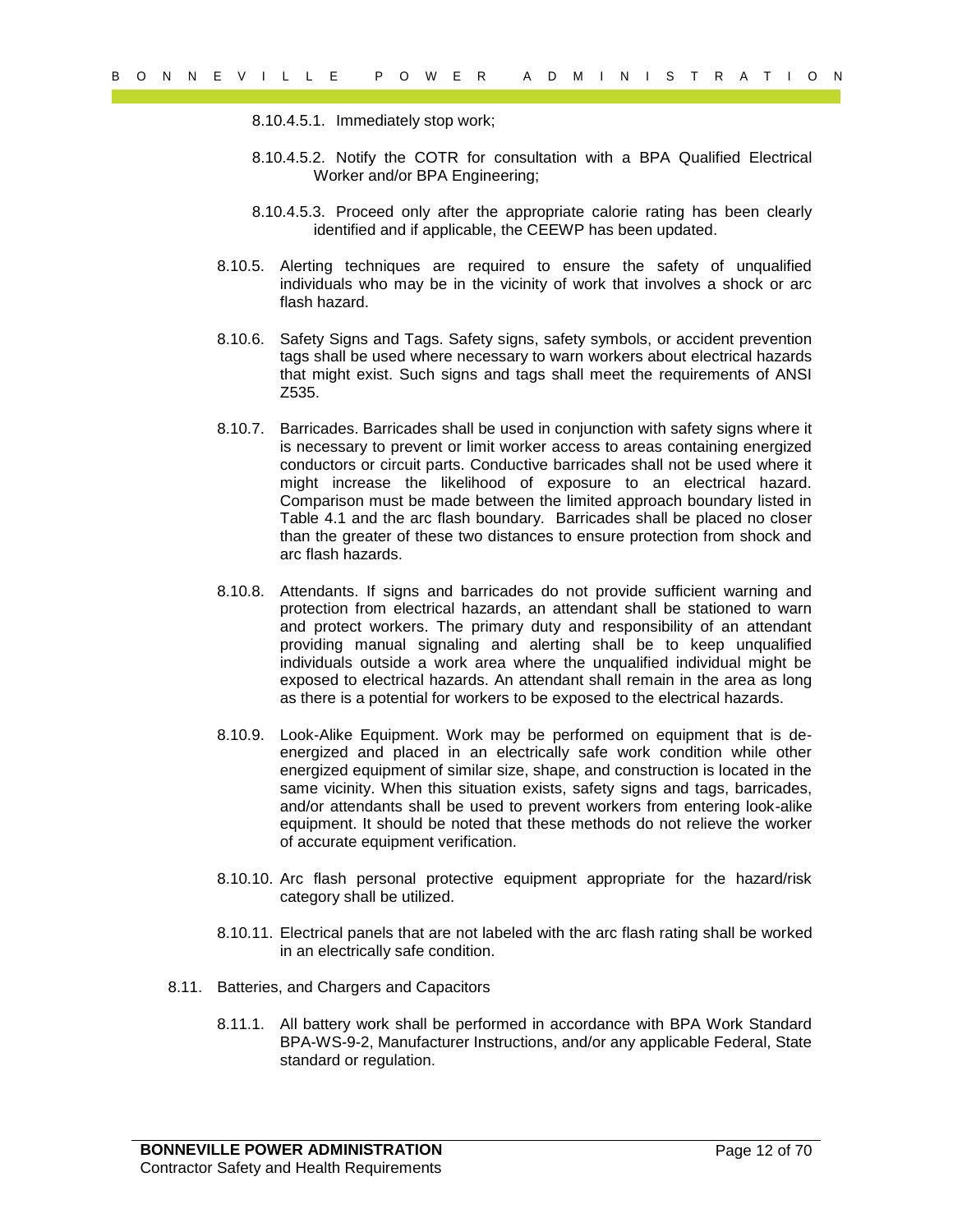#### 8.12. Capacitors

- 9 of  $R = V + L + L$  is a one of a considerable that is a considerable that is a considerable to the set of a considerable a summarized by the set of a considerable and the set of a summarized by the set of a summarized by the 8.12.1. The internal resistor of a capacitor cell shall not be depended upon to discharge capacitors. A bayonet-type short circuiting and grounding rod shall be applied, for at least 5 seconds, between all insulated terminals and the capacitor case before handling. Cells removed, stored or transported shall be shorted between all insulated terminals and the capacitor case with at least a No. 18 AWG wire.
	- 8.13. Conductive Devices
		- 8.13.1. Portable metal ladders are not permitted in energized facilities.
		- 8.13.2. Conductive objects such as metal tapes, surveyor chains, fish tapes, and center line may be used in energized facilities only when specifically approved by the Qualified Electrical Worker that holds a BPA Electrical Worker Permit and restrained by adequate methods, to prevent electrical contact in the event of slippage or breakage at any point.
	- 8.14. Electrical Contact Protocol
		- 8.14.1. Any worker experiencing an electrical shock of any type shall be transported to the nearest emergency medical facility as soon as possible. Refer to the BPA Electrical Contact Protocol for guidance.
		- 8.14.2. In case of electrical shock, contacting one of the Electrical Burn Centers that specialize in electrical shock accidents is advised. Even in apparently minor electrical injuries, consulting with the closest Regional Burn Center regarding treatment is recommended. The Regional Burn Centers are:
			- **Legacy Emanuel Medical Center (Portland, OR)** (888) 598-4232
			- **Harborview Medical Center (Seattle, WA)** (888) 731-4791
			- **Intermountain Burn Center – University of Utah (Salt Lake City, UT**) – (801) 581-2700
	- 8.15. Ground Grid

Noted Exception: At BPA radio stations, the installation of ground grids and any connections to the ground grid are not considered electrical work. The contractor shall have experience installing lightning protection ground grids and shall be adequately trained and familiar with the safety-related work practices involved with such installations.

- 8.15.1. Lightning Work Curtailment Criteria: Work shall be suspended and personnel shall seek a safe haven during times that local or close-in lightning is within sight or sound, and remain in the clear for thirty minutes after the last flash of lightning is seen or thunder is heard. Grounding of Equipment
- 8.15.2. Aerial lifts, cranes, booms, and any other equipment working in proximity to energized lines or equipment where there is a possibility of accidental contact shall be connected to the substation ground grid within energized switchyards or to a ground rod in other locations with 2/0 copper ground.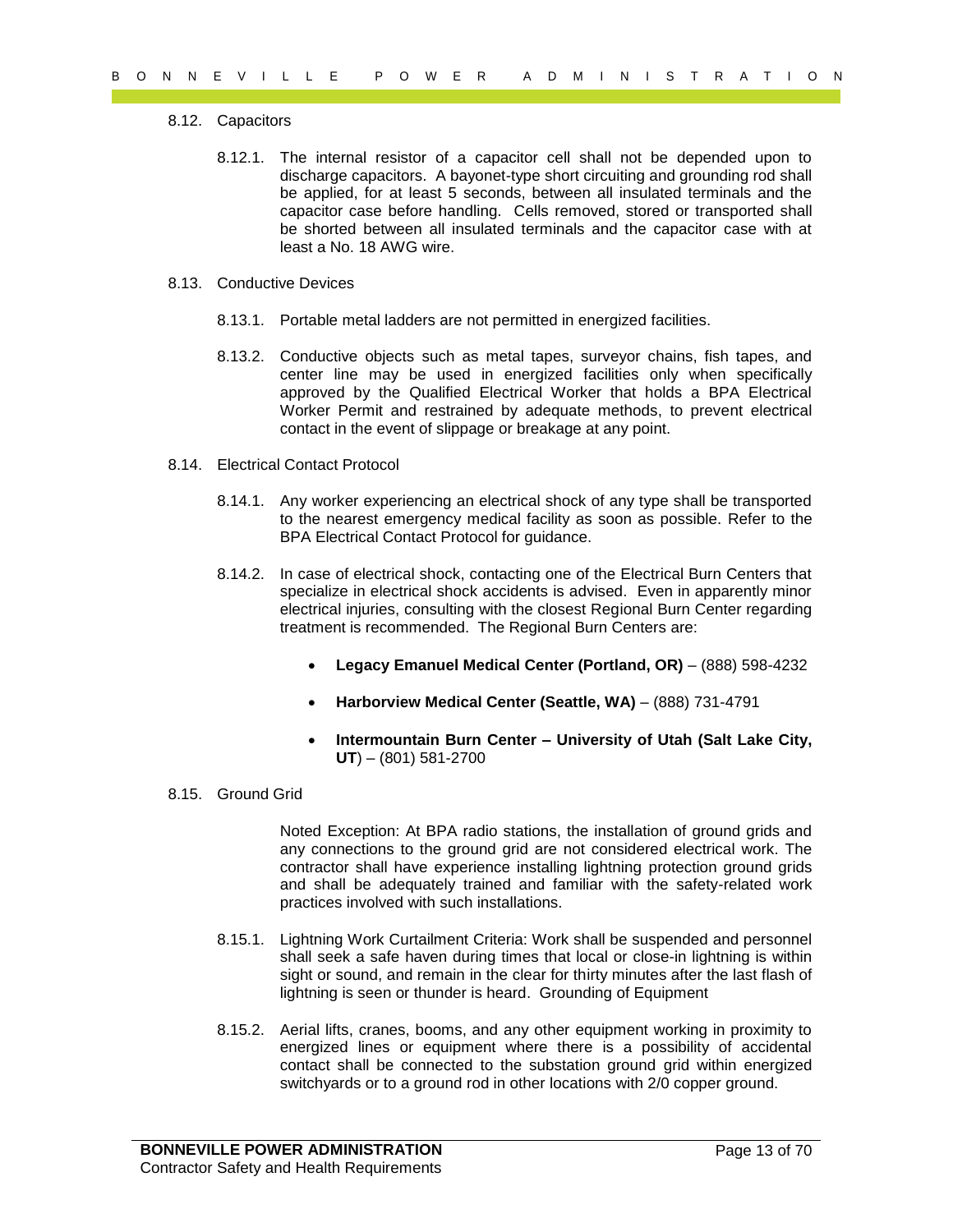- 8.15.3. Multiple (parallel) ground leads may be required at some locations on the BPA power system when the anticipated fault current exceeds the capacity of a single 2/0 copper ground. These locations (if applicable) will be provided by BPA in the contract technical specifications.
- 8.16. Identification of Circuits
	- 8.16.1. No work shall be performed on any circuit until positive identification of all electrical circuits in the work area has been established.
- 8.17. Minimum Approach Distance (MAD)
	- 8.17.1. No part of a worker's body or any conductive object held by a worker shall be moved closer to energized high voltage parts than the applicable Minimum Approach Distance (MAD) unless an approved barrier is in place.
	- 8.17.2. When work is to be performed within the MAD, including the installation and removal of barriers, one of the following must be employed:
		- Approved barriers
		- Use of live-line tools
		- Clearance
		- Lockout/Tagout (on voltages 600V and below)
	- 8.17.3. Conductive objects, such as insulator support hardware, which extend into the MAD, may be contacted outside the applicable MAD. However, such objects must have been installed with approved design standards and be fixed or limited in movement so that the designed clearances cannot be reduced.
- 9 o N K E V I L E P O W E R A T D and I in 19 T R A T in 19 T R A T D C T C Consider the state of the state of the state of the state of the state of the state of the state of the state of the state of the state of the st 8.17.4. Only persons qualified and trained to perform work safely on or in close proximity to energized lines and equipment shall be allowed to work or operate equipment up to the applicable MAD. Non-qualified workers approaching normally energized equipment shall not enter within the distances listed in Table 1, either on foot or in a vehicle, unless given the following information by a Qualified Electrical Worker**\***:
	- Procedure for identifying energized equipment
	- Voltage(s) and how to identify voltage level of specific equipment.
	- Minimum Approach Distance(s)
	- Hazards associated with violation of MAD
		- **\*** In Energized Facilities this information must be given by a Qualified Electrical Worker that holds a BPA Electrical Worker Permit. [Note: Refer to section 8.4 of the BPA Rules of Conduct Handbook]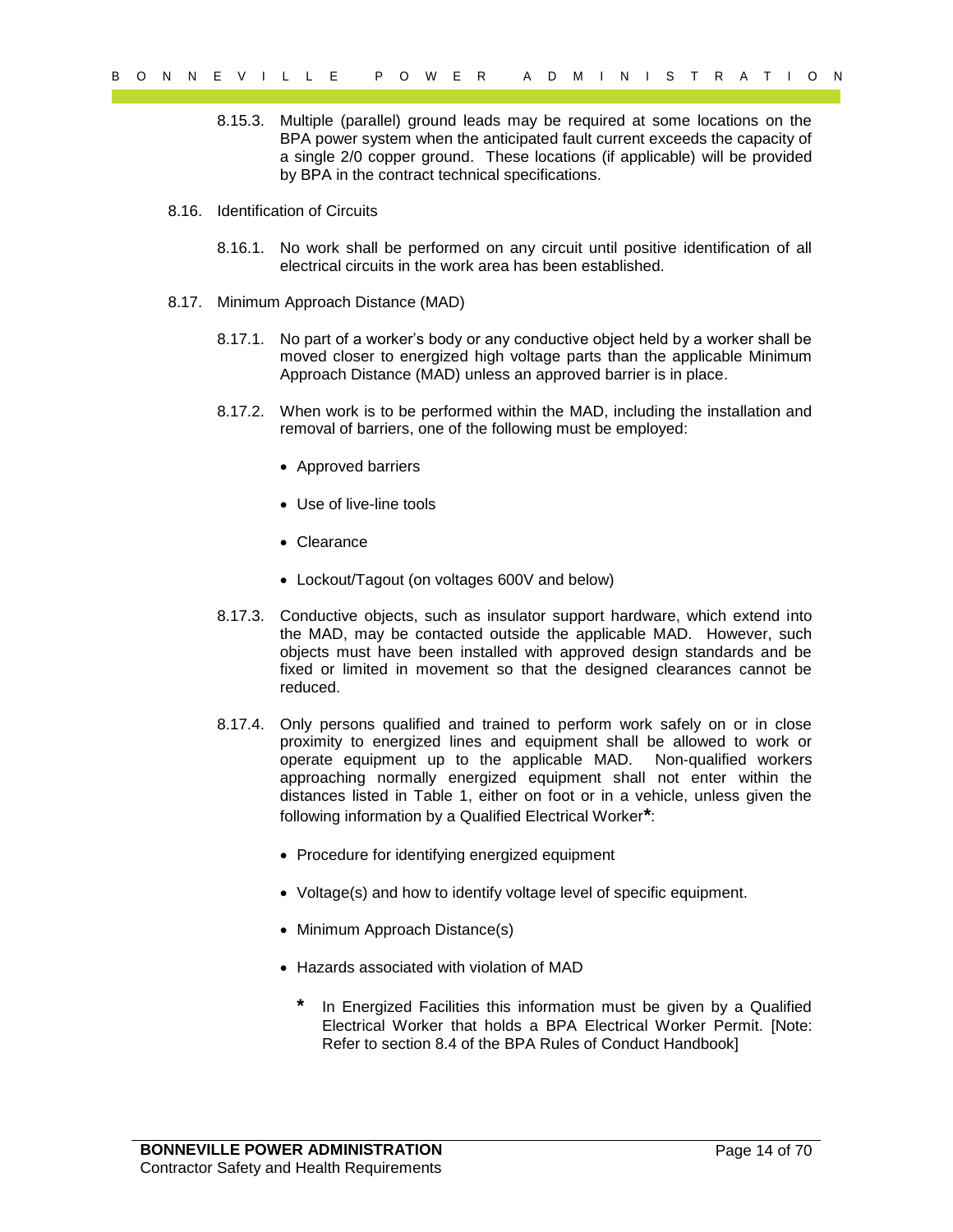| Table 1: Limited Approach Boundary for Non-Qualified Workers -<br><b>All Elevations</b> |                                  |  |  |  |
|-----------------------------------------------------------------------------------------|----------------------------------|--|--|--|
| <b>Nominal System Voltage (kV)</b>                                                      | <b>Phase-Ground</b><br>$(ft-in)$ |  |  |  |
| 50 V to 69 kV                                                                           | $10' - 0"$                       |  |  |  |
| 69.1 kV to 345 kV                                                                       | $15' - 0''$                      |  |  |  |
| Above 345 kV                                                                            | $20' - 0''$                      |  |  |  |
| Energized ground wire - (Airway lighting & PCS<br>up to 14.4 kV)                        | $15' - 0''$                      |  |  |  |
| Insulated Overhead Ground Wire                                                          | $10' - 0''$                      |  |  |  |
| Fiber Optic Ground Wire (OPGW)                                                          | $10' - 0''$                      |  |  |  |

|  |  |  | 8.17.5. TABLE 1 - Limited Approach Boundary (LAB) for Non-Qualified Workers |  |
|--|--|--|-----------------------------------------------------------------------------|--|
|--|--|--|-----------------------------------------------------------------------------|--|

|  |  | 8.17.6. TABLE 2 - Minimum Approach Distance (MAD) for Vehicles and Equipment |  |  |  |
|--|--|------------------------------------------------------------------------------|--|--|--|
|--|--|------------------------------------------------------------------------------|--|--|--|

| Table 2 MAD for Vehicles and Equipment - All Elevations |                                       |  |  |
|---------------------------------------------------------|---------------------------------------|--|--|
| <b>Nominal Voltage Phase-to-Phase</b>                   | MAD (ft-in)<br><b>Phase-to-Ground</b> |  |  |
| Up to 345 kV                                            | $15' - 0''$                           |  |  |
| 1500 kV AC                                              | $20' - 0''$                           |  |  |
| <b>IALL DC Facilities</b>                               | $20'$ -0"                             |  |  |

- 8.17.6.1. All workers must utilize a safety watcher when operating mechanical equipment that could encroach on the applicable MAD distance.
- 9 of  $R = V + L + L = P = 0$  with  $R = R = (1 \text{Im} \cos \theta)$  and  $R = (1 \text{Im} \cos \theta)$  and  $R = (1 \text{Im} \cos \theta)$  and  $R = (1 \text{Im} \cos \theta)$  and  $R = (1 \text{Im} \cos \theta)$  and  $R = (1 \text{Im} \cos \theta)$  and  $R = (1 \text{Im} \cos \theta)$  and  $R = (1 \text{Im} \cos \theta)$  and  $R = (1 \text{Im} \cos \theta)$  8.17.6.2. In substations, all non-qualified persons and persons holding an Access Permit shall not drive vehicles or operate mechanical equipment unless under the direction and observation of a Safety Watcher. Persons holding a Restricted Electrical Worker or a Non-Electrical Worker Permit driving vehicles or operating mechanical equipment must maintain 15 foot distance from all energized circuits up to 345 kV and 20 foot distance from all circuits above 345 kV unless under the direction and observation of a safety watcher. Persons holding an Electrical Worker Permit may drive motor vehicles or operate mechanical equipment near energized facilities as long as the applicable MAD is maintained. Refer to BPA WS 5-1 Minimum Approach Distance (MAD) Considerations for additional information on vehicle and equipment clearances and corresponding system operating conditions.

TABLE 3 – Minimum Approach Distances (MAD) For Transporting Equipment Under Energized Transmission Lines. Table 3 may be used only when transporting or driving equipment under energized transmission lines under the following conditions:

- 8.17.6.3. Equipment is in transit (not being used to perform work) with the boom lowered and secured and no load on the load line, forks, bucket, etc.
- 8.17.6.4. A Safety Watcher is used to ensure MAD is maintained.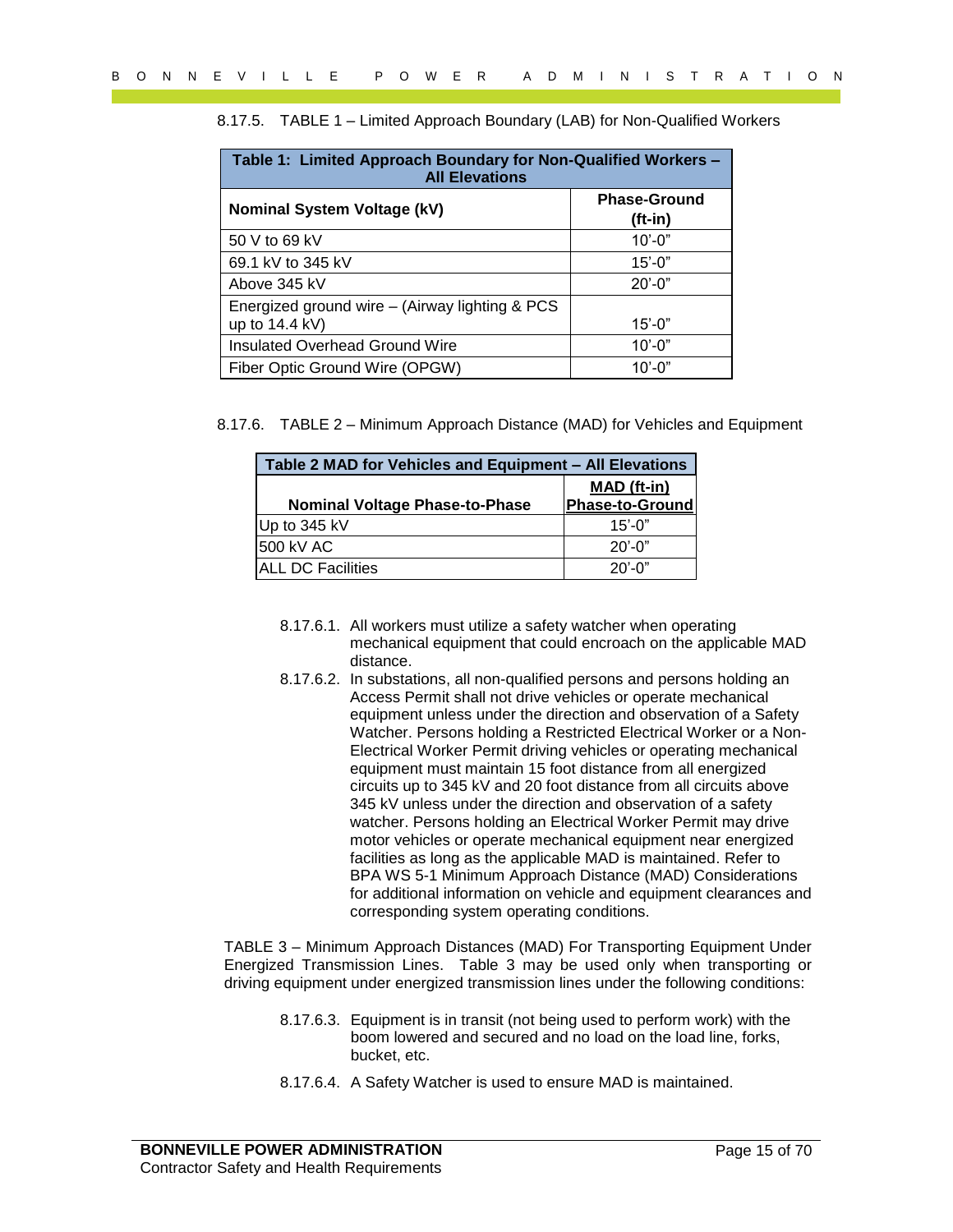|                                                    | <b>Nominal Voltage Phase-to-Phase</b> |                                      | MAD*<br><b>Phase-to-Ground</b>                                                                                                                                                                                                                                                                                                                                                                                                                                                                                                                                                                                          |  |
|----------------------------------------------------|---------------------------------------|--------------------------------------|-------------------------------------------------------------------------------------------------------------------------------------------------------------------------------------------------------------------------------------------------------------------------------------------------------------------------------------------------------------------------------------------------------------------------------------------------------------------------------------------------------------------------------------------------------------------------------------------------------------------------|--|
| 50 kV or Less                                      |                                       |                                      | 4 feet                                                                                                                                                                                                                                                                                                                                                                                                                                                                                                                                                                                                                  |  |
| 50 kV to 345 kV                                    |                                       |                                      | 10 feet                                                                                                                                                                                                                                                                                                                                                                                                                                                                                                                                                                                                                 |  |
| 500 kV                                             |                                       |                                      | 16 feet                                                                                                                                                                                                                                                                                                                                                                                                                                                                                                                                                                                                                 |  |
| required conditions listed for the use of Table 3. |                                       |                                      | *Note: The minimum approach distances listed in Table 3 are reduced<br>from those required in Table 2 due to the subtraction of the inadvertent<br>movement factor. They may be used only when complying with the                                                                                                                                                                                                                                                                                                                                                                                                       |  |
| <b>Electrical Workers</b>                          |                                       |                                      | 8.17.7. TABLE 4, 5 and 6 - Minimum Approach Distances (MAD) for Qualified                                                                                                                                                                                                                                                                                                                                                                                                                                                                                                                                               |  |
|                                                    |                                       |                                      | 8.17.7.1. Tables 4, 5 and 6 apply only to qualified workers and provide<br>Minimum Approach Distances (MAD) for phase-to-phase voltages<br>commonly used on the BPA system. The distances in the<br>following tables meet the minimum requirements prescribed by the<br>Occupational Safety and Health Administration (OSHA), the<br>National Electrical Safety Code (NESC) and NFPA 70E-2015.<br>Refer to BPA Work Standard BPA-WS-5-1, Minimum Approach<br>Distance (MAD) Considerations for details on how MAD's are<br>derived and corresponding system operating conditions.                                       |  |
|                                                    | the elevation of the work site.       |                                      | 8.17.7.2. The MAD tables are based on the maximum transient voltages that<br>can occur at the worksite for various worksite elevations and<br>whether or not there will be tools in the air gap. The "MAD<br>Without Hold Order" column accounts for transient voltages that<br>can be generated by automatic reclosing, whereas the "MAD With<br>Hold Order" columns are for transient voltages that can occur at<br>the worksite even with automatic reclosing disabled. Table 4<br>provides the AC MAD's based on three elevation categories as<br>listed in the heading of each table and shall be applied based on |  |
|                                                    |                                       | distances found in Table 4, 5 and 6. | 8.17.7.3. Only a "qualified electrical crew" may use the minimum approach                                                                                                                                                                                                                                                                                                                                                                                                                                                                                                                                               |  |
|                                                    |                                       | lines and equipment.                 | 8.17.7.3.1. A "qualified electrical crew" is defined as a crew that is<br>supervised by a Qualified Electrical Worker (as defined<br>in section 23, Minimum Qualification for Qualified<br>Electrical Workers) and on which all crewmembers<br>must be qualified electrical workers or have adequate<br>training and knowledge of the electrical hazards<br>involved in the work being performed and of safe work<br>practices required while working adjacent to energized                                                                                                                                             |  |
|                                                    |                                       |                                      | 8.17.7.3.2. This must be documented and verifiable and, at a<br>minimum, must include safe grounding practices,<br>MAD, Clearances and Hold Orders, step and touch<br>hazards, and basic high voltage system knowledge.                                                                                                                                                                                                                                                                                                                                                                                                 |  |

- 8.17.7. TABLE 4, 5 and 6 Minimum Approach Distances (MAD) for Qualified Electrical Workers
	- 8.17.7.1. Tables 4, 5 and 6 apply only to qualified workers and provide Minimum Approach Distances (MAD) for phase-to-phase voltages commonly used on the BPA system. The distances in the following tables meet the minimum requirements prescribed by the Occupational Safety and Health Administration (OSHA), the National Electrical Safety Code (NESC) and NFPA 70E-2015. Refer to BPA Work Standard BPA-WS-5-1, Minimum Approach Distance (MAD) Considerations for details on how MAD's are derived and corresponding system operating conditions.
	- 8.17.7.2. The MAD tables are based on the maximum transient voltages that can occur at the worksite for various worksite elevations and whether or not there will be tools in the air gap. The "MAD *Without* Hold Order" column accounts for transient voltages that can be generated by automatic reclosing, whereas the "MAD *With* Hold Order" columns are for transient voltages that can occur at the worksite even with automatic reclosing disabled. Table 4 provides the AC MAD's based on three elevation categories as listed in the heading of each table and shall be applied based on the elevation of the work site.
	- 8.17.7.3. Only a "qualified electrical crew" may use the minimum approach distances found in Table 4, 5 and 6.
		- 8.17.7.3.1. A "qualified electrical crew" is defined as a crew that is supervised by a Qualified Electrical Worker (as defined in section 23, Minimum Qualification for Qualified Electrical Workers) *and* on which **all** crewmembers must be qualified electrical workers **or** have adequate training and knowledge of the electrical hazards involved in the work being performed and of safe work practices required while working adjacent to energized lines and equipment.
		- 8.17.7.3.2. This must be documented and verifiable and, at a minimum, must include safe grounding practices, MAD, Clearances and Hold Orders, step and touch hazards, and basic high voltage system knowledge.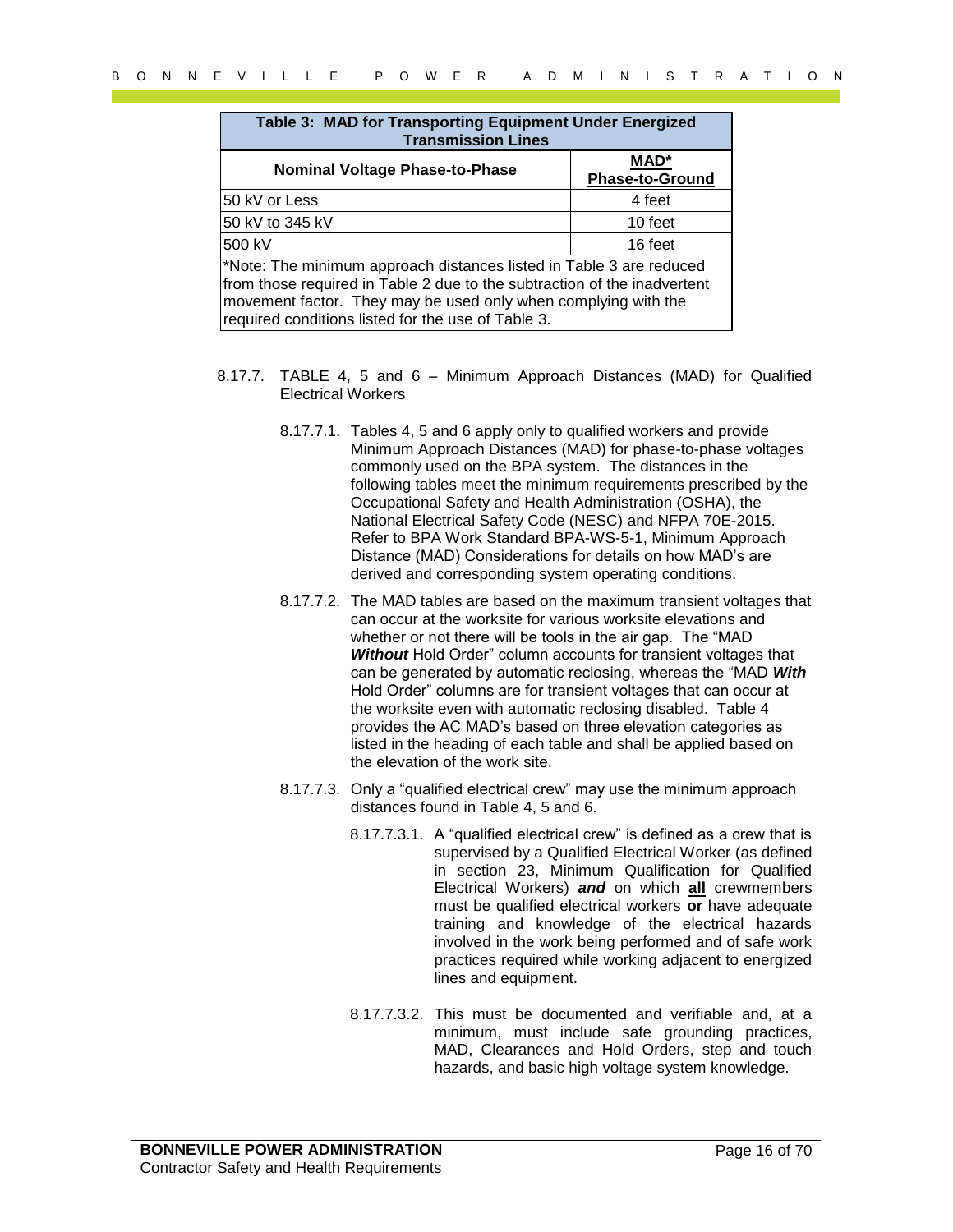|                                                        | Table 4: AC MAD for Qualified Workers<br>AC MAD for Elevations ≤ 3000' |                                                   |                                            |
|--------------------------------------------------------|------------------------------------------------------------------------|---------------------------------------------------|--------------------------------------------|
| Phase-Ground MAD (3)                                   |                                                                        |                                                   | Phase-Phase MAD (3)                        |
|                                                        |                                                                        |                                                   |                                            |
| <b>Nominal System Voltage</b><br><b>Phase to Phase</b> | <b>MAD Without</b><br><b>Hold Order</b><br>& NO Tools                  | <b>MAD With</b><br><b>Hold Order</b><br>for Tools | <b>MAD With</b><br>Hold Order<br>for Tools |
| 301-750 V (1)                                          | $1'-1$ "                                                               | $1'-1$ "                                          | (2)                                        |
| 751 V - 5 kV                                           | $2' - 1''$                                                             | $2' - 1''$                                        | (2)                                        |
| 15 kV                                                  | $2^{\prime}$ -2"                                                       | $2^{\prime}$ -2"                                  | (2)                                        |
| 34.5 kV                                                | $2' - 7"$                                                              | $2' - 7"$                                         | (2)                                        |
| 69 kV                                                  | $3' - 4''$                                                             | $3'-4"$                                           | (2)                                        |
| 115 kV                                                 | $3' - 6''$ *                                                           | $3'-2"$                                           | $4'-1"$                                    |
| 138 kV                                                 | $4' - 0''$ *                                                           | $3' - 4''$                                        | $4'-6"$                                    |
| 161 kV                                                 | $3' - 8''$ *                                                           | $3'-8"$                                           | $5'-0''$                                   |
| 230 kV                                                 | $6' - 2''$ *                                                           | $4'-5"$                                           | $6'-8"$                                    |
| 287 kV                                                 | $5' - 2''$                                                             | $4' - 11"$                                        | $7' - 9''$                                 |
| 345 kV                                                 | $5' - 11"$                                                             | $5' - 9''$                                        | $9' - 10"$                                 |
| 500 kV (100" Design)                                   | $9' - 10"$ *                                                           | $7' - 6"$                                         | $14 - 6"$                                  |
| 500 kV (All Others) (5)                                | $8' - 8''$ *                                                           | $7' - 6"$                                         | $14'-6''$                                  |
| 500 kV Series Caps (4,5)                               | $11' - 3"$                                                             | $11' - 11"$                                       | $24' - 1"$                                 |
|                                                        | AC MAD for Elevations 3001' to 6000'                                   |                                                   |                                            |
| 301-750 V (1)                                          | $1' - 1''$                                                             | $1' - 1''$                                        | (2)                                        |
| 751 V - 5 kV                                           | $2' - 1"$                                                              | $2' - 1''$                                        | (4)                                        |
| 15 kV                                                  | $2' - 4''$                                                             | $2' - 4''$                                        | (4)                                        |
| 34.5 kV                                                | $2^{\prime}$ -9"                                                       | $2^{\prime}$ -9"                                  | (4)                                        |
| 69 kV                                                  | $3'-7"$                                                                | $3'-7"$                                           | (4)                                        |
| 115 kV                                                 | $3' - 9''$ *                                                           | $3' - 3"$                                         | $4' - 4''$                                 |
| 138 kV                                                 | $4' - 3''$ *                                                           | $3'-5"$                                           | $4' - 9''$                                 |
| 161 kV                                                 | $3' - 10"$ *                                                           | $3' - 10"$                                        | $5' - 4"$                                  |
| 230 kV                                                 | $6' - 7''$ *                                                           | $4' - 9''$                                        | $7' - 1''$                                 |
| 287 kV                                                 | $5'4" *$                                                               | $5' - 3"$                                         | $8' - 3"$                                  |
| 345 kV                                                 | $6' - 4''$ *                                                           | $6' - 0''$                                        | $10'-6$ "                                  |
| 500 kV (100" Design)                                   | $10' - 6"$ *                                                           | $8' - 0''$                                        | $15' - 7"$                                 |
| 500 kV (All Others) (5)                                | $9' - 3''$ *                                                           | $8' - 0''$                                        | $15' - 7"$                                 |
| 500 kV Series Caps (4,5)                               | $12 - 0"$ *                                                            | $12 - 9"$                                         | $25' - 11"$                                |
|                                                        | AC MAD for Elevations 6001' to 9000'<br>$1' - 1''$                     | $1' - 1''$                                        |                                            |
| 301-750 V (1)<br>751 V - 5 kV                          | $2' - 1"$                                                              | $2' - 1''$                                        | (2)                                        |
| 15 kV                                                  | $2'-6"$                                                                | $2'-6"$                                           | (4)<br>(4)                                 |
| 34.5 kV                                                | $2' - 11"$                                                             | $2' - 11"$                                        |                                            |
| 69 kV                                                  | $3' - 9''$                                                             | $3' - 9''$                                        | (4)                                        |
| 115 kV                                                 | $3' - 11''$ *                                                          | $3'-5''$                                          | (4)<br>$4'-8"$                             |
| 138 kV                                                 | $4^{\prime}$ -5" *                                                     | $3'-8"$                                           | $6'-6''$                                   |
| 161 kV                                                 | $4'$ -0" *                                                             | $4'-0''$                                          | $5' - 7"$                                  |
| 230 kV                                                 | $6' - 11"$                                                             | $4' - 11"$                                        | $7' - 5"$                                  |
| 287 kV                                                 | $5' - 7''$ *                                                           | $5'-5"$                                           | $8 - 8"$                                   |
| 345 kV                                                 | $6' - 8''$ *                                                           | $6' - 4"$                                         | $11'-1$                                    |
| 500 kV (100" Design)                                   | $11' - 0''$ *                                                          | $8 - 5"$                                          | $16 - 5"$                                  |
|                                                        | $9' - 9''$ *                                                           | $8'-5"$                                           | $16'-5"$                                   |
| 500 kV (All Others) (5)<br>500 kV Series Caps (4,5)    | $12 - 8"$ *                                                            | $13 - 5"$                                         | $27 - 4"$                                  |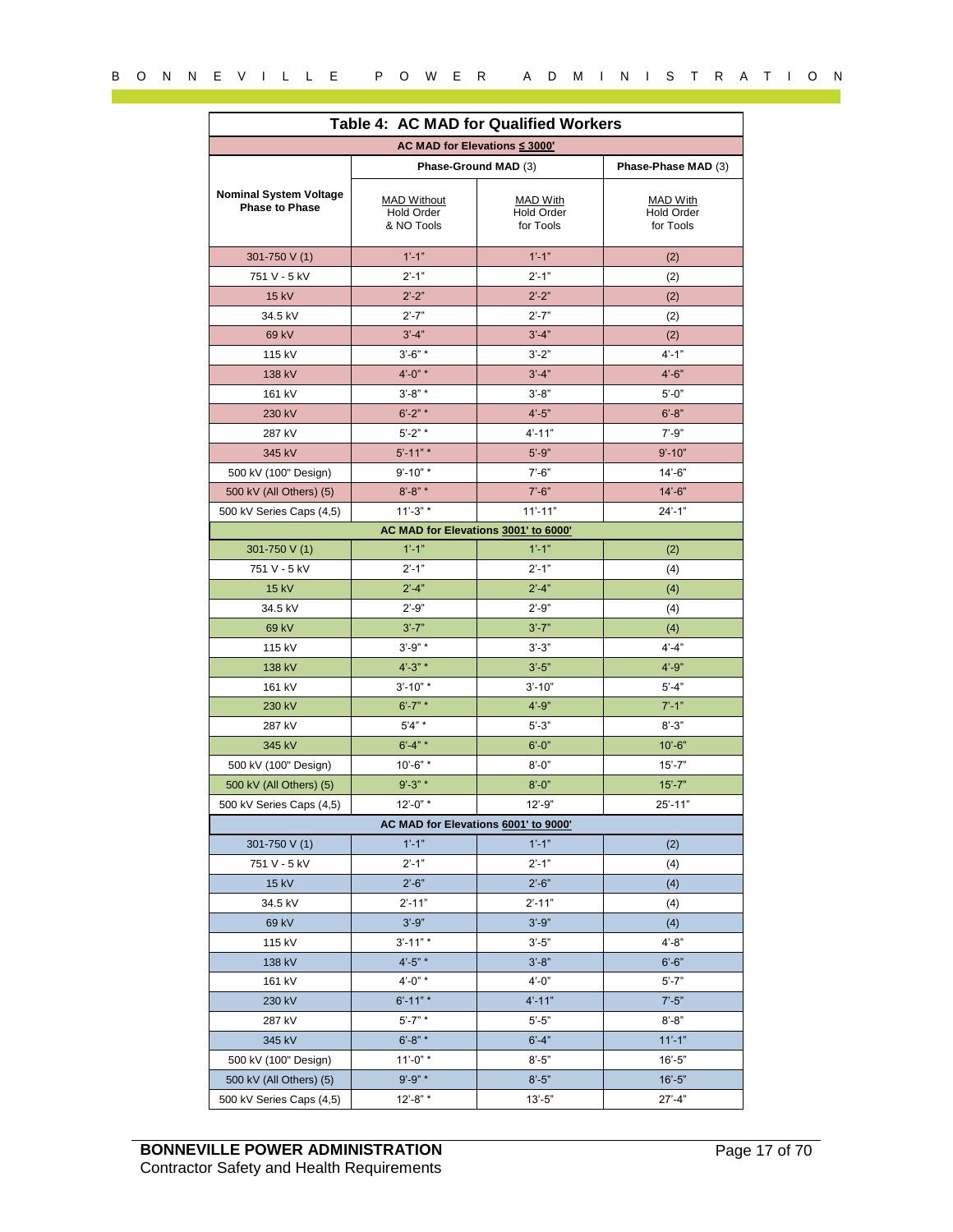#### **Minimum Approach Distances – Special Conditions**

- 9 of  $9'$  R E V I L L E P O W E R A D and I at the control of the control of the minimum Approach Distance as Special Conditions<br>
With winding the properties control of the properties and MAD the vector motions, may be de With verification of the actual substation bus height and location elevation the inadvertent movement factor (IMF) of 12 inches, included in MAD for worker motions, may be deducted at 115 kV and above to specifically allow vehicles in transit to safely pass under energized bus at those voltages. Equipment in transit (not being used to perform work) shall have secured any moveable parts (i.e. buckets, forks, load lines, loads) that could reduce clearances. [Reference Work Standard BPA-WS-5-1, Minimum Approach Distance (MAD) Considerations]
	- 1. Avoid contact at voltages below 301 V.
	- 2. Phase spacing below 115 kV will not allow adequate MAD distances to be maintained for phase to phase work.
	- 3. Phase-to-Phase work with tools in the air gap shall include a deduction for any floating (insulated boom/bucket) or metallic conductive (hardware, insulators, armor rod) objects. This applies to both substation and transmission line work.
	- 4. If all of the series capacitors on a line are bypassed the MAD for series capacitors located mid-line may be the same as the MAD used for lines without series capacitors. The *with* and *without* hold order MAD's are the same for lines with series capacitors in service, refer to BPA-WS-5-1.
	- 5. For all 500 kV substations with series capacitors tied to the bus the 500 kV MAD listed for "All Others" may be used for work on series capacitor equipment.

| Table 5: MAD for Overhead Ground Wires - All Elevations        |                                                             |                 |  |  |
|----------------------------------------------------------------|-------------------------------------------------------------|-----------------|--|--|
|                                                                | <b>MAD Without</b><br>Hold Order (ft-in) Hold Order (ft-in) | <b>MAD With</b> |  |  |
| Insulated Overhead Ground Wire                                 | $2^{\prime}$ -0"                                            | $2'$ -0"        |  |  |
| Fiber Optic (OPGW)                                             | $2^{\prime}$ -0"                                            | $2'$ -0"        |  |  |
| Energized Ground Wire (Airway<br>lighting & PCS up to 14.4 kV) | $2'$ -6"                                                    | $2'$ -6"        |  |  |

**DC Minimum Approach Distances:** The DC MAD's (Table 6) for Tools include a safety factor that permits the introduction of tools in the air gap to perform live-line work. The MAD;s *with* and *without* **Hold Order** are the same since DC **restarts** (as opposed to AC reclose) do not create high system overvoltages after a fault. However, for all live-line work the DC terminal restart shall be both *blocked* and *distabled* for worker protection. The 72 kV MAD is for the neutral bus during single pole – metallic return mode operation.

| Table 6: DC MAD for Elevations $\leq 7000'$ |                      |                      |  |  |  |
|---------------------------------------------|----------------------|----------------------|--|--|--|
|                                             | Pole - Ground        | Pole – Pole          |  |  |  |
| <b>Nominal</b>                              | <b>MAD</b> for Tools | <b>MAD</b> for Tools |  |  |  |
| <b>System Voltage</b>                       | Restart Blocked &    | Restart Blocked &    |  |  |  |
|                                             | Disabled (ft-in)     | Disabled (ft-in)     |  |  |  |
| 72 kV                                       | $3' - 4"$            | N/A                  |  |  |  |
| 400 kV                                      | $7' - 8"$            | $12' - 0''$          |  |  |  |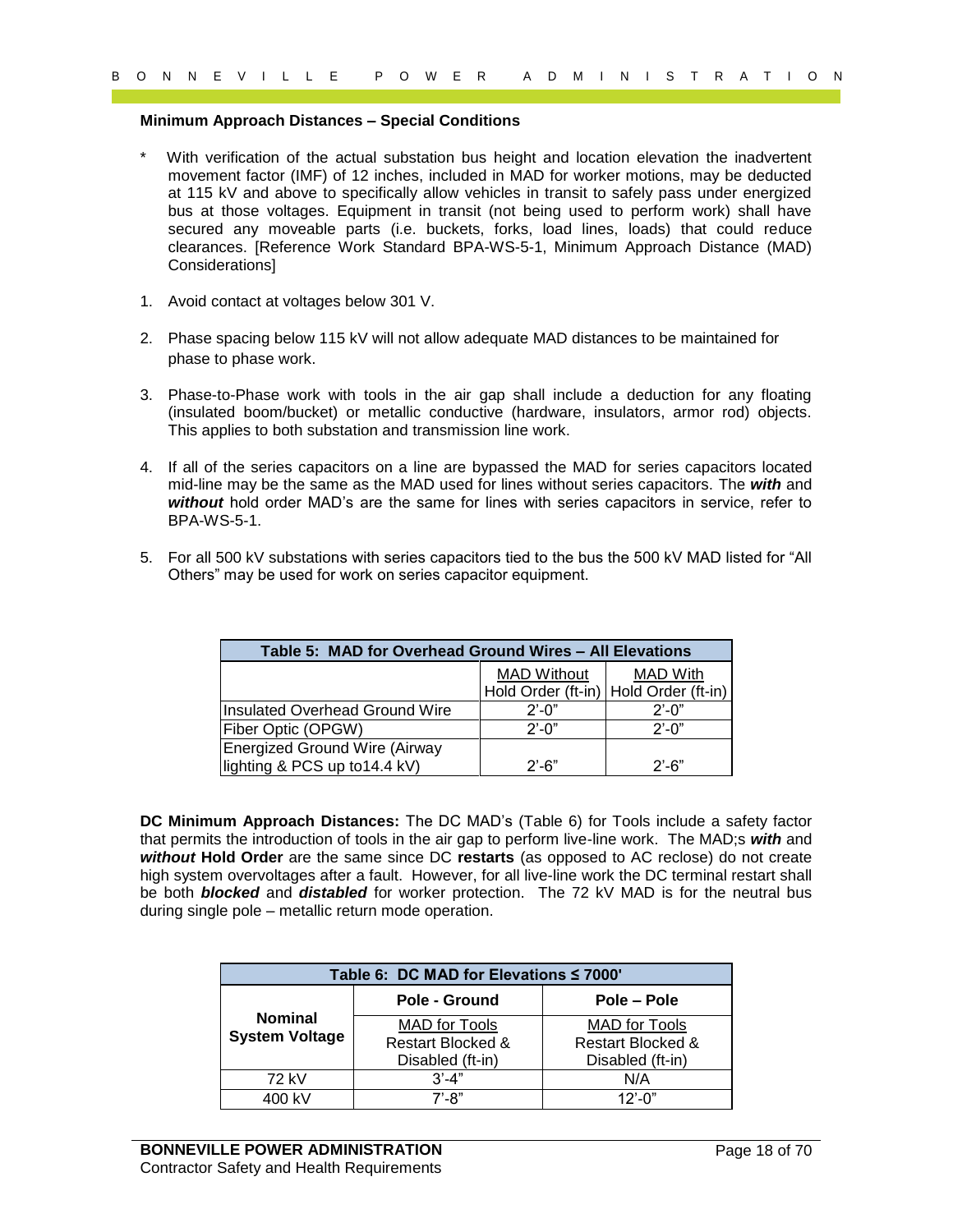| 448 kV | $8' - 10"$   | $13' - 3"$ |
|--------|--------------|------------|
| 500 kV | $10' - 3"$   | $14 - 8$   |
| 520 kV | $10' - 9''$  | $15' - 2"$ |
| 560 kV | $11' - 11''$ | $16' - 4"$ |

#### 8.18. Safety Watchers

- 8.18.1. The Contractor shall take adequate safety measures to protect its workers and others from induced voltages as well as direct contact. The Contractor shall utilize qualified Safety Watchers for the protection of workers and BPA facilities for the phases of the work where required by these specifications, law or regulations, or where it considers them to be necessary. A Safety Watcher's primary responsibility is to limit the movement of personnel or equipment to prevent contact with energized overhead or underground electrical facilities.
- 8.18.2. A Safety Watcher must be a Qualified Electrical Worker, as defined in section 23, and hold a BPA issued Electrical Worker Permit to act as a Safety Watcher in BPA energized substations. Safety Watchers for work on BPA transmission lines external to an energized BPA substation may be performed by a contractor who holds a BPA issued Electrical Worker Permit or by a qualified line worker who holds a BPA Issued Clearance Certification. Safety Watchers must have satisfactory experience with energized highvoltage facilities of the type located in proximity to the workers they are assigned to watch. The requirements and process for obtaining an Electrical Worker Permit or a Term Clearance Certification are defined in the BPA Rules of Conduct Handbook. Contractors may obtain a list of individuals who hold an Electrical Worker Permit and/or a Term Clearance Certification from the CO.
- 8.18.3. A supervisor in charge of a job may not act as a Safety Watcher if there is any possibility of being distracted. Each worker is responsible for asking for a Safety Watcher whenever one is required. In the event of conflicting judgments, the more conservative interpretation shall prevail, pending review and resolution by the COTR or the onsite BPA Representative.
- Pays and the same of 70 B O N N E V I L L E P O W E R A T I O N<br>  $\frac{4\sqrt{3}}{2}$  C C  $\frac{4\sqrt{3}}{2}$  C C  $\frac{4\sqrt{3}}{2}$  C C  $\frac{4\sqrt{3}}{2}$  C C  $\frac{4\sqrt{3}}{2}$  C C  $\frac{4\sqrt{3}}{2}$  C C  $\frac{4\sqrt{3}}{2}$  C C  $\frac{4\sqrt{3}}{2}$  C C  $\frac{$ 8.18.4. A Safety Watcher shall take a suitable location and give their undivided attention to ensure that no action on the part of the worker(s) being watched can result in violation of the MAD applicable to workers being watched. There must be a definite understanding between the Safety Watcher and the person(s) being watched as to when the watching begins and ends. Safety Watchers, who must leave their assigned jobs, shall first make sure that all worker(s) are in the clear and remain in the clear until the Safety Watcher returns or is replaced. Safety Watchers have the authority to halt the work operation whenever any unsafe act or condition is imminent. A red or orange vest shall be worn by the assigned Safety Watcher for all work activities which require the continual presence and observation of a Safety Watcher. It may be worn at the discretion of either the person in charge or the COTR or the onsite BPA Representative in other situations requiring a Safety Watcher.
	- 8.18.5. A Safety Watcher is required for Qualified Electrical Workers who hold a BPA issued Electrical Worker Permit under the following circumstances: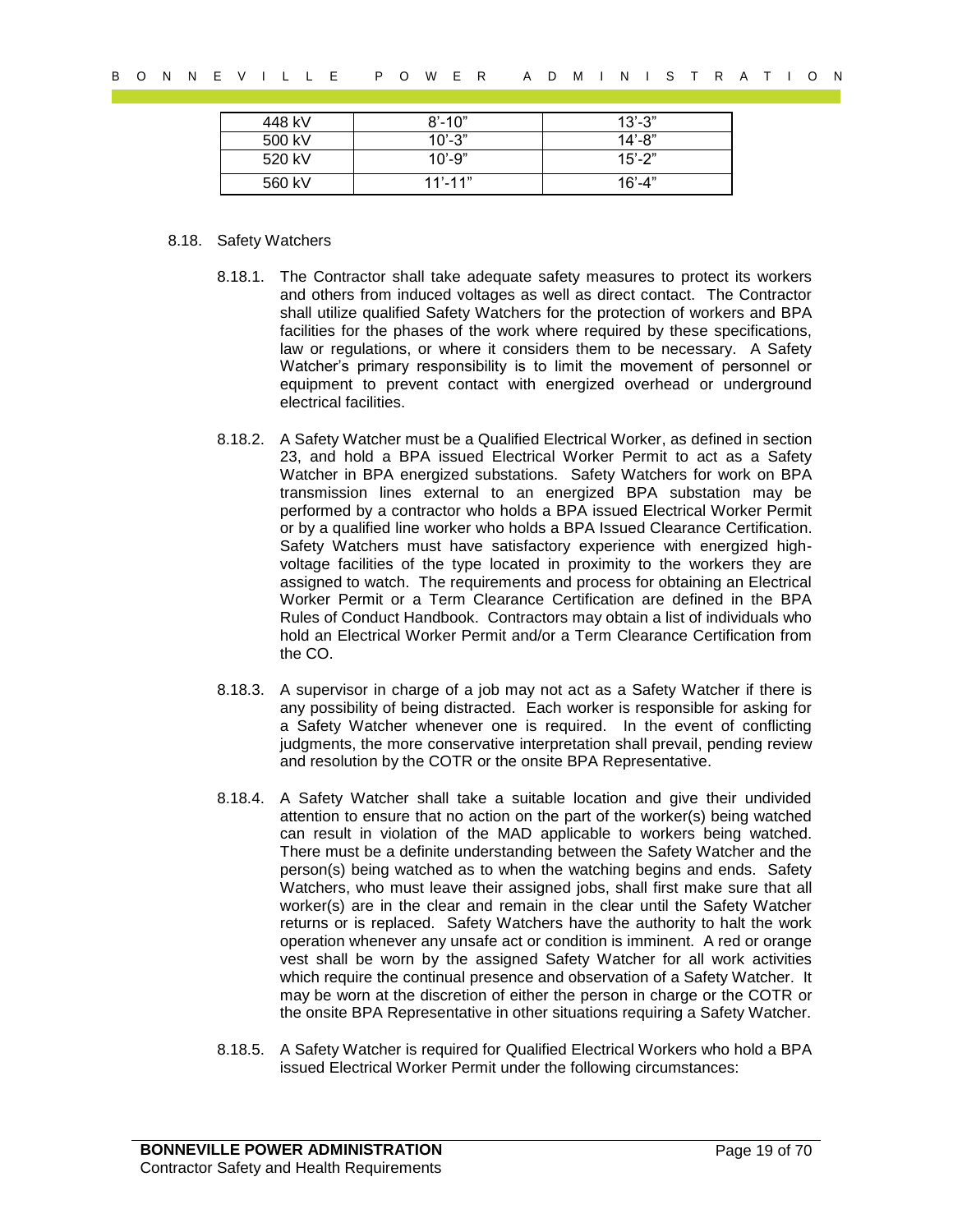- 8.18.5.1. When a worker is climbing into, out of, or changing location in a substation structure containing circuits normally energized at 600 volts or more. This does not apply to circuits barricaded or located 15 feet or more from the structure for circuits at 345 kV or less, and 20 feet or more for circuits operating at more than 345 kV. Multiple bays shall be considered one structure if workers can pass from one to the other without having to descend to the ground.
- 8.18.5.2. When inadvertent movement by a worker could result in violating the Minimum Approach Distance MAD as specified in Table 4, 5 or 6 as applicable.
- 8.18.5.3. When operating or moving motor-driven equipment in the vicinity of high-voltage circuits and there is a possibility of violating the Minimum Approach Distance MAD in Table 4, 5 or 6 as applicable.
- 8.18.5.4. Whenever the COTR, the onsite BPA Representative, or Contractor requires a Safety Watcher.
- 8.18.6. Safety Watchers for non-qualified workers and workers holding a BPA issued Non-Electrical or Restricted Electrical Worker Permit shall be required:
	- 8.18.6.1. Whenever a Safety Watcher is required for qualified electrical workers.
	- 8.18.6.2. Whenever a Clearance is necessary for the accomplishment of the work.
	- 8.18.6.3. When operating or moving motor-driven equipment in an energized substation yard which are not guarded or barricaded to prevent violation of the minimum approach distance in Table 1.
	- 8.18.6.4. Any time the COTR, the onsite BPA Representative or Contractor requires a Safety Watcher.
- Payer Litter From the method in the formula method in the same of  $R$  of  $R$  of  $R$  of  $R$  of  $R$  of  $R$  and  $R$  of  $R$  of  $R$  and  $R$  (see the method in the same of  $R$  of  $R$  and  $R$  (see the method in the same of  $R$  c 8.18.7. Site Specific Safety Watcher Plan: Work in energized substations and facilities may require one or more Safety Watchers. As a part of the SSSP, the Contractor shall consult with a Qualified Electrical Worker (familiar with work in high-voltage facilities) and/or Substation Operator about the need for Safety Watcher(s). If a Safety watcher is to be provided, the Contractor will provide a detailed plan for the use of Safety Watchers. This plan will include the work areas which will require the assignment of a dedicated Safety Watcher, and the number of Safety Watchers to be assigned. The Safety Watcher Plan shall also discuss specific Equipment Grounding Requirements, and the use of PPGs and Multiple PPGs.

#### <span id="page-19-0"></span>**9. Environmental Hazards**

- 9.1. The contractor should contact the COTR to verify the status of ongoing material sampling to see if any environmental hazards have been identified. If the Contractor suspects the presence of hazardous materials not previously identified, the Contractor will notify the COTR prior to disturbing the subject materials.
- 9.2. 9.2 On contracts where BPA has identified that environmental hazards exist (i.e. asbestos, lead, mercury, silica, etc.) or has indicated that the potential for environmental hazards may exist, the Contractor shall have a COMPETENT PERSON on site that has the appropriate level of training to identify the hazards and select the appropriate control strategy in accordance with all Federal and State regulations. After the Contractor's Competent Person has selected a Control Strategy for managing the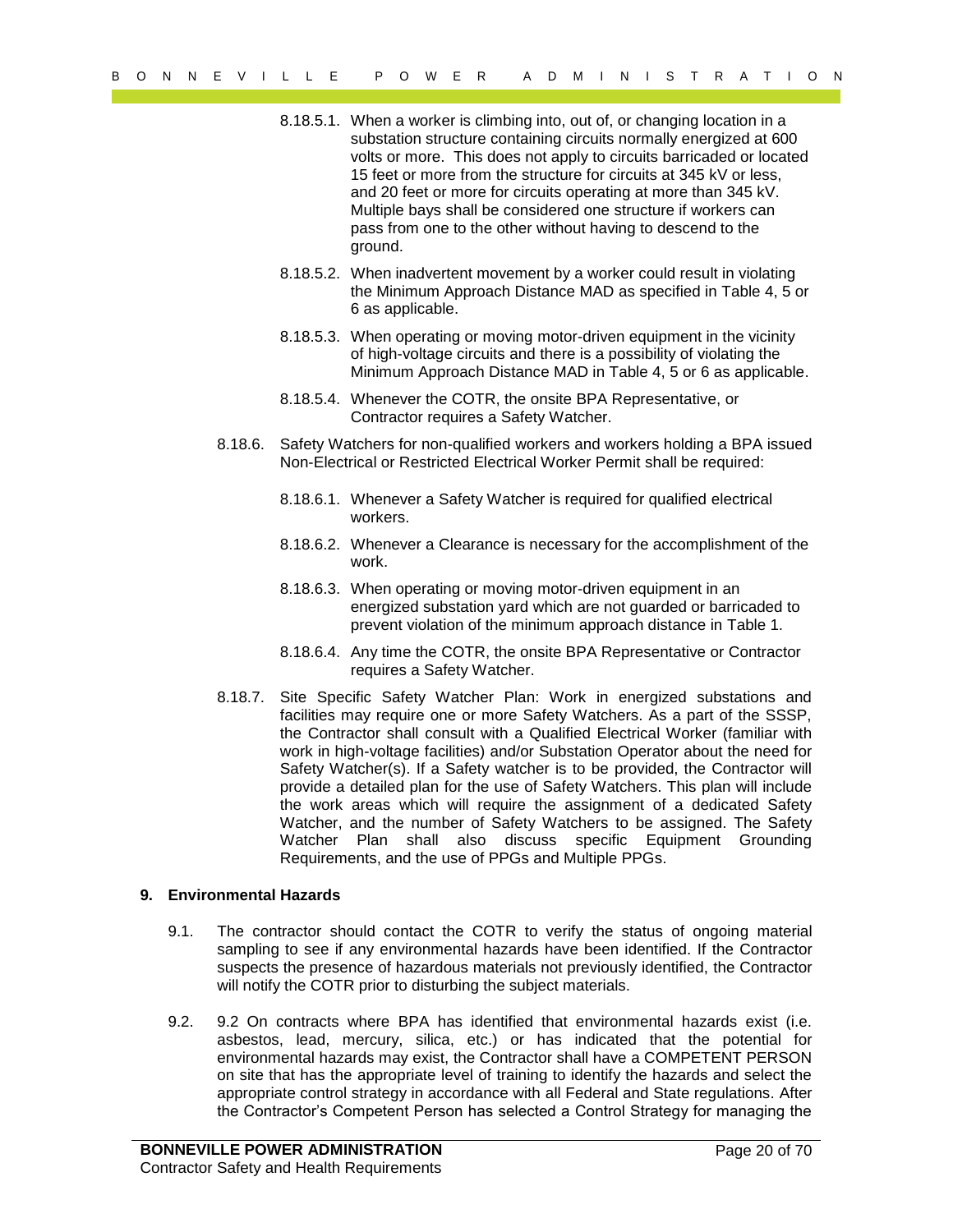subject materials, a Site Specific Abatement (and/or Management) Plan shall be developed and submitted to the BPA Safety Organization for Review and Comment.

- 9.2.1. The use of respirators is required when occupational exposure levels exceed OSHA Permissible Exposure Limits (PELs) or American Conference of Governmental Industrial Hygienists (ACGIH) Threshold Limit Values (TLVs), and engineering or administrative exposure controls are not feasible to implement.
- 9.2.2. When respirators are required Contractors shall have a written respirator protection program.
- 9.2.3. The Contractor shall conduct occupational exposure assessments/ measurements.

#### <span id="page-20-0"></span>**10. Equipment and Rigging**

- 10.1. Shop made tools or equipment must be engineered, stamped with the W.L.L. (working load limit), and proof tested to 125% of the W.L.L. before being used in the field.
- <span id="page-20-1"></span>10.2. The Contractor shall have a program in place to adequately inspect all ropes, slings, rigging components and tools for damage or defects and follow applicable consensus standards and manufacturer recommendations for inspection and removal from service or repair.
- 9 of  $R = V + 1$  L L E P of R A T is a pair in a straight and the straight and the straight and the straight and the straight and the straight and the straight and the straight and the straight and the straight and the strai 10.3. Lifting and Hoisting using Cranes and/or Excavators: Contractor will develop and review a Lift Plan with all site workers in advance of performing lift. For "Critical Lifts" Contractor will develop and submit a Site Specific Critical Lift Plan to the BPA Safety Organization for review and approval, prior to performing the work. A Critical Lift is defined as:
	- 10.3.1. A load that is over 75% of the crane (or other machine).
	- 10.3.2. Load is more than 20 tons.
	- 10.3.3. Lift is over existing operating systems, such as pipelines, electrical service, etc.
	- 10.3.4. Lift requires the use of two or more cranes or machines (such as large excavators). This applies to both lifting and "walking" loads into position to perform the lift and setting of the load.
	- 10.3.5. Hoisting of contractor workers on a suspended work-platform or manbasket.
	- 10.3.6. Blind Lifts where the operator(s) cannot clearly see where the suspended load is being placed.
	- 10.3.7. Lifts made over occupied buildings and/or structures.
	- 10.3.8. Lifts where the designated Lift Zone is tight, confined, and offers limited egress for essential personnel (such as the signal-person, tag-line workers, etc.).
	- 10.3.9. Lifts made on sloping and/or uneven ground.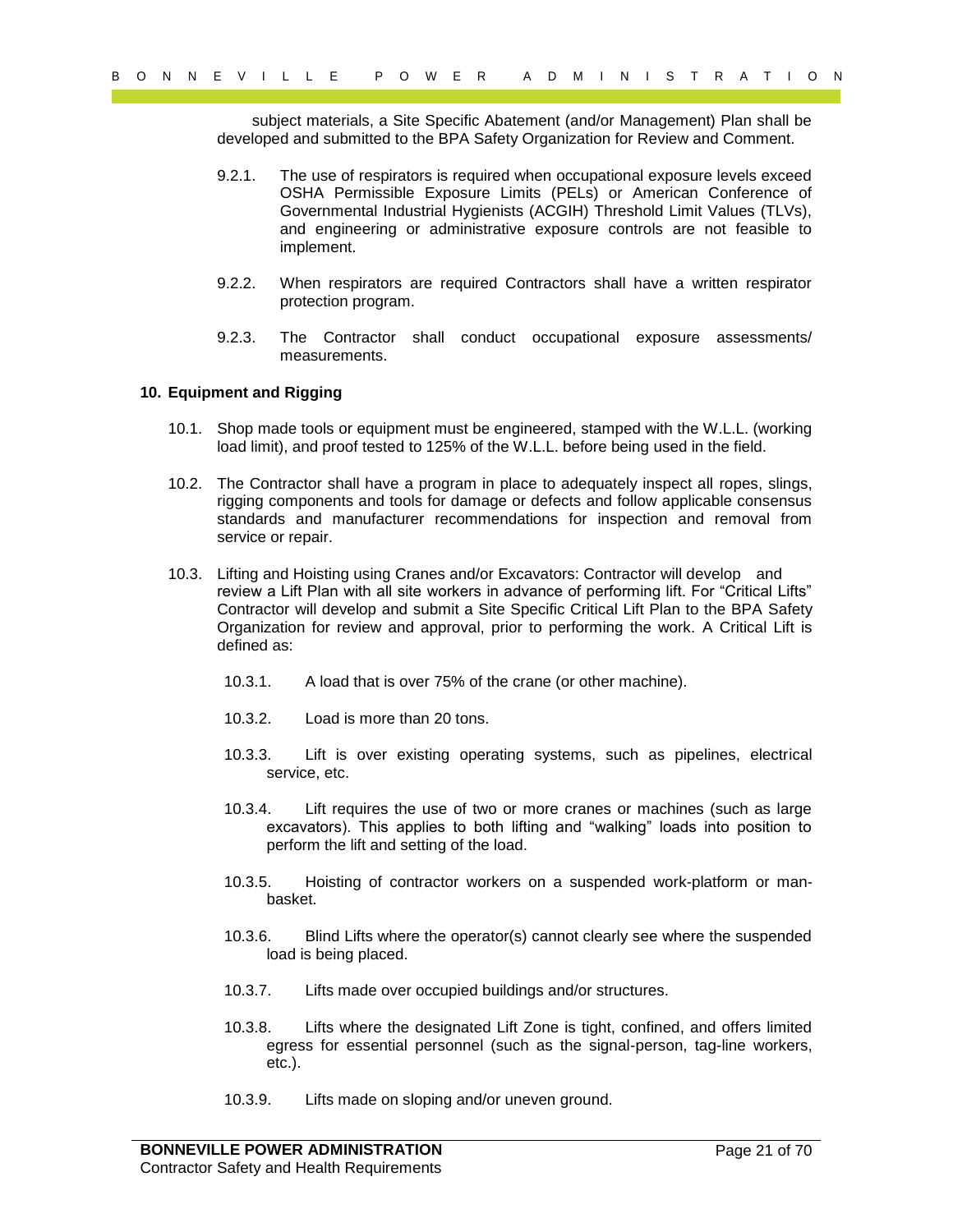- 10.3.10. Lifts where the machines and/or workers will be in or above water.
- 10.3.11. Lifts where the respective project safety representatives (BPA/contractor/subcontractor and/or owner) identify that additional safety planning and review would be beneficial to the safety of personnel, property, and equipment.

#### **11. Fall Protection**

- 11.1. Fall protection equipment shall be used by Contractors working at elevated locations more than four feet above the ground except on portable ladders or fixed ladders less than 20 feet. Fall protection equipment shall meet all applicable consensus standards.
- 11.2. Contractors working aloft in an aerial lift or on platforms supported by lift equipment shall wear approved fall protection Personal Protective Equipment (PPE) consisting of a full body harness and be attached with either a self-retracting device or shock absorbing lanyard.
- 9 0 N R E V I L L E P O W E R A T I O N<br>
1933 (1. Little web the matches and revolved and the methods and the second will be the matches and the matches and the method and the method and the method and the method and the 11.3. During work activities above 4 feet that requires fall protection PPE, Contractors shall ensure that at least two qualified workers are present at the work site for rescue purposes. Contractors shall contact local First Responder agencies to assure that qualified personnel and necessary equipment is available to respond to the respective project site to aid in Fall Protection Rescue efforts. If local First Responder agencies are unable to provide adequate Fall Protection rescue personnel and/or equipment, the Contractor shall include a formal and Site Specific Fall Protection Rescue Plan as a part of the submission of the project SSSP.
	- 11.4. Contractors working at elevated locations more than 4 feet above the ground and utilizing fall protection PPE shall wear an approved climbing style helmet attached with chin strap.
	- 11.5. Contractors performing work at a height of 10 feet or greater shall have a written, site specific fall protection/rescue work plan, reviewed by the BPA Safety Office, in place prior to the commencement of work.
	- 11.6. Contractors shall ensure that portable ladders are inspected and contain no defects, be adequately secured, extend at least three (3) feet above any upper landing surface, and shall not be loaded past their manufacturer's rated load capacity.
	- 11.7. Working Over or Near Water (piers, wharves, quay, walls, barges, watercraft, aerial lifts, crane-supported work platforms, etc.) Personal Flotation Devices (PFD) are required for all work over or near water unless continuous fall protection is used without exception to prevent workers from falling into the water, thus the contractor has effectively removed the drowning hazard and PFD's are not required.

#### <span id="page-21-0"></span>**12. Fiber Optics**

12.1. When working with fiber optics, the use of personal protective equipment is required to prevent injury. Eye protection shall be worn when splicing glass fiber. Care should be taken during the cleaving process to protect the eyes and the body from broken glass pieces.

**CAUTION: Never look into the end of an optical fiber. The laser light that may be present is invisible and eye damage may occur.**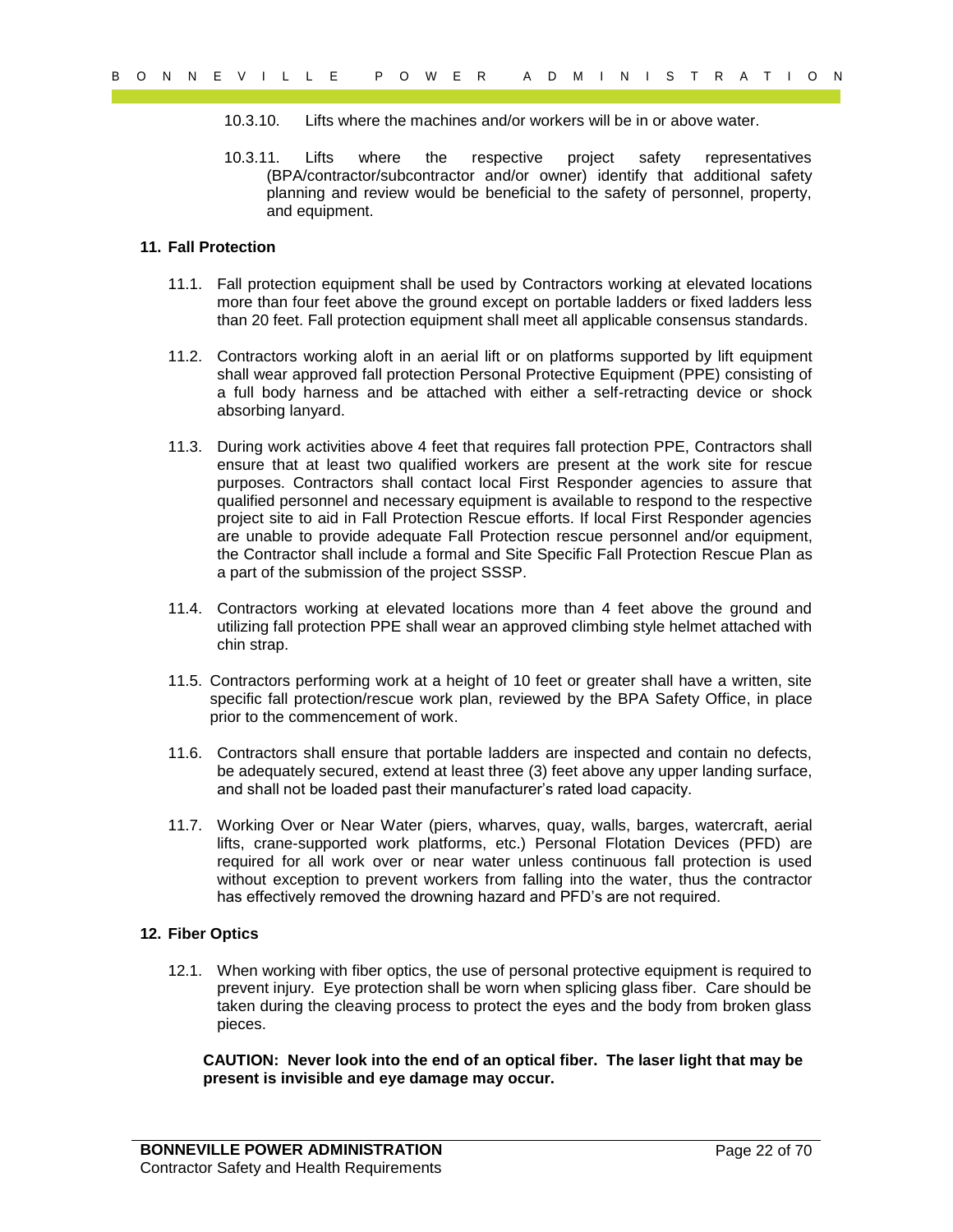#### <span id="page-22-0"></span>**13. Fire Hazards**

- 13.1. Fire prevention and suppression will also comply with Construction Technical Specification division 01 35 26.
- 13.2. Flammable liquids within 21.5 meters (70 feet) of conductors energized at voltages of 345 kV and higher shall not be transferred from one metal container to another unless the two have been electrically bonded together to eliminate arcing.
- 9 of N E V I L L E P O W E C N H M S T R A T I O N<br>
13. First proven the distance of N and Section 20 and Section 20 and Section 20 and Section 20 and Section 20 and Section 20 and Section 20 and Section 20 and Section 20 13.3. Metal safety cans are an approved container of not more than five (5) gallons capacity, having a spring-closed lid and spout cover and so designed that it will safely relieve internal pressure when subjected to fire exposure. They are the preferred method for storing flammable and combustible liquids. Only plastic containers that are UL (Underwriters Laboratory) or FM (Factory Mutual) approved shall be used. These approved plastic safety cans are made from a high density polyethylene with steel fittings (usually stainless) that include leak proof closures, relief mechanisms and spark arrestors.
	- 13.4. Fuel storage shall not take place under or adjacent to energized lines or equipment.
	- 13.5. The Contractor shall be responsible for contacting the local jurisdiction having authority and being aware of and complying with any fire restrictions, shutdowns, "hoot owls" or special requirements.
	- 13.6. The Contractor is responsible for carrying fire suppression tools and equipment as required by the authority having jurisdiction and training workers in their use.
	- 13.7. Welding, Cutting, Brazing and Grinding operations shall comply with OSHA 1910.252 and/or any applicable Federal, State standard or regulation.

#### <span id="page-22-1"></span>**14. Hazard Communication**

- 14.1. The Contractor shall supply workers with effective information and training regarding any hazardous chemicals used at the work site and shall comply with OSHA 1910.1200, 1910 Subpart Z and/or any applicable Federal, State standard or regulation.
- 14.2. The Contractor shall maintain any required Safety Data Sheets (SDS) at the work location and have them available to workers.

#### <span id="page-22-2"></span>**15. Job Briefing**

- 15.1. The contractor shall conduct and document job briefings each morning with safety as an integral part of the briefing, and shall provide copies of the daily job briefing and any other safety meeting notes to the COTR or the onsite BPA Representative. The notes will at a minimum show the date, time, topics discussed, and attendees of each meeting, and will be retained for the duration of the warranty.
	- 15.1.1. The person-in-charge of the job shall conduct job briefings with all workers assigned to the job. Job briefings shall be held at the work site with additional briefings conducted for late arriving workers, workers that weren't present during the initial job briefing, and when work situations change that may pose different or additional hazards to workers. Workers working alone shall ensure that their day's work is planned and performed as if a safety briefing covering the requirements was conducted. When more than one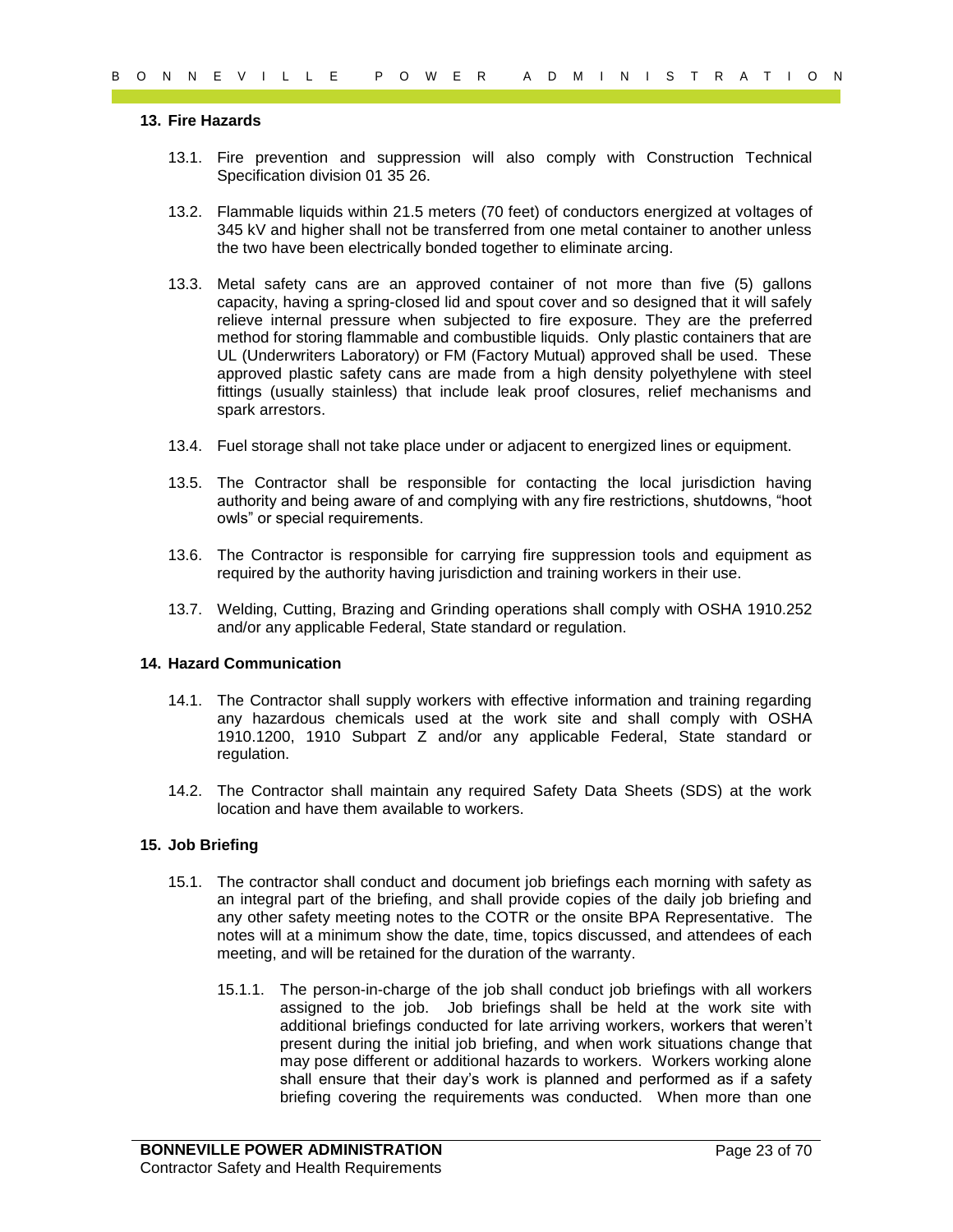craft are working together, the person-in-charge of the job must be clearly established as part of the job briefing.

All job briefings must cover at least the following subjects:

- Hazards associated with the job
- Work procedures
- Special precautions
- Energy source controls
- Personal protective equipment
- Clearances, Work Permits, Hold Orders
- Emergency procedures/communications
- Special Permits (e.g., confined space; fall protection plans, etc.)
- Worker Training and Qualifications

#### <span id="page-23-0"></span>**16. Lockout/Tagout (LOTO) – Control of Hazardous Energy**

- 16.1. The Contractor shall communicate and familiarize their workers and affected BPA employees with their respective LOTO locks, tags, devices and procedures.
- 16.2. The Contractor shall ensure that no workers are exposed to injury from the unexpected startup or release of stored energy systems.
- Payer III LE THE OWER CAN ALT INTERNATION or the material and the specifical and the specifical and solution and a specifical and the specifical and the specifical and the specifical and the specifical and the specifical 16.3. Contractors performing work on machinery or equipment where such hazards may exist shall have a documented LOTO training and work program in place before performing such work. This program shall conform to all the requirements of Federal OSHA 1910.147 and any other applicable Federal or State standards and regulations.
	- 16.4. The Contractor shall supply all required locks, tags, and devices required for locking out and tagging the machinery or equipment to be worked on.

#### <span id="page-23-1"></span>**17. Medical Services and First Aid**

17.1. A person or persons shall be adequately trained to render First Aid/CPR/AED at the work site. Adequate first aid supplies shall be readily available. An automated external defibrillator (AED) shall be available at the work site.

#### <span id="page-23-2"></span>**18. Personal Protective Equipment (PPE)**

- 18.1. The Contractor shall furnish all required safety and personal protective equipment, except that which has been specified to be furnished by BPA. All persons on all projects shall wear non-conductive hard hats meeting the requirements of OSHA/ANSI.
	- 18.1.1. Yellow non-conductive hard hats with company logo are restricted to workers who hold a BPA Electrical Worker Permit.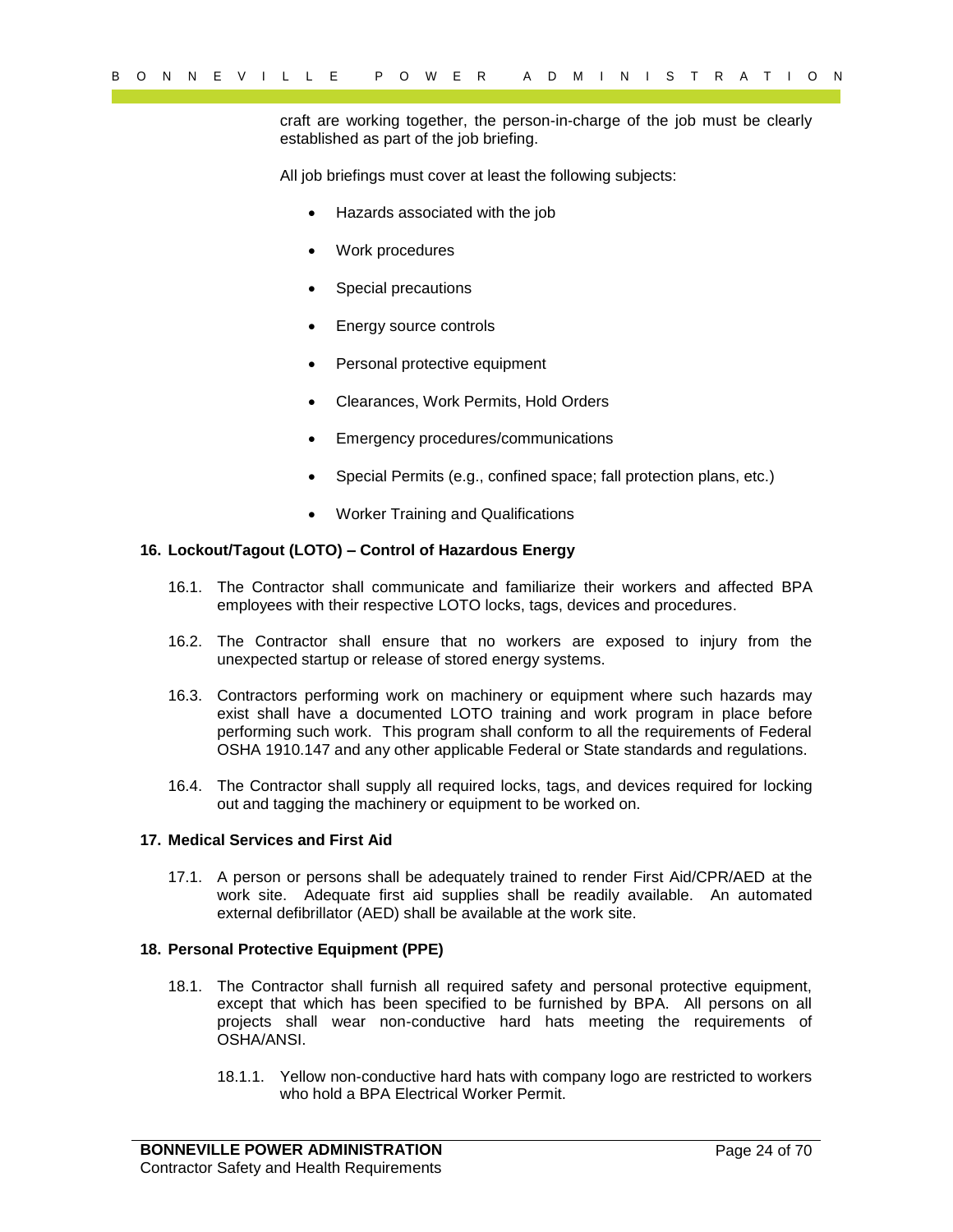18.1.2. Qualified Line Clearance Tree Trimmers (QLCTT) shall wear red hard hats.

- 18.1.3. All others shall wear white non-conductive hard hats.
- 18.2. Appropriate footwear that provides adequate support and protection to the foot, toes and ankles for the work being performed shall be worn. Lace-up, over the ankle boots with rigid sole and heel meeting ASTM F 2413-11 with an EH rating or ASTM F 2413- 05, Class 75 with EH rating shall be worn in all work areas where hard hats are required and other areas as determined by a supervisor. Supervisors have the responsibility for assuring that appropriate footwear is worn. Workers have the responsibility to wear appropriate footwear for the job.
- 18.3. While BPA's minimum qualifications for protective footwear are identified above, specialized footwear, in accordance with standard industry practice and appropriate for the work being performed, shall be worn at all times while executing the work tasks requiring specialized Personal Protective Equipment (PPE). Supervisors and workers have the responsibility of ensuring appropriate footwear is worn.
- 18.4. The Contractor shall assure that workers operating All-Terrain Vehicles (ATV's) on BPA right of ways shall be trained on the safe operation of the specific ATV being operated and that they wear a helmet. State ATV operator requirements in which the work is occurring must also be met.
- 18.5. Red or orange reflective vests shall only be worn by Safety Watchers.
- 18.6. For PPE related to Arc Flash Hazards see section 8.12.

#### <span id="page-24-0"></span>**19. Radio Frequency Exposure, for Personal Communication Systems**

19.1. Radio Frequency (RF) emissions can be harmful to workers within RF fields of high exposure levels. BPA has established a safe working distance of five (5) feet in all directions around structure-mounted transmitting antennas, to keep workers outside the RF field. Workers may be closer than the minimum safe working distance for a brief period of time, such as while climbing past an energized transmitting antenna.

Workers may remain closer than the minimum safe working distance for extended periods of time only if using a personal RF Exposure Monitor, which alarms with respect to maximum permissible exposure levels. If the personal RF monitor signals an alarm for a level greater than the maximum permissible exposure level, the emitting antenna should be de-energized during the period of worker exposure, and in no case shall the exposure exceed six (6) minutes in any 15-minute period.

- Payer Control in the UV of the state in the state of the state of the state of the state of the state of the state of the state of the state of the state of the state of the state of the state of the state of the state of 19.2. BPA structures at communications sites such as radio stations and substations may have antennas that may be energized without notice. A personal RF monitor shall be worn at all times at these sites while working on the structure. Personnel should not assume that the area is without RF exposure. If the work required exceeds the maximum permissible exposure, the land mobile radios(s) and/or PCS/wireless equipment should be de-energized and tagged consistent with the contractors' lockout/tagout procedures so that it cannot be energized while work is in progress.
	- 19.3. The five (5) -foot rule stated here is based on a system-wide average for most PCS/Cellular, HF, VHF, UHF, 700 MHz, and 800 MHz antennas on BPA communications structures (transmission towers, communications towers, buildings, poles). The minimum safe working distance for these antennas may be greater than or less than five (5) feet. Any antenna that requires a minimum safe working distance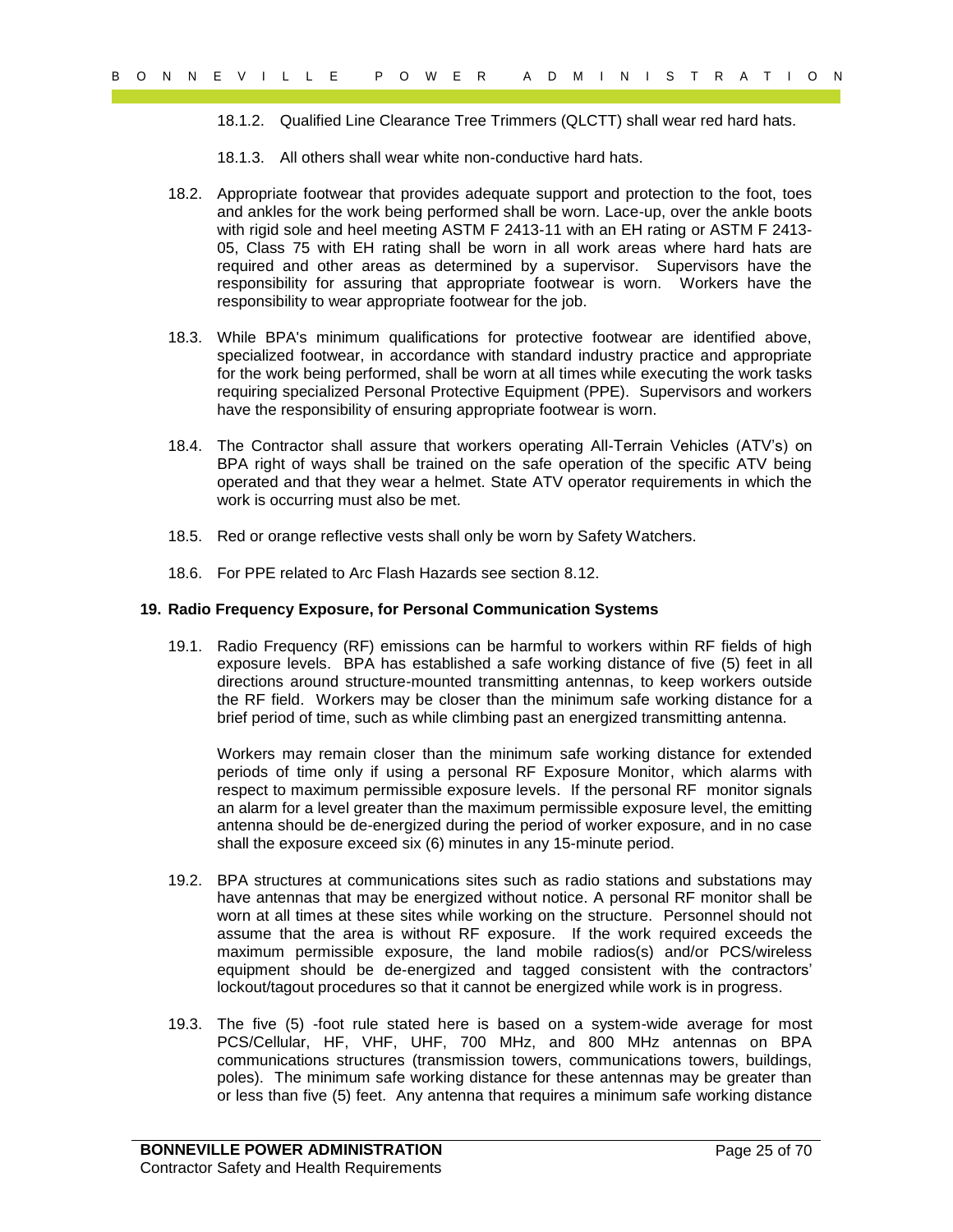greater than five (5) feet will have a warning sign posted to indicate the safe working distance and listed in BPA's Transmission Line Maintenance (TLM) database.

- 26 of 1 R C P D W E C P O W E R A T II a T R A T II a T R A T D W I LET IS TRANSFERENCES at the proposition of the U.S. A D M I II a T R A T D M I A T D M I A T D M I A T D M I A T D M I A T T D M I A T T T D M I A T T T 19.4. At ground level, workers should be at a safe distance from BPA structure-mounted transmitting antennas. However, broadcast antennas, radar antennas, and paging system at foreign sites adjacent to BPA communications structures can emit RF energy that exceeds the maximum permissible exposure levels. For sites identified as having excessive exposure levels, a personal RF monitor must be worn at all times. If the personal RF monitor indicates excessive levels and work is thought to exceed six (6) minutes in a 15-minute period, the worker shall contact the foreign adjacent site owner and request a reduction in transmit power level while work is in progress.
	- 19.5. Vehicle-mounted transmitting antennas have a safe working distance of two (2) feet (24 inches) while transmitting. The exposed metal parts of a vehicle-mounted transmitting antenna should never be touched while transmitting as it will produce a painful burn on bare skin.

Reference: BPA Work Standard and Guide BPA-WS-11-5, Communication Antennas – RF Exposure.

#### <span id="page-25-0"></span>**20. Traffic Control**

- 20.1. The Contractor is responsible for ensuring that all traffic control measures required by Federal, State, local laws and regulations are followed and that they conform to the DOT Federal Highway Administration MUTCD (latest edition) as well as State and local law.
- 20.2. All flaggers shall have in their possession an appropriate State certification card attesting to having completed the required training.

#### <span id="page-25-1"></span>**21. Trenching and Excavation**

- 21.1. Before any trenching or excavation work that is 4 feet or more in depth commences, the Contractor must submit to BPA for review, an excavation site safety plan for the specific excavation work proposed.
- 21.2. This plan must conform to all applicable State and Federal trenching, shoring and excavation safety standards.
- 21.3. If workers enter an excavation, the Contractor shall have a COMPETENT PERSON on site that is capable of identifying existing and predictable hazards and who has authority to take prompt corrective action.
- 21.4. Prior to entry into excavations 4 feet or more in depth an Excavation Entry Permit completed by the competent person and approved by the supervisor shall be posted on site. The Contractor shall use BPA form 5480.28 (Excavation/Trenching Permit) or an equivalent form approved by BPA.
- 21.5. Excavations 4 feet or more in depth shall not be entered unless sloped to the appropriate angle of repose, shored or shielded.
- 21.6. The Contractor shall be responsible for obtaining all necessary locates before any work commences. The Contractor shall follow appropriate digging recommendations which may include hand digging (potholing) a test hole to expose underground utilities, including the ground grid to determine location before digging with power equipment.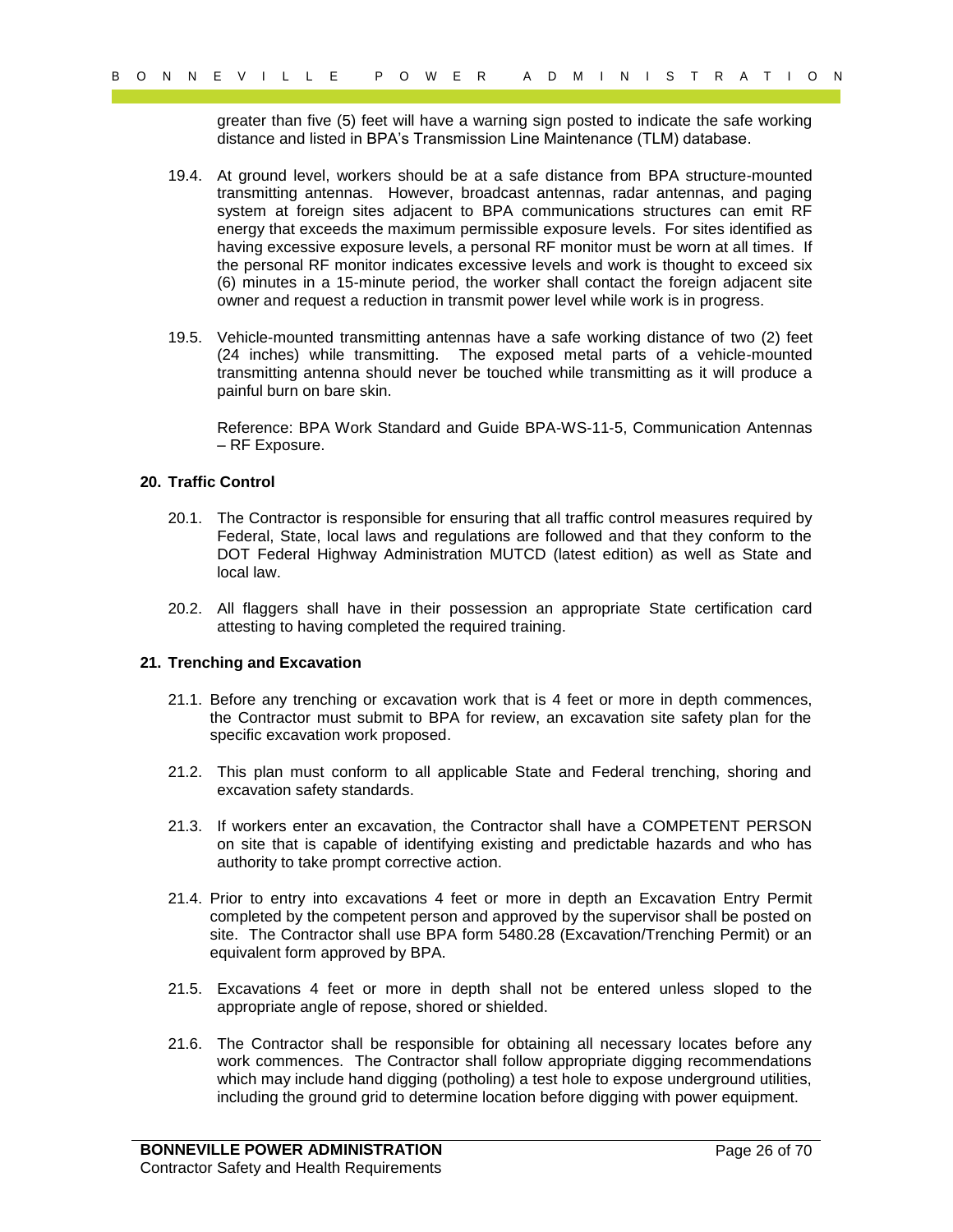#### <span id="page-26-0"></span>**22. Welding**

- 22 White Ein and the matter of 70 B O N N R A D M I N I S T R A T I O N<br>22.1 Whisking pround lead must be placed on the equipment being webford to assure a said<br>return path to the webford presente. Do not the equipment of 22.1. Welding ground lead must be placed on the equipment being welded to assure a solid return path to the welding machine. Do not use ground grid risers for welding ground return paths to avoid causing stray currents entering the ground grid.
	- 22.2. Welders and helpers shall not "come between" welding current paths to avoid becoming part of the welding circuit.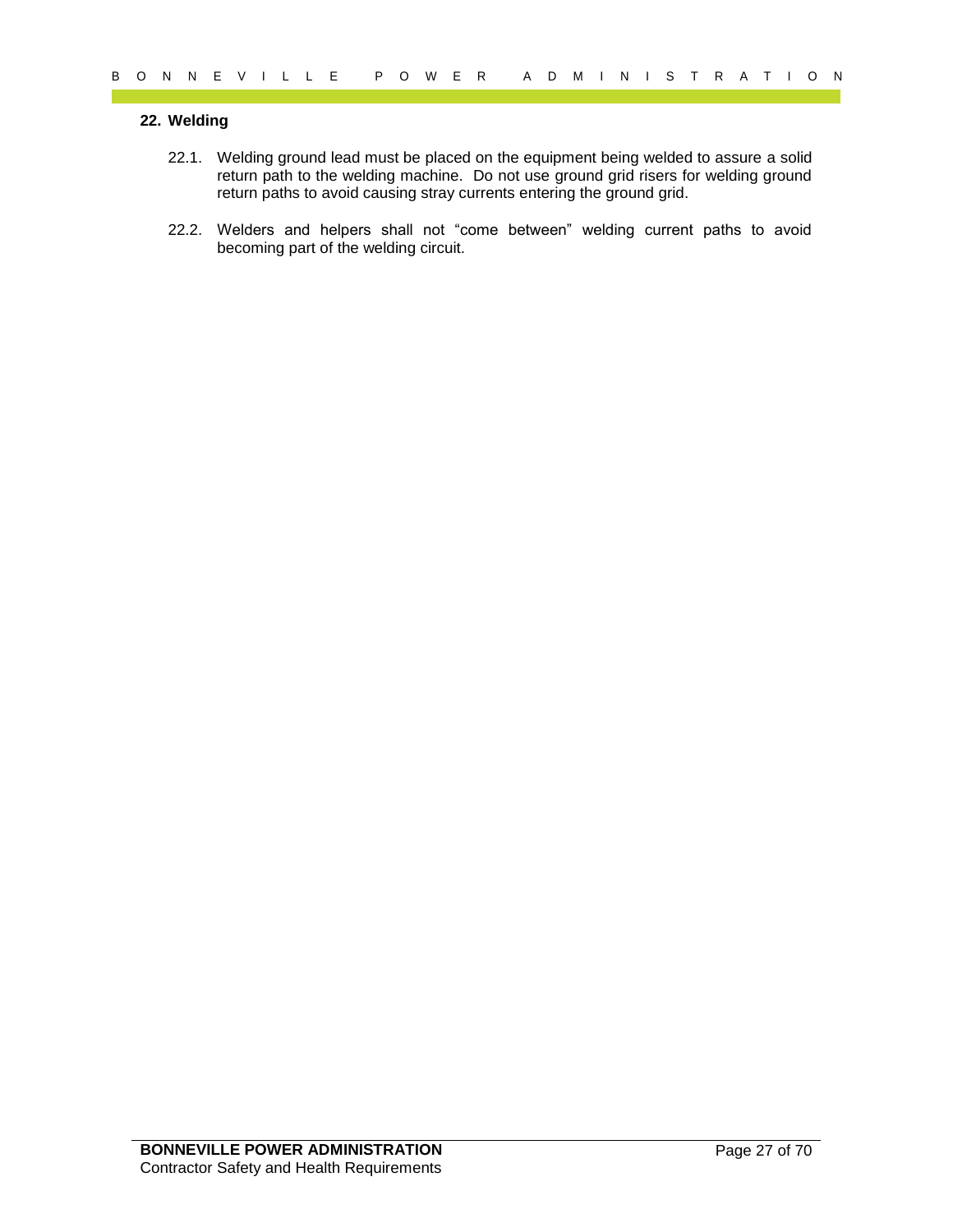# <span id="page-27-0"></span>**CHAPTER 2 – WORK IN SUBSTATIONS AND RELATED BPA FACILITIES**

#### <span id="page-27-1"></span>**23. Minimum Qualifications for Qualified Electrical Workers (QEWs)**

- 23.1. The Contractor shall ensure that all QEWs meet the following qualifications:
- 9 of  $Y = E + C$  P o  $W = E + A > 0$  M i  $N = 0$  F  $R = ACC11TFE$ <br>
23. CHAPTER 2 WORK IN SUBSTATIONS AND RELATED BPA FACILITIES<br>
23.1. The Contractions for Qualified Bluetical Workers (SEWs)<br>
23.1. The Contractions that all organic t 23.1.1. Must have completed a Department of Labor (DOL) approved apprenticeship program consisting of on-the-job training and related training or possess an engineering degree in a related field, including field engineer, commissioning and testing field engineer, etc. Related training is a course of study, usually covering the theoretical aspects of the trade which may be accomplished by correspondence or classroom instruction or a combination of correspondence and classroom instruction. On-the-job apprenticeship training shall show documented supervised work experience on normally energized high voltage lines or equipment.
	- 23.1.2. Shall be qualified by experience or training to perform the specific type of work outlined in this contract.
	- 23.1.3. Shall have completed in the past two (2) years a grounding/bonding training course that includes appropriate grounding techniques, step and touch, and the creation of an equipotential zone.
	- 23.1.4. Shall have a current First Aid/CPR/AED card.
	- 23.1.5. Shall be fluent in the English language as well as the language(s) of contractor workers under their supervision.
	- 23.1.6. The Contractor shall make available, upon request by the Contracting Officer or authorized representative of the Contracting Officer, documentation verifying the QEWs qualifications.

#### <span id="page-27-2"></span>**24. Coupling Capacitors and Bushing Potential Devices**

24.1. Work in the base units of this equipment, other than tuning or voltage adjustment, shall be performed under the protection of a Clearance as outlined in BPA Work Standard BPA-WS-9-7, Bushing PDs, Coupling Caps & Line Tuning Units.

#### <span id="page-27-3"></span>**25. Current Transformer (CT) Secondary**

- 25.1. The CT secondary circuit shall not be opened while the primary is energized, due to the possible development of a high secondary voltage.
- 25.2. When work is to be performed on CT circuits that are normally in service, the Test and Energization Engineer (T&E) or BPA System Protection and Control (SPC) employee shall lead the job briefing and approve any wiring work on CT circuits, including the shorting of CT's.
- 25.3. Only Qualified Electrical Workers who have completed BPA's CT Safety Training within the last 3 years shall perform work on CT secondary circuits which are normally in service.
- 25.4. All work shall be performed in accordance with BPA Work Standard BPA-WS-9-1, Servicing and Testing Current Transformers.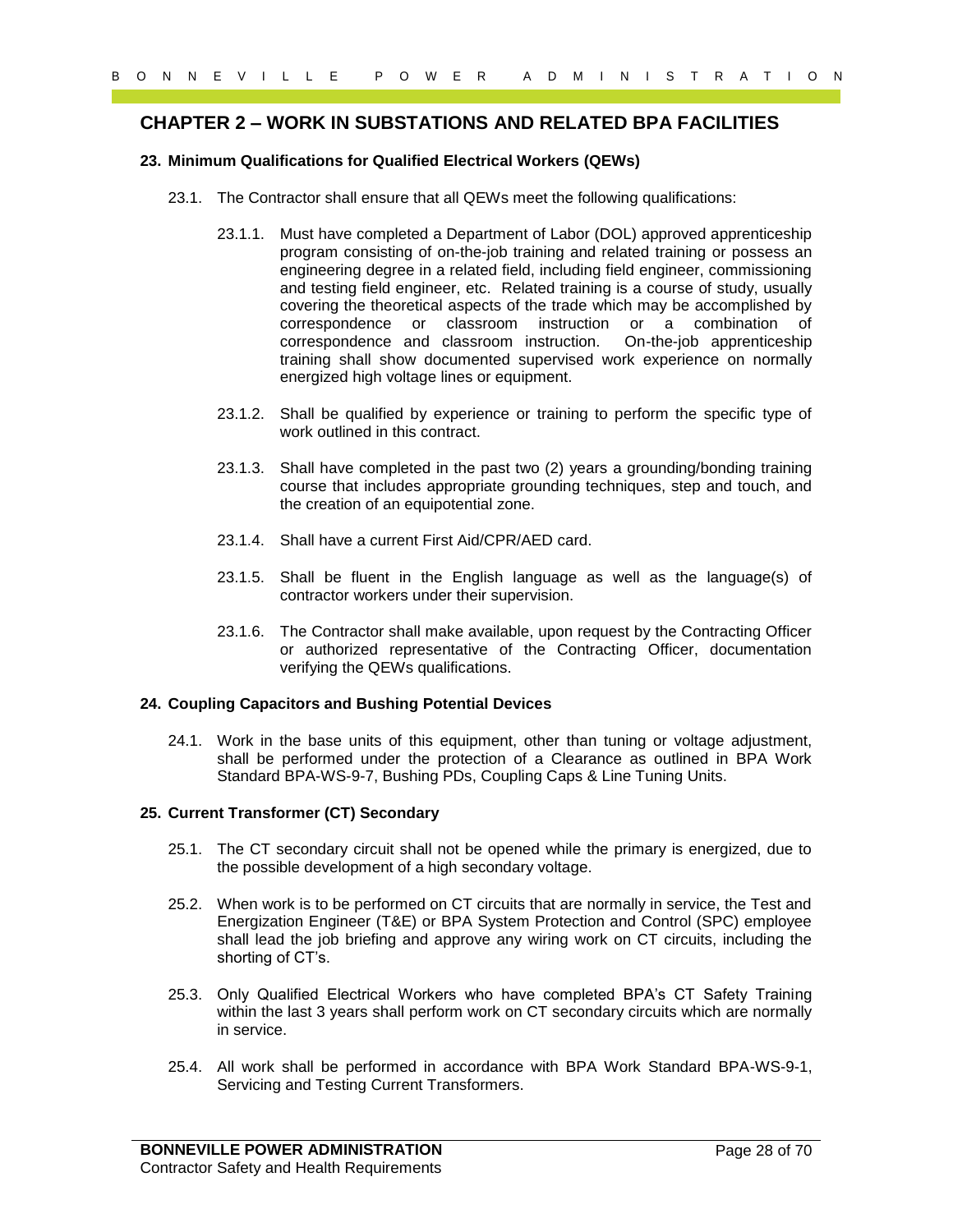#### <span id="page-28-0"></span>**26. Grounding**

- 26.1. The Contractor shall not perform any work on energized BPA high voltage conductors or equipment, and shall not come within the Minimum Approach Distances specified in Tables 1 through 6 as applicable.
- 26.2. For work in energized facilities, the Contractor shall provide a Site Specific Grounding Plan as a part of the SSSP. The Grounding Plan will describe work areas where grounding is required, and provide specifics about establishing Equipotential Zones (EPZ), where PPGs, multiple PPGs, and equipment grounding will be required.
- 26.3. New lines or equipment may be considered de-energized and worked as such where:
	- 26.3.1. The lines or equipment are grounded, or
	- 26.3.2. The lines or equipment are not connected to the power system (see 27.3.2) and the hazard of induced voltages is not present. Adequate clearances or other means must be implemented to prevent contact with any nearby energized lines or equipment and the new lines or equipment.
- 26.4. Dangerous voltages, which may require grounding a line or equipment, may be present from various sources, which include, but are not limited to the following:
	- 26.4.1. Power lines or other energized high voltage equipment by accidental contact or by "feedback" through station service or potential transformers.
	- 26.4.2. Induced voltages coupled from adjacent energized lines, from electrical charges carried by wind and dusts, etc. Contractors shall verify that the hazard of induced voltages is not present.
	- 26.4.3. Remote lightning. Note: Portable protective grounds may not provide complete personal protection for close-in strikes. Aerial work shall be suspended and personnel shall stay in the clear during times that lightning is within sight or sound.
	- 26.4.4. Trapped electrical charges, such as in capacitors or on transmission lines.
	- 26.4.5. Accidental energization due to the inadvertent closing of an isolating device.
- 9 of  $R = V + L L = P = P \times P$  or  $R = N \times N$  or  $R = N \times N$ <br>
28. Grounding the stationary work on energied BPA high velope conductors<br>
26.1 The Contractor shall not portorm any work on energied BPA high velope conductors<br>
26.2 For work 26.5. All normally energized conductors and equipment connected to the power system shall be treated as energized until cleared and tested or otherwise determined to be de-energized and then grounded with portable protective grounds. No workers or equipment shall come within the minimum approach distance (Tables 1 through 6 as applicable) unless these provisions are met.

#### <span id="page-28-1"></span>**27. Requirements for work on normally energized lines and equipment that are separated by an isolating device under the provisions of a Work Clearance.**

Note: Contractors are not allowed to hold a Clearance for work on equipment in a BPA Substation.

27.1. BPA electrical workers will clear and tag the equipment. A Clearance shall then be issued to the BPA Clearance Holder. The BPA Clearance Holder shall: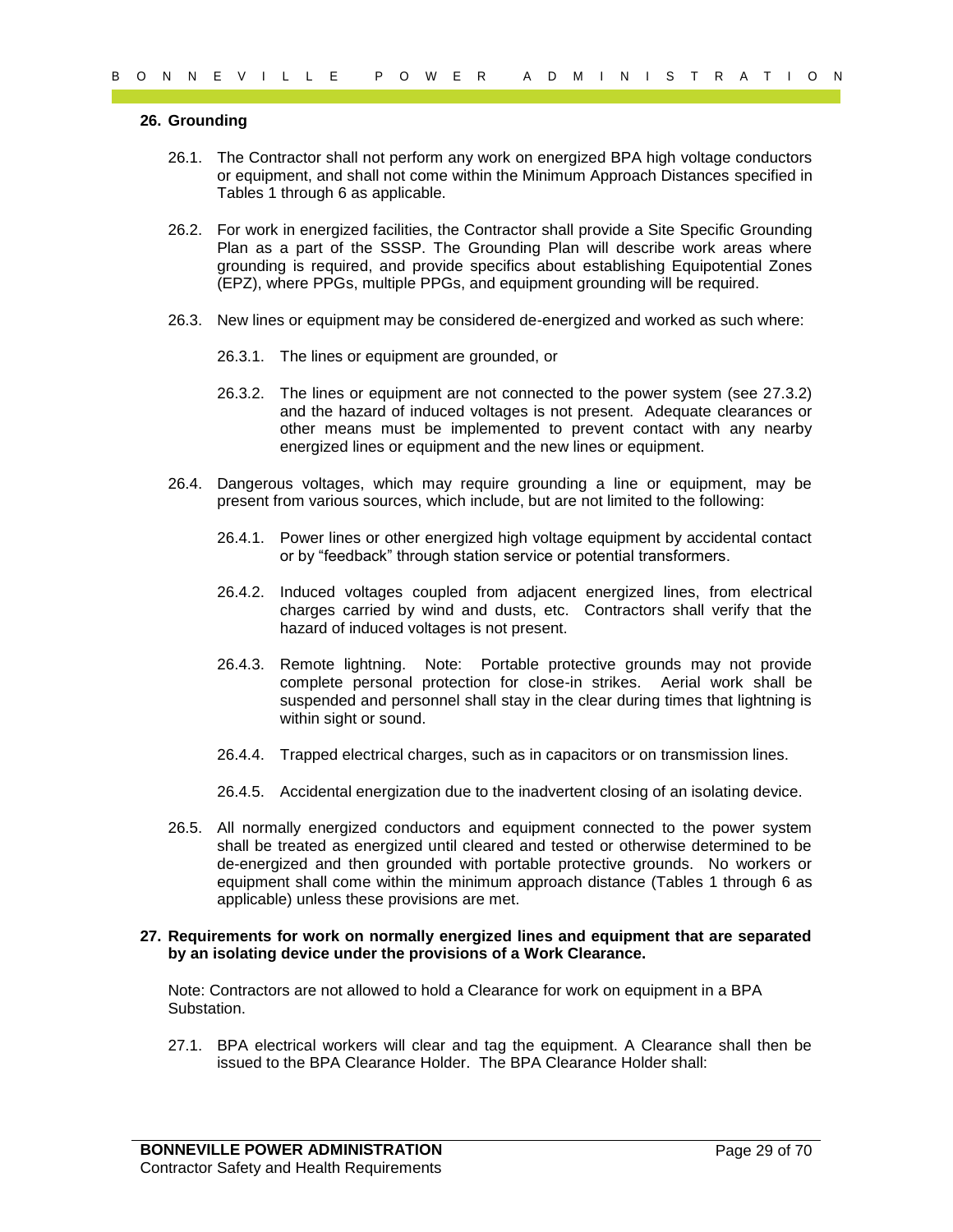- 27.1.1. Know the limits of the Clearance, the facilities included, and the status of ground switches within the Clearance. The Clearance Holder shall also know the Clearance number, the time of issue and the name of the Dispatcher or Substation Operator who issued the Clearance.
- 27.1.2. Know the name(s) of other Clearance Holders and the type of work they are accomplishing when more than one Clearance is issued on the same line or equipment.
- 27.1.3. Shall review the Contractor's grounding plan in the SSSP with the crew foreman and either concur with the plan or modify, in consultation with the crew foreman, as required.
- 27.1.4. Direct the installation of barriers or guards as necessary to prevent accidental contact with adjacent energized facilities before allowing work to begin in areas where such hazards exit.
- 27.1.5. Direct the utilization of Safety Watchers as required.
- 27.1.6. Convey this information to all persons working under that Clearance before work begins. In addition, any specific hazards associated with the work shall be pointed out.
- 9 of  $N = C \times 1 C$  P of  $C = R \times 2$  of  $R = 10$  of  $R = 10$  and  $R = 10$  and  $R = 10$  and  $R = 10$  and  $R = 10$  and  $R = 10$  and  $R = 10$  and  $R = 10$  and  $R = 10$  and  $R = 10$  and  $R = 10$  and  $R = 10$  and  $R = 10$  and  $R = 10$  and  $R = 10$ 27.1.7. The Clearance Holder shall remain at the job site while work or testing is being performed on equipment under a Clearance. "At the job site" means at the location where the work is being performed. The holder of a Clearance may place or respond to telephone or radio calls, perform paperwork incidental to the job at hand, use available restroom facilities, or perform other minor tasks incidental to the work and still be considered "At the Job Site".
	- 27.2. The Contractor shall:
		- 27.2.1. Know the limits of the Clearance, the facilities included, and the status of ground switches within the Clearance. The Contractor shall verbally acknowledge to the Clearance Holder, the Clearance number, the time of issue, and the name of the Dispatcher or Substation Operator who issued the Clearance. In addition, they shall understand any specific hazards that may be associated with the work.
		- 27.2.2. Know that all Low-Voltage isolating Device ACBs that are the limits of the Clearance have been tested open before touching or coming within the applicable Minimum Approach Distance of normally energized electrical parts.
		- 27.2.3. Install portable protective grounds as described in the SSSP or as modified by the BPA Clearance holder in consultation with the crew foreman.
		- 27.2.4. Install barriers and guards as directed by the Clearance Holder.
		- 27.2.5. Utilize a Safety Watcher when one is required.
		- 27.2.6. Cease work on equipment under a Clearance when the Clearance Holder is not at the job site.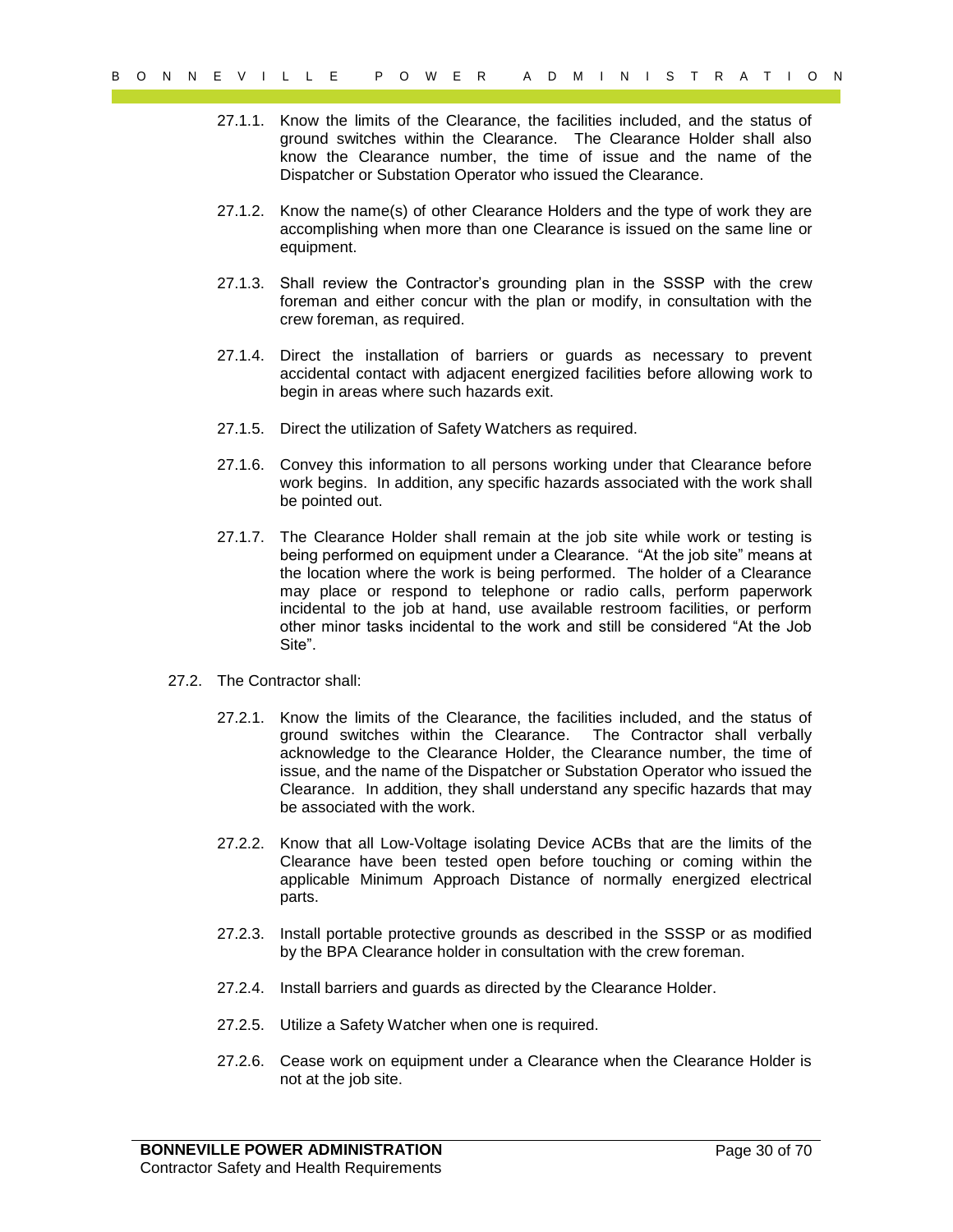- 27.3. When Clearances Are Not Required
	- 27.3.1. New Construction: During the construction of new facilities, a Clearance is not required if power system equipment is not in place to provide a connection to the power system by the closing of an isolating device.
- 9 of N E V I L L E P O W E R A D M I N I S T R A T I O N<br>
22.3. When Clearances Are More Magneting the construction of now facilities, a Clearance is<br>
27.3.1. New Construction During the construction of now facilities, a 27.3.2. Return to Construction Status: Reconductoring of existing lines, removal and/or replacement of facilities, or for other similar type work. A Clearance is not required for this work providing that a letter requesting the work to be accomplished without a Clearance has been submitted to and approved in writing by the Manager of the Dispatching Office having jurisdiction over the equipment. Under the protection of a Clearance, the facilities will be separated from all possible sources of energization by the physical removal of the predefined circuit parts such as risers, wire spans, bus work, or other conductor, which completely separates the equipment from the power system. Reference BPA Work Standard 3-3, Work on Equipment Separated from the Power System.

#### <span id="page-30-0"></span>**28. Grounding Normally Energized Electrical Equipment**

- 28.1. De-energized conductors and equipment which are to be grounded shall first be tested for voltage using approved methods.
	- 28.1.1. All conductive parts in the work area that may be contacted during the course of the work shall be at the same potential and shall be tied to a common ground.
	- 28.1.2. Before cutting or separating any part of the protective grounding circuit that could expose a worker to a possible difference of potential, the separated components shall be bonded together and tied to ground.
	- 28.1.3. No disconnect switch, power circuit breaker, transformer\*, wave trap, fuse, or current limiting reactor shall be part of the protective grounding circuit.
		- \*Note: Does not apply to a visible single-turn primary such as in a "donut" CT circuit.
	- 28.1.4. All ground leads from each ground set shall be connected at the ground end before any conductor end from that same ground set is connected to deenergized electrical parts.
	- 28.1.5. Workers should avoid handling or contacting the ground lead while the conductor end is being installed or removed. During removal, all ground leads of each ground set shall be disconnected from the conductor end first. The conductor ends from that same set shall be moved to a point in the clear of the de-energized electrical parts before any ground lead from that same ground set is removed from the ground end.
- 28.2. When removing portable protective grounds, the conductor end shall first be removed from the line or equipment using a live-line tool.
- 28.3. Ground leads. Ground leads, as well as all other parts of a grounding system, shall be capable of conducting the anticipated fault current. All grounding parts shall have a minimum conductance of No. 2/0 AWG copper. Grounding for personal protection shall not be accomplished through vehicles or equipment. Multiple (parallel) grounds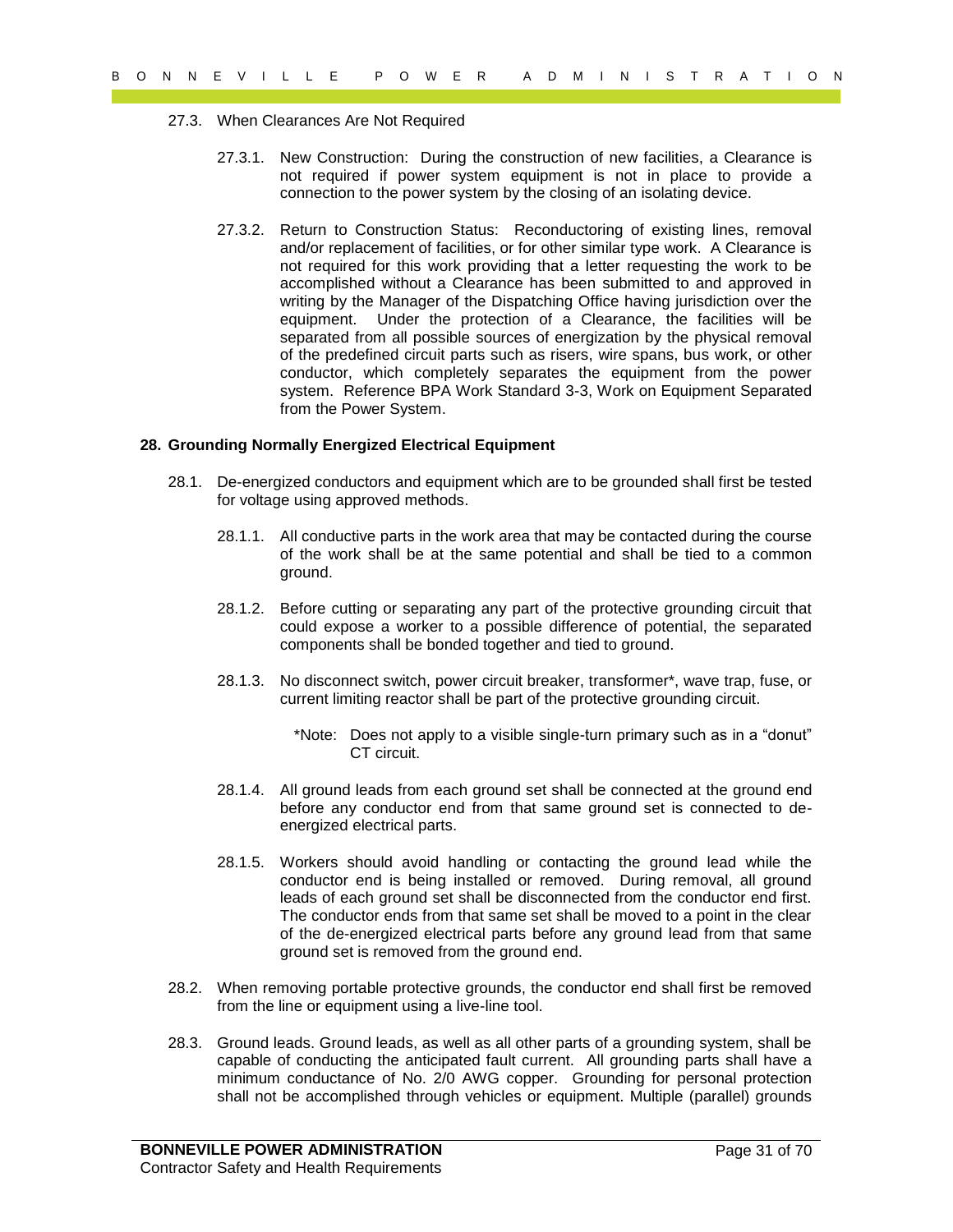may be required at some locations on the BPA power system when the anticipated fault current exceeds the capacity of a 2/0 copper ground set. These locations (if applicable) will be provided by BPA in the contract technical specifications. When multiple grounds are required, the grounding cables for each phase shall be of the same length and have the same type of ground end and conductor end clamps. Minimum requirements and procedures for assembly, maintenance and testing of portable protective grounds shall be in accordance with BPA Work Standard BPA-WS-6.4.

- 28.4. Portable Protective Grounds: (PPG): Protection from electric shock is obtained by using approved Portable Protective Grounds to bond all conductive items together and to a common ground.
- 28.5. Portable Protective Grounds (PPG) Voltage Testing: Immediately before applying PPG, a voltage test shall be made on each phase with a "voltage detector" instrument that produces both a visual and audible signal. If there is any indication that the circuit being tested is at full line potential, the circuit shall be treated as energized**. Do not assume it is caused by induction from nearby power lines. Do assume** that the circuit is still energized and take proper precautions, i.e. notify the dispatcher, re-check the circuit identification, maintain the Minimum Approach distance, and Do Not apply PPG until assured that the circuit is indeed de-energized.
- 0 o N K C T L E P O W E R A T I O W T H I S T R A T I O W T H I S T R A T I O W T H I O T R A T I O W T H I O T R A T I O W T H I O T R A T I O W T I O T T C C A T I O T T C C A T I O T T C C C C C C C C C C C C C C C C 28.6.2 Portable Protective Grounds (PPG) shall be applied before a worker or equipment contacts or comes within the MAD of the circuit. PPG shall be installed to protect persons from the hazards of accidental energization from any source of power system energization. Such sources of power system energization include 1. Accidental energization from the power system, power lines or other energized high voltage equipment by accidental contact or accidental closing of an isolating device. 2. Back feed through station service or potential transformers. 3. Remote lightning causing a fault on an adjacent circuit, or a strike to the de-energized one.
	- 28.6. Attachment points of PPGs and bonding jumpers shall be made by removing any paint or corrosion before attachments are made.
	- 28.7. The Clearance holder shall identify all parts of the protective grounding circuit prior to the installation of PPG to ensure that a thorough understanding of the specific grounding circuit exists by all crew members prior to the start of work.
	- 28.8. When Portable Protective Grounds are required, they shall be installed as close to the work being performed as practical and in such a manner as not to be disturbed during the course of the work, and shall require an adequate number of 2/0 copper ground leads or equivalent to effect, and maintain at all times, a visible three-phase short and ground on the AC circuit. The minimum distances specified in Tables 4, 5 or 6 as applicable shall be maintained by qualified electrical workers from ungrounded conductors at the work location.
		- 28.9 Any reference to Portable Protective Grounds shall mean an adequate number of ground leads to effect, and maintain at all times, a visible three-phase short and ground on the AC circuit. Visible grounding may be accomplished through conductive parts of equal current carrying capacity as the protective grounds require, but shall not be effected through a ground grid or other concealed conductors. All portable protective grounds shall be installed and removed with approved live-line tools.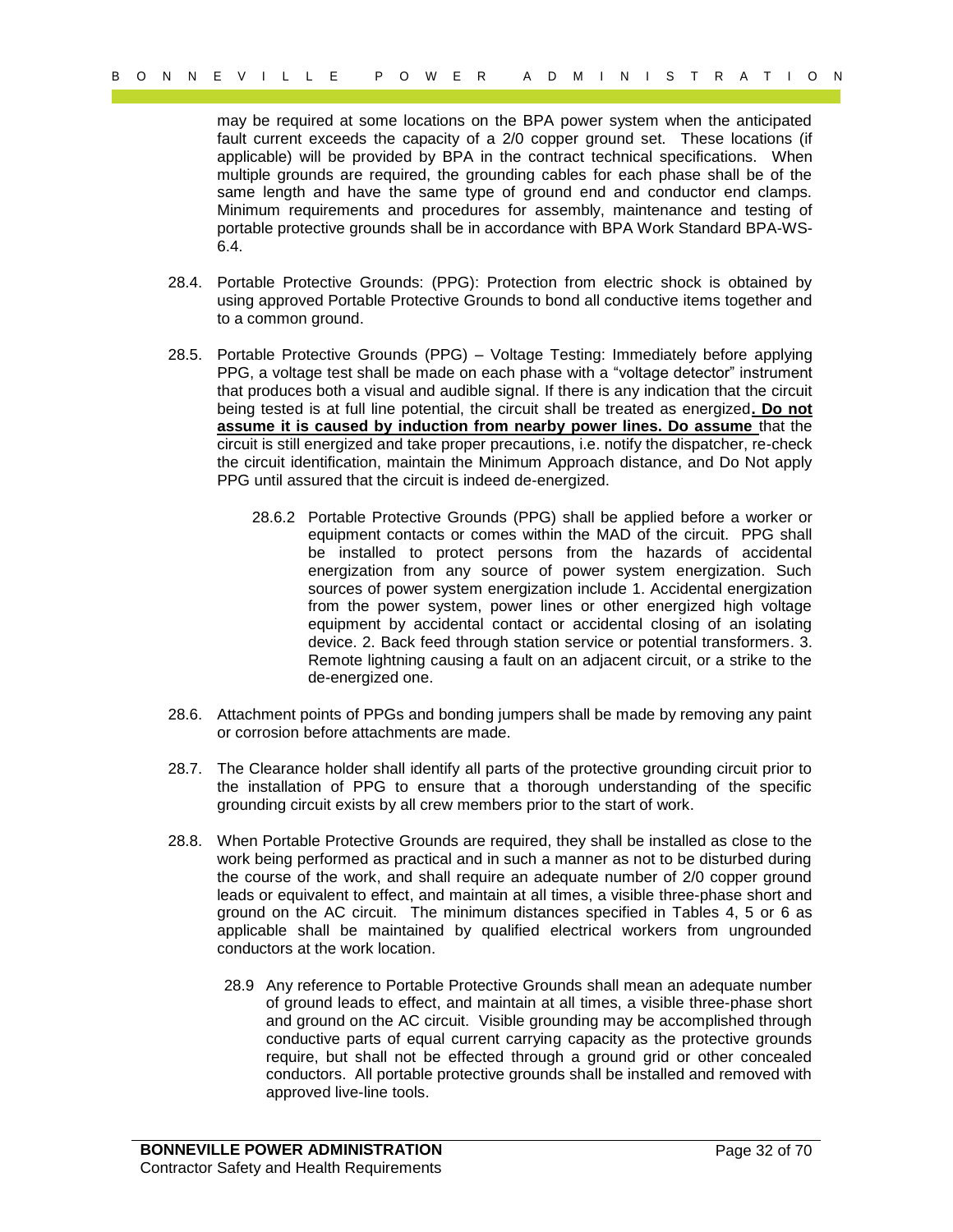- 28.9. In substations, when Portable Protective Grounds have been installed at all possible sources of energization from the high voltage power system, separated circuit parts in the work area to be contacted during the course of the work shall be bonded and tied to ground by application of either discharge grounding cables or portable
- 9  $\times$  18 C  $\times$  11 Let  $\times$  5 o W E R  $\times$  70 M I R i  $\times$  7 B A T i O N i C A T i O N i C A T i O N i C A T i O N i C A T i O N i C A T i O N i C A T i O N i C A T i O N i C A T i O N i C A T i O N i C A T i O N i C A 28.10. When attaching Portable Protective Grounds, the ground end shall be attached first, and the conductor end shall be attached and removed using a live-line tool. Workers should avoid handling or contacting the ground lead while the conductor end is installed or removed. During removal, all ground leads of each ground set shall be disconnected from the conductor end first. The conductor ends from that same set shall be moved to a point in the clear of the de-energized electrical parts before any ground lead from that same ground set is removed from the ground end.
	- 28.11. Removing ground leads. In some cases it may be difficult to remove a ground lead with a live line tool (such as one installed during construction). In these cases, a second ground lead may be installed alongside the original one. The original one may then be removed by hand, and the second and remaining ground lead removed with a live line tool.
	- 28.12. Portable Protective Grounds, for each Clearance. Before workers or equipment contact or come within the Minimum Approach Distance MAD of a circuit, separate PPG shall be installed for each Clearance issued.
	- 28.13. Minimum Crew Size (Portable Protective Grounds)
		- 28.13.1. The minimum crew for installing portable protective grounds (PPGs) shall consist of two qualified electrical workers, or one qualified electrical worker and an electrical worker (electrical apprentice or journey-level worker in training) who has been approved by both the contractor's personnel responsible for directing the work task and the qualified electrical worker involved.
		- 28.13.2. Portable Protective Grounds, (PPG), Special Requirements. Multiple PPG are required in many locations on the BPA system. They must be capable of carrying high magnitude fault current until the fault is cleared by protective relays and one or more power circuit breakers. The Contractor may contact the BPA COTR to determine which substations require multiple PPG.
	- 28.14. Grounding Equipment
		- 28.14.1. Aerial lifts, cranes, booms, and any other equipment working in proximity to energized lines or equipment shall be grounded with 2/0 AWG copper ground cables. Multiple (parallel) ground leads may be required at some locations on the BPA power system when the anticipated fault current exceeds the capacity of a single 2/0 copper ground. These locations (if applicable) will be provided by BPA in the contract technical specifications.
		- 28.14.2. Equipment working within the MAD of normally energized grounded conductors or equipment shall be made at the same potential as the grounded conductor(s) or equipment being worked on. They shall be tied to a common ground to create an equipotential zone.
		- 28.14.3. The minimum crew for removing portable protective grounds shall consist of one qualified electrical worker and one other worker.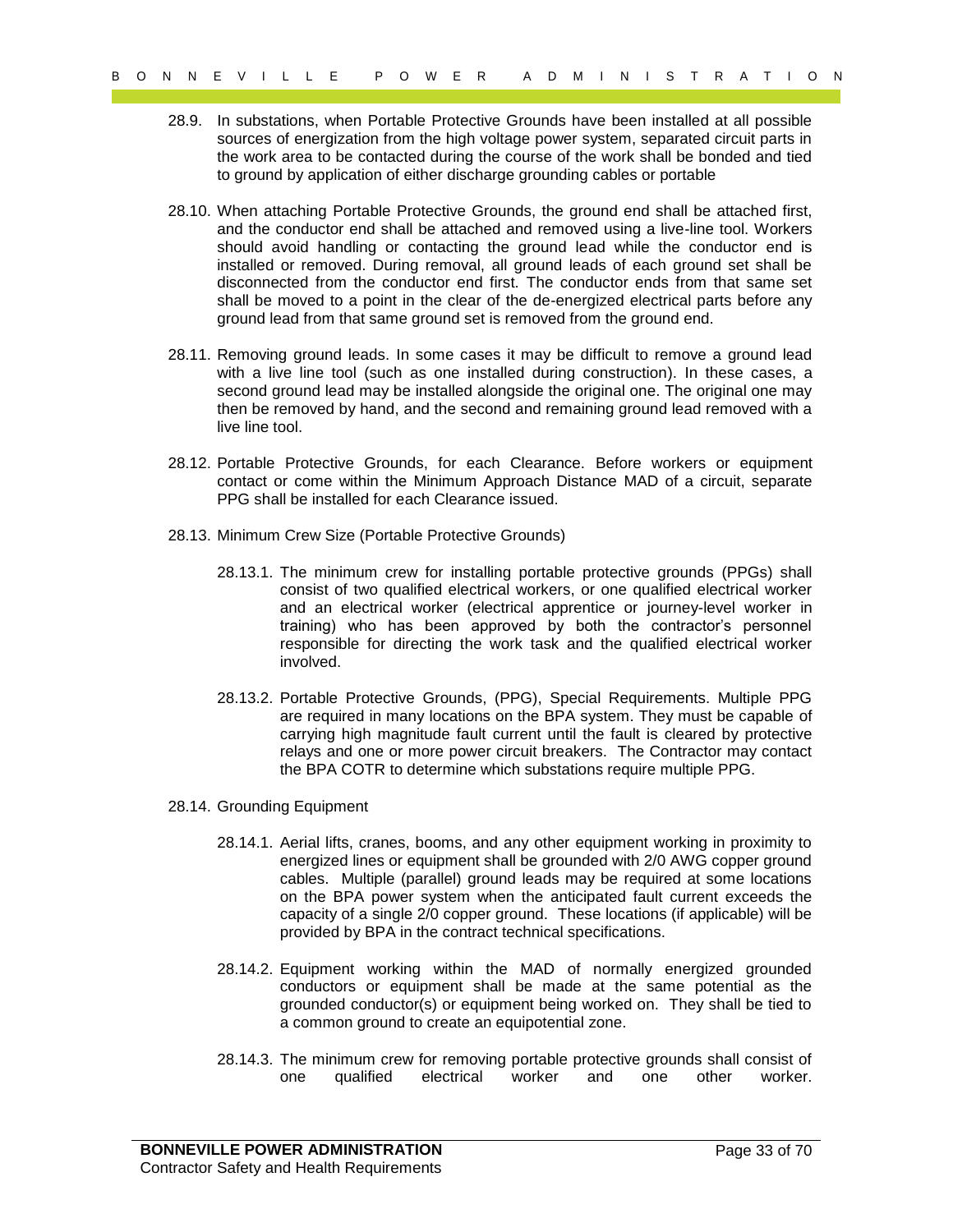#### <span id="page-33-0"></span>**29. Ground Grid**

- 9 of  $R = V = 1$  L  $R = P = 0$  W T E N A D M I N I S T R A T I O N<br>
23. Ground Grid are considered allocated with GRA system, and any commutions to the ground<br>
26.1. Installation of ground grid are finding the installation in a 29.1. Installation of ground grids on the BPA system, and any connections to the ground grid are considered electrical work. Ground grid installation in substations and on transmission line rights-of-way shall be performed by qualified workers of a licensed electrical Contractor. The licensed electrical Contractor shall have experience working in substations and/or on transmission line projects. The qualified worker shall have experience working in substations and/or on transmission lines installing ground grids and shall be adequately trained and familiar with the safety-related work practices involved with ground grid installations.
	- 29.2. Workers shall not "come between" cut sections of substation ground grids. Separated sections of the grid shall only be connected after first being jumpered using hot methods by Qualified Electrical Workers under the supervision of the COTR or the onsite BPA Representative.
	- 29.3. Do not perform work on ground grid conductors with lightning in the area.
	- 29.4. All work shall take place entirely on or entirely off the ground grid to avoid the hazards of transferred potential. If it is unavoidable for a work procedure to take place simultaneously on and off the grid (such as using a crane, pulling cable and directional boring), the COTR or the onsite BPA Representative must be consulted for specific methods that would minimize the hazard.
		- Reference: Please see Substation Maintenance Standards and Guides SM-STD-13- 1-5-*Grounding, Precautions when Contacting the Substation Ground Grid* and *Grounding Work Equipment & Vehicles in Substations*, SM-STD-13-1-15
	- 29.5. For worker protection, the local BPA Substation Operator shall be notified whenever any work is being performed on the ground grid.

#### <span id="page-33-1"></span>**30. Switches, Isolating Devices, Energized, Restrictions On**

30.1. Work shall not be performed on one part of a high voltage switch or disconnect if the remainder of the switch or disconnect is energized unless approved barriers are installed. This does not prohibit connecting or disconnecting a bus or line to the deenergized end of a switch or disconnect, under the provisions of a Clearance, if the Minimum Approach Distance MAD (Tables 4, 5 or 6) is not violated. In both cases, precautions must be taken to assure that the switch cannot be operated until all work is completed.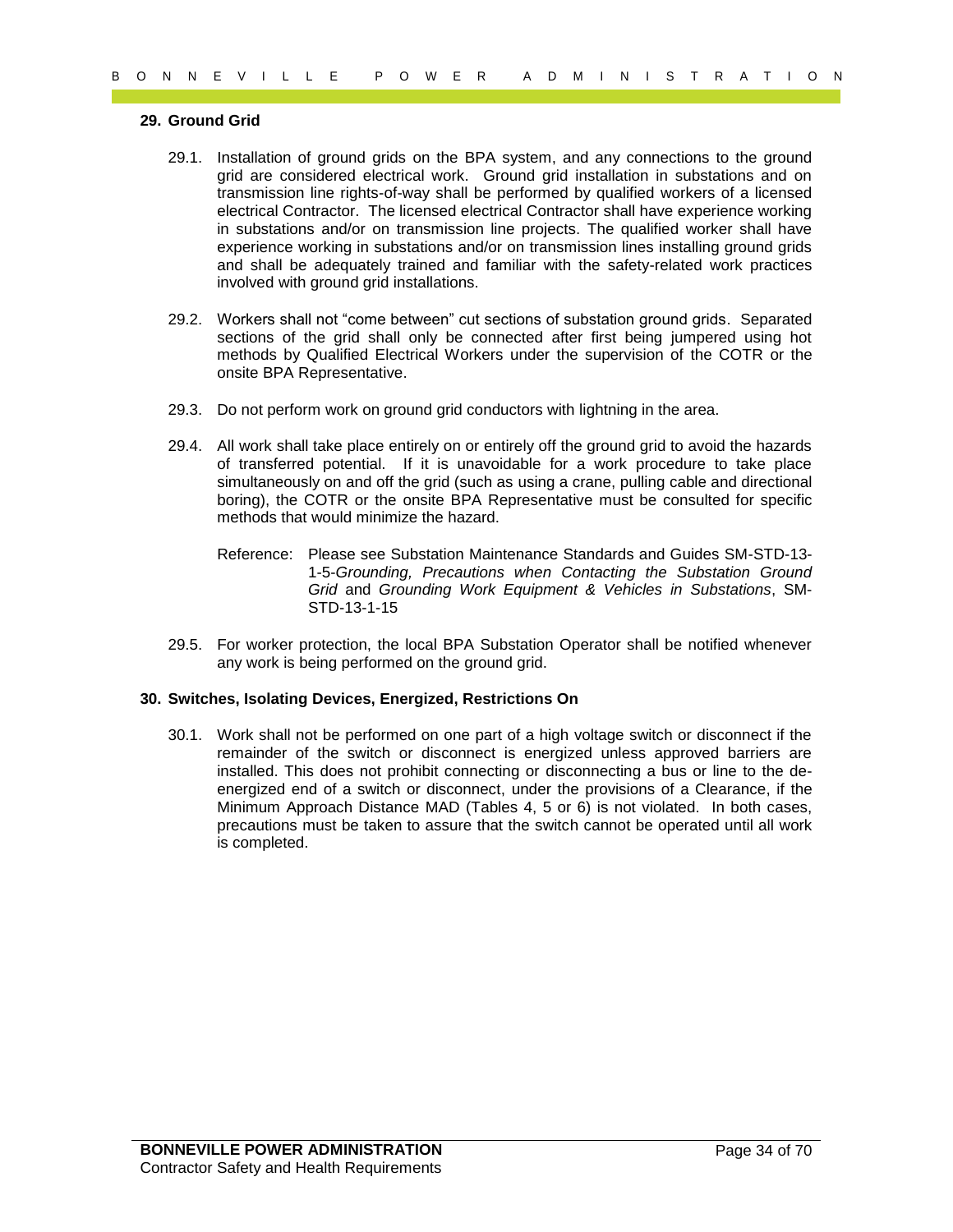# <span id="page-34-0"></span>**CHAPTER 3 – WORK ON BPA RIGHT-OF-WAYS AND TOWERS**

#### <span id="page-34-1"></span>**31. Minimum Qualifications for Qualified Electrical Line Workers**

- 31.1. The Contractor shall ensure that all line workers meet the following qualifications.
- 9 of  $Y = L + L$  is  $P = 0$  W E R A D M I N I S T R A T I O N<br>
CHAPTER 3 WORK ON BPA RIGHT-OF-WAYB AND TOWERS<br>
31. Minimum dualitations of Cause of the RIGHT-OF-WAYB AND TOWERS<br>
31.1. The Contractor stall about that all lime 31.1.1. All qualified line workers must have completed a Department of Labor (DOL) approved apprenticeship program consisting of not less than 5600 hours of on-the-job training and not less than 400 hours of related training. Related training is a course of study, usually covering the theoretical aspects of the trade which may be accomplished by correspondence or classroom instruction or a combination of correspondence and classroom instruction. On-the-job apprenticeship training shall show documented, supervised work experience on both wood pole and steel structures including energized lines of 12.5 kV and/or higher.
	- 31.1.2. Line workers shall have demonstrated proficiency with recent experience installing, maintaining, erecting and/or repairing power line structures, lines and equipment operating at voltages of 12.5 kV and/or higher. Line workers shall be qualified by experience or training to perform the specific type of work outlined in this contract. Line workers working on BPA transmission lines rated at 115 kV or above shall have sufficient experience and training to understand and safely work in proximity to the hazards posed by high voltage transmission lines.
	- 31.1.3. Line workers certified to hold a BPA Work Clearance shall have a demonstrated work history of successfully working under at least three Clearances on the BPA or an equivalent power system. At the discretion of the COTR, documented training may be substituted for this requirement.
	- 31.1.4. Line workers shall have completed in the past two (2) years a grounding/bonding training course that includes appropriate grounding techniques, step and touch, and the creation of an equipotential zone.
	- 31.1.5. Line workers shall have a current First Aid/ CPR/AED card.
	- 31.1.6. Line workers and equipment operators shall be fluent in the English language as well as the language(s) of contractor workers under their supervision.
	- 31.2. The Contractor shall make available, upon request by the CO or authorized representative of the CO, documentation verifying line workers' qualifications.

#### <span id="page-34-2"></span>**32. Minimum Crew Size**

- 32.1. When climbing structures, all work crews shall have a minimum of one qualified line worker and another electrical worker (electrical apprentice or journey-level worker in training) who has been approved by both the Contractor's personnel responsible for directing the work task and the qualified line worker involved.
- 32.2. When sagging from a structure (by transit or other), all crews shall consist of one worker on the ground qualified in climbing rescue or one of the following:
	- 32.2.1. A ground worker with radio contact with an onsite worker qualified in climbing rescue,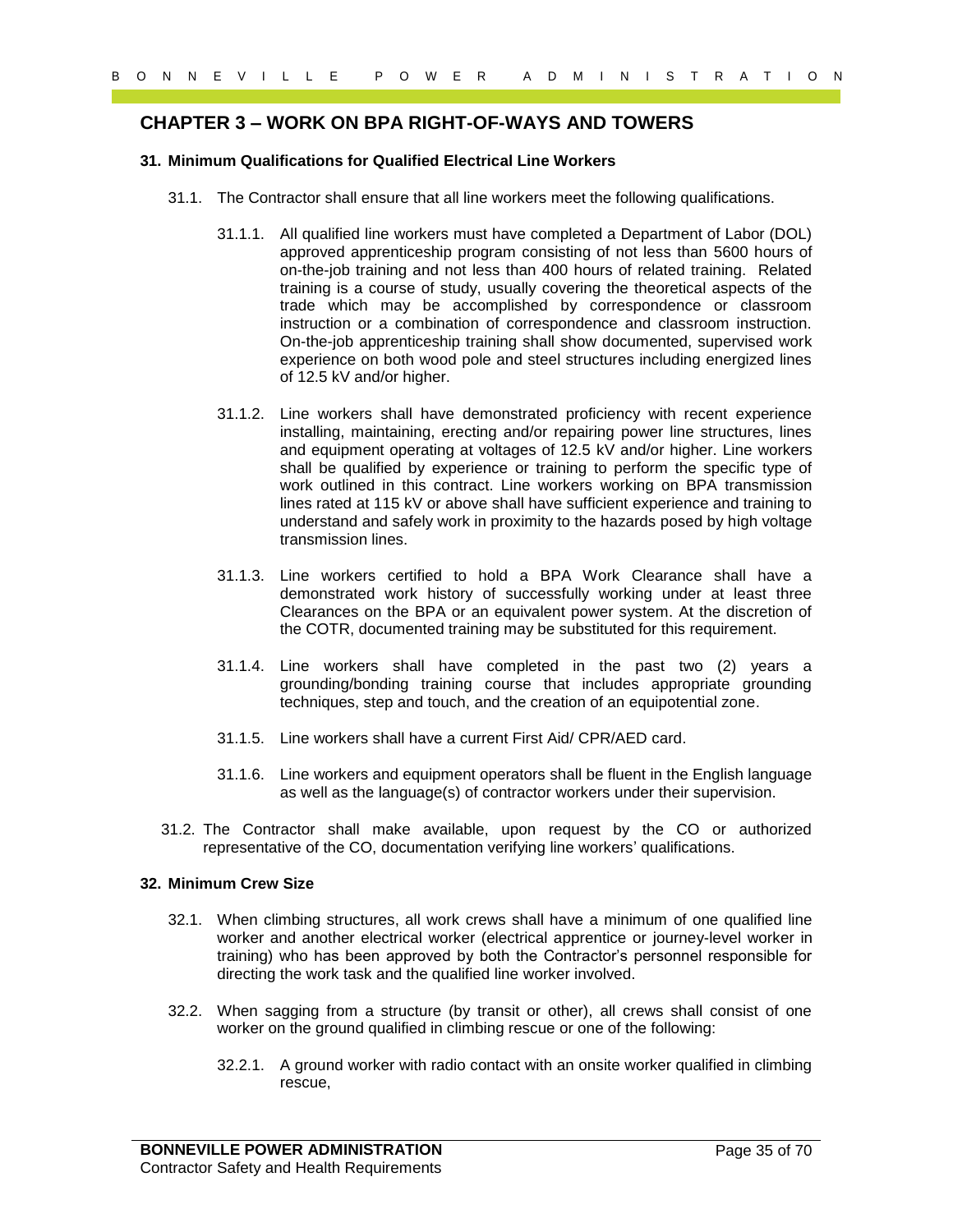- 32.2.2. Continuous radio contact with an onsite worker qualified in climbing rescue, or
- 32.2.3. Visual contact with another worker qualified in climbing rescue.
- 32.3. The minimum crew for installing PPG's shall consist of two (2) qualified electrical line workers, or one qualified electrical line worker and an electrical worker (electrical apprentice or journey-level worker in training) who has been approved by both the contractor's personnel responsible for directing the work task and the qualified line worker involved. When working on line structures, the required electrical workers must be in the structure and be assisted by adequate help on the ground.
	- 32.3.1. When applying Portable Protective Grounds (PPGs) on transmission lines, the required electrical workers shall be in the structure and/or an aerial lift device and be assisted by adequate help on the ground. These required electrical workers shall work closely together observing each other testing for voltage and applying Portable Protective Grounds. Additional Portable Protective Ground sets may be installed on the same circuit, and all sets may be removed by one Qualified Electrical Worker and one other worker portable protective grounds.
	- 32.3.2. Additional portable protective ground sets may be installed on the same circuit and all sets may be removed by one qualified line worker and one other worker.
- 32.4. All other electrical work crews shall have a minimum ratio of one to one qualified line worker to non-qualified worker. Crews not performing electrical work or aerial work (e.g., road crews) need not comply with this requirement.
- 32.5. A crew is defined as a group of workers performing a task at the same work location. A work location is defined as a specific tower site or conductor span between towers.

#### <span id="page-35-0"></span>**33. Requirements for work on lines physically separated from the BPA System including new construction and Return to Construction status.**

- 33.1. When Clearances Are Not Required
	- 33.1.1. 33.1.1 New Construction: During the construction of new facilities, a Clearance is not required if power system equipment is not in place to provide a connection to the power system by the closing of an isolating device.
- 9 of 70 B C N D C V I L L E P O W E R A D M I N I S T R A T I O N<br>
9 32.2. Cominuous radio contract with a nontract we qualified in climinally reason.<br>
9 32.3. Yield contract with a nontract with a broad in climinally rea 33.1.2. Return to Construction Status: Reconductoring of existing lines, removal and/or replacement of facilities, or for other similar type work. A Clearance is not required for this work providing that a letter requesting the work to be accomplished without a Clearance has been submitted to and approved in writing by the Manager of the Dispatching Office having jurisdiction over the equipment. Under the protection of a Clearance, the facilities will be separated from all possible sources of energization by the physical removal of the predefined circuit parts such as risers, wire spans, bus work, or other conductor, which completely separates the equipment from the power system. Reference BPA Work Standard 3-3, Work on Equipment Separated from the Power System.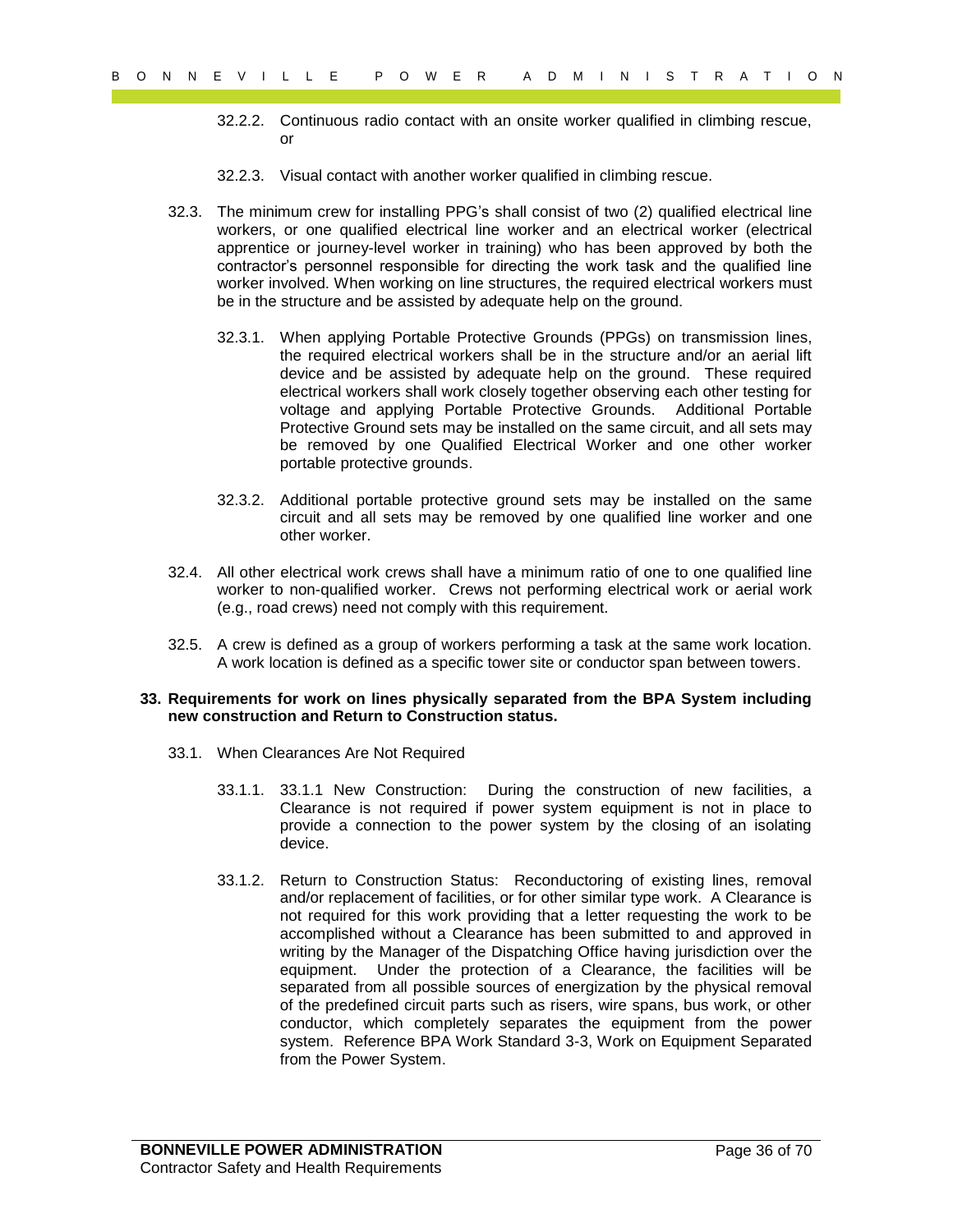- 33.2. The Contractor shall not perform any work on energized BPA high voltage conductors or equipment and shall not come within the MAD of energized lines or equipment specified in Tables 1 through 6, as applicable.
- 33.3. The Contractor shall protect workers from hazardous voltages which may be present from various sources. They may include, but are not limited to the following:
	- 33.3.1. 33.3.1 Power lines or other energized high voltage equipment by accidental contact as well as from "feedback" through station service or potential transformers.
	- 33.3.2. 33.3.2 Induced voltages coupled from adjacent energized lines, from electrical charges carried by wind and dusts, etc. Contractors shall closely monitor and control the hazard of induced voltages
	- 33.3.3. 33.3.3 Trapped electrical charges, such as in capacitors on transmission lines.
- 9 of N E V I L L E P O W E R A B M I N I S T R A T I O N<br>
9 32. The Contractor shall not extern the year of the A D M I N I S T R A T I O New York of the system of the system of the system of the system of the system of t 33.3.4. 33.3.4 Remote lightning. Note: PPGs may not provide complete personal protection for close-in strikes. Work shall be suspended and personnel shall stay in the clear during times that lightning is within sight or sound. Work will not resume for at least thirty (30) minutes after there has been no lightning or thunder.
	- 33.4. All conductors and equipment shall be treated as energized until cleared, tested and grounded with a portable protective ground. No worker or equipment shall come within the Minimum Approach Distance MAD (Tables 1 through 6 as applicable) unless these provisions are met.
	- 33.5. De-energized conductors and equipment which are to be grounded shall first be tested for voltage using approved methods.
	- 33.6. A determination shall be made by the Contractor to ensure that hazardous step and touch voltages are not present when grounding lines for worker protection.
	- 33.7. New lines or equipment may be considered de-energized and worked as such where:
		- 33.7.1. 33.7.1 The lines or equipment are grounded, or
		- 33.7.2. 33.7.2 The hazard of induced voltages is not present, and adequate clearances or other means are implemented to prevent contact with energized lines or equipment and the new lines or equipment.
	- 33.8. Grounding
		- 33.8.1. Portable Protective Grounds (PPG) shall be placed at such locations and arranged in such a manner as to prevent each worker from being exposed to hazardous differences in electrical potential.
		- 33.8.1.1. If work is to be performed at more than one location in a line section:
			- 33.8.1.1.1. That line section must be grounded and short circuited with the appropriate number of 2/0 portable protective grounds.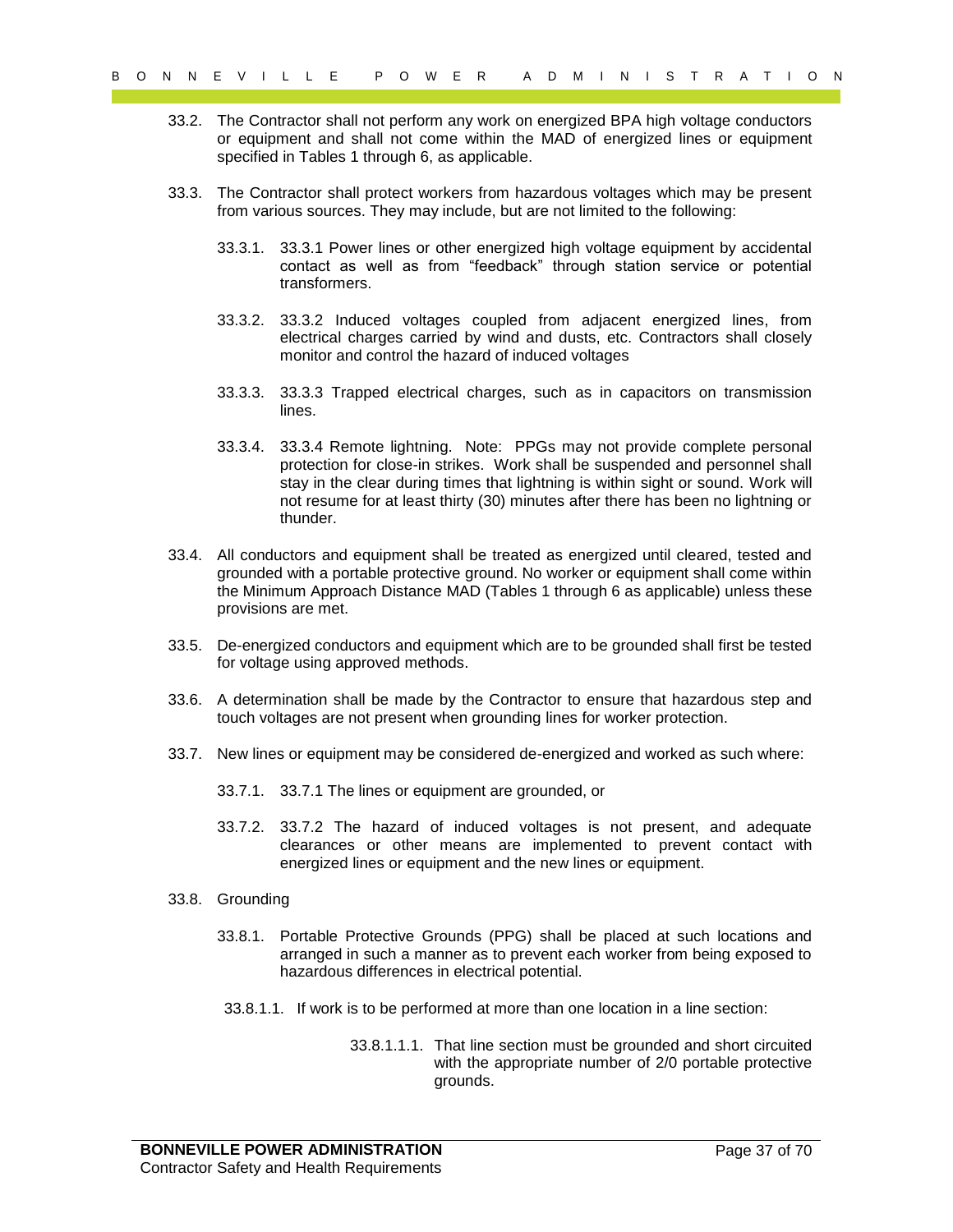- 33.8.1.1.2. If work is to take place at a location other than where the AC three-phase short and grounds are, the conductor or equipment to be worked shall be grounded at the work site.
- 33.8.1.1.3. The MAD specified in Tables 1 through 6 as applicable shall be maintained from any ungrounded conductors or equipment.
- 33.8.2. When performing work at the structures, clipping crews and all others working on conductors, sub-conductors, or overhead ground conductors shall be protected by individual grounds (single-phase) installed on the conductor being worked on at each work location. A clipping crew shall have a minimum of two (2) structures clipped in between the crew and the conductor being sagged.

#### <span id="page-37-0"></span>**34. Requirements for work on normally energized lines and equipment that are separated by an isolating device under the provisions of a Work Clearance.**

- 34.1. The Contractor shall not perform any work on any energized BPA high voltage conductors or equipment and shall not come within the MAD of energized lines or equipment specified in Tables 1 through 6 as applicable.
- 34.2. A Contractor will only perform work on normally energized BPA transmission lines under the protection of a Work Clearance. However, a Contractor may request, as an extra layer of protection, a Hold Order for work in proximity to energized lines and equipment when there is no intent or expectation that the MAD will be violated.
- 34.3. The Contractor shall protect workers from the hazards listed in section 33.3.1-33.3.4 of this document. In addition the Contractor shall protect workers from accidental energization due to the inadvertent closing of an isolating device.
- 34.4. BPA electrical workers will clear and tag the equipment. The Contractor shall then be issued a Clearance and, for the protection of its workers, properly install portable protective grounds at each work site.
	- 34.4.1. The Clearance Holder shall identify all parts of the protective grounding circuit prior to the installation of portable protective grounds to ensure that a thorough understanding of the specific grounding circuit exists by all crew members prior to the start of work.
	- 34.4.2. A visible AC three-phase short and ground shall be applied at each work site before any worker or equipment comes within the Minimum Approach Distance (MAD) of any de-energized line (as specified in Tables 1 through 6 as applicable).
- Payar EV I L L E P OW ER A T D (1) The V T C M I N I S T R A T D (1) The V T D (1) The V C observation of the three stats of the state of the state of the state of the state of the state of the state of the state of the s 34.4.3. A work site is defined as each specific location where a task is being performed. Portable protective grounds shall be installed as close to the work being performed as practical, and in such a manner as not to be disturbed during the course of the work. Care shall be taken to ensure that portable protective grounds are not placed where they may be inadvertently knocked off or damaged by the work process.
	- 34.4.4. Any reference to portable protective grounds shall mean an adequate number of 2/0 copper ground leads or equivalent to effect, and maintain at all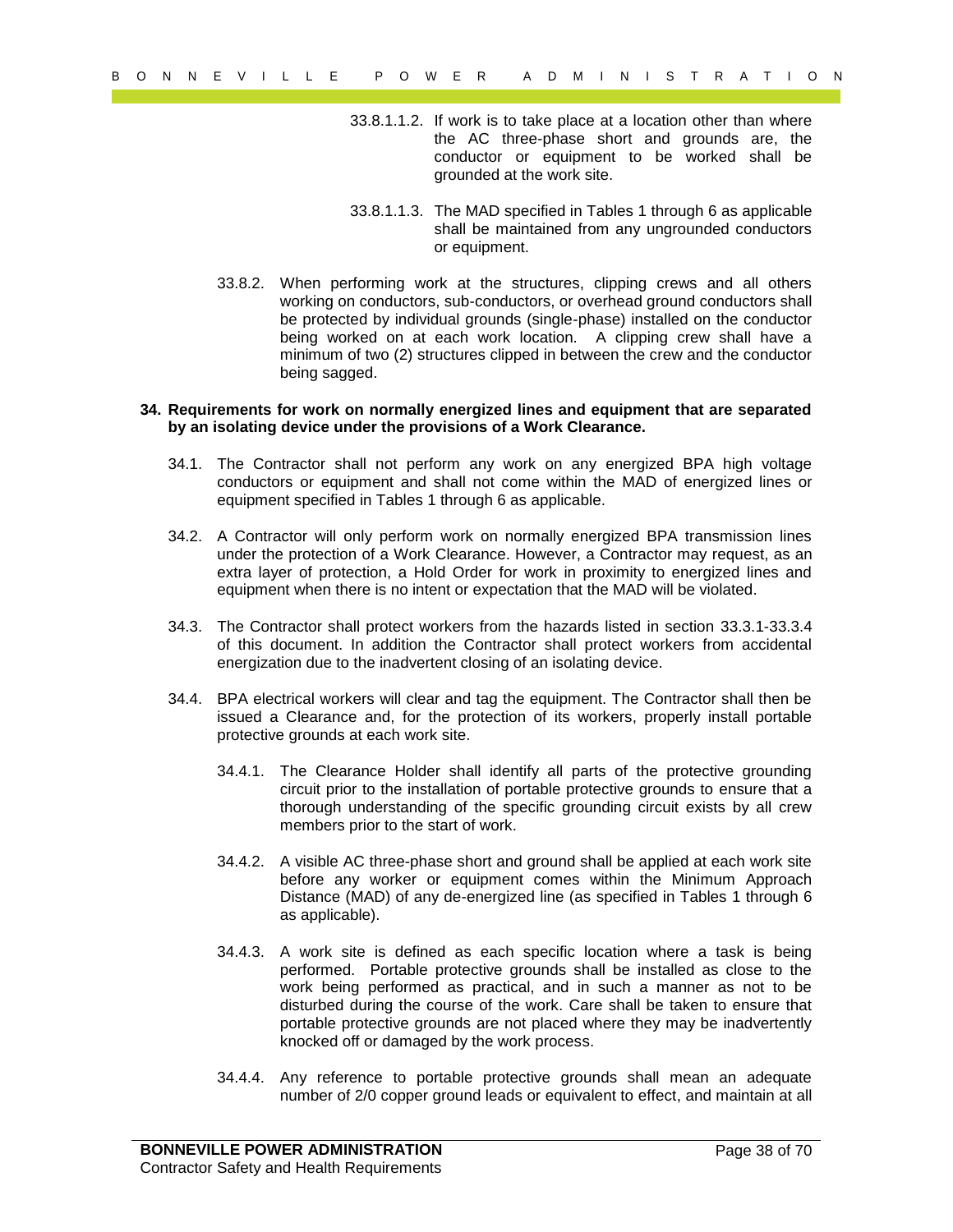times, a visible three-phase short and ground on the AC circuit. Visible short-circuiting may be accomplished through conductive parts of equal current carrying capacity as the protective grounds require, but shall not be effected through a ground grid or other concealed conductors. All portable protective grounds shall be installed and removed with approved "live-line tools".

- 34.5. Identification of PPGs The Contractor shall employ an adequate PPG identification and inventory system to ensure that the location and status of each identified applied portable protective ground is positively accounted for and shall inform and give positive and documented assurance to the Clearance Holder and to the BPA COTR or the onsite BPA Representative of the status and location of each inventoried portable protective ground before releasing any Clearance.
	- 34.5.1. Installation and Removal of Portable Protective Grounds (PPGs) All ground leads from each ground set shall be connected at the ground end before any conductor end from that same ground set is connected to de-energized electrical parts.
	- 34.5.2. Workers should avoid handling or contacting the ground lead while the conductor end is being installed or removed. During removal, all ground leads of each ground set shall be disconnected from the conductor end first. The conductor ends from that same set shall be moved to a point in the clear of the de-energized electrical parts before any ground lead from that same ground set is removed from the ground end.
- 34.6. In some cases it may be difficult to remove a ground lead with a live line tool (such as one installed during construction). In these cases, a second ground lead may be installed alongside the original one. The original one may then be removed by hand, and the second or remaining ground lead removed with a live line tool.
- 9 of 1 R C P interesting manual control is a particular of 1 B A C P interesting manual control is a particular manual control is a particular manual control is a particular manual control is a particular manual control i 34.7. Portable protective grounds installed at multiple locations can cause circulating currents and hazardous voltages. These conditions can change due to line loading, weather, ground conditions and the installation and removal of additional grounds. The Contractor shall continuously monitor step and touch voltages and changing conditions as needed to ensure worker safety. When multiple crews are working on the same line section, direct radio connections shall be maintained between crews to monitor and measures taken to control such hazardous conditions.
	- 34.8. Portable Protective Grounds (PPG) for each Clearance: Before workers or equipment contact or come within the MAD of a circuit, separate grounds shall be installed for each Clearance issued. When grounding overhead transmission lines grounding procedures and measuring of step-and-touch voltages shall be done in accordance with BPA TLM Standards and Guides I.A.2., Grounding, BPA Equipment and Structures; and I.A.3., Protection of Electrical Workers from Induced Currents and Voltages.
	- 34.9. Ground Switches
		- 34.9.1. The Clearance Holder shall be responsible for requesting the status of ground switches from the BPA Dispatcher and for ensuring that the ground switch position does not contribute to hazardous voltage conditions.
		- 34.9.2. At no time shall a ground switch be considered a substitute for portable protective grounds.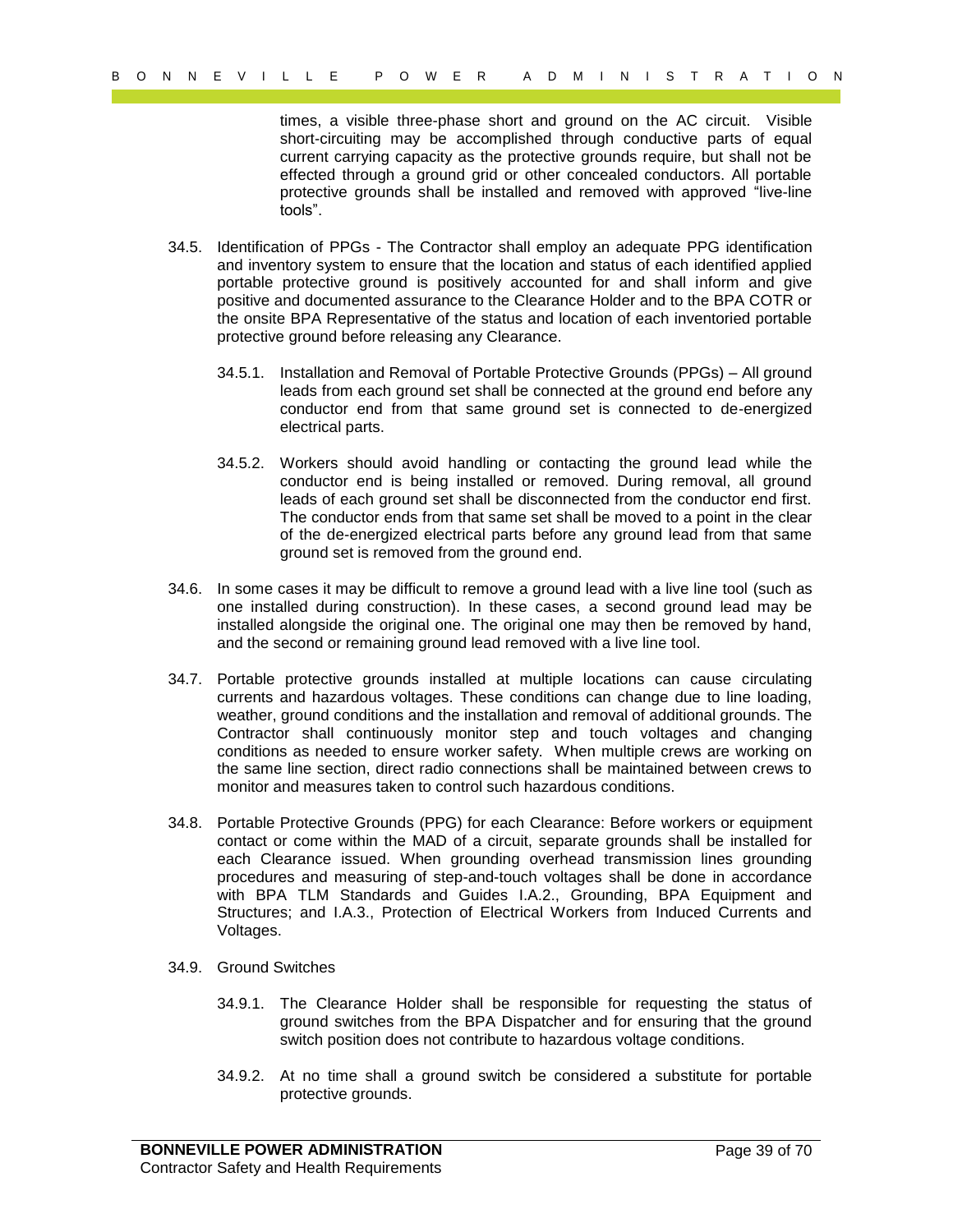- Page 40 of 70 B O N N E V I L L E P O W E R A D M I N I S T R A T I O N 34.10. Contractor Clearance Holder - All work carried out by a Contractor under a Work Clearance or Hold Order held by a Contract worker shall be governed by the provisions of the document "Contractor Clearance, Hold Order, and Work Permit Procedure", and "Transmission Line Maintenance Standards and Guides III.A.14 "Clearances on Line Sections", as well as this section of the contract Safety and Health Clause. The BPA Dispatcher shall have full authority to deny issuance of a Clearance or Hold Order to any Contract worker who, in the Dispatcher's opinion, has not adequately met or performed all the requirements contained in these documents. The Contractor shall accept full responsibility for the failure of its Clearance Holder to faithfully and accurately perform all the requirements stated therein or if the Clearance Holder is removed for cause under the provisions of this document. Multiple Clearance Holders may be required on the same project, depending on the situation. This will be determined by BPA on a case by case basis.
	- 34.11. Workers shall be familiar with, know, and understand their responsibilities when working under a Clearance or Hold Order in accordance with the "Contractor Clearance, Hold Order, and Work Permit Procedure."
	- 34.12. The Clearance Holder shall hold a detailed daily job briefing and hazard analysis for each crew working under the provisions of their Work Clearance or Hold Order. Any time conditions change, a new job briefing must be held with all affected crew members.
	- 34.13. All projects restricted solely to pole and arm replacement (no conductor is being moved or replaced) shall be subject to the grounding provisions contained in this section and shall require the installation of an AC three-phase short and ground at each work location for worker protection.

#### <span id="page-39-0"></span>**35. Hand Lines and Rope Used in Energized Corridors**

35.1. The Contractor shall make every effort to ensure that hand lines and other rope used in energized corridors are maintained in as dry and clean a condition as possible in order to maintain a high resistance, dielectric condition. Hand lines and ropes shall not be left in work positions overnight.

#### <span id="page-39-1"></span>**36. Additional Grounding Requirements**

- 36.1. When attaching portable protective grounds, the ground end shall be attached first, and the conductor end shall be attached and removed using a live-line tool.
- 36.2. When removing portable protective grounds, the conductor end shall first be removed from the line or equipment using a live-line tool.
- 36.3. Workers shall avoid handling or contacting the ground lead while the conductor end is being installed or removed. During removal, all ground leads of each ground set shall be disconnected from the conductor end first. The conductor ends from that same set shall be moved to a point in the clear of all the de-energized electrical parts before any lead from that same ground set is removed from the ground end.

**Exception: On transmission towers where grounds are to be installed aloft, it is permissible to install or remove both ground and conductor ends on each phase prior to workers moving location. The conductor end shall be connected and disconnected with live-line tools.**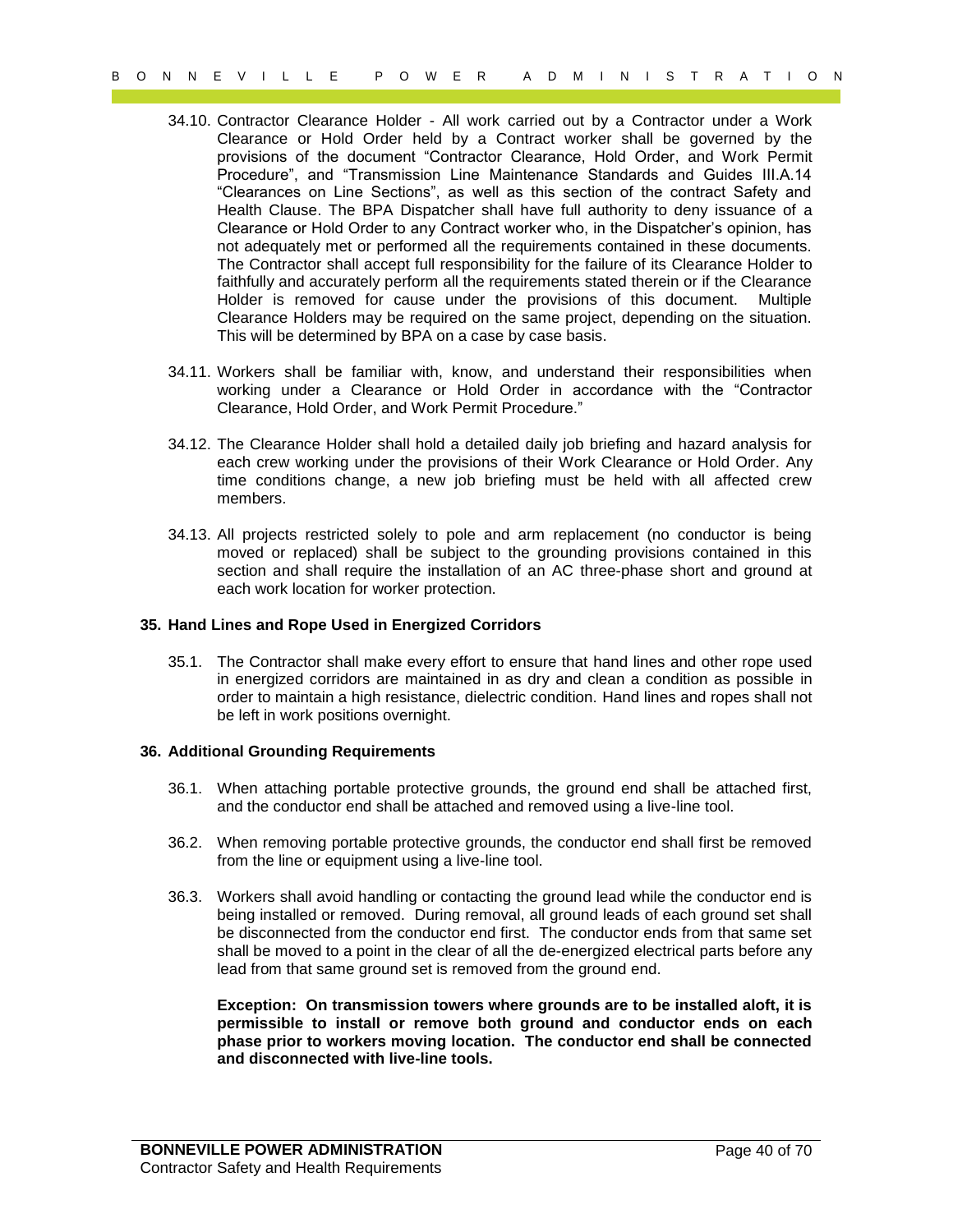- 36.4. Portable Protective Ground (PPG) leads shall be attached to a tower ground, a grounding bar, or a driven ground, and shall be capable of conducting the anticipated fault current. All conductive parts in the work area that may be contacted during the course of the work shall be at the same potential and shall be tied to a common ground. Grounding parts shall have a minimum conductance of No. 2/0 AWG copper. Grounding for personal protection shall not be accomplished through vehicles, equipment, or rigging components.
	- 36.4.1. Multiple (parallel) portable protective grounds may be required at some locations on the BPA power system when the anticipated fault current exceeds the capacity of a 2/0 copper ground set. When multiple portable protective PPGs are required, the grounding cables for each phase shall be of the same length and have the same type of ground end and conductor end clamps. These locations (if applicable) will be provided by BPA in the contract technical specifications.
	- 36.4.2. Minimum requirements and procedures for assembly, maintenance and testing of portable protective grounds shall be in accordance with BPA Work Standard BPA-WS-6.4.
- 36.5. Before cutting or separating any part of the protective grounding circuit that could expose a worker to a possible difference of potential, the separated components shall be bonded together and tied to ground.
- 36.6. No disconnect switch, power circuit breaker, transformer\*, wave trap, fuse, or current limiting reactor shall be part of the protective grounding circuit.

\*Note: Does not apply to a visible single-turn primary such as in a "donut" CT circuit.

#### <span id="page-40-1"></span><span id="page-40-0"></span>**37. GroundsPortable Protective Grounds, Static Wire**

- Page 41 of 70 B O N N E V I L L E P O W E R A D M I N I S T R A T I O N 37.1. Before touching or coming within the MAD of any overhead static (ground) wire, unless an approved barrier is in place or the worker is insulated from any other exposed conductive object while conducting live-line bare hand work it must be grounded at that location by either a portable protective ground or a permanent ground connection. Except at 500 kV or above a portable protective ground must be installed. Some permanent overhead ground wire connections and/or conductors are subject to corrosion and vibration problems, resulting in a loss of conductivity. This is especially true on 500KV. (Note - Some overhead ground wires on the BPA system are insulated and energized at primary voltage to supply airway lighting circuits. A Clearance must be obtained and grounds installed before workers can come within the MAD of these lines.)
	- 37.2. Portable Protective Grounding, (PPG), and Special Requirements: Multiple Portable Protective Grounds are required in many locations on the BPA system. They must be capable of carrying high magnitude fault current until the fault is cleared by protective relays and one or more power circuit breakers. The use of multiple portable protective Grounds protects workers from high magnitude faults which could cause a failure of a single PPG before the circuit is de-energized.
	- **38.** If not defined by the project specifications, Contractors should contact the BPA COTR to determine if multiple PPG's are required on specific BPA lines. BPA maintains a list of conductors which require multiple PPGs. The quantity of PPGs listed is the number of PPGs required per phase.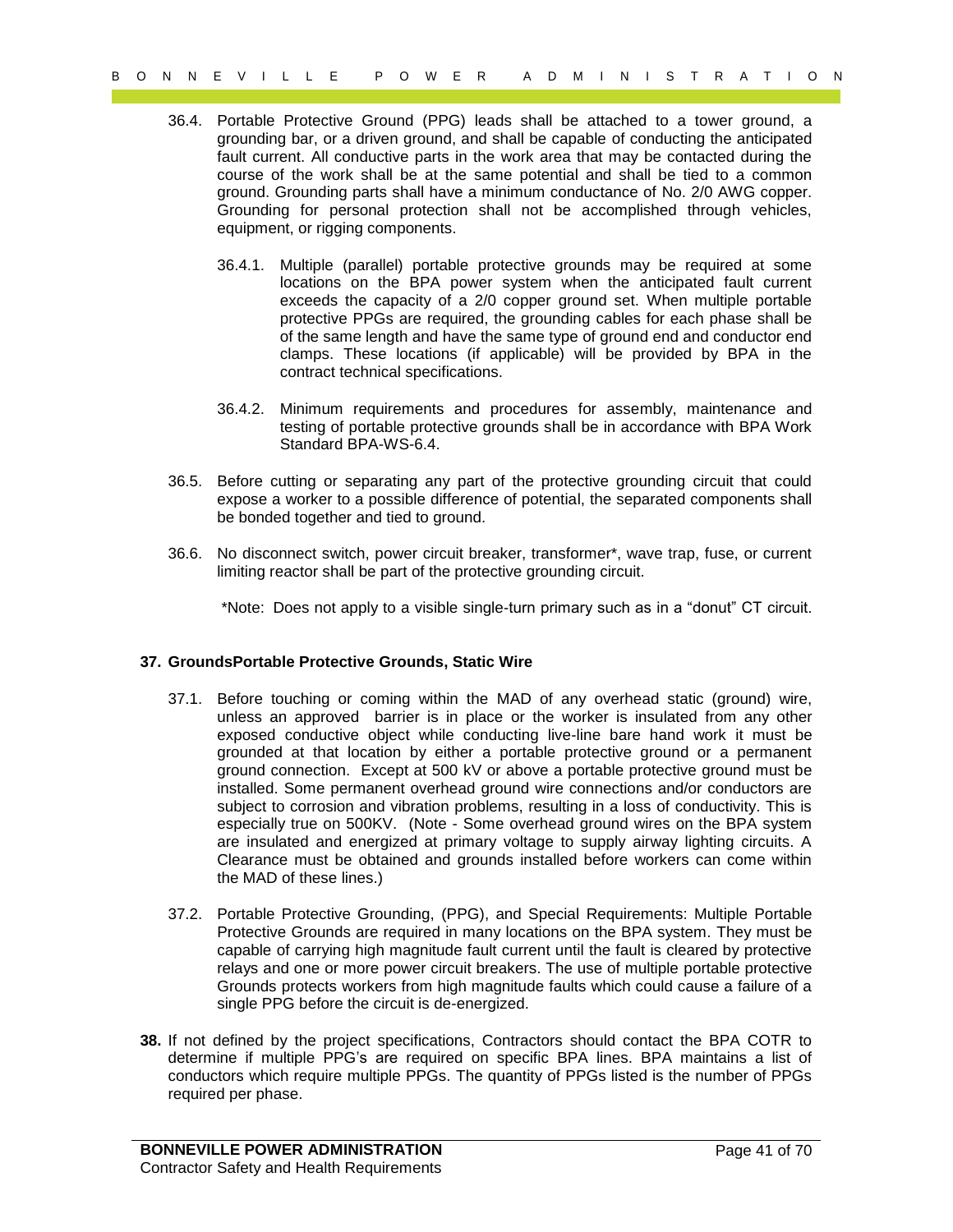#### **39. 39.0 Stringing or removing conductor**

- 39.1. Prior to stringing operations a job briefing shall be held setting forth the plan of operation and specifying the type of equipment to be used and portable protective grounding procedures to be followed.
- 39.2. All pulling and tensioning equipment shall be isolated, insulated, or effectively grounded.
- 39.3. During stringing operations, each bare conductor, sub-conductor, and overhead ground conductor shall be grounded at the first tower adjacent to both the tensioning and pulling setups
- 39.4. These grounds shall be left in place until conductor installation is completed.
- 39.5. Such grounds shall be removed as the last phase of aerial cleanup.
- 39.6. Grounds shall be placed and removed with a live-line tool.
- 39.7. Each conductor, sub-conductor, and overhead ground conductor shall be grounded at all dead-end or catch-off points. Work on dead-end towers shall require grounding on all de-energized lines.
- 39.8. A ground shall be located at each side and within ten (10) feet of working areas where conductors, sub-conductors, or overhead ground conductors are being spliced at ground level. The two ends to be spliced shall be bonded to each other.
- 39.9. All conductors, sub-conductors, and overhead ground conductors shall be bonded to the tower at any isolated tower where it may be necessary to complete work on the transmission line.
- 39.10. Grounds may be removed as soon as the work is completed: Provided that the line is not left open circuited at the isolated tower at which work is being completed. (Grounds on an isolated line section shall not be removed until jumpers are closed.)
- 0 N N E V I L L E P O W E R A D M I N I S T R A T I O N<br>
39.39.39 CM triplets or recovering contactors and by briding shall be held setting better has pleased as the formula main specifying them by the plan of properties 39.11. Contractors stringing over energized lines shall use tension stringing methods, guards, barriers, and/or other methods to positively prevent accidental contact with those lines. Contractors shall make arrangements to obtain either a Clearance or a Hold Order when crossing over or under any line energized in excess of 600 volts. Contract workers who are required to take Clearances or Hold Orders on foreign utility lines, or obtain a foreign utility Clearance or Hold Order through the BPA Dispatcher (as a result of a foreign utility's policy) for such proximity work must first obtain a BPA Term Contractor Certification. Qualified applicants must pass a test administered by BPA's Substation Operations Group.

#### <span id="page-41-0"></span>**40. Grounding of Equipment, Tools, and Metallic Cables**

- 40.1. Power Lift Equipment: When a vehicle is parked near energized high-voltage equipment, there can be a risk of electric shock if contact is made between the vehicle and a grounded object. This is due to the capacitive charge that can build up on the vehicle. If the vehicle is to be bonded to a grounded object to prevent capacitive charge build-up, personnel must avoid getting in series with the discharge circuit.
- 40.2. Aerial lifts, cranes, booms, and any other overhead lift equipment working in proximity to energized lines or equipment shall be grounded with 2/0 AWG copper ground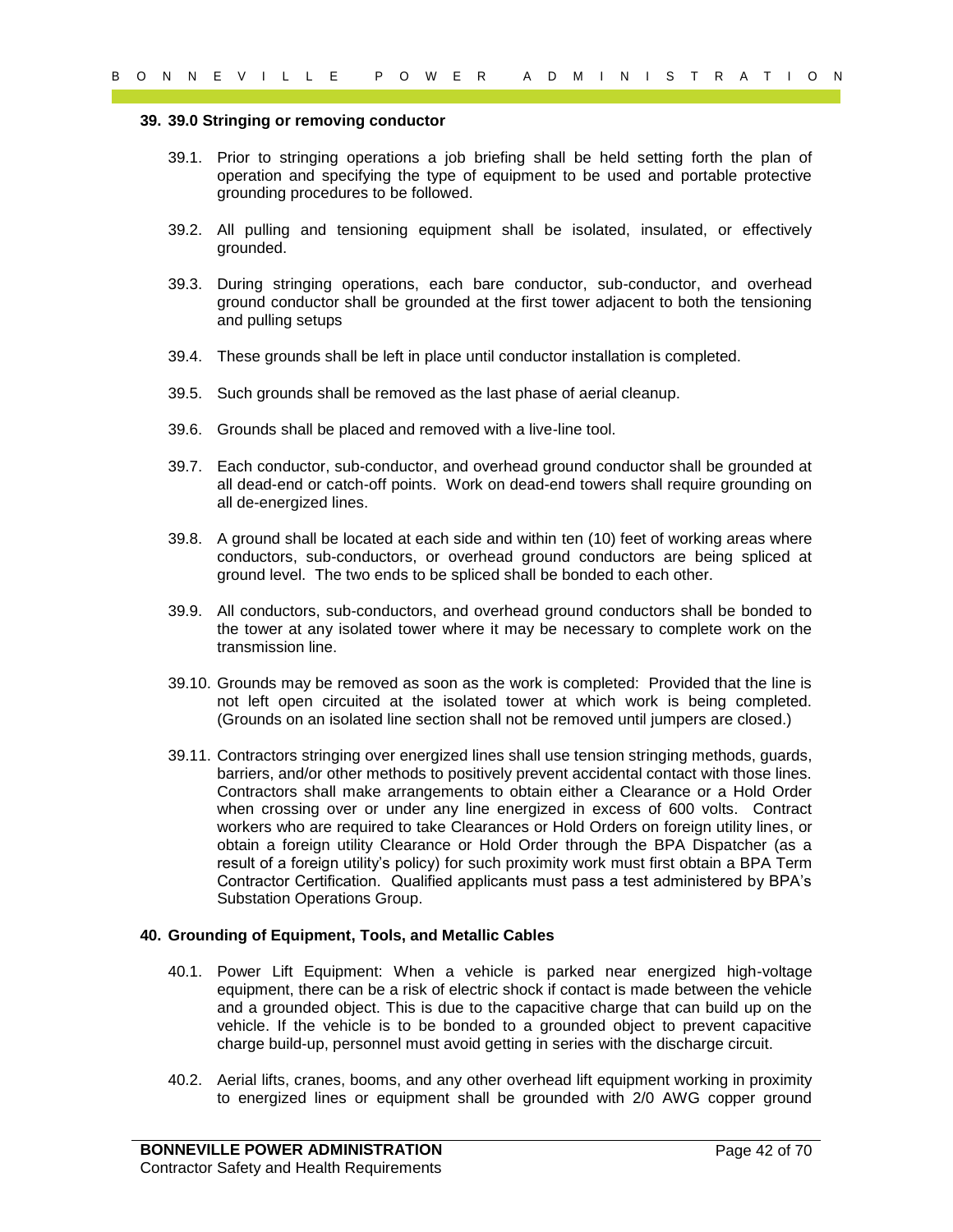cables. Multiple (parallel) grounds may be required at some locations on the BPA power system when the anticipated fault current exceeds the capacity of a 2/0 copper ground set. These locations (if applicable) will be provided by BPA in the contract technical specifications. When multiple portable protective grounds are required, the grounding cables shall be of the same length and have the same type of ground end and conductor end clamps.

- 40.3. Aerial lifts, cranes, and other overhead lift equipment is being used where the possibility of accidental contact with normally energized high voltage parts exist, shall be connected to the substation ground mat within energized switchyards, or with a ground rod in other locations with a 2/0 copper ground lead. Multiple ground leads, attached to separate ground rods or mat connections, shall be utilized on equipment in the same number that would be required for grounding the circuits.
- 40.4. Ground Mat Connected Equipment. If the possibility of contact with normally energized high voltage parts does not exist, power/lift equipment shall be grounded with a single 2/0 copper or static ground.40.5 Equipment working within the MAD of normally energized grounded conductors or equipment shall be made at the same potential as the grounded conductor(s) or equipment being worked on. They shall be tied to a common ground to create an equipotential zone.

#### <span id="page-42-0"></span>**41. Equipment and Rigging**

- 41.1. Shop made tools or equipment must be engineered, stamped with the W.L.L. (working load limit), and proof tested to 125% of the W.L.L. before being used in the field.
- 41.2. The Contractor shall assure that catch-off anchors (including temporary snubs), rigging and hoists shall be of ample capacity to prevent failures.
- 41.3. The Contractor shall have a program in place to adequately inspect all ropes, slings, rigging components and tools for damage or defects and follow applicable consensus standards and manufacturer recommendations for inspection and removal from service or repair.
- Page 43 of 70 B O N N E V I L L E P O W E R A D M I N I S T R A T I O N 41.4. Load lines shall not be detached from a tower section until the section is adequately secured. Unless otherwise designated by the COTR or the onsite BPA Representative, "adequately secured" shall be defined as 50% or more of the attaching bolts in place. Loads shall not be released until all tower legs are secured. Line workers shall not belt off to unsecured tower sections, and shall not climb on to unsecured tower sections. These provisions shall apply to all methods of tower erection.
	- 41.5. Use of aerial lifts, manufactured hook ladders, platforms, or similar devices shall be considered approved methods for clipping or dead ending conductor, and related work processes. Crawling over insulators (suspension or dead end) shall not be considered an approved practice unless all of the following conditions are met:
		- 41.5.1. Alternate means were impractical or created a "greater hazard".
		- 41.5.2. 100% fall protection methods are used.
		- 41.5.3. A written hazard analysis has been completed by the Contractor showing that crawling over insulators is the safest or only practical way of completing a specific work task. Burden of proof would be on the Contractor in each specific case.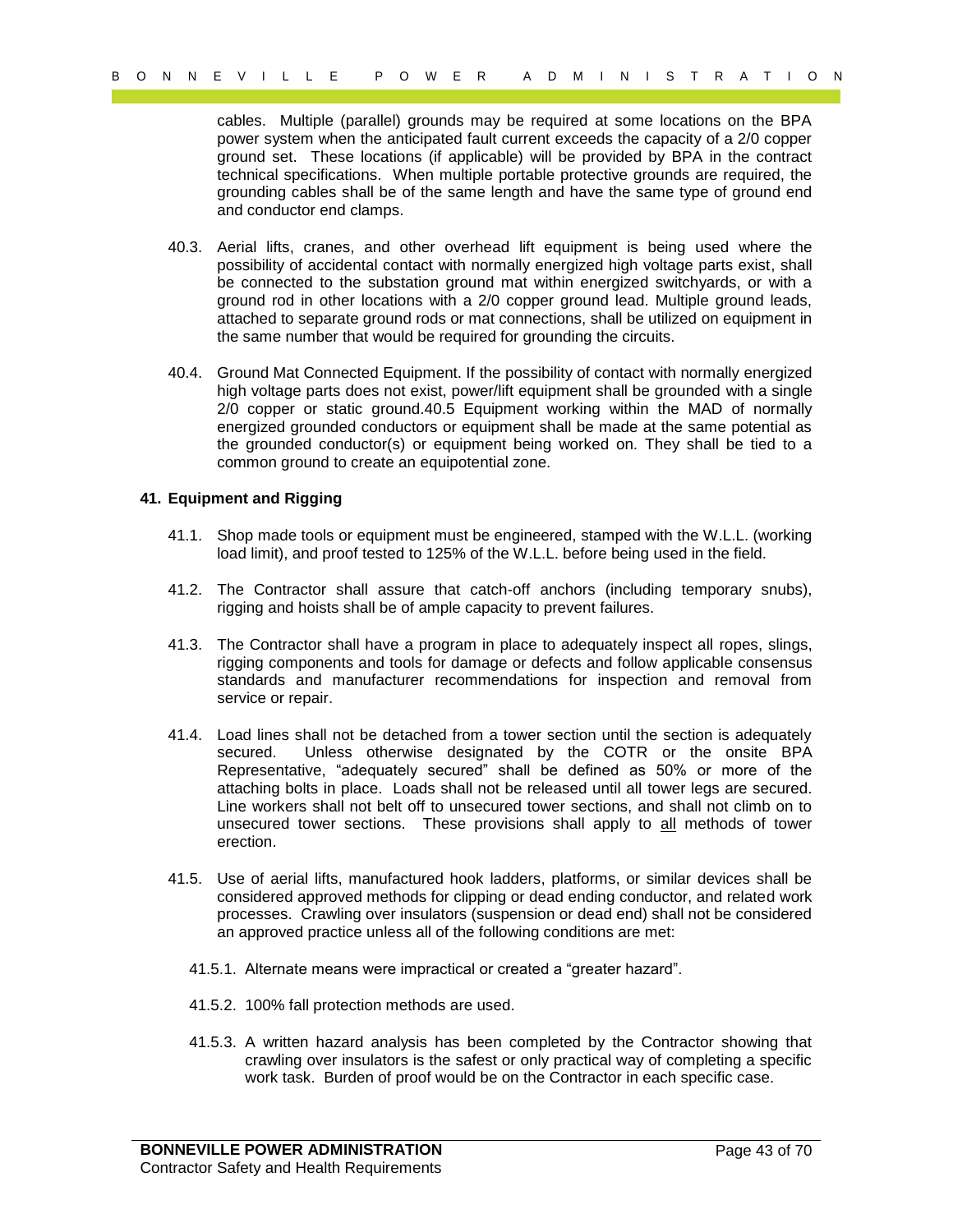- 41.5.4. Climbing over dead end assemblies is permissible only after they have been completed and pinned in their final position. **Clearances**
- <span id="page-43-0"></span>41.6. Contractor Clearances taken on the BPA system or on foreign utility lines and equipment to facilitate the construction of BPA transmission lines will be accomplished in accordance with the documents titled "Contractor Clearance, Hold Order, and Work Permit Procedure", and Transmission Line Maintenance Standards and Guides III.A.14 "Clearances on Line Sections".
- 41.7. The Contractor will submit the resumes, including work experience and training history, of a minimum of two qualified line workers proposed to be certified as Clearance holders to the CO or COTR. Qualified line workers must meet the minimum qualifications identified previously in this clause.
- 41.8. The CO or COTR will schedule the training and written exam and notify the Contractor of the time and date. Training and written examination will require approximately eight (8) hours to complete and may be held at various locations in the BPA system.
- 9  $\times$  14 of 70 B of 70 B of 70 B of 70 B of 70 B of 70 B of 70 B of 11 a 14 of 70 B of 11 a 14 of 70 B of 11 a 14 of 70 B of 11 a 14 of 11 a Contractor Centernoids have the president of the other three dentated in the ma 41.9. A Contractor's Clearance Certification expires on January  $31<sup>st</sup>$  of each year regardless of when the Certification was originally granted. Contractors shall immediately notify BPA's Substation Operations Group when a worker that holds a current Clearance Certification is no longer employed by that Contractor. The Substation Operations Group will deactivate the workers Clearance Certification. If the individual is rehired by a contractor doing work for BPA, the workers Clearance Certification may be reactivated at the request of the Contractor provided the request is made within the present Clearance Certification Cycle.
	- 41.10. Concurrent Clearances occur when two or more qualified electrical workers are issued clearances with the same clearance limits on a transmission line and/or its terminal equipment. This could include contract electrical crews working in conjunction with BPA electrical crews. The safety of BPA employees and Contractors must be of high priority during these times of integrated work and outages. When a contract requires Concurrent Clearances, the following BPA Work Standards will be included in Contract Documents and the procedures shall be followed:
		- BPA WS-10-14. Communications during Concurrent Work Clearances with **Contractors**
		- BPA WS-6-3 and 7. Multiple Clearance Hazards (Grounding & Bonding)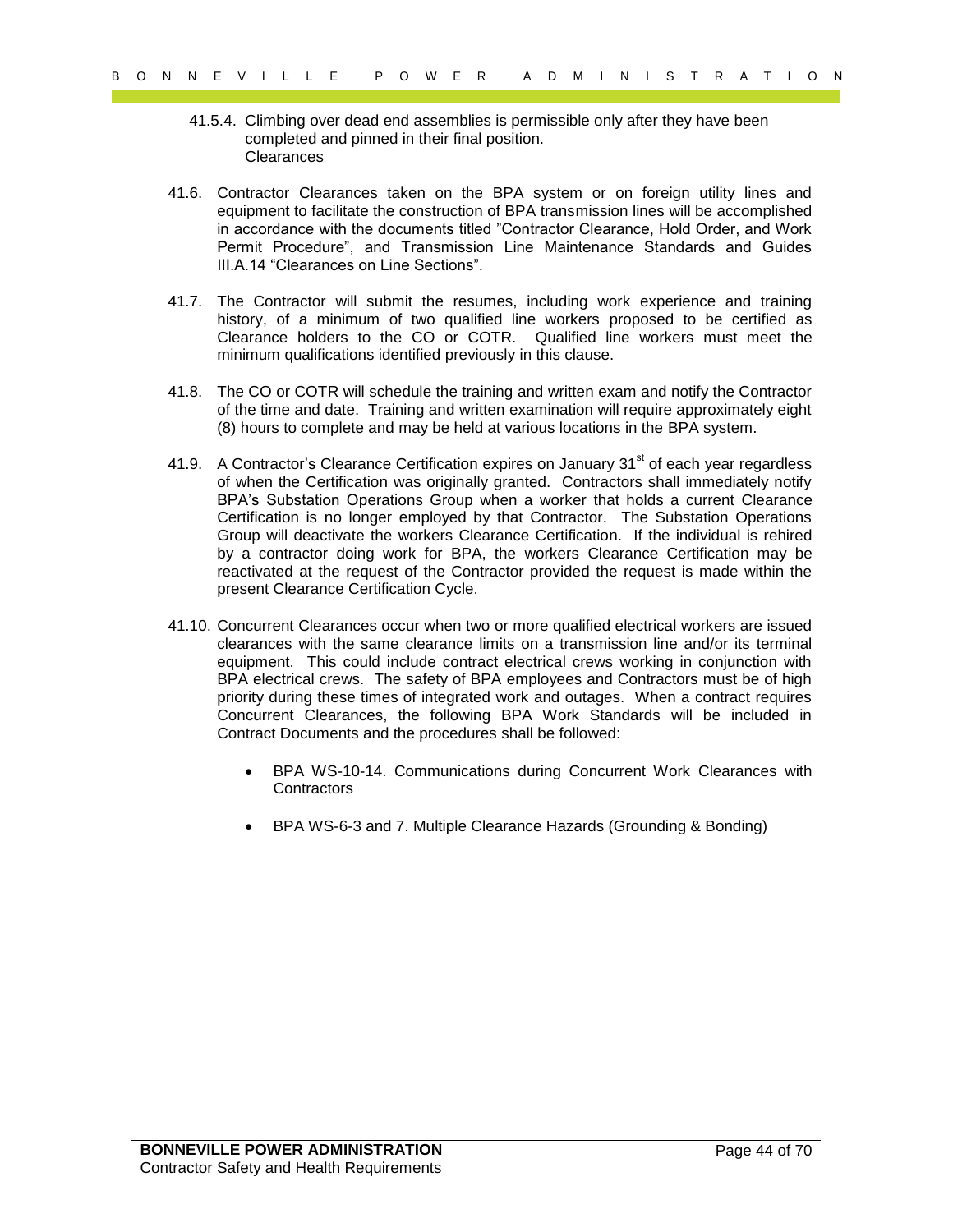# <span id="page-44-0"></span>**CHAPTER 4 – COMMERCIAL AVIATION SERVICES (NON-TRANSPORTATION)**

#### <span id="page-44-1"></span>**42. Commercial Aviation Services (CAS) General -- Applicable to ALL CAS Operations**

- 42.1. The contractor has sole responsibility for the airworthiness, operation and safety of the aircraft operations and the public during the conduct of operations.
- 42.2. An aircraft is defined by the FAA as a device that is used or intended to be used for flight in the air. A drone/UAS/UAV is classified as an aircraft by the FAA.
- Page 45 of 70 B O N N E V I L L E P O W E R A D M I N I S T R A T I O N 42.3. Aircraft vendors performing work under this contract must comply with the applicable Federal Aviation Regulations reference Title 14 CFR, Chapter 1, 49 CFR, Chapter XII, and 49 CFR Subchapter C, and/or DOT Special Permit(s) or exemptions and must comply with the "civil aircraft" regulations applicable to the type of operations conducted while in service to the Bonneville Power Administration. BPA has made a declaration to the FAA that aircraft operations for BPA are "civil aircraft" and not "public aircraft" at any time while in service to BPA under this contract.
	- 42.4. All CAS vendors must be accepted by BPA's Aircraft Services or DOE prior to performance of any work on BPA's power system or property.
		- 42.4.1. An initial assessment, and thereafter every two (2) years if a continuing need exists, will be made by the Aircraft Service Manager, their designee or Department of Energy (DOE) aviation consultant to ensure that the contractor meets the qualifications for this contract.
		- 42.4.2. The assessment will be conducted on-site at the contractor's facility, where Bonneville Aircraft Services, their designee or the Department of Energy (DOE) aviation consultant will need access to the Contractor's General Operations Manual, General Maintenance Manual (if applicable), Safety Management System document, aircraft maintenance and inspection records, pilot training records, and key management personnel.
		- 42.4.3. In lieu of paragraphs 42.3.1 and 42.3.2, if the contractor produces documentation they are listed as approved for use under the Department of Defense (DOD) Commercial Air Transportation Quality and Safety Review Program or Aviation Resource Group/United States (ARG/US) or Wyvern, then the on-site assessment of paragraph 42.3.1 may be waived.
	- 42.5. The Contractor must perform, and record, weight and balance calculations prior to flight to ensure that aircraft are within the manufacturers and FAA established weight and balance limitations for each operation, flight, or mission profile for which the aircraft are to be operated. Unless otherwise approved by the FAA, actual weights shall be used for the weight and balance calculations.
	- 42.6. The contractor will only provide aircraft maintained, airworthy and safe for the intended operation in accordance with an FAA maintenance and inspection regulations 14 CFR Parts 21, 43, §91.409, 133 or the Contractor's FAA Part 133 Operations Specifications and/or 135, if Part 135 is applicable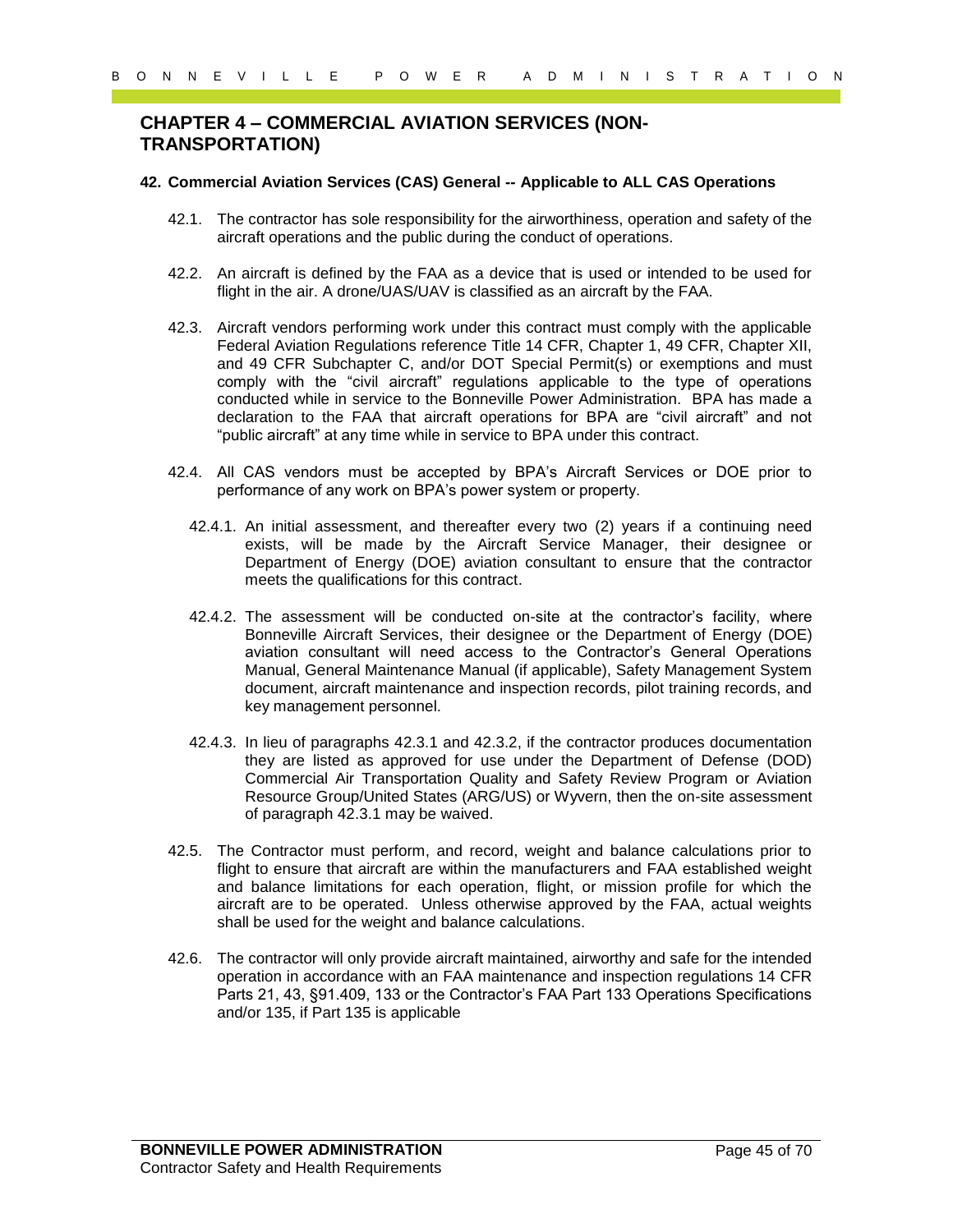42.7. The Contractor is required to submit quarterly reports of flight hours, costs, and other relevant information to the Bonneville Aircraft Service's Manager or designee as required by Federal Management Regulation or successor regulation promulgated by Government Service Administration (GSA).

The report must include:

- 42.7.1. Agreement Start date:
- 42.7.2. Agreement End Date:
- 42.7.3. Aircraft Manufacturer:
- 42.7.4. Aircraft Model:
- 42.7.5. Vendor Name:
- 42.7.6. Vendor Location:
- 42.7.7. Registration #:
- 42.7.8. Costs:
- 42.7.9. Flight Hours:
- 42.7.10. Mission Description:

The report dates are: January 15, April 15, July 15, and October 15.

- Note: This reporting requirement is applicable to any aircraft operations either by the contractor or their sub-contractor.
- $\alpha = 0.9$  M R C V I L L E P O W C R A D M I M I S T R A T I O N<br>
Representation in the system of the system of the system of the system of the system of the system of the system of the system of the system of the system o 42.8. Contractors that operate under 14 CFR part 135 shall comply with the Pilot Records Improvement Act of 1996 (PRIA) and shall have a DOT/FAA approved drug and alcohol program in place covering all pilots and ground support personnel. If an operator is conducting aerial work under 14 CFR Part 91 or only certified to operate under 14 CFR Part 133, then the company should have a company drug and alcohol program in place covering all pilots, mission crew and ground support personnel.
	- 42.9. To mitigate the potential for mid-air collision with other BPA aircraft, when the aircraft operation requires flight within or along a BPA right-of-way or to and from BPA facilities the CAS Vendor must:

Prior to Flight:

- 42.9.1. Contact Dittmer Dispatch at 360-418-2281 or 800-392-0816
- 42.9.2. Provide the company name and aircraft registration number
- 42.9.3. Purpose of flight (Transportation, aerial survey, power line patrol, etc.)
- 42.9.4. Departure location with estimated time of departure
- 42.9.5. Destination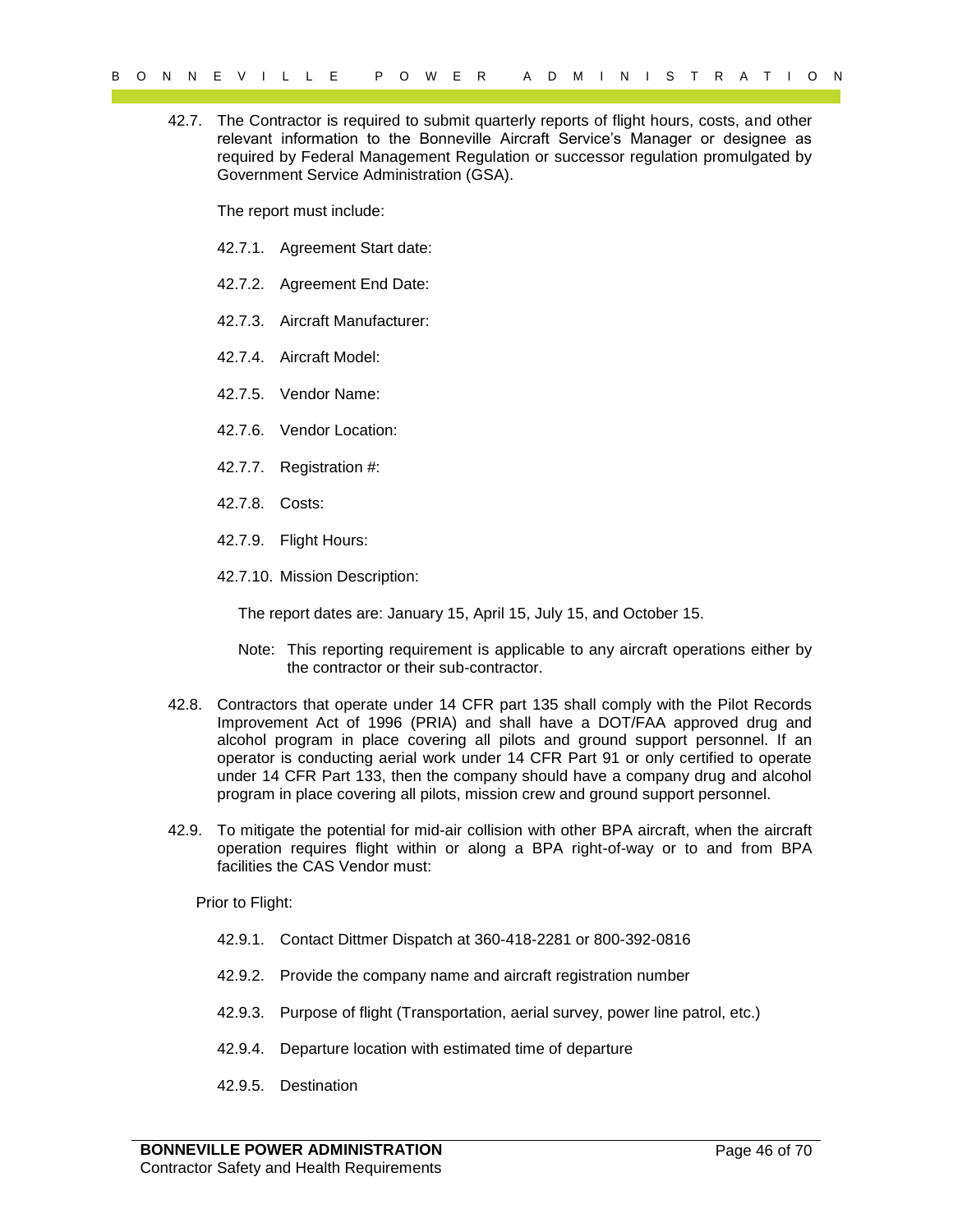- 42.9.6. Route of flight or name of power line (e.g. John Day Grizzly #1 500 kV line)
- 42.9.7. Estimated time of arrival or completion of work
- 42.9.8. Provide Contractor contact's name and phone number (must be available at all times during aircraft usage)

Upon completion of flight:

- 42.9.9. Contact Dittmer Dispatch at 360-418-2281 or 800-392-0816
- 42.9.10. Notify Dispatch that air operations are complete

#### **This requirement in paragraph 42.8 does not relieve the Contractor from their responsibility to adhere to the vendor's flight locating procedures.**

- 42.10. The Contractor should have implemented an Integrated Safety Management System, which is subject to review by Bonneville Aircraft Services.
- 42.11. The Contractor shall notify immediately the Bonneville Aircraft Services' Manager/Director of Operations, or Chief Pilot or designee if while in service to BPA an aircraft accident, incident, or FAA violation occurs.
- 42.12. Aircraft equipped with position tracking devices shall have the device functional during the times they are working for Bonneville, or on Bonneville property.

#### <span id="page-46-0"></span>**43. Airplane Services (Non-Transportation)**

- $P = \frac{1}{2}$  of  $P = \frac{1}{2}$  of  $P = \frac{1}{2}$  of  $P = \frac{1}{2}$  of  $P = \frac{1}{2}$  of  $P = \frac{1}{2}$  of  $P = \frac{1}{2}$  of  $P = \frac{1}{2}$  of  $P = \frac{1}{2}$  of  $P = \frac{1}{2}$  of  $P = \frac{1}{2}$  of  $P = \frac{1}{2}$  of  $P = \frac{1}{2}$  of  $P = \frac{1}{2}$  of  $P = \frac{1}{2}$ 43.1. Airplane(s) supporting BPA construction or maintenance activities may be used for any of the following: aerial surveys, LiDAR data acquisition and aerial photography. The personnel being transported during these airplane operations must be essential to or directly associated with the aircraft operation.
	- 43.2. These airplane operations are considered aerial work and performed under the provisions applicable to civil aircraft in accordance with 14 CFR Parts 21, 39, 43, 45, 47, 61, 91 and 119.
	- 43.3. Aircraft Maintenance programs.
		- 43.3.1. The contractor must provide aircraft that have completed an annual inspection and been approved for return to service in accordance with 14 C.F.R. Part 43, and the manufacturers approved inspection program or an FAA accepted/approved alternative method of inspection (e.g. AAIP)
		- 43.3.2. The contractor must comply with the mandatory replacement times, inspection intervals, and related procedures specified in the manufacturer's maintenance manual or instructions for continued airworthiness applicable to the make and model of aircraft, OR
		- 43.3.3. Comply with the section or alternative inspection intervals and related procedures set forth in the operator's FAA approved maintenance program defined in 14 CFR Part 91.409 or if applicable the vendor's FAA Operations Specifications or International Aviation Authority's equivalent.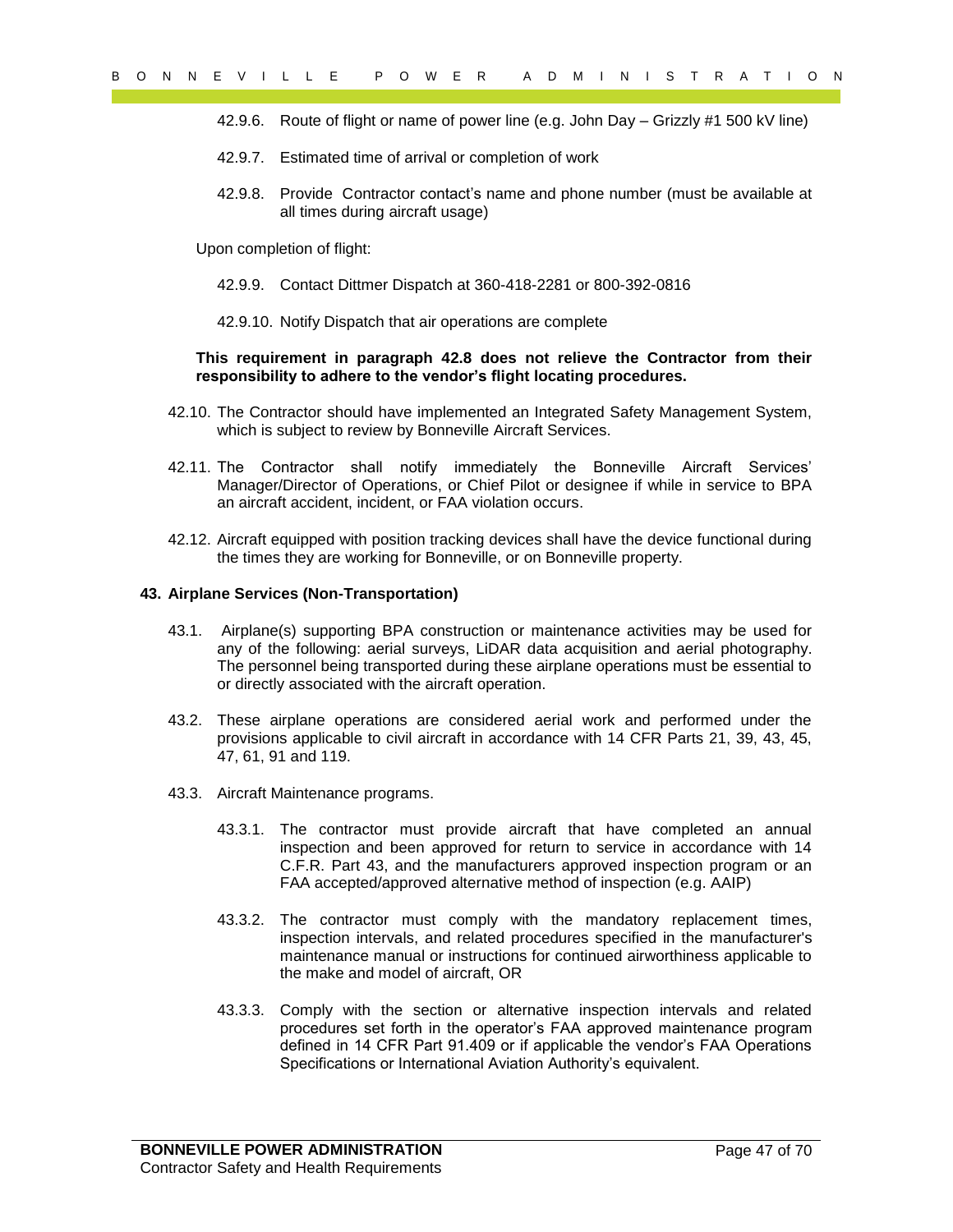- 43.3.4. Must follow Instructions for Continued Airworthiness instructions for additional equipment and modifications to the aircraft.
- 43.3.5. Must comply with all applicable Airworthiness Directives to the make and model of aircraft and engines, and propellers.
- 43.4. A flight and duty hours schedule meeting the following minimum requirements:
- 9 o N R E V I L L E P O W ER W ERIT O N<br>
43.3.4. Nagat dallow interactions for Contened American chief particular state and the set of the set of the set of the set of the set of the set of the set of the set of the set o 43.4.1. Maximum flight time while performing aerial surveys shall be limited to eight (8) hours in each twenty-four (24) hour period; except that an exceedance of eight (8) hours flight time may be allowed by permission of the BPA Aircraft Services Manager to complete a specific mission or for an emergency flight.
	- 43.4.2. Each pilot shall be provided one rest day twenty-four (24) hours) in every seven (7) day period or two rest days shall be provided in every fourteen (14) day period.
	- 43.4.3. The pilot must have ten (10) hours of uninterrupted rest prior to initiating flight operations each workday while operating for BPA.
	- 43.5. No vendor shall operate an airplane, except when necessary for takeoff or landing, below the following altitudes:
		- 43.5.1. Anywhere. An altitude allowing, if a power unit fails, an emergency landing without undue hazard to persons or property on the surface.
		- 43.5.2. Over congested areas. Over any congested area of a city, town, or settlement, or over any open air assembly of persons, an altitude of 1,000 feet above the highest obstacle within a horizontal radius of 2,000 feet of the aircraft.
		- 43.5.3. Over other than congested areas. An altitude of 500 feet above the surface, except over open water or sparsely populated areas. In those cases, the aircraft may not be operated closer than 500 feet to any person, vessel, vehicle, or structure.
	- 43.6. All CAS vendor airplane pilots must meet the following minimum qualifications:
		- 43.6.1. Possess a current FAA Airline Transport Pilot or Commercial Pilot Certificate with a Single-Engine Land class with instrument rating or if applicable multiengine land class with instrument rating..
		- 43.6.2. Possess a current FAA Class I or II Medical Certificate.
		- 43.6.3. Assigned as pilot-in-command under the Contractor's training program.
		- 43.6.4. Qualified and current under the Contractor's training program.
		- 43.6.5. Meets the proficiency requirements of Part 61 and 91.
		- 43.6.6. Must have 200 hours in the category and class of aircraft being flown on the contract, and currency in the make and model being flown.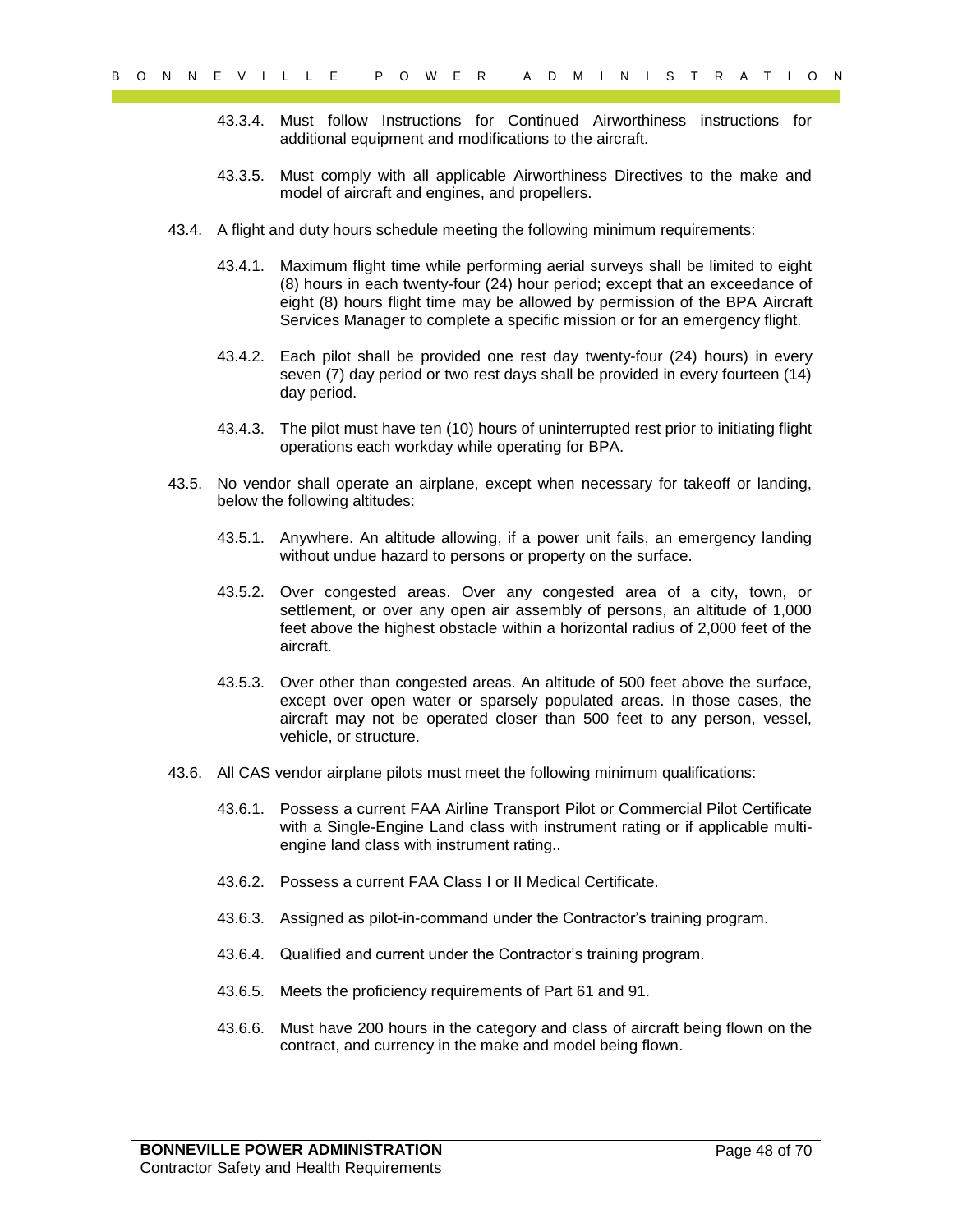- 43.6.7. Must be knowledgeable and familiar with guidance and hazards identified in the Helicopter Association International's Utilities, Patrol and Construction Guide Chapters 1 – 7.
- 43.6.8. Must have completed the CAS vendors FAA or International aviation authority equivalent approved initial, recurrent or qualification training program in the previous twelve (12) months.

#### <span id="page-48-0"></span>**44. Helicopter Services – (Non-Transportation) General Requirements**

- 9 of  $N = C \times 1 + C$  is  $T = P = Q \times P$  or  $R = 8$  or  $R = 8$  or  $R = 8$  or  $R = 8$  or  $R = 8$  or  $R = 8$  or  $R = 8$  or  $R = 8$  or  $R = 8$  or  $R = 8$  or  $R = 8$  or  $R = 8$  or  $R = 8$  or  $R = 8$  or  $R = 8$  or  $R = 8$  or  $R = 8$  or  $R = 8$  or  $R = 8$  44.1. Aircraft vendors performing work under this contract must be certified under the applicable Federal Aviation Regulation reference 14 CFR Parts 119, 133 and/or 135 and comply with the vendor's FAA issued part 133 and/or 135 Operation Specifications and FAA approved Rotorcraft Load Combination Flight Manuals and if applicable, the vendor's FAA accepted General Operations Manual.
	- 44.2. Class B HEC operations may be authorized by BPA's Aircraft Services Manager. The vendor must demonstrate through documentation the vendor's pilot(s) and workers are trained in these techniques and the aircraft equipment includes the use of a personal safety device (belly band) during these operations.
	- 44.3. All CAS vendor helicopter pilots must meet the following minimum qualifications:
		- 44.3.1. Possess a current FAA Airline Transport Pilot or Commercial Pilot Certificate with a Rotorcraft/Helicopter Rating.
		- 44.3.2. Possess a current FAA Class I or II Medical Certificate.
		- 44.3.3. Assigned as pilot-in-command under the Contractor's Part 91, 133 and/or 135 programs.
		- 44.3.4. Qualified and current under the Contractor's FAA Part 133 and/or 135 programs.
		- 44.3.5. Meets the proficiency requirements of Part 61, 133 and/or 135.
		- 44.3.6. Must have 200 hours (or as required by the level of pilot certificate possessed) in the category and class of aircraft being flown on the contract, and currency in the make and model being flown.
		- 44.3.7. Must be knowledgeable and familiar with guidance and hazards identified in the Helicopter Association International's Utilities, Patrol and Construction Guide Chapters 1 – 7.
		- 44.3.8. Should have attended a formal pilot training program (i.e. factory school such as Sikorsky, Bell, Eurocopter, McDonnell Douglas, etc.) for the model of aircraft being contracted or the contractors approved FAR 135 training program.
		- 44.3.9. Must have completed the CAS vendors initial, recurrent or qualification training program in the previous twelve (12) months.
		- 44.3.10. Completed a "flying in the wire" environment training course within the preceding 24 months.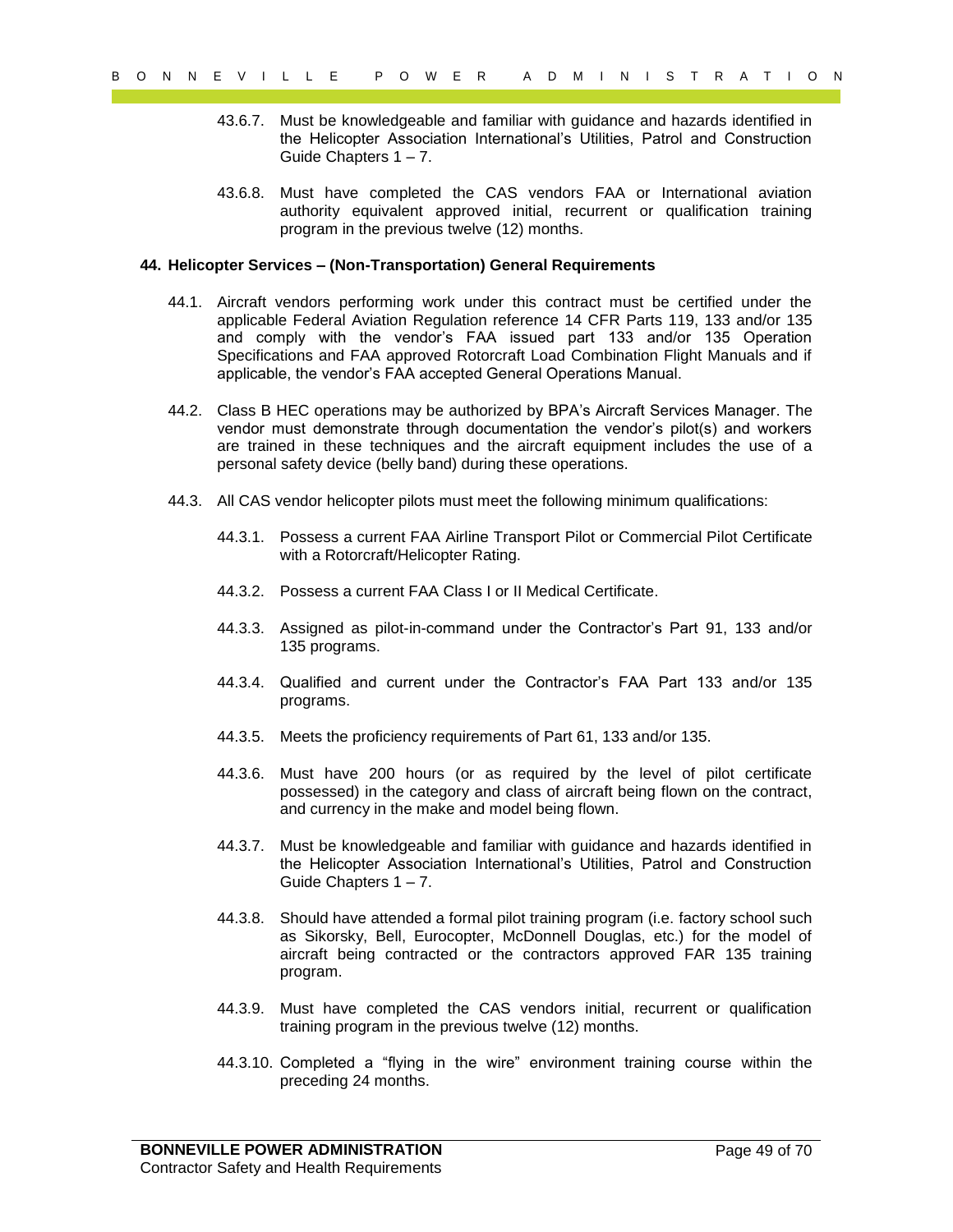- 44.4. Helicopter Maintenance programs.
	- 44.4.1. The contract aircraft must comply the mandatory replacement times, inspection intervals, and related procedures specified in the manufacturer's maintenance manual or instructions for continued airworthiness applicable to the make and model of aircraft, OR
	- 44.4.2. Comply with the section or alternative inspection intervals and related procedures set forth in the operator's FAA approved maintenance program defined in 14 CFR Part 91.409 or if applicable the vendor's FAA Operations Specifications or International Aviation Authority's equivalent.
	- 44.4.3. Must follow Instructions for Continued Airworthiness instructions for additional equipment and modifications to the aircraft.
	- 44.4.4. Must comply with all applicable Airworthiness Directives to the make and model of aircraft and engines, and propellers.
	- 44.4.5. All maintenance must be recorded and been approved for return to service in accordance with 14 C.F.R. Part 43 or the contractor's FAA Approved Aircraft Inspection Program.
- 44.5. No vendor shall operate a helicopter, except when necessary for takeoff or landing, below the following altitudes:
	- 44.5.1. Anywhere. An altitude allowing, if a power unit fails, an emergency landing without undue hazard to persons or property on the surface.
	- 44.5.2. External load operations over/within a congested area must have an FAA approved Congested Area Plan and a copy of that approved plan provided to BPA Aircraft Services.
- 44.6. A minimum ceiling and visibility shall be established by the Contractor prior to initiating work that ensures safety during operations.
- Payer TV Term in the control of the matter of the matter of the state of the state of the state of the matter of the matter of the matter of the matter of the matter of the matter of the matter of the matter of the matte 44.7. The vendor will ensure during all Class A and B external load operations that all workers can communicate either by radio or combination of hand and head signals during the external load operation. Loss of communication or lack of understanding between the pilot and workers as to the meaning of the hand and head signals will require the work to stop, until effective communications are re-established.

#### <span id="page-49-0"></span>**45. Helicopter Services – Aerial Survey Operations (Non-Electrical Contractors) (14 CFR Part 91)**

- 45.1. Helicopter(s) supporting BPA construction or maintenance activities may be used for any of the following aerial survey operations: aerial photography, aerial surveys, or LiDAR data gathering. The personnel being transported during these rotorcraft operations must be essential to or directly associated with the aircraft operation.
- 45.2. The Contractor will only provide aircraft that are airworthy and safe for the intended operation and maintained under a FAA approved maintenance program defined in 14 CFR Part 91.409.
- 45.3. A flight and duty hours schedule meeting the following minimum requirements: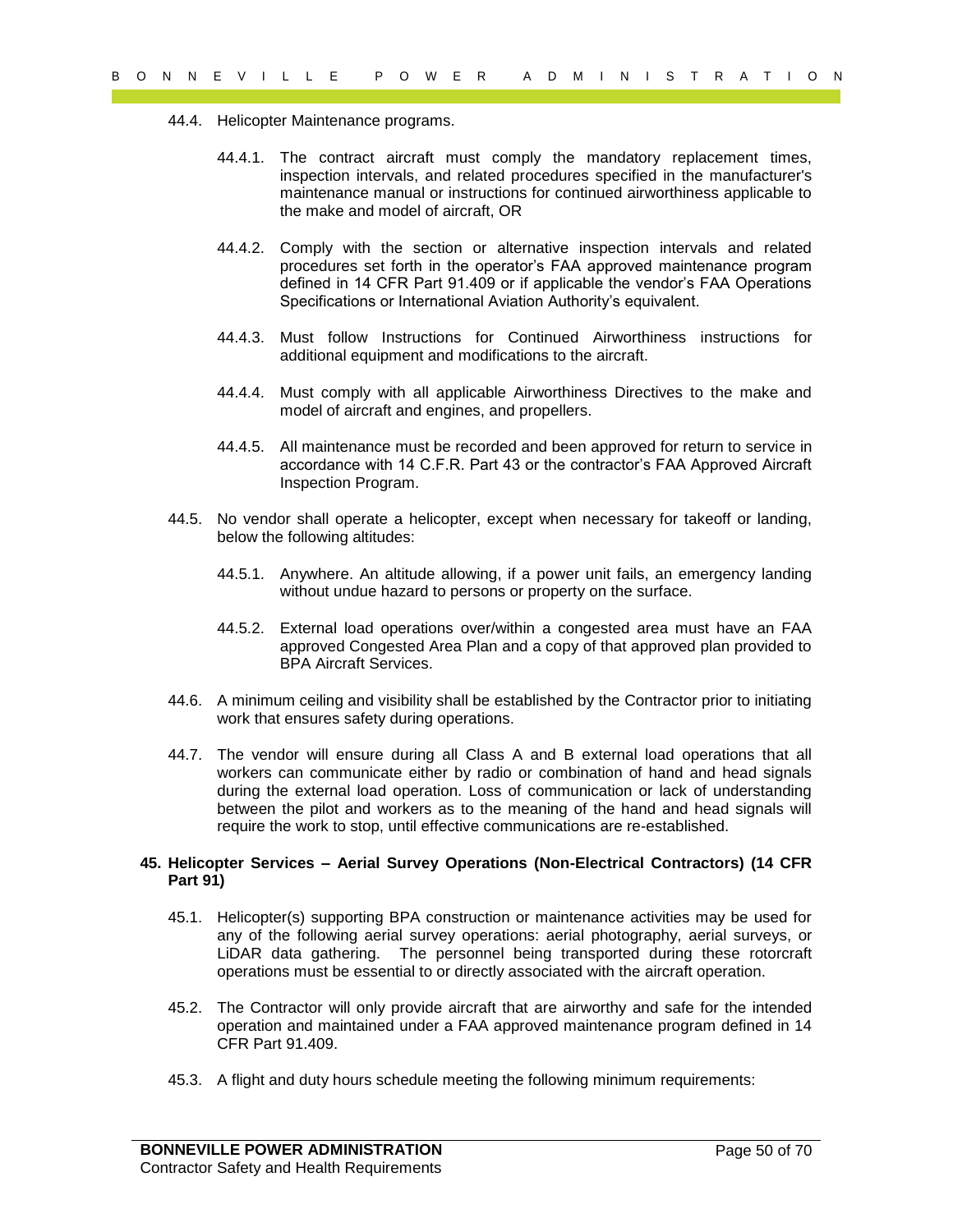- 45.3.1. Maximum flight time while performing aerial surveys shall be limited to eight (8) hours in each twenty-four (24) hour period; except an exceedance of eight (8) hours flight time for single pilot operations may be allowed by permission of BPA's Aircraft Services Manager to complete a specific mission or for an emergency flight.
- 45.3.2. Each pilot shall be provided one rest day in every seven (7) day period or two rest days shall be provided in every fourteen (14) day period.
- 45.3.3. The pilot must have ten (10) hours of uninterrupted rest prior to initiating flight operations each workday while operating for BPA.

#### <span id="page-50-0"></span>**46. Helicopter Services – Construction/Repair External Load Work (14 CFR Part 133)**

- 46.1. Helicopter(s) supporting BPA construction activities may be used for any of the following operations: rotorcraft load combinations including Class A, B or C loads. The personnel being transported during these rotorcraft load combinations must be essential to or directly associated with the aircraft and construction activities.
- 46.2. All rotorcraft external load operations must use a FAA approved load attachment means and the load carrying devices must meet industry standards
- 46.3. All CAS vendor helicopter pilots must meet the following minimum qualifications in addition to those in 44.3:
	- 46.3.1. Must have 200 documented hours or more of vertical reference long line experience.
	- 46.3.2. Have received briefings or training on induced voltage hazards and other electrical hazards when working in a high voltage environment.
- 46.4. When helicopters are used to land tower sections or poles or cross arms, the following shall apply:
- 9 of  $R = V + 1$  L L E P O W E R A T D O M<br>
46.3.1. Maximum fight time which participate is a mean of the fight of 7 in A T 1 of 8 A T M I A C M I NEW I C ( $R = V + 1$  or  $\frac{1}{2}$  and  $\frac{1}{2}$  and  $\frac{1}{2}$  and  $\frac{1}{2}$  and 46.4.1. When landing a tower section load in an elevated position, a positive guide and positioning system shall be used. Fabricated temporary load carrying devices must be designed and stamped by a Professional Engineer and shall be of sufficient strength to safely support the specific load calculated for each load placement. Working Load Limits must be posted and visible on all lifting devices.
	- 46.4.2. Qualified workers may work under a hovering helicopter only to guide and temporarily secure loads, and to attach or disengage load lines.
	- 46.4.3. Loads shall not be released until all tower legs, pole or cross arms are secured. Line workers shall not belt off to unsecured tower sections or cross arms, and shall not climb on to unsecured tower sections, pole, or cross arms.
	- 46.4.4. A maximum wind speed shall be established by the Contractor and before the start of each project or lift, based on the effect of wind on the load and helicopter load capacity using standard formulae. Wind speed shall be monitored and helicopter external load operations shall cease when this limit is reached.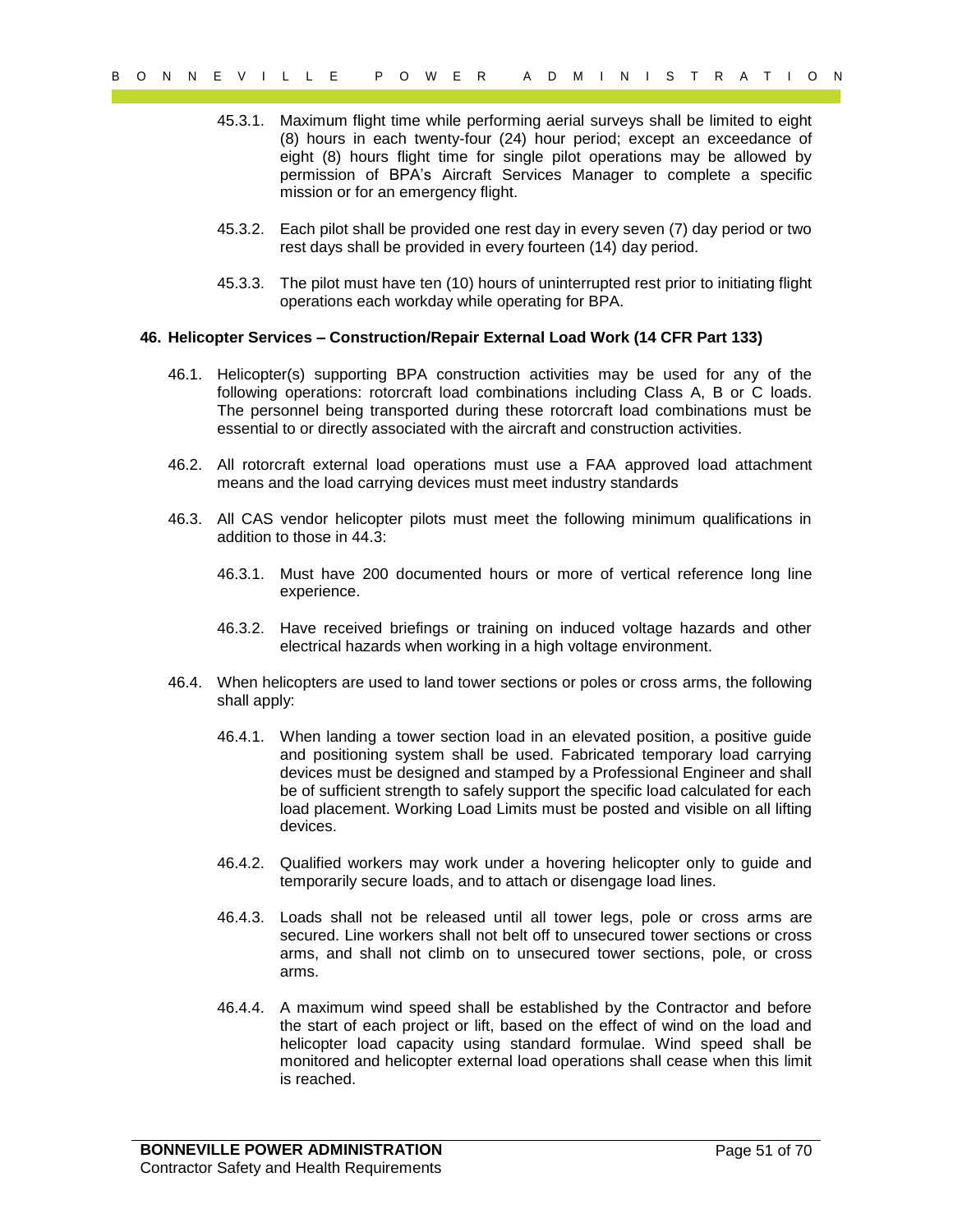- 46.5. When performing external load work, the Contractor shall submit for review by BPA's Aircraft Services at least ten (10) business days in advance of any proposed flight operations:
	- 46.5.1. A job specific Job Hazard Analysis (JHA) that shall include hazard mitigations for the specific type of structures and work to be performed. When working in energized corridors or double circuit structures where a circuit remains energized, the JHA shall detail specific procedures to assure that the applicable MAD is maintained by the helicopter and all attachments including a procedure to account for wind and other conditions.
	- 46.5.2. When a congested area plan is required by FAR 133 the Contractor shall be responsible for preparation and submittal for approval to the FAA in advance of the lift. A copy shall be available to BPA Aircraft Services at their request.
	- 46.5.3. A flight duty hours schedule meeting the following minimum requirements:
- 9 of  $Y = C + T = P$  of  $P = R + T + T$  of  $P = R + T$ <br>
46.5. When performing notes that is the original state of the energy of the state of the energy of the energy of the energy of the energy of the energy of the energy of the energy o 46.5.3.1. Maximum flight time while performing external load work shall be limited to six (6) hours in each twenty-four (24) hour period for single pilot operations and eight (8) hours in each twenty-four (24) hour period for aircraft requiring two pilots; except that a maximum of eight (8) hours flight time for single pilot operations may be allowed by permission of the Aircraft Services Manager to complete a specific mission or for an emergency flight.
	- 46.5.3.2. Each pilot shall be provided one rest day in every seven (7) day period or two rest days shall be provided in every fourteen (14) day period.
	- 46.5.3.3. The pilot must have ten (10) hours of uninterrupted rest prior to initiating flight operations each workday while operating for BPA.
	- 46.6. When performing any Class C external load operations, including sock line pulls, the CAS vendor shall ensure that:
		- 46.6.1. All puller-tensioners used for pulling line with a helicopter shall be used in the free-wheel mode only and shall have a braking system adequate to achieve tension necessary to maintain needed control of the line.
		- 46.6.2. If a breakaway device is used in conjunction with a helicopter line pull, the CAS vendor shall ensure that:
			- 46.6.2.1. All personnel remain in the clear to protect them from any hazard in the event of an inadvertent breakaway.
			- 46.6.2.2. The breakaway device is inspected before each pull. If damage is suspected the shear-pin must be replaced.
			- 46.6.2.3. Vendor's operating helicopters, such as the MD 500, 600 or 900 models, that are subject to fuel starvation due to a combination of bank and pitch angles experienced during Class C load operations will establish the following minimum fuel state for the pilot to stop the Class C operation. The limits are:
				- (a) 150 pounds indicated on the aircraft's fuel gauge, as viewed in level flight, or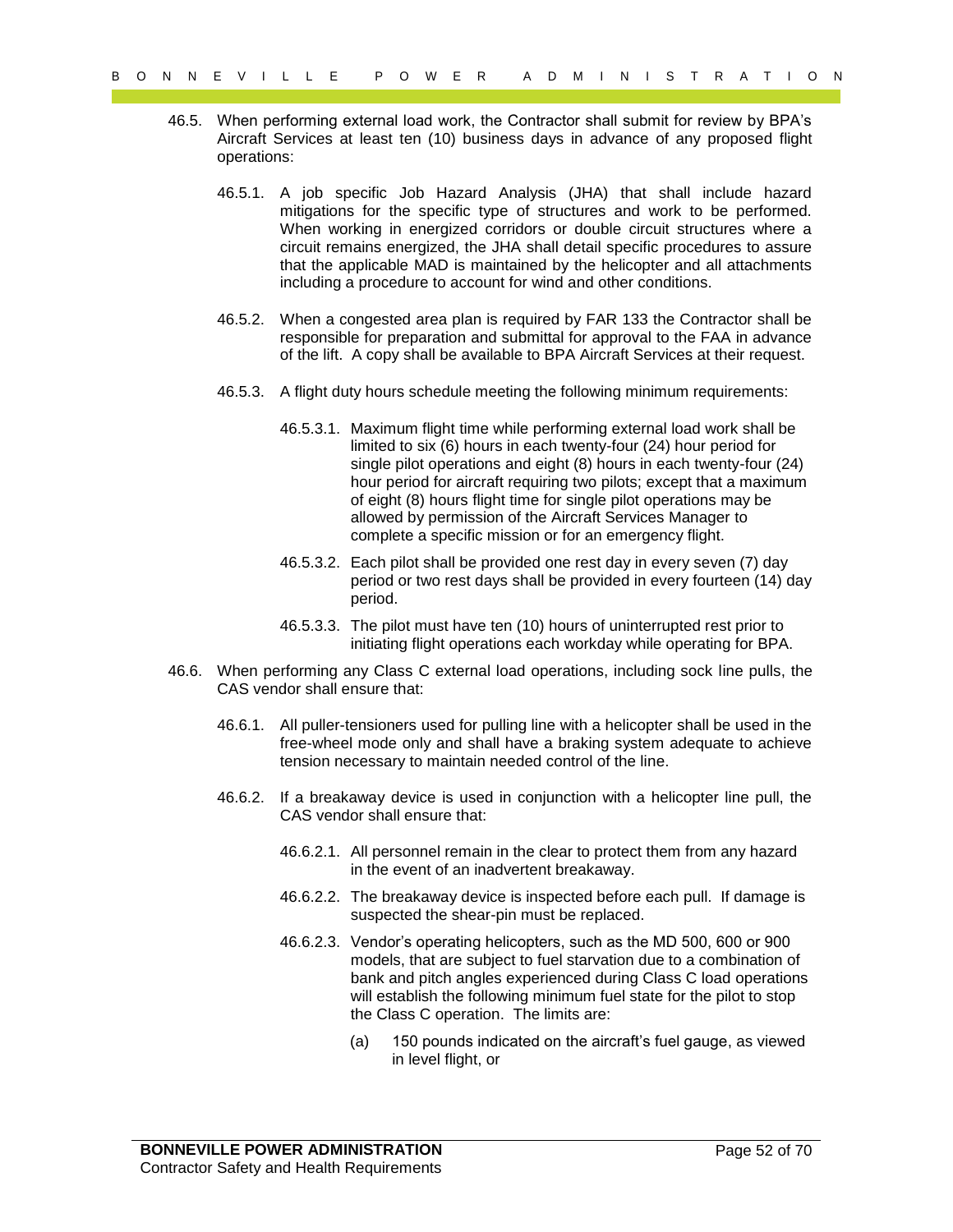- (b) No less than 250 pounds (approximately 36 gallons) in the fuel tanks of the aircraft.
- 46.7. When performing any Class B external load operations, the CAS vendor shall ensure that:
	- 46.7.1. All long lines are non-conductive material and provide for adequate clearance twenty (20) feet minimum from any infrastructure including towers, conductors, overhead ground wires or terrain features such as trees) for the operation being conducted.
	- 46.7.2. When external load operations are conducted in the wire environment involving an interaction with workers, except for tower or pole placements, an electrically activated remote hook should not be used, due to the potential of induced voltage to the worker that may result in injury.

#### <span id="page-52-0"></span>**47. Helicopter Services – Heli-saw Operations**

- Payer Controlled the Controlled the Controlled the Controlled the Controlled the Controlled the Controlled the Controlled the Controlled the Controlled the Controlled the Controlled the Controlled the Controlled the Contr 47.1. Helicopter(s) supporting BPA vegetation management activities may be used for rotorcraft load combinations including Class B loads heli-saw or heli-tree trimming. The personnel being transported during these rotorcraft load combinations must be essential to or directly associated with the aircraft operation. All rotorcraft external load operations must use a FAA approved load attachment means and the load carrying devices must meet industry standards
	- 47.2. Comply with all applicable industry consensus safety standards relating to tree and brush cutting, pruning and trimming in proximity to energized high voltage lines.
	- 47.3. All CAS vendor helicopter pilots conducting Heli-saw Operations must meet the following minimum qualifications in addition to those in 44.4:
		- 47.3.1. Must have 200 hours or more of vertical reference long line experience.
		- 47.3.2. Pilot-in-command must have fifty (50) hours or more of aerial tree trimming experience with the make and model of aerial saw and helicopter within the previous twelve (12) months.
	- 47.4. Must have completed the CAS vendors Part 133 initial, recurrent or qualification training program in the previous Twelve (12) months.
	- 47.5. A maximum wind speed shall be established by the Contractor and before the start of each project or lift, based on the effect of wind on the load and helicopter load capacity using standard formulae. Wind speed shall be monitored and helicopter lifting operations shall cease when this limit is reached.
	- 47.6. When performing external load work, the Contractor shall submit for review by BPA's Aircraft Services at least ten (10) business days in advance of any proposed flight operations:
		- 47.6.1. A job specific Job Hazard Analysis (JHA) that shall include hazard mitigations for the specific type of structures and work to be performed. When working in energized corridors or double circuit structures where a circuit remains energized, the JHA shall detail specific procedures to assure that the applicable MAD is maintained by the helicopter and all attachments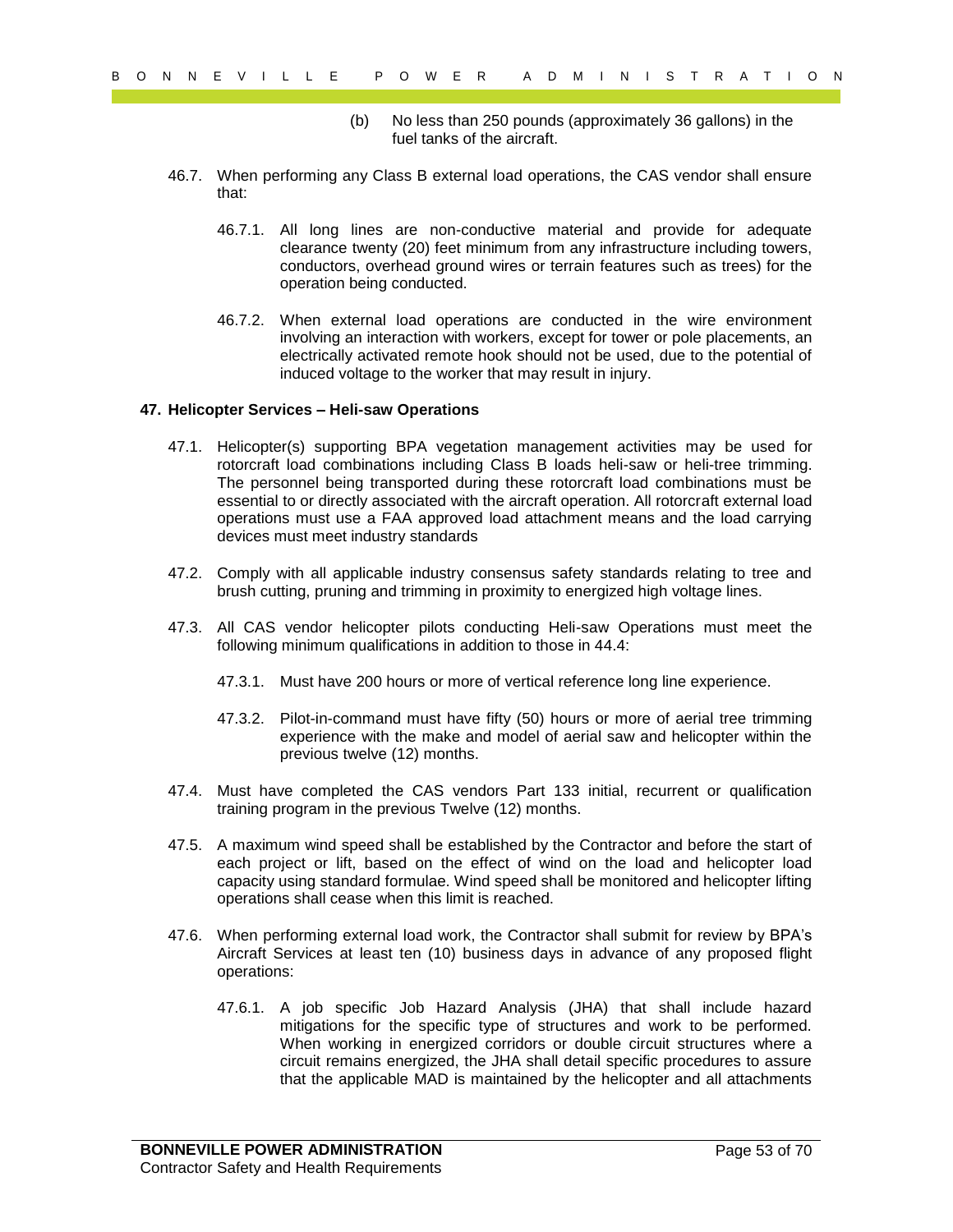including a procedure to account for wind and other conditions (See attachment 1).

- 47.6.2. When a congested area plan is required by FAR 133 the Contractor shall be responsible for preparation and submittal for approval to the FAA in advance of the lift. A copy shall be available to BPA's Aircraft Services Manager at their request.
- 47.6.3. A flight and duty hours schedule meeting the following minimum requirements:
	- (a) Maximum flight time while performing aerial tree trimming external load work shall be limited to four (4) hours in each twenty-four (24) hour period; except that a maximum of six (6) hours flight time may be allowed by permission of the pilot and BPA Aircraft Services Manager to complete a specific mission.
	- (b) Maximum flight time including aerial tree trimming and ferry time is eight (8) flight hours in any twenty-four (24) hour period.
	- (c) Each pilot shall be provided one rest day in every seven (7) day period *or* two (2) rest days shall be provided in every fourteen (14) day period.
	- (d) The pilot must have ten (10) hours of uninterrupted rest prior to initiating flight operations each work day while operating for BPA.
- 47.7. Daily Job Briefings
- Payer Little Transformation is a consent of wind and other conditions (See allowing a procedure to account for wind and other conditions (See allowing consent during the qualitative of a pair of the second of the payer of 47.7.1. The Contractor shall conduct a daily job briefing each morning with safety as an integral part of the briefing. The Contractor shall maintain written documentation of daily job briefings using BPA form 6410.32e or an equivalent form approved by BPA. These reports shall be made available to BPA upon request.

Each briefing shall include the following:

- (a) Identify the line(s), the line voltage, and the appropriate minimum approach distance (MAD).
- (b) Identify the specific work methods that will be used to prevent a violation of the MAD by contractor personnel on this project or release.
- (c) Identify the qualified personnel needed to safely complete the work.
- (d) Identify if a Clearance or Hold Order will be required to safely conduct the work on each specific release or project.
- (e) Identify any other hazards recognized by the contractor after an inspection of the work area and how those hazards will be mitigated or controlled.
- (f) All required PPE shall be reviewed.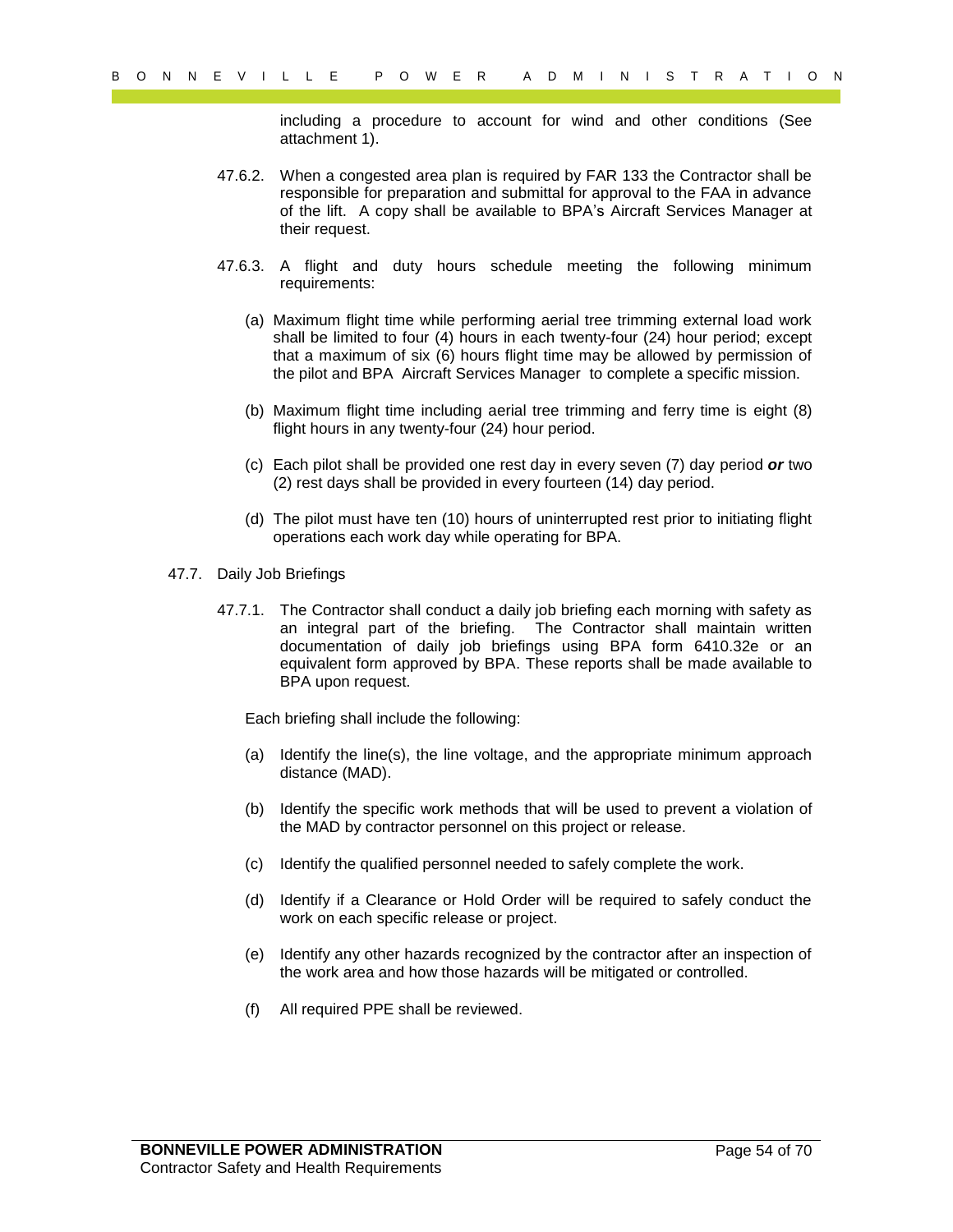#### 47.8. Communications

- 47.8.1. The Contractor shall ensure that field supervision maintains a reliable method of emergency communications from all right-of-way work areas in the event of accident or illness.
- 47.8.2. The Contractor shall ensure that field supervision maintains reliable communications at all times with the BPA Clearance Holder when working under the protection of a Clearance or Hold Order.
- 47.9. Minimum Approach Distance (MAD)
	- 47.9.1. The Contractor shall not perform any work on energized BPA high voltage conductors or equipment and shall not come within the Minimum Approach Distances MAD of energized lines or equipment except under the provisions of a Work Clearance.
- 9 of  $R = V + L + L = P = P$ <br>
47.8. Communications<br>
47.8. Channel of energiescle communications can be did supervision maintains a reliable<br>
47.8.1. The Contractor shall ensure that finds supervision maintains a reliable<br>
method of 47.9.2. All conductors and equipment shall be treated as energized unless the contractor has been informed by a qualified BPA Clearance Holder at their work site that the line or equipment is de-energized and cleared for the contractor to perform their work.
	- 47.10. Minimum Approach Distance (MAD) Charts
		- 47.10.1. Refer and adhere to Charts and Tables in Chapter 5.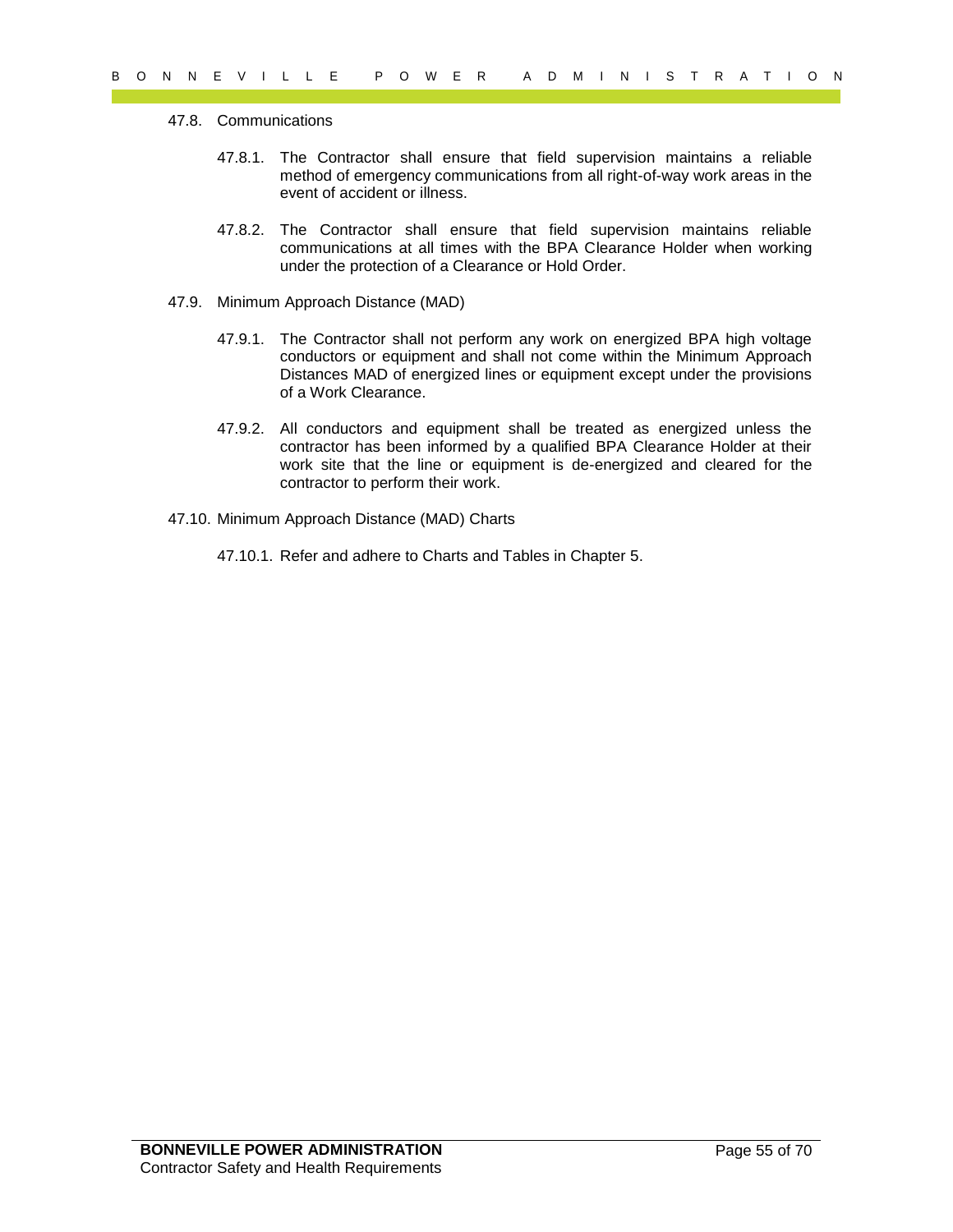# <span id="page-55-0"></span>**CHAPTER 5 – VEGETATION MANAGEMENT**

#### <span id="page-55-1"></span>**48. Job Hazard Analysis (JHA)**

- 48.1. The Contractor shall prepare, implement and enforce a JHA for each contract or Master Agreement.
- 0 N N E V I L L E P O W E R A D M I N I S T R A T I O N<br>
CHAPTER 5 VEGET ATION MANAGEMENT<br>
4.8. John Management and amplication and amplication and amplitude to the state of the state of the state of the state of the st 48.2. Prior to the start of any on-site work for each contract or Master Agreement, the Contractor shall submit to BPA for review a JHA to identify and mitigate any recognized hazards or conditions applicable to the type of work involved. Site and adjacent conditions shall be considered. The Contractor shall "walk down" the work areas to evaluate for location-specific hazards and the need for additional/different controls. (See Attachment 1, Job Hazard Analysis Submittal Instructions)
	- 48.3. The Job Hazard Analysis (JHA) shall be available to all workers at the work site. All workers must be familiar with the content of the JHA. The JHA shall be available for review by BPA employees upon request.
	- 48.4. All safety issues shall be resolved prior to the start of work. The Contractor will not be allowed to begin work until the Contracting Officer issues a written notice-to-proceed.
	- 48.5. The Contractor shall ensure that all safety and health provisions and requirements are followed by their subcontractors, suppliers, and support personnel and that all workers working on the project are knowledgeable of the provisions of the Job Hazard Analysis (JHA).
	- 48.6. The Contractor shall comply with all applicable industry consensus safety standards relating to tree and brush cutting, pruning and trimming in proximity to energized high voltage lines.

#### <span id="page-55-2"></span>**49. Daily Job Briefings**

49.1. The Contractor shall conduct a daily job briefing each morning with safety as an integral part of the briefing. Job briefings shall be held at the work site with additional briefings conducted when work situations changes, that may pose different or additional hazards to workers. The Contractor shall maintain written documentation of daily job briefings using BPA form 6410.32e or an equivalent form approved by BPA. These reports shall be made available to BPA upon request.

Each briefing shall include the following:

- 49.1.1. Identify the line(s), the line voltage, and the appropriate Minimum Approach Distance (MAD).
- 49.2. Identify any trees or brush on each project or release that if felled, could violate the Minimum Approach Distance (MAD). Identify specific methods or tools that will be used to determine the potential for trees to fall within the MAD.
	- 49.2.1. Identify the specific work methods that will be used to prevent a violation of the MAD by contractor workers on this project or release.
	- 49.2.2. Identify the qualified personnel needed to safely complete the work. All work conducted where "an electrical hazard exists" shall be performed by qualified line clearance tree trimmers. Trainees shall work under the direct supervision of a qualified line clearance tree trimmer.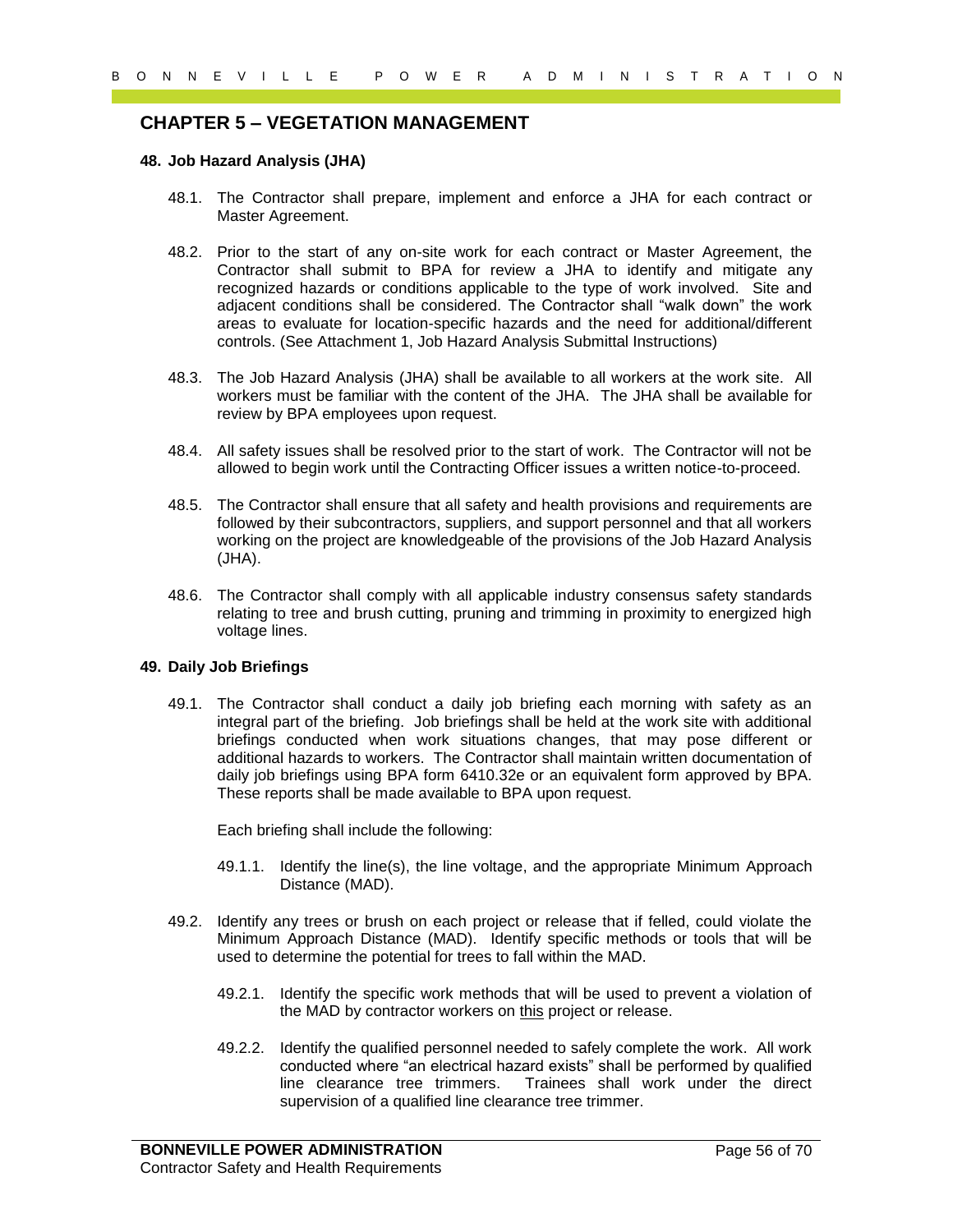- 49.2.3. Identify if a Clearance or Hold Order will be required to safely conduct the work on each specific release or project.
- 49.2.4. Identify any other hazards recognized by the contractor after an inspection of the work area and how those hazards will be mitigated or controlled. Notethis inspection and hazard analysis must be done by a qualified line clearance tree trimmer "when an electrical hazard exists."
- 49.3. All required PPE shall be reviewed.

#### <span id="page-56-0"></span>**50. Minimum Qualifications for Contractor Workers**

- 50.1. The pruning, trimming, repairing, maintaining, removing, treating, or clearing of trees or the cutting of brush that is within the Minimum Approach Distances (MAD), specified in Table 8, of electrical lines or equipment shall be performed by qualified line clearance tree trimmers.
- 50.2. The Contractor shall ensure and be able to document that all qualified line clearance tree trimmers working on this project or release meet the following minimum qualifications:
- 9 o N R E V I L L E P O W R E W I R O N R E W I R O N R E R A T I O N<br>
49.2.3. Identify as Clussence or Hold Order will be required to stately conduct the<br>
49.2.4. Using the magnetic relevants recognized by the required t 50.2.1. Be certified as having completed a program consisting of both coursework and supervised on-the-job training under a recognized line clearance tree trimmer training program. This program shall include *at a minimum*, the safety and training requirements outlined in OSHA 1910.269(r), ANSI Z133.1, and applicable State standards.
	- 50.2.2. Have completed *at least* thirty-five (35) hours of requisite coursework and two (2) years of supervised on-the-job training. This shall include at least six (6) months documented experience cutting trees in proximity to energized high voltage lines operated at 50 kV and above.
	- 50.2.3. Have documented at least one 1 year experience felling trees over 40 feet in height and greater than 8" diameter.
	- 50.2.4. Have documented experience felling trees greater than 20" diameter.
	- 50.2.5. Have a current First Aid/CPR/AED card.
	- 50.2.6. Have fluency in the English language as well as the language(s) of contractor workers under their supervision.
	- 50.3. The Contractor shall make available, upon request by the CO or authorized representative of the CO, documentation verifying worker qualifications.

50.3.1.

- <span id="page-56-1"></span>50.4. Company Requirements
	- 50.4.1. Recordkeeping that is current for all employees, and includes all certifications, and training classes completed.
	- 50.4.2. Company Manual with printed protocol for becoming a new hire, an apprentice, and a QLCTT journeyman.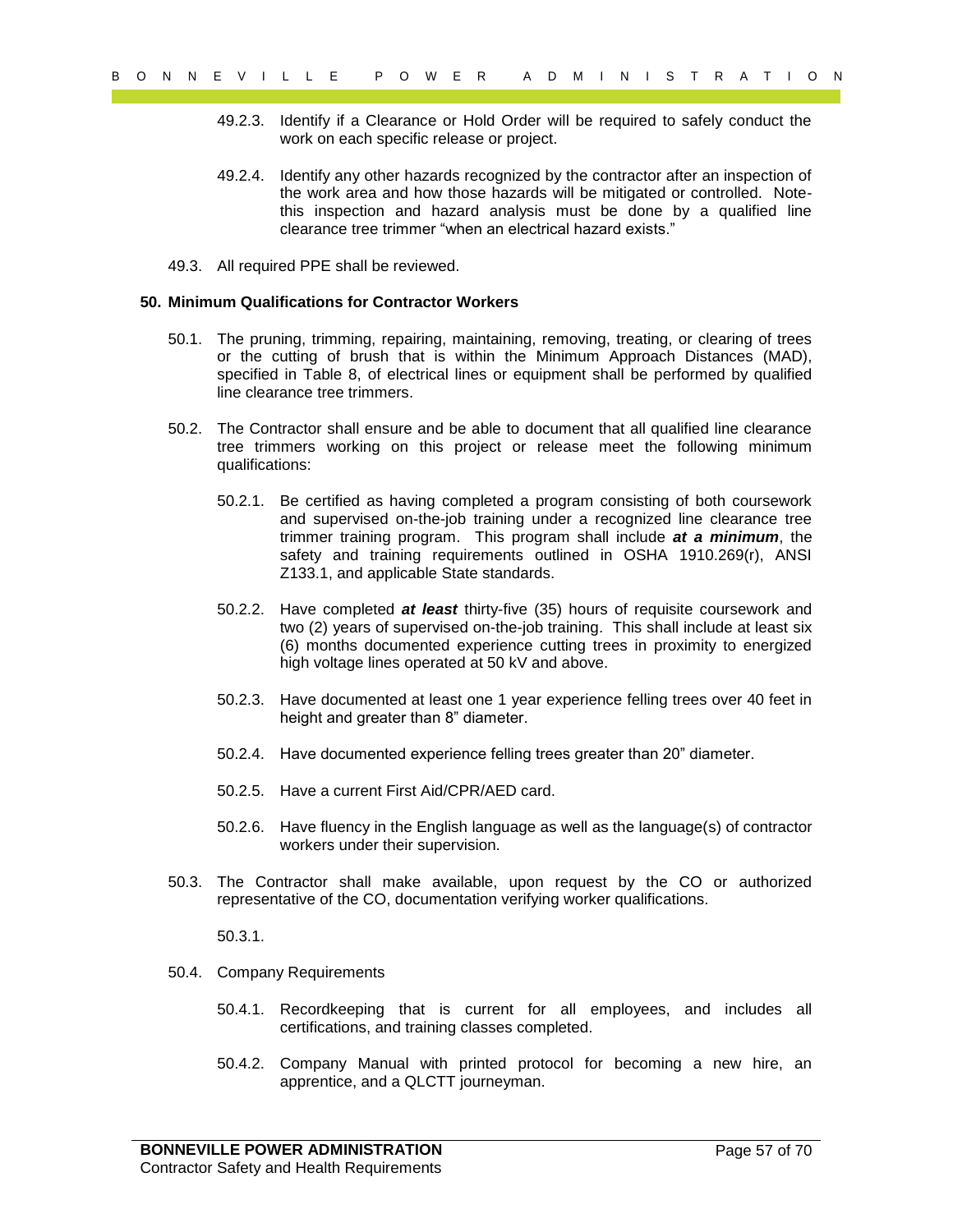- 50.4.3. Annual internal safety training, 4 hour minimum required
- 50.4.4. Provide certificates and attestations to the BPA Contracting Officer annually, by January  $1<sup>st</sup>$  of each year.

#### **51. Minimum Crew Size**

- 51.1. When climbing any tree where any portion of the tree, work tools, or equipment can enter Zone B (see subsection 58 of this contract clause for Zone B definition), a second qualified worker/line clearance tree trimmer equipped with a second set of climbing tools shall be available on the job.
- 51.2. When a qualified worker is climbing a tree and working above twelve (12) feet in height, a second qualified worker equipped with a second set of climbing tools shall be available on the job that is trained and knowledgeable in rescue methods.
- 51.3. All crews performing work where an electrical hazard or a violation of the MAD could occur shall have *a minimum* of one qualified line clearance tree trimmer per crew. Depending on site and job conditions, the contract may require a greater number.
- 51.4. There shall be sufficient qualified personnel on each crew to adequately supervise the work of trainees working on that crew at each work location.

#### <span id="page-57-0"></span>**52. Equipment and Rigging**

- 52.1. All rigging or equipment used to control a tree's fall shall be adequately anchored, sized and positioned to control the weight of the tree and positively control the direction of fall.
- 52.2. When using rigging to pull "leaners" over center, mechanical methods shall be employed and sized appropriate to the weight and position of the tree.
- 52.3. The Contractor shall have a program in place to adequately inspect all ropes, slings, rigging components and tools for damage or defects and follow applicable consensus standards and manufacturer recommendations for inspection and removal from service or repair.

#### <span id="page-57-1"></span>**53. Tree Falling**

- 9 of  $R = V + L L L = P = P = Q = Q$ <br>
9 of 2 R A Diminstration and the transmission of the BPA contracting Officer simulally.<br>
9 of 3. A Diminstration and interaction to the BPA Contracting Officer simulally.<br>
15. Minimum Cowe Size a g 53.1. The safety of the Contractor's workers and the public, and the integrity of the BPA system shall be the Contractor's primary considerations when felling trees on energized right-of-ways. If a conflict or question arises over proper procedure, the safest, most stringent or most conservative interpretation shall initially apply and the CO, COTR or the onsite BPA Representative shall be contacted to resolve the issue.
	- 53.2. At no time shall it be considered acceptable to fall trees on BPA lines, equipment or structures whether they are energized or de-energized. All Zone A or B trees shall be directionally felled away from transmission lines and towers using methods appropriate to **ensure** the direction of fall.
	- 53.3. **Additional** methods of mechanical control shall be used to safely and positively control the direction of fall whenever:
		- 53.3.1. Lodged trees are encountered. (Domino falling shall not be considered an adequate method of positive control.)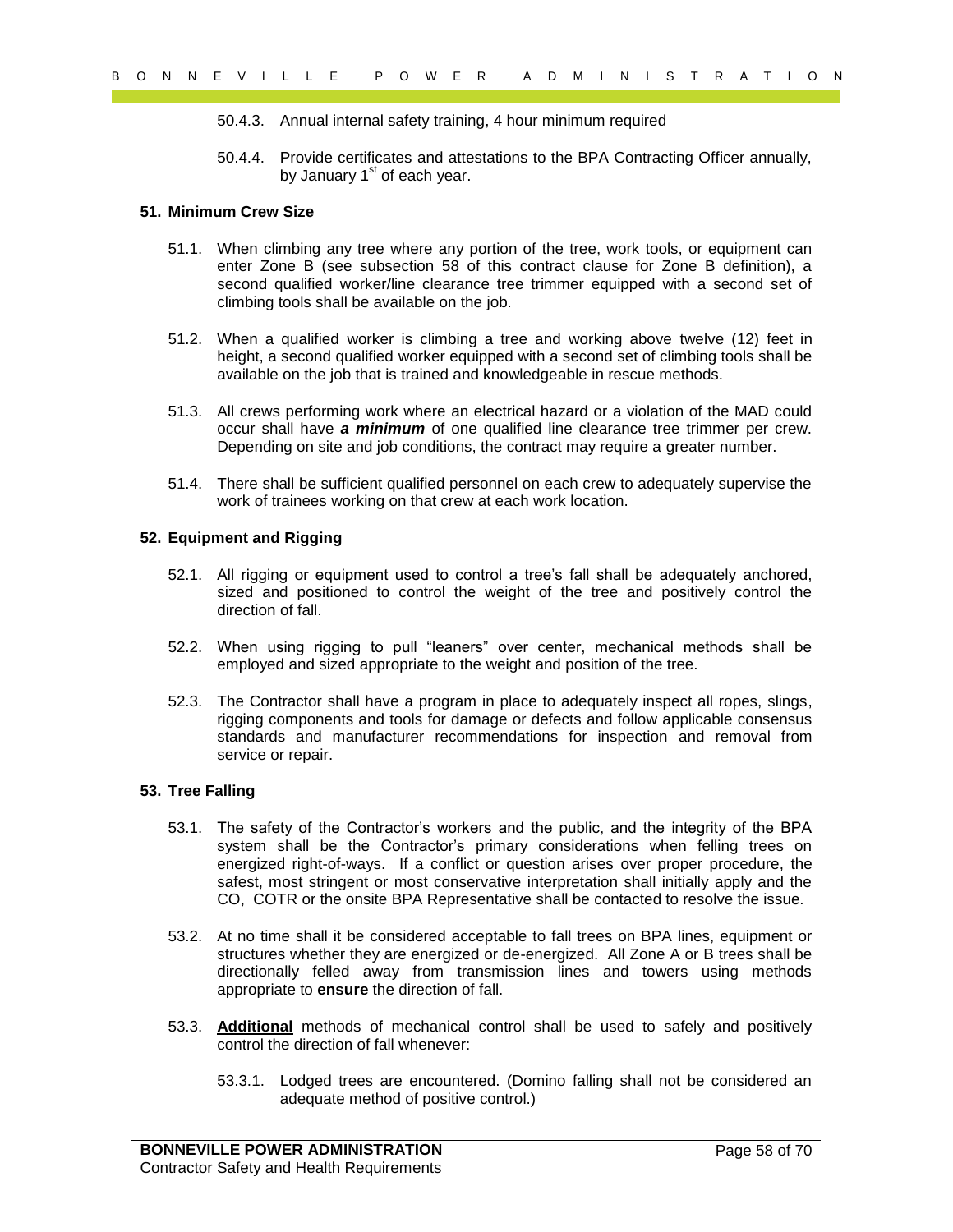- 53.3.2. Wind or other conditions make directional falling dangerous or uncertain. (or work shall be temporarily suspended until conditions improve)
- 53.3.3. Decay, rot or other weak spots are present or suspected.
- 53.3.4. A clear falling path cannot be ensured.
- 53.4. A clear falling path shall be assured or:
	- 53.4.1. The tree shall be felled under the protection of a Clearance or:
	- 53.4.2. Positive control shall be maintained by mechanical equipment or:
	- 53.4.3. The tree shall be climbed and pieced out.
- 53.5. A safe work zone and escape path shall first be created before a tree is fell.
- 53.6. Sufficient hinge wood shall be left to hold the tree to the stump during its fall and to guide the intended direction of fall.

#### <span id="page-58-0"></span>**54. Flammable Liquids**

54.1. Cutters shall not carry portable containers containing flammable liquids on their person.

#### <span id="page-58-1"></span>**55. Fall Protection**

- 55.1. Contractors performing work over four feet above ground shall use fall protection that meets applicable consensus standards. Belay lines and other climbing lines and equipment used for worker fall protection shall be inspected before each use, properly stored and maintained exclusively for climbing purposes, and not used for rigging.
- 9 of  $Y = L + L = P$  of  $P = R$  or  $R = 80$  M in  $R = 8$  or  $R = 80$ <br>
93.3.2. Wrich contains the simulation all interaction and the simulation are proposed or the simulation and the simulation and the simulation and the simulation a 55.2. The Contractor shall ensure that only qualified workers trained and experienced in fall protection, rescue and other safe aerial work practices and procedures shall be permitted to climb or perform aerial work under this contract. The contractor shall make periodic assessments and observations to ensure worker skills are adequate. Documentation of these assessments shall be made available to BPA upon request.

#### <span id="page-58-2"></span>**56. Lockout/Tagout (LOTO)**

- 56.1. The Contractor shall ensure that no workers are exposed to injury from the unexpected or accidental startup or release of stored energy of equipment or machinery that is shut down for repair, maintenance or adjustment.
- 56.2. All adjustments, cleaning and repairs that could pose a hazard shall not be performed on a running engine. "Hot refueling" is strictly prohibited.

#### <span id="page-58-3"></span>**57. 56.0 Communications**

57.1. The Contractor shall ensure that field supervision maintains reliable communications at all times with the BPA Clearance Holder when working under the protection of a Clearance or Hold Order.

#### <span id="page-58-4"></span>**58. 57.0 Minimum Approach Distance (MAD)**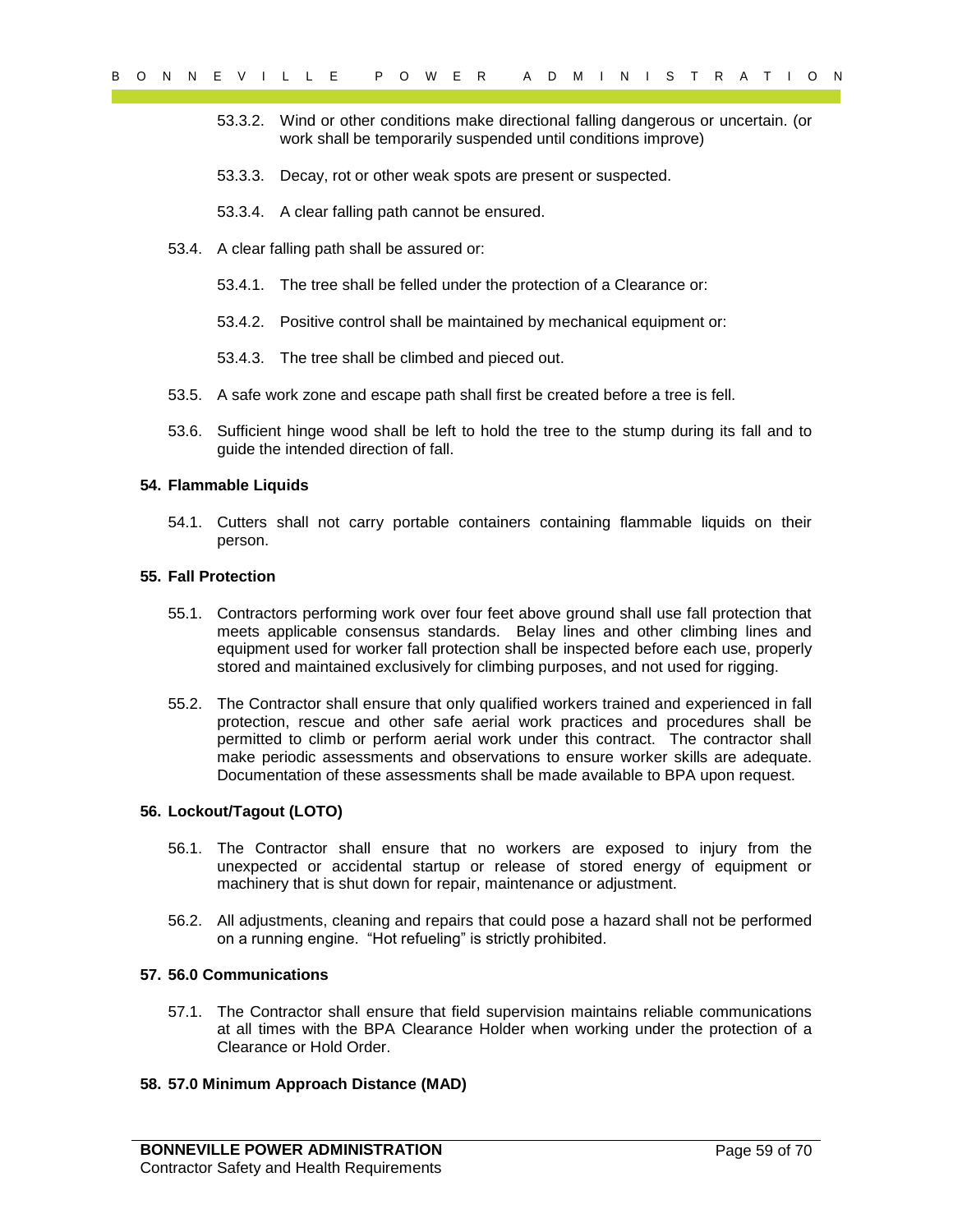- 58.1. The Contractor shall not perform any work on energized BPA high voltage conductors or equipment and shall not come within the MAD of energized lines or equipment except under the provisions of a Work Clearance.
- 58.2. All conductors and equipment shall be treated as energized *unless* the contractor has been informed by a qualified BPA Clearance Holder at their work site that the line or equipment is de-energized and cleared for the contractor to perform their work.
- 58.3. When applying herbicide, all overspray shall be considered as conductive. Wind and other conditions shall be taken into account to ensure that the MAD is not violated by overspray or equipment.

#### <span id="page-59-0"></span>**59. Minimum Approach Distance (MAD) Charts and Tables**

**D1 (distance 1)** – Minimum Approach Distance for Qualified Line-Clearance Tree Trimmer (see Table 7)

**D2 (distance 2)** – Minimum Approach Distance for all other tree workers (see Table 8)



**Zone A – Inside** the Minimum Approach Distance (MAD). Any trees or work completed in this zone **requires an outage** (Clearance), and the workers shall be qualified line clearance tree trimmers or under the direct supervision of qualified line clearance tree trimmers.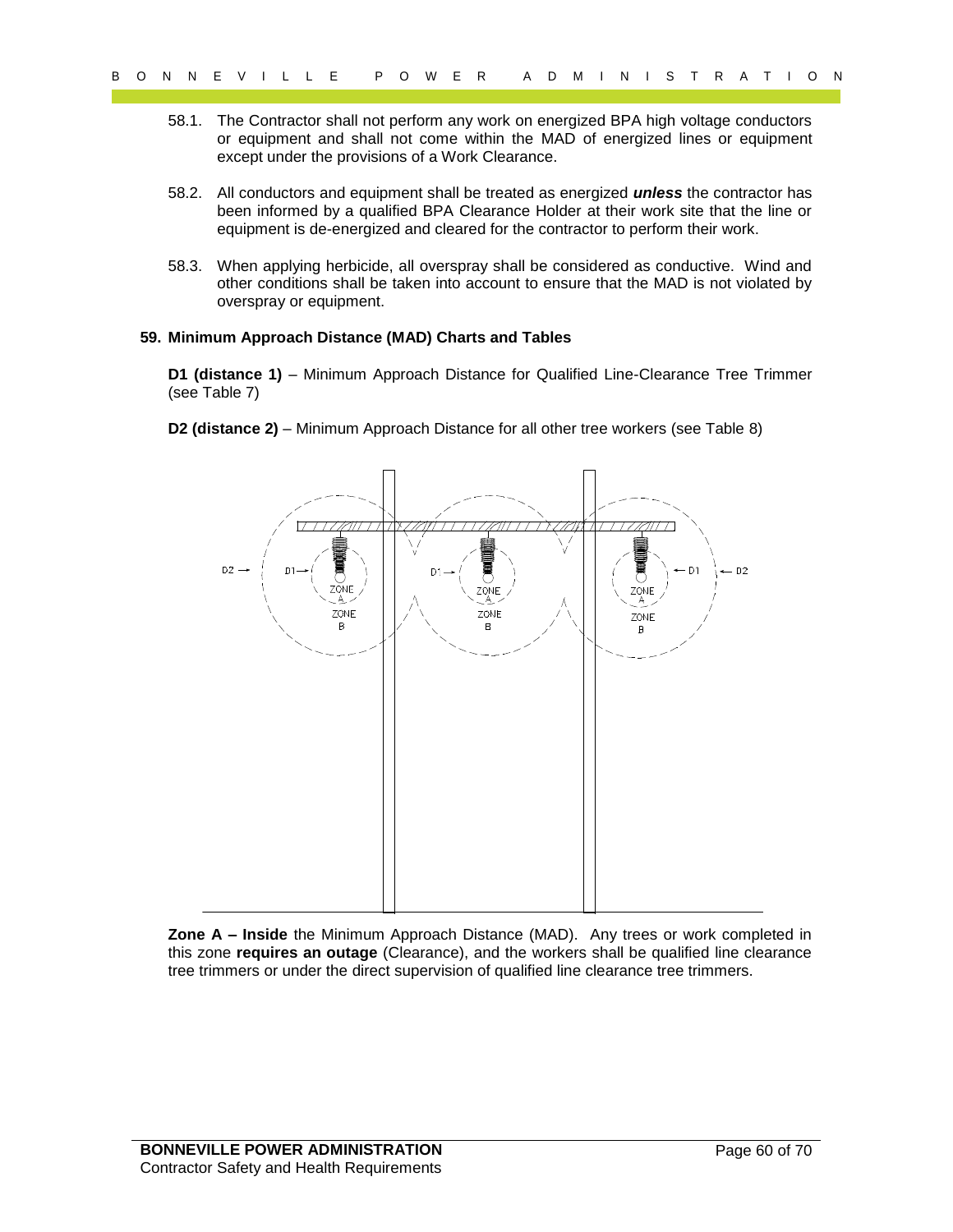**Zone B** – If the tree or trees are in this zone, or if there is any potential of the tree, its branches, or tools entering this zone, the workers shall be **qualified line clearance tree trimmers**. A Hold Order may be required for work in this zone1.

l

Payer 1. The TV II LET F PAYER and the content of 70 M II N 1 3 T R A T I O N N N E V I LET THE VEH ONE OF THE CONTENT OF THE CONTENT OF THE CONTENT OF THE CONTENT OF THE CONTENT OF THE CONTENT OF THE CONTENT OF THE CONTE <sup>1</sup> A Hold Order is required when falling or removing danger trees if an electrical hazard (or a violation of the MAD) could result. The contractor has the responsibility of determining hazard trees and the need for a Hold Order.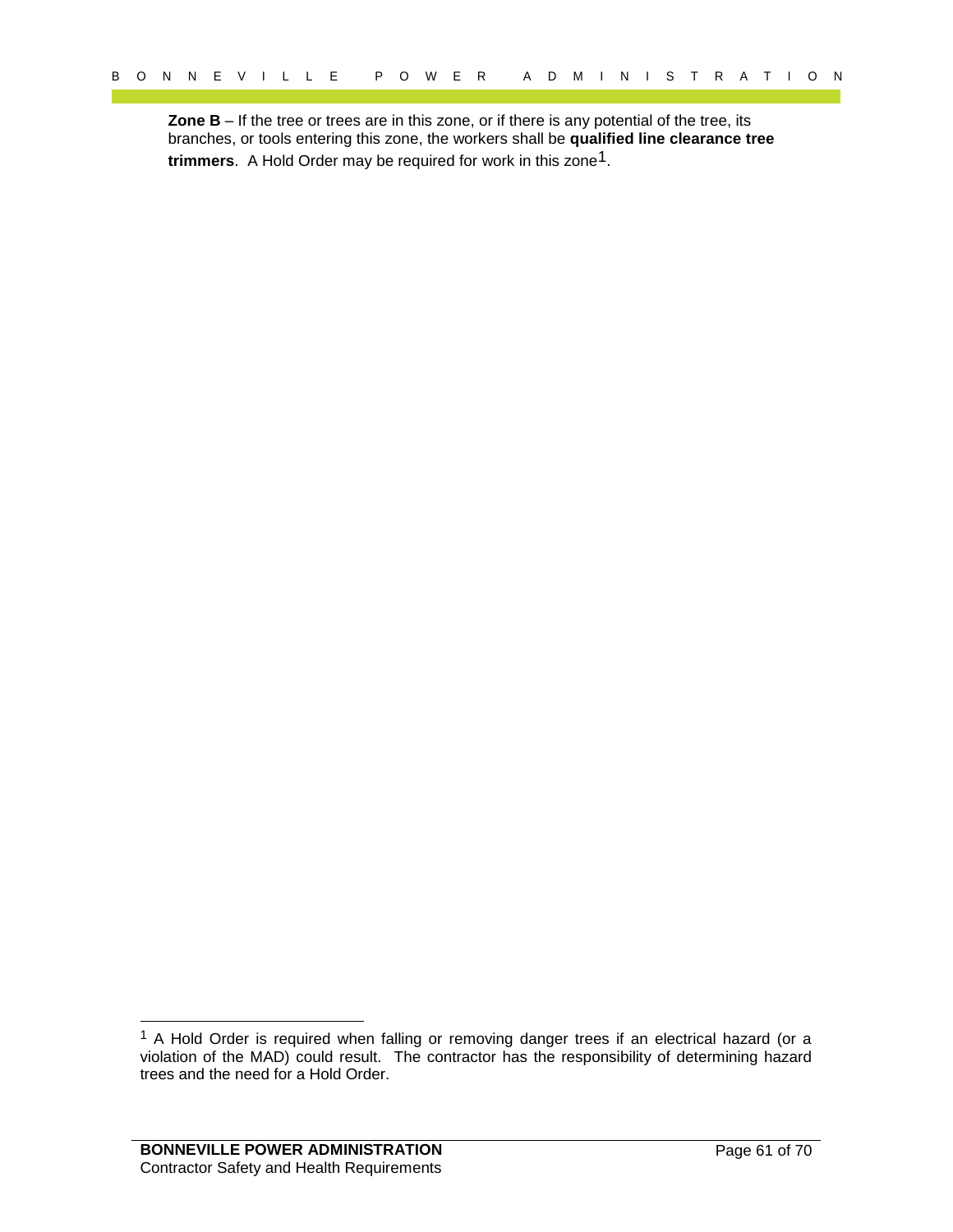|       | Table 7: MAD from Energized Conductors for Qualified Line                                                                                                                                                                                                                                               |                                 |                                   |  |
|-------|---------------------------------------------------------------------------------------------------------------------------------------------------------------------------------------------------------------------------------------------------------------------------------------------------------|---------------------------------|-----------------------------------|--|
|       | <b>Clearance Tree Trimmers - All Elevations</b><br><b>Nominal Voltage</b>                                                                                                                                                                                                                               |                                 | <b>MAD without Hold Order</b>     |  |
|       | (Phase-to-Phase)<br>$51 - 300$ V                                                                                                                                                                                                                                                                        |                                 | $(ft-in)$<br><b>Avoid Contact</b> |  |
|       | 750 V                                                                                                                                                                                                                                                                                                   |                                 | 2'1''                             |  |
|       | 15 kV                                                                                                                                                                                                                                                                                                   |                                 | $2' - 9''$                        |  |
|       | 34.5 kV                                                                                                                                                                                                                                                                                                 |                                 | $3'-5"$                           |  |
|       | 46 kV                                                                                                                                                                                                                                                                                                   |                                 | $3' - 10"$                        |  |
|       | 69 kV                                                                                                                                                                                                                                                                                                   |                                 | $4' - 9''$                        |  |
|       | 115 kV                                                                                                                                                                                                                                                                                                  |                                 | $5' - 2"$                         |  |
|       | 138 kV                                                                                                                                                                                                                                                                                                  |                                 | $5' - 11"$                        |  |
|       | 161 kV                                                                                                                                                                                                                                                                                                  |                                 | $6' - 10"$                        |  |
|       | 230 kV                                                                                                                                                                                                                                                                                                  |                                 | $9' - 0''$                        |  |
|       | 287 kV                                                                                                                                                                                                                                                                                                  |                                 | $11'-3"$                          |  |
|       | 345 kV                                                                                                                                                                                                                                                                                                  |                                 | $15' - 0''$                       |  |
|       | 500 kV                                                                                                                                                                                                                                                                                                  |                                 | $21' - 9"$                        |  |
| 59.2. | <b>NOTE:</b> MAD's are adjusted for maximum elevation on BPA's system and exceed the<br>values listed in in OSHA 1910.269(r) Tables R-7 and R-8. Refer to ANSI Z133.1-2012<br>and BPA WS-5-1 for additional information.<br>TABLE 8 - Minimum Approach Distance (MAD) from Energized Conductors for All |                                 |                                   |  |
|       | Other Tree Workers.<br>Table 8: MAD from Energized Conductors for All Other Tree                                                                                                                                                                                                                        |                                 |                                   |  |
|       |                                                                                                                                                                                                                                                                                                         | <b>Workers - All Elevations</b> |                                   |  |
|       | <b>Nominal Voltage Phase-to-Phase</b>                                                                                                                                                                                                                                                                   |                                 | MAD (ft-in)                       |  |
|       | Fiber Optic and Overhead Ground Wires                                                                                                                                                                                                                                                                   |                                 | $10'-0$ "                         |  |
|       | $0 - 50 V$                                                                                                                                                                                                                                                                                              |                                 | $15' - 0''$                       |  |
|       | 50.1 V - 72.5 kV                                                                                                                                                                                                                                                                                        |                                 | $15' - 0''$                       |  |
|       | 72.6 - 121 kV                                                                                                                                                                                                                                                                                           |                                 | $15' - 0''$                       |  |
|       | 138 kV                                                                                                                                                                                                                                                                                                  |                                 | $15' - 0''$                       |  |
|       | 230 kV                                                                                                                                                                                                                                                                                                  |                                 | $16' - 5"$                        |  |
|       | 287 kV                                                                                                                                                                                                                                                                                                  |                                 | $18 - 5"$                         |  |
|       | 345 kV                                                                                                                                                                                                                                                                                                  |                                 | $20' - 5"$                        |  |
|       | 500 kV<br>NOTE: MAD's are adjusted for maximum elevation on BPA's system, with additions as                                                                                                                                                                                                             |                                 | $26' - 8"$                        |  |

| Table 8: MAD from Energized Conductors for All Other Tree<br><b>Workers - All Elevations</b>                                                                                                                                                      |             |  |  |  |
|---------------------------------------------------------------------------------------------------------------------------------------------------------------------------------------------------------------------------------------------------|-------------|--|--|--|
| <b>Nominal Voltage Phase-to-Phase</b>                                                                                                                                                                                                             | MAD (ft-in) |  |  |  |
| Fiber Optic and Overhead Ground Wires                                                                                                                                                                                                             | $10' - 0''$ |  |  |  |
| $0 - 50 V$                                                                                                                                                                                                                                        | $15' - 0''$ |  |  |  |
| 50.1 V - 72.5 kV                                                                                                                                                                                                                                  | $15' - 0''$ |  |  |  |
| 72.6 – 121 kV                                                                                                                                                                                                                                     | $15' - 0''$ |  |  |  |
| 138 kV                                                                                                                                                                                                                                            | $15' - 0''$ |  |  |  |
| 230 kV                                                                                                                                                                                                                                            | $16' - 5"$  |  |  |  |
| 287 kV                                                                                                                                                                                                                                            | $18 - 5"$   |  |  |  |
| 345 kV                                                                                                                                                                                                                                            | $20' - 5"$  |  |  |  |
| 500 kV                                                                                                                                                                                                                                            | $26' - 8"$  |  |  |  |
| NOTE: MAD's are adjusted for maximum elevation on BPA's system, with additions as<br>appropriate, and exceed the values listed in in OSHA 1910.269(r) Tables R-7 and R-8.<br>Refer to ANSI Z133.1-2012 and BPA WS-5-1 for additional information. |             |  |  |  |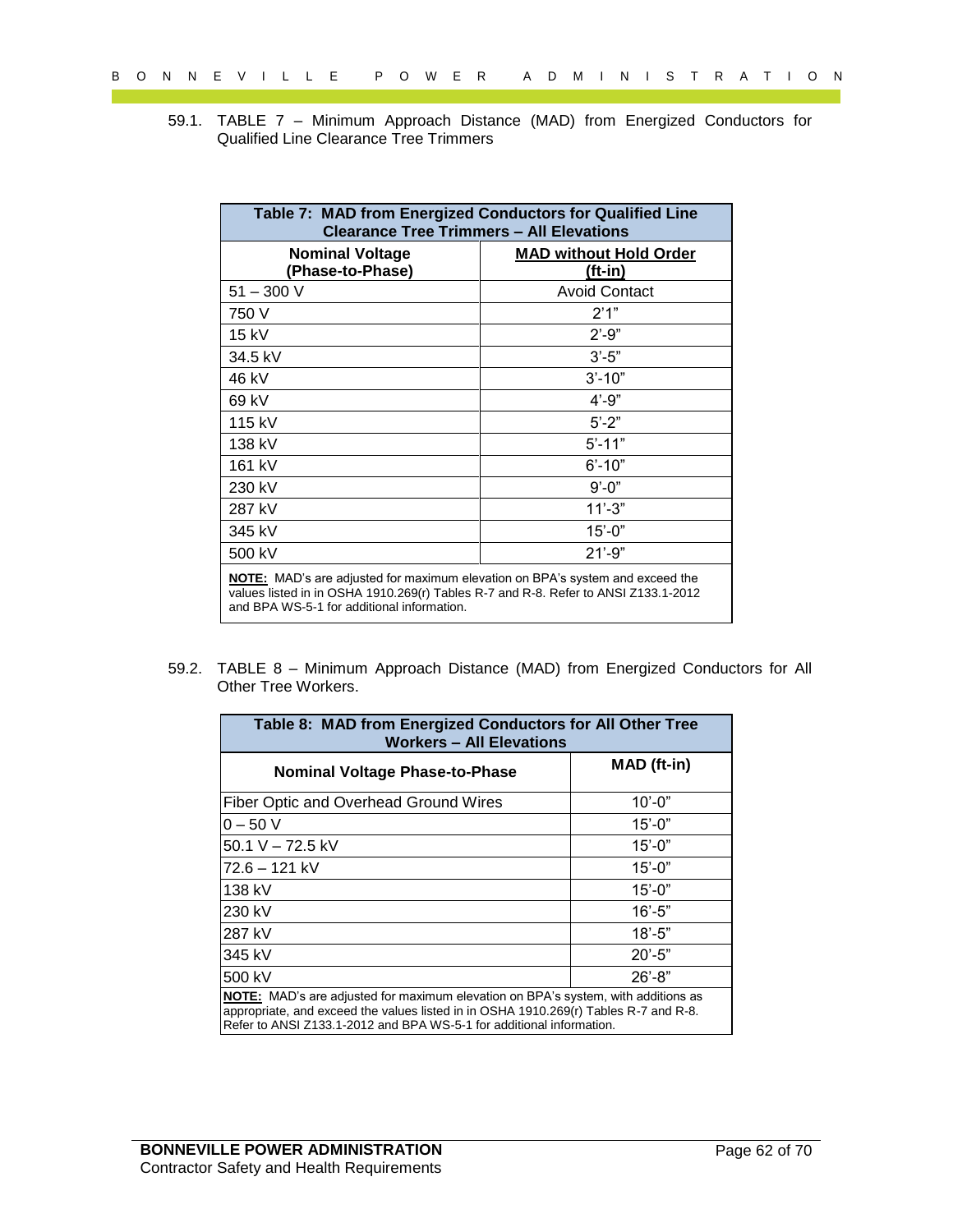#### <span id="page-62-0"></span>**60. Attachment 1 -- Vegetation Management Job Hazard Analysis Submittal Instructions**

#### **Attachment 1**

#### **Vegetation Management Job Hazard Analysis Submittal Instructions**

**Contractors Name: \_\_\_\_\_\_\_\_\_\_\_\_**

#### **Master Agreement Number: \_\_\_\_\_\_\_\_\_\_**

 $P = \frac{1}{2}$  of  $P = \frac{1}{2}$  of  $P = \frac{1}{2}$  of  $P = \frac{1}{2}$  of  $P = \frac{1}{2}$  of  $P = \frac{1}{2}$  of  $P = \frac{1}{2}$  of  $P = \frac{1}{2}$  of  $P = \frac{1}{2}$  of  $P = \frac{1}{2}$  of  $P = \frac{1}{2}$  of  $P = \frac{1}{2}$  of  $P = \frac{1}{2}$  of  $P = \frac{1}{2}$  of  $P = \frac{1}{2}$ All contractors shall consider the Job Hazards on any projects that they compete for. Once a Contractor has been selected for award, the Contractor's Job Hazard Analysis (JHA) must be submitted for BPA's review, before the Contract or Master Agreement is issued. The list below is not "all inclusive", and contractors are solely responsible for the safety practices of its workers. Please address ALL of the following items in your JHA that apply to the type of projects and the work you will perform.

#### **1. Compliance with all Federal and State rules and regulations**

Assurance that company will comply with all Federal and State laws and regulations governing the type of work performed on the project

#### **2. Project Safety Meetings/Daily Safety Briefings**

- a. Job safety briefings at start of project written documentation required
- b. Daily safety briefings **(written documentation required)** including proper name and voltage of transmission lines, appropriate Minimum Approach Distances (MAD), and the need for Clearances or Hold Orders. When work commences on a different transmission line, another safety briefing will be conducted that covers all safety related issues including the SPECIFIC transmission line involved in the work, the proper voltage of the transmission line, and the MAD involved
- c. The Contractor shall maintain written documentation of daily job briefings using BPA form 6410.32e or an equivalent format approved by BPA. These reports shall be made available to BPA upon request

#### **3. Incident/Injury/Near-Miss Reporting**

- a. The Contractor shall maintain an accurate record of, and shall immediately report to the Contracting Officer Technical Representative (COTR) or the onsite BPA Representative in the manner prescribed by the latter, all cases of death, injury, occupational diseases, and near misses arising from, or incident to, performance of work under this contract.
- b. For incidents that involve Personal Injury, Illness, or Property Damage The Contractor shall complete and file with the BPA Safety Office through the COTR, or onsite BPA Representative, BPA Form 6410.15e (Contractor's Report of Personal Injury, Illness, or Property Damage Accident) within 5 business days of such an occurrence.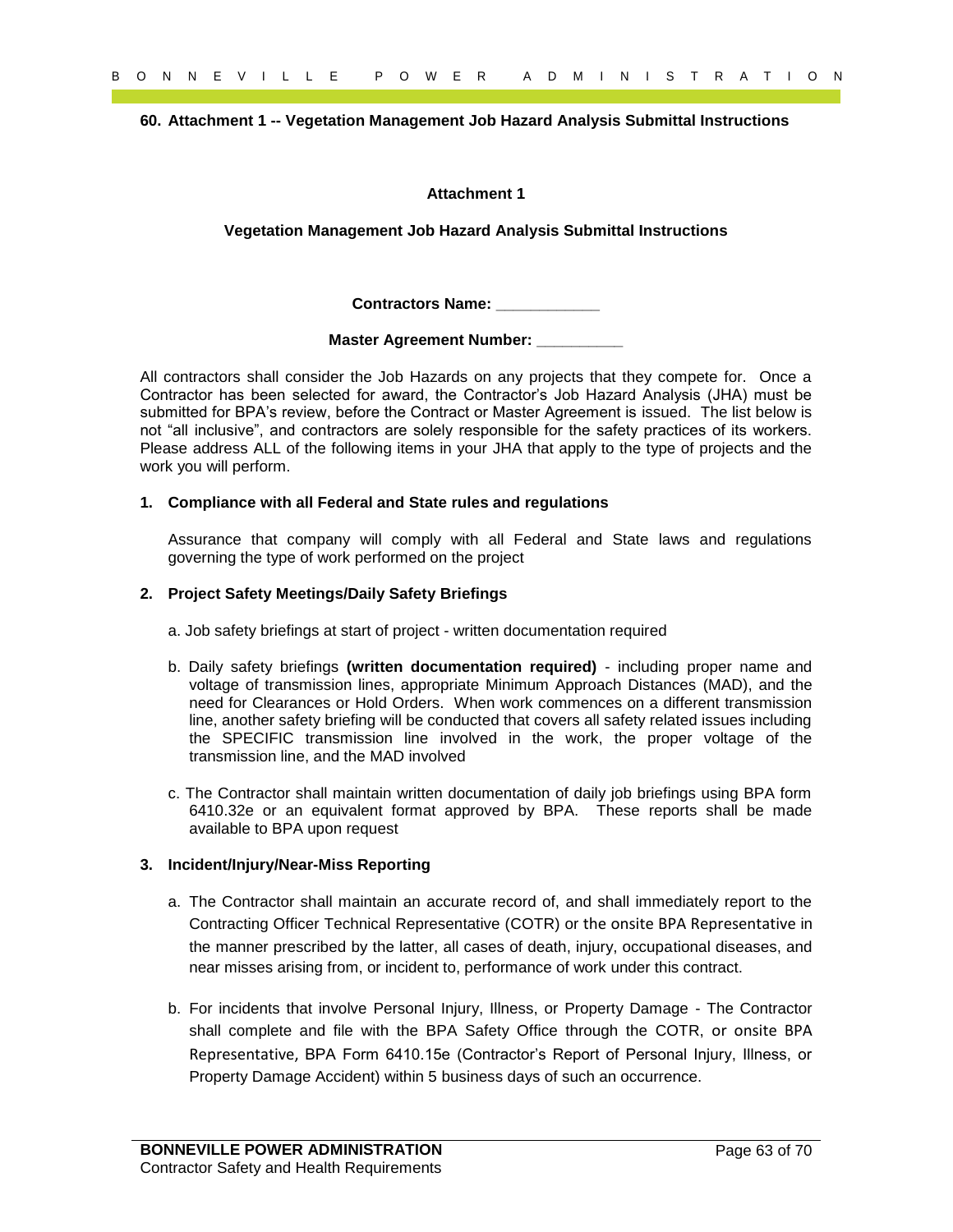9 of 18 C V I L L E P O W C R<br>
c. For includents and DOMD Treadys Persons Interpret in the contractor of the control of the control of the control of the control of the control of the control of the control of the control c. For incidents that DO NOT involve Personal Injury, Illness, or Property Damage - The Contractor shall complete and file with the BPA Organization through the COTR, or onsite BPA Representative, BPA Form 6410.18e (Contractor's Report of Incident/Near-Miss) within five (5) business days of such an occurrence

#### **4. Use of Personal Protective Equipment**

- a. List types of personal protective equipment appropriate for work being performed
- b. Qualified Line Clearance Tree Trimmers (QLCTT) shall wear red hard hats. All other workers shall wear white hard hats

#### **5. Use of proper Fall Protection**

List Fall Protection measures appropriate for work being performed

#### **6. Environmental Issues**

Snake bites, bees, poison oak, heat stress, cold weather

#### **7. Chainsaw Safety**

List all appropriate safety measures involved with chainsaw work

#### **8. Minimum Approach Distances (MAD)**

a. How will Contractor ensure MADs are not violated?

- b. Presence of overhead/nearby transmission lines
- c. Presence of nearby distribution lines
- d. Include Minimum Approach Distance (MAD) tables Table 7 for Qualified Line Clearance Tree Trimmers (QLCTT), Table 8 for persons other than QLCTT
- e. Use of Safety Watchers for bucket truck work, if necessary
- f. Are Clearances or Hold Orders required?
- g. Use of laser rangefinders capable of determining heights and distances to determine height of trees
- h. Use of controlled felling methods safety lines, winches, climbing and piecing out
- i. Describe methods used to ensure the safety of workers in the felling zone
- j. Only Qualified Line Clearance Tree Trimmers (QLCTT) can work on trees that have potential to get into Zones A and B

#### **9. Communication**

a. State how reliable methods of communication will be maintained between contract workers, Natural Resource Specialists (COTR's), onsite BPA Representative, and BPA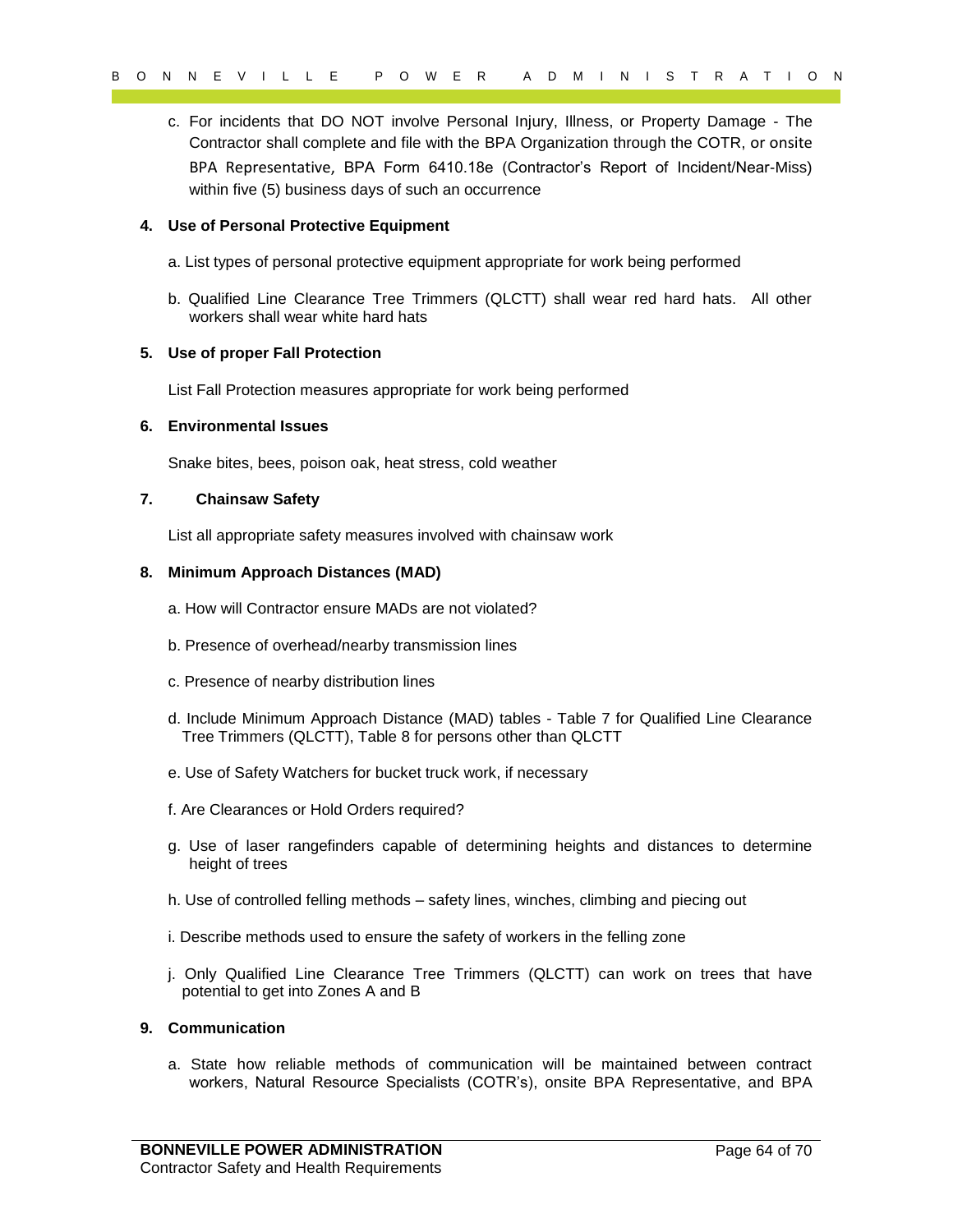Transmission Line Maintenance workers. Communicating with COTR's or on-site BPA Representatives is important.

- b. Qualified Line Clearance Tree Trimmers must have fluency in the English language as well as the languages of contractor workers under their supervision
- c. Acknowledge that the Inspector has authority to stop work that presents a safety hazard and the contractor is obligated to comply with that direction

#### **10. Qualification of Workers Used for Falling Danger Trees (QLTCC)**

- a. Assurance that properly qualified workers will be utilized when felling danger trees (Qualified Line Clearance Tree Trimmers - QLCTT)
- b. List the name of the QLCTT's that will be felling trees for your company. Names must be updated and resubmitted to the Contracting Officer if these names change

#### **11. Hazardous Road Conditions**

- a. Steep narrow roads for vehicle and brush machine and navigation
- b. Condition of roads due to weather

#### **12. Equipment Used on Site**

- a. List types of equipment to be used on site
- b. Include use of extender saws or long pole saws

#### **13. Machinery safety**

 $P = V + L L L = P = P = Q$ <br>
Transmission into Maintenance workers. Communicating with COTR's or on-site BPA<br>
Transmission into Bearance Tre Tramesa must that effectively into Beplies hanguage as well<br>
a. Dualified the Gestamon Tree The Contractor shall ensure that no workers are exposed to injury from the unexpected or accidental startup or release of stored energy of equipment or machinery that is shut down for repair, maintenance or adjustment

#### **14. Herbicide Application**

- a. Maneuvering on access roads, avoiding poles and guy wires
- b. Requirement to have Safety Data Sheets (SDS's) on site
- c. Assurance that Herbicide Applicators have the proper State permits/licenses to perform work with herbicides
- d. Use of respirators if required
- e. Spray shall be directed downward, never up towards transmission line conductors

#### **15. Mowers**

- a. Use of spotter/helpers
- b. Protection of guy wires/wood poles/tower legs
- c. Protection of workers from flying rocks/wood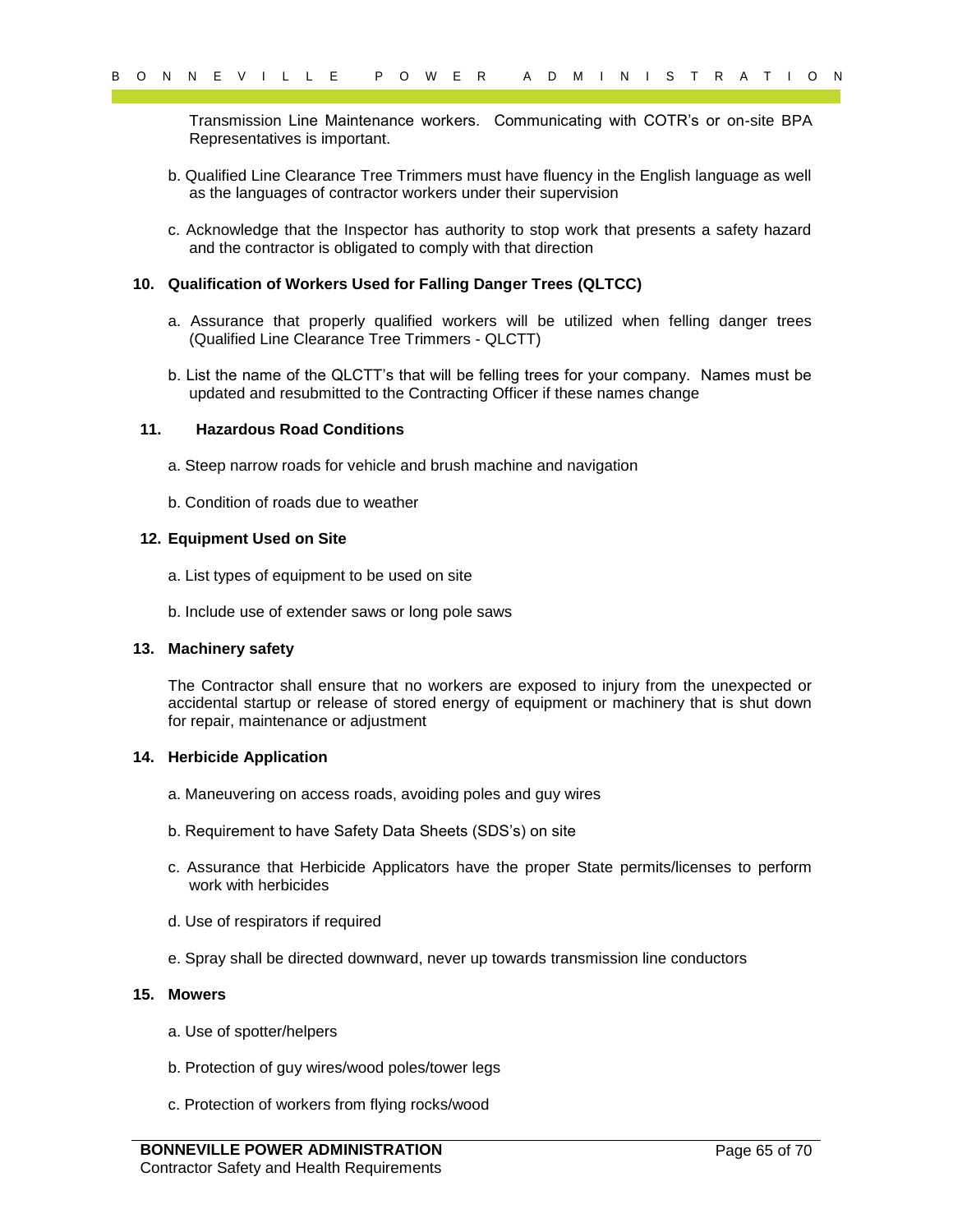d. Protection of nearby vehicles or workers

#### **16. Proper Fueling Procedures**

- a. No fueling under power lines
- b. No fuel carried on body

#### **17. Fire safety**

- a. Knowledge of fire precaution levels and appropriate rules and regulations when fire precaution levels are raised
- b. Precautions used to prevent fires on rights-of-way
- c. The Contractor is responsible for carrying fire suppression tools

#### **18. Public safety**

- a. Explain measures that will be taken to protect the public (property owners, hikers, boaters, etc.)
- b. Traffic control measures that will be taken to protect the public on roadways

#### **19. Handling Downed Conductor**

8 o N N E V I L L E P O W E R A D M I N I S T R A T I O N<br>
d. Proper Fusiling Procedures<br>
in A Point Control and by vehicle of vecking<br>
a Not fusiling the recentres<br>
b. No fusiling the recentres<br>
b. No fusiling the recent Contractors shall never handle **ungrounded** downed conductors. The handling of downed conductor is to be accomplished ONLY by qualified electrical workers using proper techniques. Until the conductor is properly grounded at the location where the work is to be performed and verified by a Qualified Electrical Worker, the Contractor shall not handle the downed conductors.

#### **20. Electrical Contact Protocol**

Any worker experiencing an electrical shock of any type shall be transported to the nearest emergency medical facility as soon as possible.

In case of electrical shock, the worker is advised to contact one of the Electrical Burn Centers that specialize in electrical shock accidents.

There are three Electrical Burn Centers serving BPA's service territory.

**Emanuel (Portland)** covers all of Oregon and north to the Kelso/Longview, Washington area. **Harborview (Seattle)** covers the rest of Washington and into northern Idaho and western Montana. **Intermountain (Salt Lake City)** covers southern Idaho. The operative standard is to have a maximum of three hours (air travel) time to the nearest burn unit. All three work cooperatively.

#### **Legacy Emanuel Medical Center (Portland, Oregon)** 1-888-598-4232

#### **Harborview Medical Center (Seattle, Washington)** 1-888-731-4791

Intermountain Burn Center - University of UT (Salt Lake City, Utah) 1-801-581-2700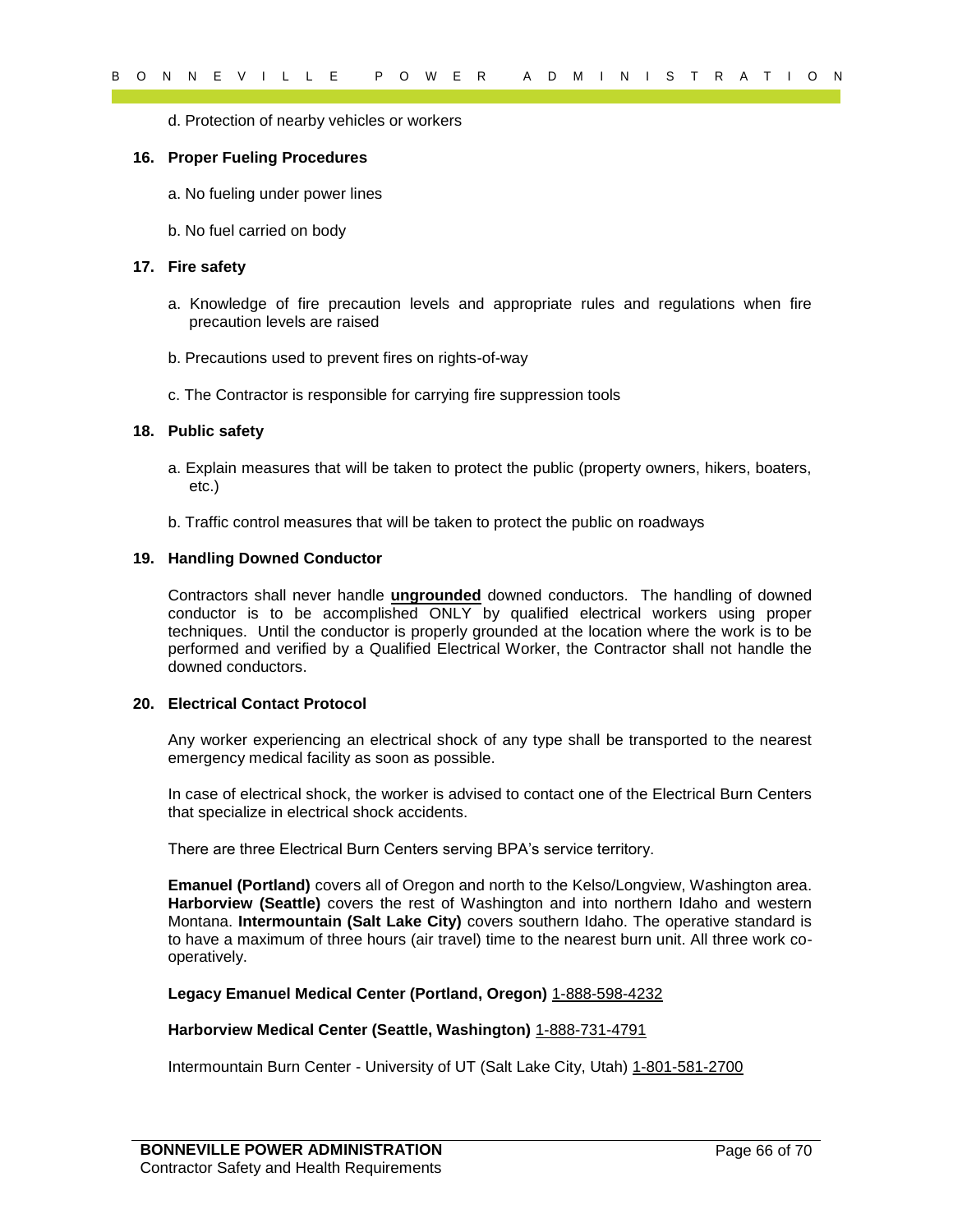- **61.Large Scale Logging Operations: For large scale logging operations, such as clearcutting timber associated with a BPA land sale, or clearing timber for a new/replacement transmission line, the Contractor shall submit a Site Specific Safety Plan (SSSP) to the BPA Safety Organization for review and comment. Appendix 1 – Minimum Approach Distance (MAD) Tables**
- <span id="page-66-1"></span><span id="page-66-0"></span>**62. TABLE 1 – Minimum Approach Distances (MAD) For Non-Qualified Workers**

| Table 1 MAD for Non-Qualified Workers - All Elevations        |                                  |  |  |  |
|---------------------------------------------------------------|----------------------------------|--|--|--|
| <b>Nominal System Voltage</b>                                 | <b>Phase-Ground</b><br>$(ft-in)$ |  |  |  |
| Up to $345$ kV                                                | $15' - 0''$                      |  |  |  |
| Above 345 kV                                                  | $20' - 0''$                      |  |  |  |
| Energized ground wire – (Airway lighting & PCS up to 14.4 kV) | $15' - 0''$                      |  |  |  |
| <b>Insulated Overhead Ground Wire</b>                         | $10' - 0''$                      |  |  |  |
| Fiber Optic Ground Wire (OPGW)                                | 10'-0"                           |  |  |  |

<span id="page-66-3"></span><span id="page-66-2"></span>

| Table 2 MAD for Vehicles and Equipment - All Elevations |                                       |  |
|---------------------------------------------------------|---------------------------------------|--|
| <b>Nominal Voltage Phase-to-Phase</b>                   | MAD (ft-in)<br><b>Phase-to-Ground</b> |  |
| Up to 345 kV                                            | $15' - 0''$                           |  |
| 500 kV AC                                               | $20' - 0''$                           |  |
| IALL DC Facilities                                      | $20'$ -0"                             |  |

|              |                                                                                     | Table 1 MAD for Non-Qualified Workers - All Elevations |                                  |
|--------------|-------------------------------------------------------------------------------------|--------------------------------------------------------|----------------------------------|
|              | <b>Nominal System Voltage</b>                                                       |                                                        | <b>Phase-Ground</b><br>$(ft-in)$ |
| Up to 345 kV |                                                                                     |                                                        | $15' - 0''$                      |
|              | Above 345 kV                                                                        |                                                        | $20' - 0"$                       |
|              | Energized ground wire - (Airway lighting & PCS up to 14.4 kV)                       |                                                        | $15 - 0$ "                       |
|              | <b>Insulated Overhead Ground Wire</b>                                               |                                                        | $10 - 0$ "                       |
|              | Fiber Optic Ground Wire (OPGW)                                                      |                                                        | $10 - 0$ "                       |
|              | <b>Nominal Voltage Phase-to-Phase</b>                                               | MAD (ft-in)<br>Phase-to-Ground                         |                                  |
|              |                                                                                     |                                                        |                                  |
|              | Up to 345 kV                                                                        | $15'-0$ "                                              |                                  |
|              | 500 kV AC                                                                           | $20'-0$ "                                              |                                  |
|              | <b>ALL DC Facilities</b>                                                            | $20' - 0''$                                            |                                  |
|              | Table 3 MAD for Transporting Equipment Under Energized<br><b>Transmission Lines</b> |                                                        |                                  |
|              | <b>Nominal Voltage Phase-to-Phase</b>                                               |                                                        | MAD*                             |
|              |                                                                                     |                                                        | Phase-to-Ground                  |
|              | 50 kV or Less<br>50 kV to 345 kV                                                    |                                                        | 4 feet<br>10 feet                |
|              |                                                                                     |                                                        | 16 feet                          |
|              | 500 kV                                                                              |                                                        |                                  |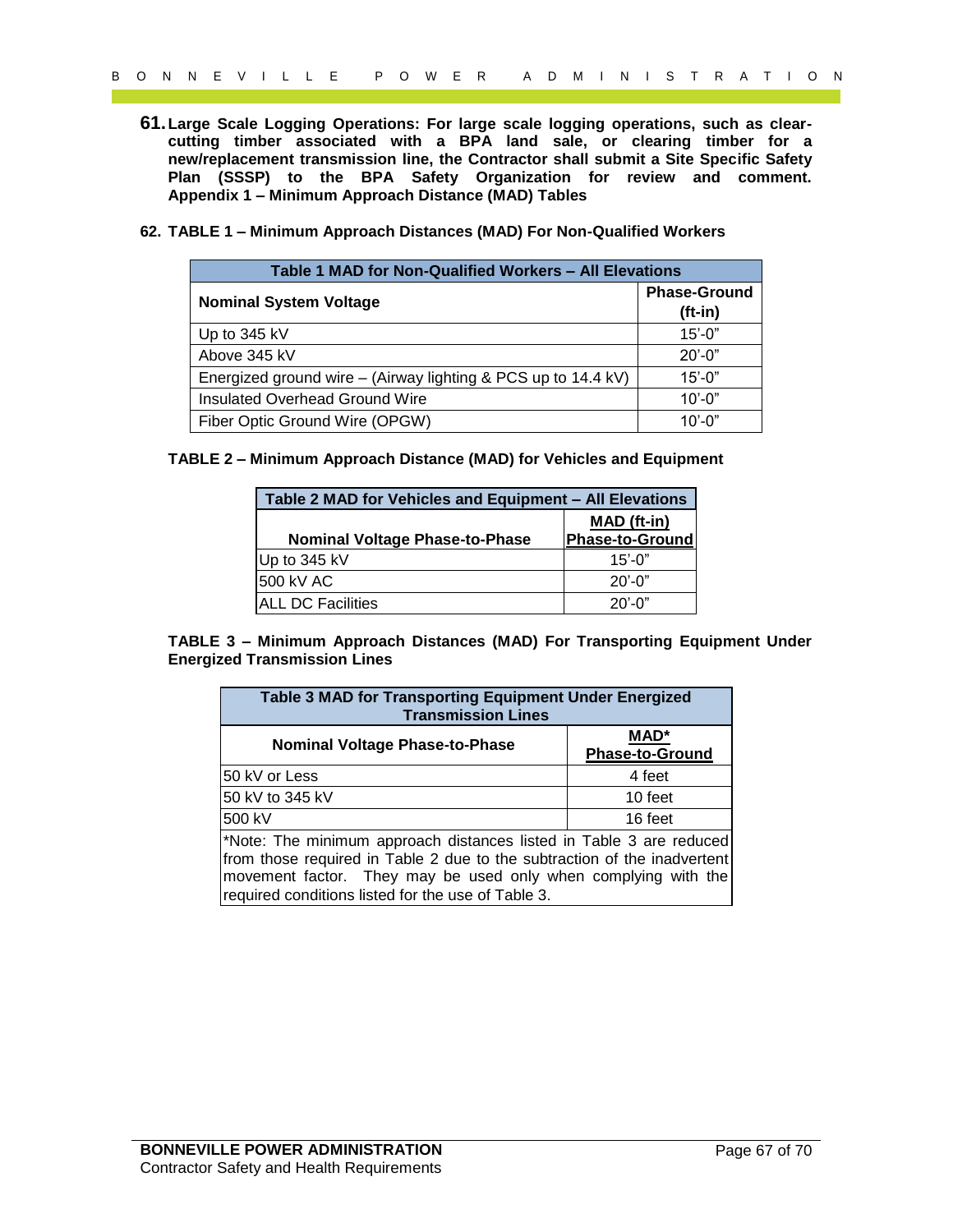## <span id="page-67-0"></span>**63. TABLE 4 – Minimum Approach Distances (MAD) for Qualified Electrical Workers**

| AC MAD for Elevations ≤ 3000'<br><b>Nominal</b><br><b>MAD</b><br><b>System</b><br>Without<br><b>Voltage Phase</b><br>Hold<br>to Phase | <b>Phase-Ground</b><br>MAD(3) | Phase-<br><b>Phase MAD</b> | 301-750 V (1)<br>751 V - 5 kV | $1' - 1''$        | AC MAD for Elevations 3001' to 6000'<br>$1' - 1''$ | (2)         |                 |
|---------------------------------------------------------------------------------------------------------------------------------------|-------------------------------|----------------------------|-------------------------------|-------------------|----------------------------------------------------|-------------|-----------------|
|                                                                                                                                       |                               |                            |                               |                   |                                                    |             |                 |
|                                                                                                                                       |                               |                            |                               | $2' - 1"$         | $2' - 1"$                                          | (4)         | 301-75<br>751 V |
|                                                                                                                                       |                               | (3)                        | <b>15 kV</b>                  | $2'-4"$           | $2^{\prime}$ -4"                                   | (4)         |                 |
|                                                                                                                                       | <b>MAD</b>                    |                            | 34.5 kV                       | $2' - 9''$        | $2' - 9''$                                         | (4)         |                 |
|                                                                                                                                       | With                          | <b>MAD With</b>            | 69 kV                         | $3' - 7"$         | $3' - 7"$                                          | (4)         |                 |
| Order                                                                                                                                 | Hold<br>Order                 | <b>Hold Order</b>          | 115 kV                        | $3' - 9''$ *      | $3' - 3"$                                          | $4' - 4"$   |                 |
| 8 NO                                                                                                                                  | for                           | for Tools                  | 138 kV                        | $4^{\circ}$ -3" * | $3'-5"$                                            | $4' - 9''$  |                 |
| Tools                                                                                                                                 | <b>Tools</b>                  |                            | 161 kV                        | $3' - 10"$ *      | $3'$ -10"                                          | $5' - 4"$   |                 |
| $1'-1$<br>301-750 V (1)                                                                                                               | $1'-1$                        | (2)                        | 230 kV                        | $6' - 7" *$       | $4' - 9''$                                         | $7' - 1''$  |                 |
| 751 V - 5 kV<br>$2' - 1"$                                                                                                             | $2'-1$                        | (2)                        | 287 kV                        | $5'4" *$          | $5' - 3"$                                          | $8' - 3"$   |                 |
| $2^{\prime}$ -2"<br><b>15 kV</b>                                                                                                      | $2^{\prime}$ -2"              | (2)                        | 345 kV                        | $6' - 4''$ *      | $6' - 0''$                                         | $10' - 6"$  |                 |
| 34.5 kV<br>$2' - 7"$                                                                                                                  | $2' - 7"$                     | (2)                        | 500 kV (100"                  | $10' - 6"$ *      | $8' - 0''$                                         | $15' - 7"$  | 500 kV          |
| $3' - 4"$<br>69 kV                                                                                                                    | $3' - 4''$                    | (2)                        | Design)                       |                   |                                                    |             |                 |
| $3' - 6''$ *<br>115 kV                                                                                                                | $3'-2"$                       | $4' - 1''$                 | 500 kV (All<br>Others) (5)    | $9' - 3''$ *      | $8' - 0''$                                         | $15' - 7"$  |                 |
| 138 kV<br>$4'$ -0" *                                                                                                                  | $3'-4"$                       | $4'-6"$                    | 500 kV Series                 |                   |                                                    |             | 500 kV          |
| $3' - 8''$ *<br>161 kV                                                                                                                | $3' - 8''$                    | $5' - 0''$                 | Caps (4,5)                    | $12' - 0''$ *     | $12 - 9"$                                          | $25' - 11"$ |                 |
| 230 kV<br>$6' - 2''$ *                                                                                                                | $4' - 5"$                     | $6' - 8"$                  |                               |                   |                                                    |             |                 |
| 287 kV<br>$5' - 2"$                                                                                                                   | $4' - 11"$                    | $7' - 9''$                 |                               |                   |                                                    |             |                 |
| $5' - 11"$<br>345 kV                                                                                                                  | $5' - 9''$                    | $9' - 10"$                 |                               |                   |                                                    |             |                 |
| 500 kV (100"<br>$9' - 10"$ *<br>Design)                                                                                               | $7' - 6"$                     | $14 - 6"$                  |                               |                   |                                                    |             |                 |
| 500 kV (All<br>$8' - 8''$ *<br>Others) (5)                                                                                            | $7' - 6"$                     | $14 - 6"$                  |                               |                   |                                                    |             |                 |
| 500 kV Series<br>$11'-3"$ *<br>Caps (4,5)                                                                                             | $11' - 11"$                   | $24' - 1"$                 |                               |                   |                                                    |             |                 |

| <b>Table 4 AC MAD for Qualified Workers</b> |                  |            |             |  |  |
|---------------------------------------------|------------------|------------|-------------|--|--|
| AC MAD for Elevations 3001' to 6000'        |                  |            |             |  |  |
| 301-750 $V(1)$                              | $1' - 1''$       | $1' - 1''$ | (2)         |  |  |
| 751 V - 5 kV                                | $2' - 1"$        | $2' - 1''$ | (4)         |  |  |
| 15 kV                                       | $2' - 4"$        | $2' - 4"$  | (4)         |  |  |
| 34.5 kV                                     | $2^{\prime}$ -9" | $2' - 9''$ | (4)         |  |  |
| 69 kV                                       | $3' - 7"$        | $3' - 7"$  | (4)         |  |  |
| 115 kV                                      | $3' - 9''$ *     | $3' - 3"$  | $4' - 4"$   |  |  |
| 138 kV                                      | $4' - 3''$ *     | $3'-5"$    | $4' - 9''$  |  |  |
| 161 kV                                      | $3'$ -10" *      | $3' - 10"$ | $5' - 4"$   |  |  |
| 230 kV                                      | $6' - 7''$ *     | $4' - 9''$ | $7' - 1''$  |  |  |
| 287 kV                                      | $5'4" *$         | $5' - 3"$  | $8' - 3"$   |  |  |
| 345 kV                                      | $6' - 4''$ *     | $6' - 0''$ | $10' - 6"$  |  |  |
| 500 kV (100"<br>Design)                     | 10'-6" *         | $8' - 0''$ | 15'-7"      |  |  |
| 500 kV (All<br>Others) (5)                  | $9' - 3''$ *     | $8' - 0''$ | $15' - 7"$  |  |  |
| 500 kV Series<br>Caps (4,5)                 | 12'-0" *         | 12'-9"     | $25' - 11"$ |  |  |

| <b>Table 4 AC MAD for Qualified Workers</b> |               |            |            |  |  |
|---------------------------------------------|---------------|------------|------------|--|--|
| AC MAD for Elevations 6001' to 9000'        |               |            |            |  |  |
| 301-750 V (1)                               | $1' - 1''$    | $1' - 1''$ | (2)        |  |  |
| 751 V - 5 kV                                | $2' - 1''$    | $2' - 1''$ | (4)        |  |  |
| 15 kV                                       | $2'-6"$       | $2' - 6"$  | (4)        |  |  |
| 34.5 kV                                     | $2' - 11"$    | $2' - 11"$ | (4)        |  |  |
| 69 kV                                       | $3' - 9''$    | $3' - 9''$ | (4)        |  |  |
| 115 kV                                      | $3' - 11"$    | $3'-5''$   | $4' - 8"$  |  |  |
| 138 kV                                      | $4' - 5''$ *  | $3' - 8"$  | $6' - 6"$  |  |  |
| 161 kV                                      | $4' - 0''$ *  | $4' - 0''$ | $5' - 7"$  |  |  |
| 230 kV                                      | $6' - 11''$ * | $4' - 11"$ | $7' - 5"$  |  |  |
| 287 kV                                      | $5' - 7"$     | $5'-5''$   | $8' - 8"$  |  |  |
| 345 kV                                      | $6' - 8''$ *  | $6' - 4"$  | $11' - 1"$ |  |  |
| 500 kV (100"<br>Design)                     | 11'-0" *      | $8' - 5"$  | $16' - 5"$ |  |  |
| 500 kV (All<br>Others) (5)                  | $9' - 9''$ *  | $8' - 5"$  | $16' - 5"$ |  |  |
| 500 kV Series<br>Caps (4,5)                 | 12'-8" *      | 13'-5"     | $27' - 4"$ |  |  |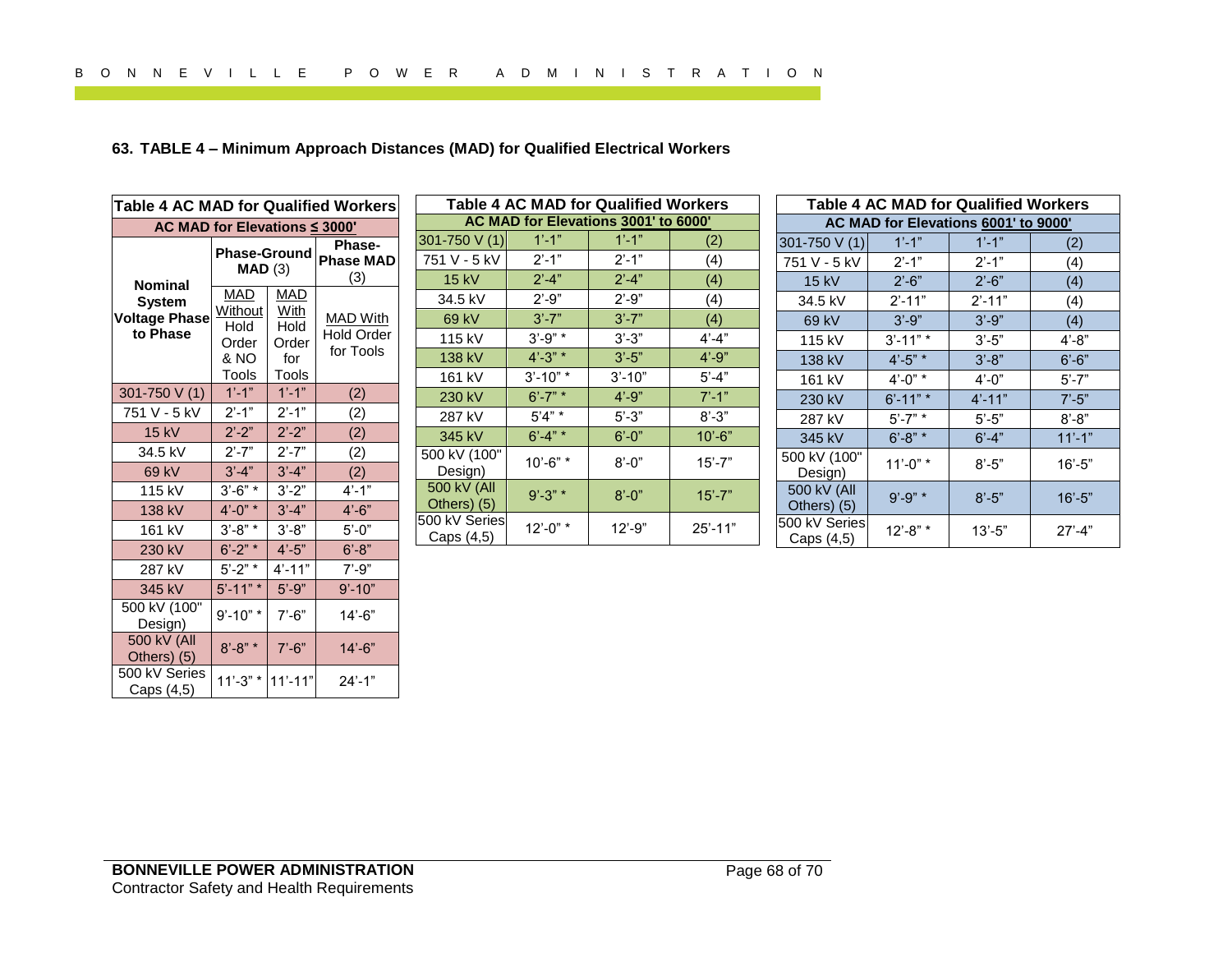#### <span id="page-68-0"></span>**64. TABLE 5 – Minimum Approach Distances (MAD) for Qualified Electrical Workers**

| Table 5 MAD for Overhead Ground Wires - All Elevations |                    |                                       |
|--------------------------------------------------------|--------------------|---------------------------------------|
|                                                        | <b>MAD Without</b> | <b>MAD With</b>                       |
|                                                        |                    | Hold Order (ft-in) Hold Order (ft-in) |
| Insulated Overhead Ground Wire                         | $2'$ -0"           | $2^{\prime}$ -0"                      |
| Fiber Optic (OPGW)                                     | $2'$ -0"           | $2'$ -0"                              |
| <b>Energized Ground Wire</b>                           |                    |                                       |
| (Airway lighting & PCS up to 14.4 kV)                  | $2'$ -6"           | $2'$ -6"                              |

#### <span id="page-68-1"></span>**65. TABLE 6 – Minimum Approach Distances (MAD) for Qualified Electrical Workers**

<span id="page-68-2"></span>

|                       | Table 6 DC MAD for Elevations $\leq 7000'$ |                      |
|-----------------------|--------------------------------------------|----------------------|
|                       | Pole -- Ground                             | Pole - Pole          |
| <b>Nominal</b>        | MAD for Tools                              | <b>MAD</b> for Tools |
| <b>System Voltage</b> | Restart Blocked &                          | Restart Blocked &    |
|                       | Disabled (ft-in)                           | Disabled (ft-in)     |
| 69 kV                 | $3' - 4"$                                  | N/A                  |
| 400 kV                | $7' - 8"$                                  | $12 - 0$ "           |
| 448 kV                | $8' - 10"$                                 | $13' - 3"$           |
| 500 kV                | $10' - 3"$                                 | $14' - 8"$           |
| 520 kV                | $10' - 9"$                                 | $15 - 2"$            |
| 560 kV                | $11' - 11'$                                | $16' - 4"$           |

|                                                                                                                                        | Table 5 MAD for Overhead Ground Wires - All Elevations                                                        |            |                    |                                       |  |
|----------------------------------------------------------------------------------------------------------------------------------------|---------------------------------------------------------------------------------------------------------------|------------|--------------------|---------------------------------------|--|
|                                                                                                                                        |                                                                                                               |            | <b>MAD Without</b> | <b>MAD With</b>                       |  |
|                                                                                                                                        |                                                                                                               |            |                    | Hold Order (ft-in) Hold Order (ft-in) |  |
| <b>Insulated Overhead Ground Wire</b>                                                                                                  |                                                                                                               | $2' - 0''$ |                    | $2'-0"$                               |  |
| Fiber Optic (OPGW)<br><b>Energized Ground Wire</b>                                                                                     |                                                                                                               |            | $2'-0''$           | $2^{\prime}$ -0"                      |  |
| (Airway lighting & PCS up to 14.4 kV)                                                                                                  |                                                                                                               | $2' - 6"$  |                    | $2'-6"$                               |  |
| 65. TABLE 6 – Minimum Approach Distances (MAD) for Qualified Electrical Workers                                                        |                                                                                                               |            |                    |                                       |  |
|                                                                                                                                        | Table 6 DC MAD for Elevations ≤ 7000'                                                                         |            |                    |                                       |  |
|                                                                                                                                        | Pole -- Ground                                                                                                |            |                    | Pole - Pole                           |  |
| <b>Nominal</b>                                                                                                                         | <b>MAD</b> for Tools                                                                                          |            |                    | <b>MAD</b> for Tools                  |  |
| <b>System Voltage</b>                                                                                                                  | <b>Restart Blocked &amp;</b>                                                                                  |            |                    | <b>Restart Blocked &amp;</b>          |  |
|                                                                                                                                        | Disabled (ft-in)                                                                                              |            |                    | Disabled (ft-in)                      |  |
| 69 kV                                                                                                                                  | $3'-4"$                                                                                                       |            |                    | N/A                                   |  |
| 400 kV                                                                                                                                 | $7' - 8"$                                                                                                     |            |                    | $12 - 0$ "                            |  |
| 448 kV                                                                                                                                 | $8' - 10"$                                                                                                    |            |                    | $13'-3"$                              |  |
| 500 kV                                                                                                                                 | $10' - 3"$                                                                                                    |            |                    | $14 - 8$                              |  |
|                                                                                                                                        |                                                                                                               |            |                    |                                       |  |
| 520 kV                                                                                                                                 | $10' - 9"$                                                                                                    |            |                    | $15 - 2"$                             |  |
| 560 kV<br>66. TABLE 7 - Minimum Approach Distance (MAD) from Energized Conductors for<br><b>Qualified Line Clearance Tree Trimmers</b> | $11'-11"$                                                                                                     |            |                    | $16' - 4"$                            |  |
|                                                                                                                                        | Table 7 - MAD from Energized Conductors for Qualified Line<br><b>Clearance Tree Trimmers - All Elevations</b> |            |                    |                                       |  |
| <b>Nominal Voltage</b>                                                                                                                 |                                                                                                               |            |                    | <b>MAD without Hold Order</b>         |  |
| (Phase-to-Phase)                                                                                                                       |                                                                                                               |            |                    | $(ft-in)$                             |  |
| $51 - 300$ V                                                                                                                           |                                                                                                               |            |                    | <b>Avoid Contact</b>                  |  |
| 750 V                                                                                                                                  |                                                                                                               |            |                    | $2'-1"$                               |  |
| 15 kV                                                                                                                                  |                                                                                                               |            |                    | $2^{\prime}$ -9"                      |  |
| 34.5 kV                                                                                                                                |                                                                                                               |            |                    | $3'-5"$                               |  |
| 46 kV                                                                                                                                  |                                                                                                               |            |                    | $3' - 10"$                            |  |
| 69 kV                                                                                                                                  |                                                                                                               |            |                    | $4' - 9''$                            |  |
| 115 kV                                                                                                                                 |                                                                                                               |            |                    | $5'-2"$                               |  |
| 138 kV                                                                                                                                 |                                                                                                               |            |                    | $5' - 11"$                            |  |
| 161 kV                                                                                                                                 |                                                                                                               |            |                    | $6' - 10"$                            |  |
| 230 kV                                                                                                                                 |                                                                                                               |            |                    | $9' - 0''$                            |  |
| 287 kV                                                                                                                                 |                                                                                                               |            |                    | $11'-3"$                              |  |
| 345 kV                                                                                                                                 |                                                                                                               |            |                    | $15'-0$ "                             |  |
| 500 kV                                                                                                                                 |                                                                                                               |            |                    | $21' - 9"$                            |  |